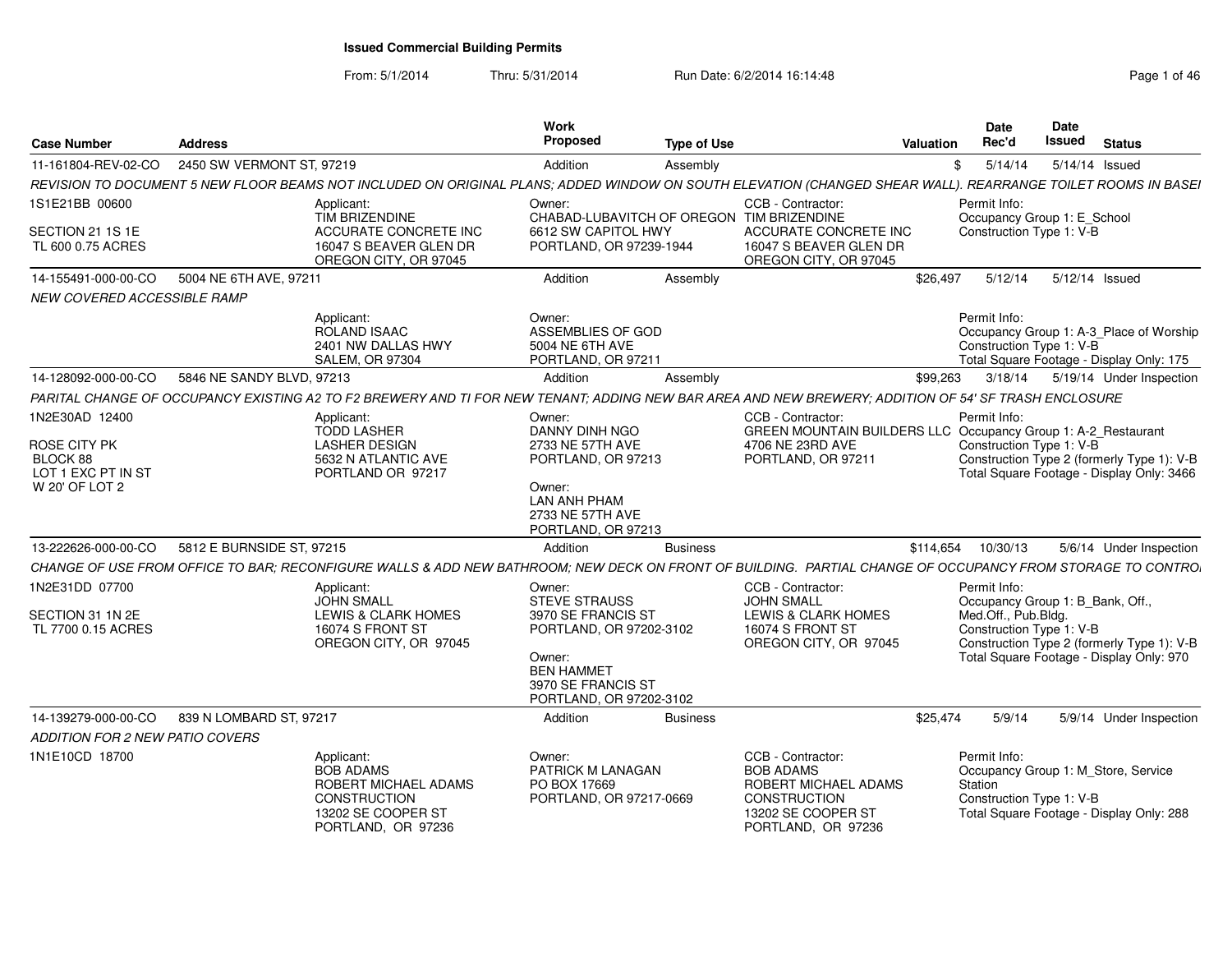### From: 5/1/2014Thru: 5/31/2014 Run Date: 6/2/2014 16:14:48 Rege 2 of 46

| <b>Case Number</b>                                                                            | <b>Address</b>               |                                                                                                                                                                      | Work<br>Proposed                                                               | <b>Type of Use</b> |                                                                                                                | Valuation    | <b>Date</b><br>Rec'd                                                                                  | <b>Date</b><br><b>Issued</b> | <b>Status</b>                                                                          |
|-----------------------------------------------------------------------------------------------|------------------------------|----------------------------------------------------------------------------------------------------------------------------------------------------------------------|--------------------------------------------------------------------------------|--------------------|----------------------------------------------------------------------------------------------------------------|--------------|-------------------------------------------------------------------------------------------------------|------------------------------|----------------------------------------------------------------------------------------|
| 14-138875-REV-01-CO                                                                           | 4729 SE MILWAUKIE AVE, 97202 |                                                                                                                                                                      | Addition                                                                       | <b>Business</b>    |                                                                                                                | \$860        | 5/16/14                                                                                               |                              | 5/16/14 Issued                                                                         |
|                                                                                               |                              | REVISION TO ADD DECORATIVE INTERIOR STRUCTURES OVER BAR AND DINING AREAS.                                                                                            |                                                                                |                    |                                                                                                                |              |                                                                                                       |                              |                                                                                        |
| 1S1E14BA 01800<br><b>COLLINGE ADD</b>                                                         |                              | Applicant:<br>BRIDGID BLACKBURN                                                                                                                                      | Owner:<br>YAU YEE MA<br>13914 SE LINCOLN ST                                    |                    | CCB - Contractor:<br>PAUL SCHULZ CONSTRUCTION IN Occupancy Group 1: A-2_Nightclub<br>15420 NE SPRINGBROOK ROAD |              | Permit Info:<br>Construction Type 1: V-B                                                              |                              |                                                                                        |
| BLOCK <sub>2</sub><br>E 1/2 OF LOT 1&2<br>LOT <sub>3</sub>                                    |                              |                                                                                                                                                                      | PORTLAND, OR 97233-2455<br>Owner:                                              |                    | NEWBERG OR 97132                                                                                               |              |                                                                                                       |                              | Construction Type 2 (formerly Type 1): V-B                                             |
| LOT 4 EXC PT IN ST: LAND & IMPS SEE<br>R137746 (R171100191) FOR BILLBOARD                     |                              |                                                                                                                                                                      | KIRSTY LI MING WEI<br>13914 SE LINCOLN ST<br>PORTLAND, OR 97233-2455           |                    |                                                                                                                |              |                                                                                                       |                              |                                                                                        |
| 13-215727-REV-01-CO 3708 NE 122ND AVE, 97230                                                  |                              |                                                                                                                                                                      | Addition                                                                       | <b>Business</b>    |                                                                                                                | $\mathbf{s}$ | 5/19/14                                                                                               |                              | 5/19/14 Issued                                                                         |
|                                                                                               |                              | REVISION FOR REMOVAL OF CEILING AND 2 SIDE WALLS AT OVERHANG                                                                                                         |                                                                                |                    |                                                                                                                |              |                                                                                                       |                              |                                                                                        |
| 1N2E23CC 00700<br><b>BEECHWAY</b><br>BLOCK <sub>1</sub><br>LOT 1&2                            |                              | Applicant:<br><b>BILL WHITNEY</b><br><b>WHITNEY ARCHITECTS</b><br>320 N MAIN AVE, SUITE 203<br>GRESHAM. OR 97030                                                     | Owner:<br><b>BR GROUP LLC</b><br>10905 NE SANDY BLVD<br>PORTLAND, OR 97220     |                    | CCB - Contractor:<br><b>SKS DEVELOPMENT INC</b><br>30564 SE HALEY RD<br><b>BORING, OR 97009</b>                |              | Permit Info:<br>Occupancy Group 1: B Bank, Off.,<br>Med.Off., Pub.Bldg.<br>Construction Type 1: V-B   |                              |                                                                                        |
| 13-133653-000-00-CO                                                                           | 240 SE 2ND AVE, 97214        |                                                                                                                                                                      | Addition                                                                       | <b>Business</b>    |                                                                                                                | \$640,000    | 3/29/13                                                                                               |                              | 5/30/14 Issued                                                                         |
|                                                                                               |                              | PARTIAL CHANGE OF OCCUPANCY FROM F1 TO B. REMOVE UNPERMITTED PARTIAL SECOND FLOOR ADDITION (AT REAR). ADDITION OF DEMISING WALL ON FIRST FLOOR. RELOCATE BATHRC      |                                                                                |                    |                                                                                                                |              |                                                                                                       |                              |                                                                                        |
| 1N1E34DD 03600                                                                                |                              | Applicant:<br>JESSAMYN GRIFFIN                                                                                                                                       | Owner:<br><b>CREAMERY BUILDING LLC</b>                                         |                    | CCB - Contractor:<br><b>JEAN PIERRE VEILLET</b>                                                                |              | Permit Info:<br>Occupancy Group 1: B_Bank, Off.,                                                      |                              |                                                                                        |
| FRUSHS SQUARE ADD<br>S 64.87' OF N 130' OF W 88' OF BLOCK 7                                   |                              | SITEWORKS DESIGN/BUILD<br>1255 NW 9TH AVE SUITE 17<br>PORTLAND OR 97209                                                                                              | 4900 SW GRIFFITH DR #269<br>BEAVERTON, OR 97005                                |                    | <b>SITEWORKS INC</b><br>1255 NW 9TH #17<br>PORTLAND, OR 97209                                                  |              | Med.Off., Pub.Bldg.<br>Construction Type 1: III-B                                                     |                              | Total Square Footage - Display Only: 8862                                              |
| 14-138875-000-00-CO                                                                           | 4729 SE MILWAUKIE AVE, 97202 |                                                                                                                                                                      | Addition                                                                       | <b>Business</b>    |                                                                                                                | \$20,000     | 4/16/14                                                                                               |                              | 5/12/14 Under Inspection                                                               |
|                                                                                               |                              | 414 SF ADDITION TO EXISTING RESTAURANT FOR COOLER UNIT, FREEZER AND STORAGE ROOM TO REPLACE EXISTING; TRASH ENCLOSURE                                                |                                                                                |                    |                                                                                                                |              |                                                                                                       |                              |                                                                                        |
| 1S1E14BA 01800                                                                                |                              | Applicant:<br><b>TIM MERRILL</b>                                                                                                                                     | Owner:<br>YAU YEE MA                                                           |                    | CCB - Contractor:<br>PAUL SCHULZ CONSTRUCTION IN Occupancy Group 1: A-2_Nightclub                              |              | Permit Info:                                                                                          |                              |                                                                                        |
| <b>COLLINGE ADD</b><br>BLOCK <sub>2</sub><br>E 1/2 OF LOT 1&2                                 |                              | MERRILL ARCHITECTURE<br>5500 SE BELMONT<br>PORTLAND OR 97215                                                                                                         | 13914 SE LINCOLN ST<br>PORTLAND, OR 97233-2455                                 |                    | 15420 NE SPRINGBROOK ROAD<br>NEWBERG OR 97132                                                                  |              | Construction Type 1: V-B                                                                              |                              | Construction Type 2 (formerly Type 1): V-B<br>Total Square Footage - Display Only: 414 |
| LOT <sub>3</sub><br>LOT 4 EXC PT IN ST: LAND & IMPS SEE<br>R137746 (R171100191) FOR BILLBOARD |                              |                                                                                                                                                                      | Owner:<br>KIRSTY LI MING WEI<br>13914 SE LINCOLN ST<br>PORTLAND, OR 97233-2455 |                    |                                                                                                                |              |                                                                                                       |                              |                                                                                        |
| 13-241903-000-00-CO                                                                           | 1355 NW EVERETT ST. 97209    |                                                                                                                                                                      | Addition                                                                       | <b>Business</b>    |                                                                                                                | \$500,000    | 12/26/13                                                                                              |                              | 5/14/14 Under Inspection                                                               |
|                                                                                               |                              | FIRST TIME TENANT IMPROVEMENTS  FOR WEST SIDE OF 2ND FLOOR: 8100 SF OFFICE SPACE  AND ADD NEW 1780 SF MEZZANINE FOR OFFICE USE.  FUTURE ENCLOSURE OF SPACE IS  LIMI1 |                                                                                |                    |                                                                                                                |              |                                                                                                       |                              |                                                                                        |
| 1N1E33DA 02100                                                                                |                              | Applicant:<br><b>ROB HUMPHREY</b><br><b>FASTER PERMITS</b><br>14334 NW EAGLERIDGE LANE<br>PORTLAND, OR 97229                                                         |                                                                                |                    | CCB - Contractor:<br>PATH CONSTRUCTION<br>5331 SW MACADAM AVE #258-110<br>PORTLAND, OR 97239                   |              | Permit Info:<br>Occupancy Group 1: B_Bank, Off.,<br>Med.Off., Pub.Bldg.<br>Construction Type 1: III-B |                              | Total Square Footage - Display Only: 9880                                              |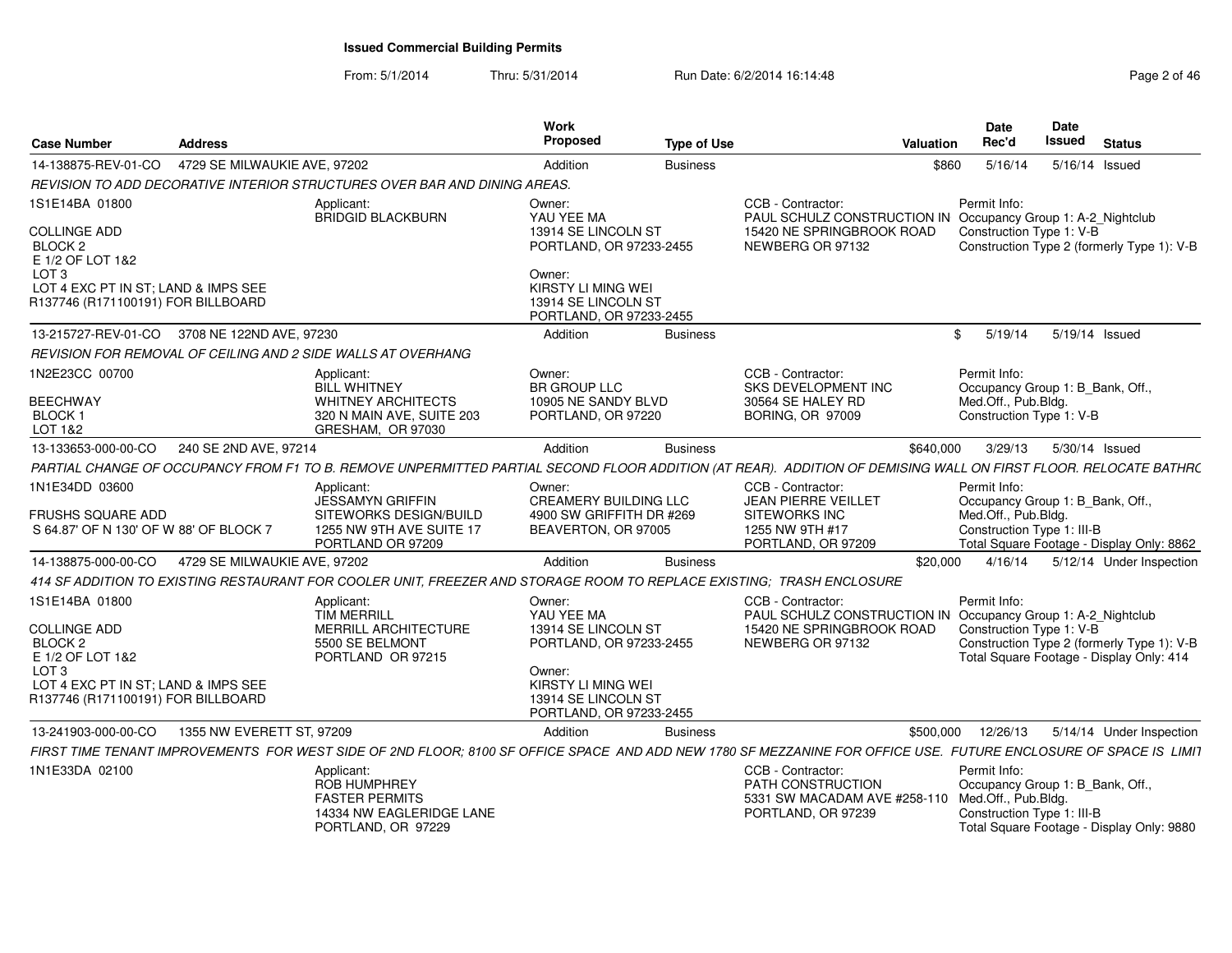From: 5/1/2014Thru: 5/31/2014 Run Date: 6/2/2014 16:14:48 Research 2010 12:04:48 Page 3 of 46

| <b>Case Number</b>                                                                             | Address                       |                                                                                                                                                               | Work<br><b>Proposed</b>                                                                   | <b>Type of Use</b> |                                                                                                | Valuation   | Date<br>Rec'd                                                                                       | Date<br>Issued | <b>Status</b>                              |
|------------------------------------------------------------------------------------------------|-------------------------------|---------------------------------------------------------------------------------------------------------------------------------------------------------------|-------------------------------------------------------------------------------------------|--------------------|------------------------------------------------------------------------------------------------|-------------|-----------------------------------------------------------------------------------------------------|----------------|--------------------------------------------|
| 14-113527-000-00-CO                                                                            | 5919 SE FOSTER RD, 97206      |                                                                                                                                                               | Addition                                                                                  | <b>Business</b>    |                                                                                                | \$103,425   | 5/2/14                                                                                              |                | 5/2/14 Under Inspection                    |
|                                                                                                |                               | STOREFRONT IMPROVEMENTS INCLUDING NEW WINDOWS, DOOR AND AWNING; BUMP OUT ENTRY TO SQUARE OFF. (TI CHANGE OF OCCUPANY UNDER 13-164301-CO). WORK LIMITED TO STR |                                                                                           |                    |                                                                                                |             |                                                                                                     |                |                                            |
| 1S2E07DD 18500                                                                                 |                               | Applicant:<br><b>RANDY RAMOS</b><br><b>RJ RAMOS ENTERPRISES</b><br>6808 SE 74TH AVE<br>PORTLAND OR 97206                                                      | Owner:<br><b>MICHAEL E LOSLI</b><br>9905 SE 222ND DR<br>DAMASCUS, OR 97089-6516<br>Owner: |                    | CCB - Contractor:<br><b>RJ RAMOS ENTERPRISES INC</b><br>6808 SE 74TH AVE<br>PORTLAND, OR 97206 |             | Permit Info:<br>Occupancy Group 1: B_Bank, Off.,<br>Med.Off., Pub.Bldg.<br>Construction Type 1: V-B |                | Total Square Footage - Display Only: 875   |
|                                                                                                |                               |                                                                                                                                                               | JANICE L LOSLI<br>9905 SE 222ND DR<br>DAMASCUS, OR 97089-6516                             |                    |                                                                                                |             |                                                                                                     |                |                                            |
| 93-004504-000-00-CO                                                                            | 9324 SW VIEW POINT TER, 97219 |                                                                                                                                                               | Addition                                                                                  | <b>CONVERSION</b>  |                                                                                                | \$80,000    | 5/12/14                                                                                             | 5/12/14 Final  |                                            |
|                                                                                                |                               | THIRD FLOOR ADDITION TO SFR, NEW 9' HIGH DECK - System Expired - No Fees Billed - No Fees PaidFINALS ONLY. TMORRIS 3-7456 5/12/14                             |                                                                                           |                    |                                                                                                |             |                                                                                                     |                |                                            |
| 1S1E27BC 00800                                                                                 |                               |                                                                                                                                                               |                                                                                           |                    | CCB - Contractor:<br><b>HOWARD BINGHAM</b>                                                     |             | Permit Info:                                                                                        |                | Construction Type 2 (formerly Type 1): VN  |
| COLLINS VIEW TR<br>BLOCK 14<br>LOT 3-6 TL 800                                                  |                               |                                                                                                                                                               |                                                                                           |                    |                                                                                                |             | Occupancy Group 1: R3                                                                               |                |                                            |
| 14-114508-000-00-CO                                                                            | 13132 SE RAMONA ST, 97236     |                                                                                                                                                               | Addition                                                                                  | Educational        |                                                                                                | \$1,100,000 | 2/11/14                                                                                             | 5/21/14 Issued |                                            |
|                                                                                                |                               | REMODEL AND ADDITION TO EXISTING QUAD CLASSROOM BUILDING TO ENCLOSE COVERED BREEZEWAY INTO A CORRIDOR AND ADD 6 CLASSROOMS (8 TOTAL) AND RESTROOMS. INCLUDE   |                                                                                           |                    |                                                                                                |             |                                                                                                     |                |                                            |
| 1S2E14CA 05200<br>LAMARGENT PK NO 2<br>LOT 4<br>9&10 TL 5200<br>SPLIT MAP R201356 (R466201100) |                               | Applicant:<br>CHERYL PIN<br><b>CORNERSTONE MANAGEMENT</b><br><b>GROUP</b><br>1600 SW Tualatin Sherwood Rd.,<br>Suite 202<br>Sherwood, OR 97140                | Owner:<br>SCHOOL DISTRICT #40<br>1500 SE 130TH AVE<br>PORTLAND, OR 97233-1719             |                    | CCB - Contractor:<br><b>EMERICK CONSTRUCTION CO</b><br>PO BOX 66100<br>PORTLAND, OR 97290-6100 |             | Permit Info:<br>Occupancy Group 1: E School<br>Construction Type 1: V-B                             |                | Total Square Footage - Display Only: 4926  |
| 13-152836-DFS-04-CO                                                                            | 10822 SE BUSH ST, 97266       |                                                                                                                                                               | Addition                                                                                  | Educational        |                                                                                                | \$80,688    | 4/18/14                                                                                             | 5/22/14 Issued |                                            |
| DFS FOR TRANSLUCENT CANOPY                                                                     |                               |                                                                                                                                                               |                                                                                           |                    |                                                                                                |             |                                                                                                     |                |                                            |
| 1S2E10CA 03600                                                                                 |                               | Applicant:<br>NICK GOWEN                                                                                                                                      | Owner:                                                                                    |                    | CCB - Contractor:<br>SCHOOL DISTRICT NO 40 MULT C(FORTIS CONSTRUCTION                          |             | Permit Info:                                                                                        |                |                                            |
| MULTNOMAH BERRY RANCH<br>LOT 12 EXC PT IN ST<br>E 1/2 OF LOT 13 EXC N 150' & EXC PT IN ST      |                               | 1705 SW TAYLOR SUITE 200<br>PORTLAND, OR 97206                                                                                                                | 1500 SE 130TH AVE<br>PORTLAND, OR 97233-1719                                              |                    | 1705 SW TAYLOR ST SUITE 200<br>PORTLAND, OR 97205                                              |             | Occupancy Group 1: E_School<br>Construction Type 1: V-B                                             |                | Construction Type 2 (formerly Type 1): V-B |
| 13-152836-DFS-03-CO                                                                            | 10822 SE BUSH ST, 97266       |                                                                                                                                                               | Addition                                                                                  | Educational        |                                                                                                | \$17,609    | 4/18/14                                                                                             | 5/22/14 Issued |                                            |
| DFS FOR ACOUSTICAL CEILING TILES                                                               |                               |                                                                                                                                                               |                                                                                           |                    |                                                                                                |             |                                                                                                     |                |                                            |
| 1S2E10CA 03600                                                                                 |                               | Applicant:<br>NICK GOWEN                                                                                                                                      | Owner:                                                                                    |                    | CCB - Contractor:<br>SCHOOL DISTRICT NO 40 MULT C(FORTIS CONSTRUCTION                          |             | Permit Info:<br>Occupancy Group 1: E School                                                         |                |                                            |
| MULTNOMAH BERRY RANCH<br>LOT 12 EXC PT IN ST<br>E 1/2 OF LOT 13 EXC N 150' & EXC PT IN ST      |                               | 1705 SW TAYLOR SUITE 200<br>PORTLAND, OR 97206                                                                                                                | 1500 SE 130TH AVE<br>PORTLAND, OR 97233-1719                                              |                    | 1705 SW TAYLOR ST SUITE 200<br>PORTLAND, OR 97205                                              |             | Construction Type 1: V-B                                                                            |                | Construction Type 2 (formerly Type 1): V-B |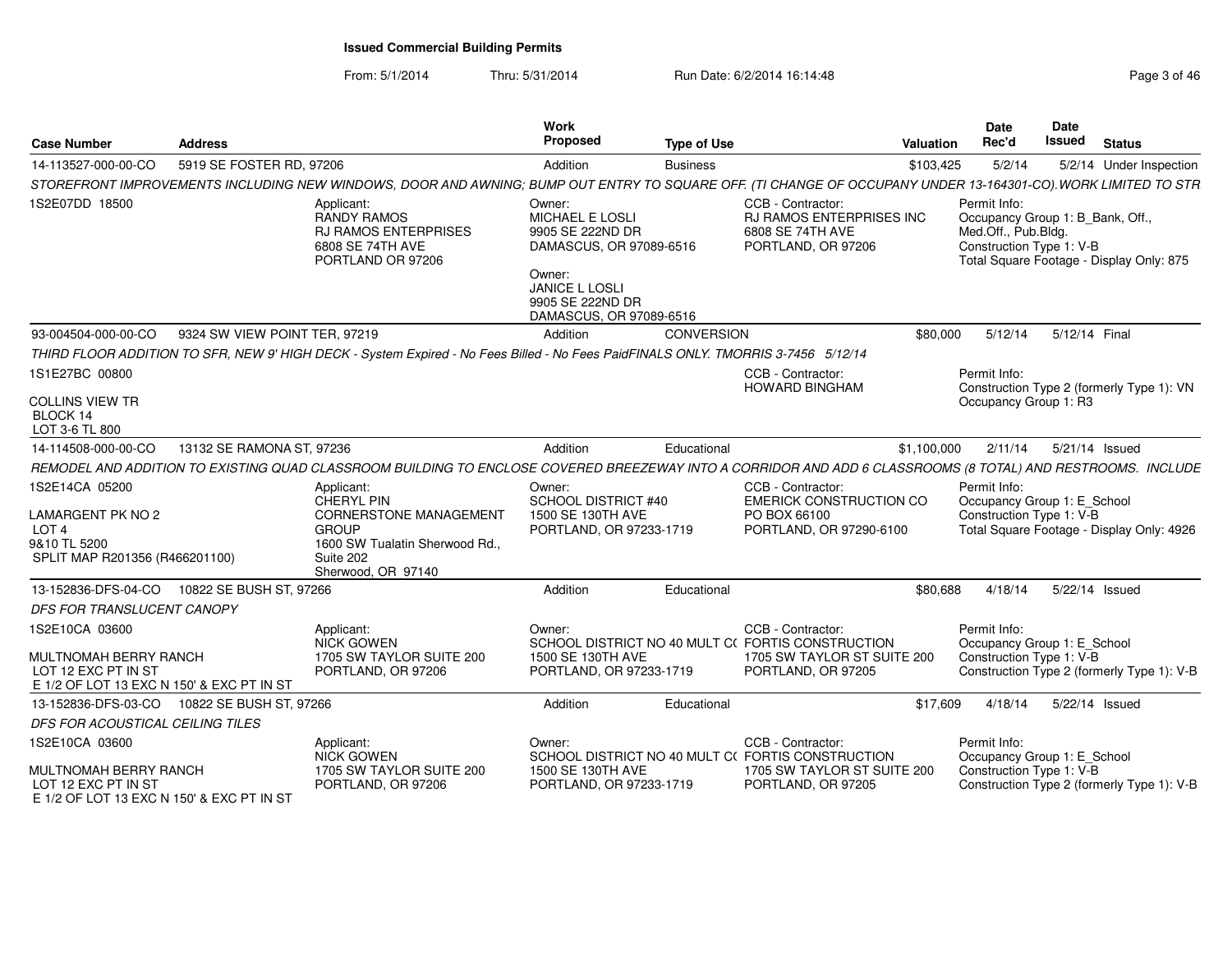From: 5/1/2014Thru: 5/31/2014 Run Date: 6/2/2014 16:14:48 Research 2010 12:48

| Case Number                                                                                                                                           | <b>Address</b>               |                                                                                                                                                             | Work<br><b>Proposed</b>                                                                                                       | <b>Type of Use</b> |                                                                                       | <b>Valuation</b> | <b>Date</b><br>Rec'd                                                                                                                        | <b>Date</b><br>Issued | <b>Status</b>                                                                          |
|-------------------------------------------------------------------------------------------------------------------------------------------------------|------------------------------|-------------------------------------------------------------------------------------------------------------------------------------------------------------|-------------------------------------------------------------------------------------------------------------------------------|--------------------|---------------------------------------------------------------------------------------|------------------|---------------------------------------------------------------------------------------------------------------------------------------------|-----------------------|----------------------------------------------------------------------------------------|
| 14-135723-000-00-CO                                                                                                                                   | 4245 SE MILWAUKIE AVE, 97202 |                                                                                                                                                             | Addition                                                                                                                      | Factory/Industrial |                                                                                       | \$60,000         | 5/1/14                                                                                                                                      |                       | 5/1/14 Under Inspection                                                                |
|                                                                                                                                                       |                              | ADDITION FOR NEW MECHANICAL ROOM. RECONFIGURE AND UPGRADE EXISTING BATHROOM AND ADD PARTITION WALL                                                          |                                                                                                                               |                    |                                                                                       |                  |                                                                                                                                             |                       |                                                                                        |
| 1S1E11CD 04300<br><b>GOODWOOD</b>                                                                                                                     |                              | Applicant:<br><b>OBRIEN &amp; COMPANY LLC</b><br>PO BOX 4008                                                                                                | Owner:<br>15819 NW FAIR ACRES DR                                                                                              |                    | CCB - Contractor:<br>4245 SE MILWAUKIE AVENUE LLC OBRIEN & COMPANY LLC<br>PO BOX 4008 |                  | Permit Info:<br>Factory, Mod.Hazard                                                                                                         |                       | Occupancy Group 1: F-1_Industrial Plant -                                              |
| BLOCK 1<br>LOT 3&4<br>LOT 5 EXC W 50'                                                                                                                 |                              | WILSONVILLE, OR 97070                                                                                                                                       | VANCOUVER, WA 98685-1666                                                                                                      |                    | WILSONVILLE, OR 97070                                                                 |                  | Construction Type 1: III-B                                                                                                                  |                       | Total Square Footage - Display Only: 100                                               |
| 13-234372-000-00-CO                                                                                                                                   | 5950 NE 122ND AVE, 97230     |                                                                                                                                                             | Addition                                                                                                                      | Mercantile         |                                                                                       | \$1.934.000      | 12/24/13                                                                                                                                    | 5/30/14 Issued        |                                                                                        |
|                                                                                                                                                       |                              | SMALL BUMP OUT TO WEST PORTION OF BUILDING; CONVERT EXISTING WAREHOUSE AND OFFICE TO WAREHOUSE AND BULK SALES FOR NEW TENANT; COMPLETE REMOVAL OF MEZZANINI |                                                                                                                               |                    |                                                                                       |                  |                                                                                                                                             |                       |                                                                                        |
| 1N2E14C 00200                                                                                                                                         |                              | Applicant:<br>MELINDA VERMEER                                                                                                                               | Owner:<br><b>GOODWILL INDUSTRIES OF THE</b>                                                                                   |                    | CCB - Contractor:<br><b>LCG PENCE</b>                                                 |                  | Permit Info:<br>Occupancy Group 1: S-1 Storage -                                                                                            |                       |                                                                                        |
| SECTION 14 1N 2E<br>TL 200 14.86 ACRES                                                                                                                |                              | <b>BAYSINGER PARTNERS</b><br>1006 SE GRAND AVE ST 300<br>PORTLAND, OR 97214                                                                                 | 1943 SE 6TH AVE<br>PORTLAND, OR 97214-4508<br>Owner:<br>COLUMBIA WILLAMETTE INC<br>1943 SE 6TH AVE<br>PORTLAND, OR 97214-4508 |                    | 2720 SW CORBETT<br>PORTLAND OR 97201                                                  |                  | Moderate Hazard, Warehouse<br>Construction Type 1: V-B                                                                                      |                       | Construction Type 2 (formerly Type 1): V-B<br>Total Square Footage - Display Only: 230 |
| 14-143213-000-00-CO                                                                                                                                   | 7320 NE 55TH AVE, 97218      |                                                                                                                                                             | Addition                                                                                                                      | Storage            |                                                                                       | \$95,000         | 5/19/14                                                                                                                                     | 5/19/14 Issued        |                                                                                        |
|                                                                                                                                                       |                              | ADDITION OF A 4.375 SF METAL CANOPY TO EAST SIDE OF BUILDING: STORAGE OF MISC STEEL PRODUCTS                                                                |                                                                                                                               |                    |                                                                                       |                  |                                                                                                                                             |                       |                                                                                        |
| 1N2E18AB 00100                                                                                                                                        |                              | Applicant:                                                                                                                                                  | Owner:                                                                                                                        |                    | CCB - Contractor:                                                                     |                  | Permit Info:                                                                                                                                |                       |                                                                                        |
| SECTION 18 1N 2E<br>TL 100 4.79 ACRES<br>LAND & IMPS SEE R547452 (R942183232)<br>FOR OTHER IMPS & R646259 (R942183233)<br><b>FOR MACH &amp; EQUIP</b> |                              | <b>JENNIFER KIMURA</b><br>VLMK CONSULTING ENGINEERS<br>3933 SW KELLY AVENUE<br>PORTLAND, OR 97239                                                           | SKYPORT PROPERTIES LLC<br>601 UNION ST # 3010<br>SEATTLE, WA 98101                                                            |                    | J H KELLY LLC<br>821 3RD AVE<br><b>BOX 2038</b><br>LONGVIEW WA 98632                  |                  | Occupancy Group 1: S-1_Storage -<br>Moderate Hazard, Warehouse<br>Construction Type 1: V-B<br>Total Square Footage - Display Only:<br>83912 |                       |                                                                                        |
| 13-169679-000-00-CO                                                                                                                                   | 5420 N LAGOON AVE            |                                                                                                                                                             | Addition                                                                                                                      | Storage            |                                                                                       | \$176,384        | 6/19/13                                                                                                                                     | 5/20/14 Issued        |                                                                                        |
|                                                                                                                                                       |                              | 3200 SF SINGLE STORY ADDITION TO EXISTING METAL BUILDING FOR NEW TENANT: NEW STRIPING IN PARKING LOT AND NEW FLOW THRU PLANTER                              |                                                                                                                               |                    |                                                                                       |                  |                                                                                                                                             |                       |                                                                                        |
| 1N1E20AB 01606<br>PARTITION PLAT 2004-8                                                                                                               |                              | Applicant:<br><b>LARRY SHIRTS</b><br><b>SYMONS ENGINEERING</b>                                                                                              | Owner:<br>PORT OF PORTLAND(LEASED<br>5420 N LAGOON AVE                                                                        |                    | CCB - Contractor:<br>ROBERT JAMES MCKIBBIN<br>PO BOX 1025                             |                  | Permit Info:<br>Occupancy Group 1: S-1_Storage -<br>Moderate Hazard, Warehouse                                                              |                       |                                                                                        |
| LOT 2 TL 1606                                                                                                                                         |                              | <b>CONSULTANTS</b><br>12805 SE FOSTER RD<br>PORTLAND, OR 97206                                                                                              | PORTLAND, OR 97217-7638<br>Owner:<br>R C DISPLAY VANS INC<br>5420 N LAGOON AVE<br>PORTLAND, OR 97217-7638                     |                    | CAMAS, WA 97607                                                                       |                  | Construction Type 1: V-B                                                                                                                    |                       | Total Square Footage - Display Only: 3200                                              |
| 14-135902-000-00-CO                                                                                                                                   | 211 SE CARUTHERS ST. 97214   |                                                                                                                                                             | Addition                                                                                                                      | Utility            |                                                                                       | \$17,000         | 4/4/14                                                                                                                                      | 5/20/14 Issued        |                                                                                        |
|                                                                                                                                                       |                              | ADD TO ROOF TOP 30' TALL ANTENNA TOWER WITH POINT TO POINT MICROWAVE ANTENNAS (NOT CELL TOWER) ON FACILITY #09-112684FA PORTLAND OPERA BUILDING             |                                                                                                                               |                    |                                                                                       |                  |                                                                                                                                             |                       |                                                                                        |
| 1S1E03DD 00600                                                                                                                                        |                              | Applicant:<br><b>LARRY HOLTZ</b>                                                                                                                            | Owner:                                                                                                                        |                    | CCB - Contractor:<br>PORTLAND OPERA ASSOCIATION R & H CONSTRUCTION                    |                  | Permit Info:<br>Occupancy Group 1: A-3 Assembly -                                                                                           |                       |                                                                                        |
| PORTLAND GENERAL ELEC STA L<br>LOT 1 TL 600                                                                                                           |                              | KBPS PUBLIC RADIO FOUNDATION INC<br>515 NE 15TH AVE<br>PORTLAND, OR 97232                                                                                   | 211 SE CARUTHERS ST<br>PORTLAND, OR 97214                                                                                     |                    | 1530 SW TAYLOR STREET<br>PORTLAND, OR 97205                                           |                  | General<br>Construction Type 1: II-B                                                                                                        |                       | Total Square Footage - Display Only: 1                                                 |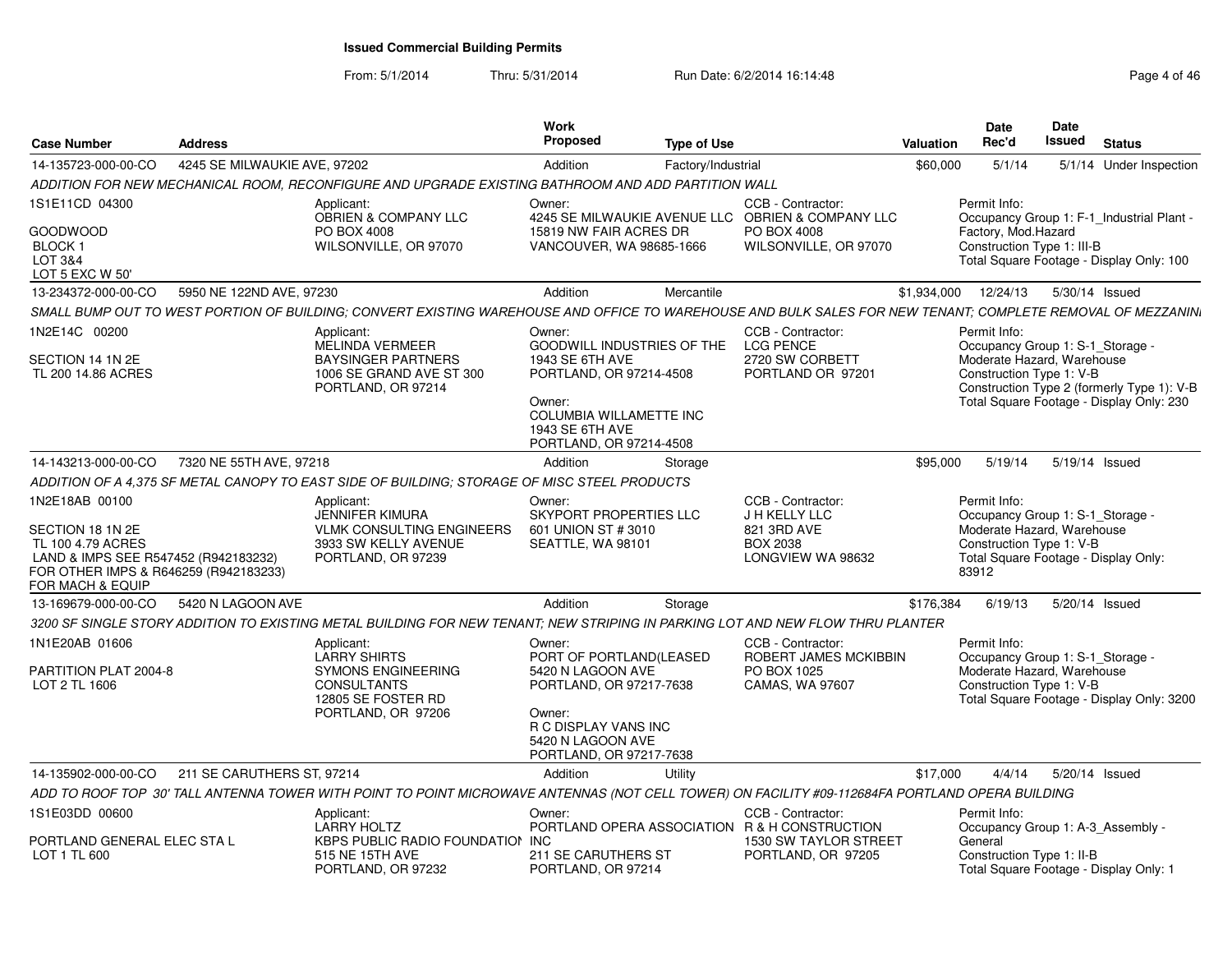From: 5/1/2014Thru: 5/31/2014 Run Date: 6/2/2014 16:14:48 Rege 5 of 46

| <b>Case Number</b>                                                     | <b>Address</b>                    |                                                                                                                                       | Work<br><b>Proposed</b>                                                                                                                                | <b>Type of Use</b> |                                                                                                                                                  | Valuation | <b>Date</b><br>Rec'd                                                                             | <b>Date</b><br><b>Issued</b> | <b>Status</b>  |
|------------------------------------------------------------------------|-----------------------------------|---------------------------------------------------------------------------------------------------------------------------------------|--------------------------------------------------------------------------------------------------------------------------------------------------------|--------------------|--------------------------------------------------------------------------------------------------------------------------------------------------|-----------|--------------------------------------------------------------------------------------------------|------------------------------|----------------|
| 13-221076-000-00-CO                                                    | 9700 E BURNSIDE ST, 97216         |                                                                                                                                       | Addition                                                                                                                                               | Utility            |                                                                                                                                                  | \$12,000  | 10/31/13                                                                                         | 5/30/14                      | Issued         |
|                                                                        |                                   | REPLACING (9) EXISTING ANTENNAS ON EXISTING MONOPOLE W/RELATED EQUIPMENT HYBRID CABLE, SURGE PROTECTORS, RRU'S.                       |                                                                                                                                                        |                    |                                                                                                                                                  |           |                                                                                                  |                              |                |
| 1N2E33DD 11500<br>PRUNEDALE ADD<br>BLOCK 1&11 TL 11500                 |                                   | Applicant:<br>BRANDON CLOWER<br>5505 SE TOLMAN ST<br>PORTLAND, OREGON 97206                                                           | Owner:<br><b>NOLL ACQUISITION LLC</b><br>1320 PERFORMANCE DR<br>STOCKTON, CA 95206                                                                     |                    | CCB - Contractor:<br><b>TEATHER BAILEY</b><br>LEGACY WIRELESS SERVICES IN( Garage\Utility Misc.<br>15580 SE FOR MOR COURT<br>CLACKAMAS, OR 97015 |           | Permit Info:<br>Occupancy Group 1: U Private<br>Construction Type 1: V-B                         |                              |                |
| 14-130775-000-00-CO                                                    | 921 SW WASHINGTON ST, 97205       |                                                                                                                                       | Addition                                                                                                                                               | Utility            |                                                                                                                                                  | \$20,000  | 3/25/14                                                                                          |                              | 5/14/14 Issued |
|                                                                        |                                   | REPLACEMENT OF (8) ANTENNAS AND REMOVAL OF (1); ADD RRUS, SURGE SUPPRESSORS AND HYBRID CABLE/COAX ON AN EXISTING ROOF TOP FACILITY.   |                                                                                                                                                        |                    |                                                                                                                                                  |           |                                                                                                  |                              |                |
| 1N1E34CC 04800<br>PORTLAND<br>BLOCK 215<br><b>LOT 1-8</b>              |                                   | Applicant:<br><b>REID STEWART</b><br>LEXCOM DEVELOPMENT<br>(VERIZON WIRELESS)<br>4015 SW BATTAGLIA AVE<br>GRESHAM OR 97080            | Owner:<br>ALCO INVEST CO<br>921 SW WASHINGTON ST #100<br>PORTLAND, OR 97205                                                                            |                    | CCB - Contractor:<br><b>TURNURE TELECOM LLC</b><br>529 6TH ST S<br>KIRKLAND, WA 98033                                                            |           |                                                                                                  |                              |                |
| 14-119392-000-00-CO                                                    | 5803 SE 122ND AVE - BLDG I, 97266 |                                                                                                                                       | Addition                                                                                                                                               | Utility            |                                                                                                                                                  | \$15,000  | 2/21/14                                                                                          |                              | 5/29/14 Issued |
|                                                                        |                                   | INSTALL EQUIPMENT RACK IN EXISTING CABINET INSTALL THREE(3) PANEL ANTENNAS AND THREE(3) RRVs ON EXISTING TOWER AT EXISTING RAD CENTER |                                                                                                                                                        |                    |                                                                                                                                                  |           |                                                                                                  |                              |                |
| 1S2E15DD 00200<br>SECTION 15 1S 2E<br>TL 200 3.30 ACRES                |                                   | Applicant:<br><b>PATRICK EVANS</b><br>SBA COMMUNICATIONS CORP                                                                         | Owner:<br><b>BAUER NW STORAGE LLC</b><br>3403 NE 19TH AVE<br>PORTLAND, OR 97212-2408                                                                   |                    | CCB - Contractor:<br>SBA NETWORK SERVICES LLC<br>5900 BROKEN SOUND PARKWAY<br><b>NW</b><br>BOCA RATON, FL 33487                                  |           | Permit Info:<br>Occupancy Group 1: U_Private<br>Garage\Utility Misc.<br>Construction Type 1: V-B |                              |                |
| 14-123112-000-00-CO                                                    | 7660 SW BARBUR BLVD, 97219        |                                                                                                                                       | Addition                                                                                                                                               | Utility            |                                                                                                                                                  | \$12,000  | 3/4/14                                                                                           |                              | 5/30/14 Issued |
|                                                                        |                                   | ADDITION OF ONE PANEL ANTENNA AND ONE REMOTE RADIO UNIT PER SECTOR ON EXISTING MONOPOLE                                               |                                                                                                                                                        |                    |                                                                                                                                                  |           |                                                                                                  |                              |                |
| 1S1E21DB 16100<br><b>CAPITOL HILL</b><br>BLOCK 17<br>LOT 8-13 TL 16100 |                                   | Applicant:<br>AMANDA HOFFMAN<br><b>SPRINT</b><br>621 SW ALDER ST SUITE 660<br>PORTLAND OR                                             | Owner:<br>DONALD N READ<br>1828 SW BARNES CIR<br>WEST LINN, OR 97068-4114<br>Owner:<br>SHERYL D READ<br>1828 SW BARNES CIR<br>WEST LINN, OR 97068-4114 |                    | CCB - Contractor:<br>MIKE BENNETT<br>MONTI ELECTRIC INC<br><b>PO BOX 220</b><br>TROUTDALE, OR 97060                                              |           |                                                                                                  |                              |                |
| 13-237067-000-00-CO                                                    | 9350 NE HALSEY ST, 97220          |                                                                                                                                       | Addition                                                                                                                                               | Utility            |                                                                                                                                                  | \$15,000  | 12/12/13                                                                                         |                              | 5/30/14 Issued |
|                                                                        |                                   | REMOVE AND REPLACE 9 OF 12 EXISTING ANTENNAS ON EXISTING MONOPOLE. ADD 3 RRU'S AND 1 HYBRID CABLE                                     |                                                                                                                                                        |                    |                                                                                                                                                  |           |                                                                                                  |                              |                |
| 1N2E33AB 00200                                                         |                                   | Applicant:<br><b>SHANIN PRUSIA</b><br><b>URBAN WIRELESS</b><br>10376 SE SUNBURST WAY<br>PORTLAND OR 97086                             | Owner:<br><b>LESLIE J HOWATT</b><br>5514 NE HALSEY ST<br>PORTLAND, OR 97213-3660                                                                       |                    | CCB - Contractor:<br><b>TEATHER BAILEY</b><br>LEGACY WIRELESS SERVICES IN( Garage\Utility Misc.<br>15580 SE FOR MOR COURT<br>CLACKAMAS, OR 97015 |           | Permit Info:<br>Occupancy Group 1: U Private<br>Construction Type 1: II-B                        |                              |                |
| 14-119405-000-00-CO                                                    | 11642 NE HALSEY ST, 97220         |                                                                                                                                       | Addition                                                                                                                                               | Utility            |                                                                                                                                                  | \$15,000  | 2/21/14                                                                                          |                              | 5/8/14 Issued  |
|                                                                        |                                   | INSTALL EQUIPMENT RACK IN EXISTING CABINET INSTALL THREE(3) PANEL ANTENNAS AND THREE(3) RRVs ON EXISTING TOWER AT EXISTING RAD CENTER |                                                                                                                                                        |                    |                                                                                                                                                  |           |                                                                                                  |                              |                |
| 1N2E34AB 00100<br>HAZELWOOD<br>LOT 11 TL 100                           |                                   | Applicant:<br>PATRICK EVANS<br><b>SBA COMMUNICATIONS CORP</b>                                                                         | Owner:<br><b>HSIAO CHON MAR</b><br>11627 SE FLAVEL ST<br>PORTLAND, OR 97266                                                                            |                    | <b>Primary Contractor:</b><br><b>TO BID</b>                                                                                                      |           | Permit Info:<br>Occupancy Group 1: U Private<br>Garage\Utility Misc.<br>Construction Type 1: V-B |                              |                |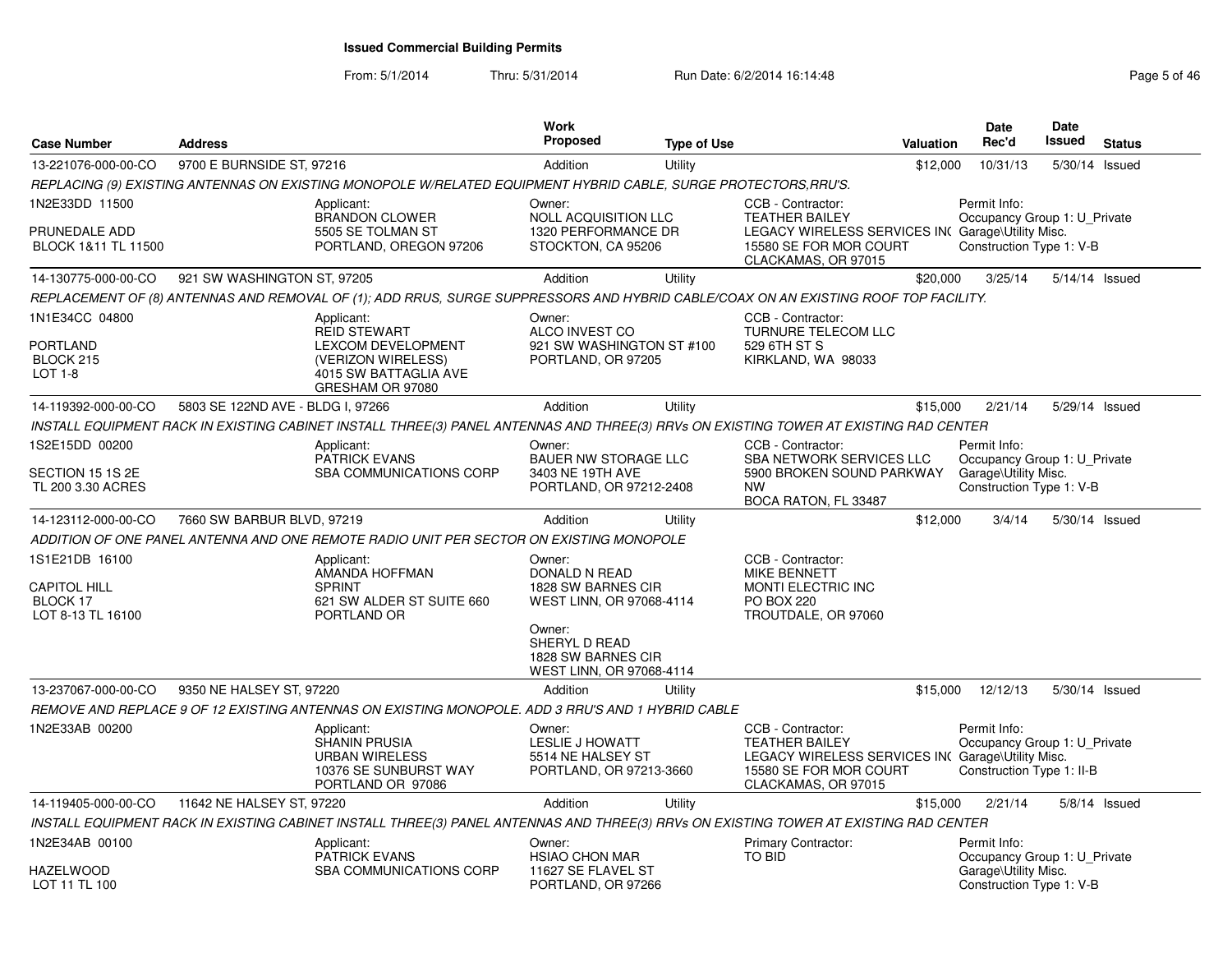From: 5/1/2014

Thru: 5/31/2014 Run Date: 6/2/2014 16:14:48 Rege 6 of 46

| <b>Case Number</b>                                                    | <b>Address</b>                 |                                                                                                                   | Work<br>Proposed                                                                                                                                                  | <b>Type of Use</b> |                                                                                                                 | <b>Valuation</b> | <b>Date</b><br>Rec'd                                                                               | <b>Date</b><br><b>Issued</b> | <b>Status</b>                                              |
|-----------------------------------------------------------------------|--------------------------------|-------------------------------------------------------------------------------------------------------------------|-------------------------------------------------------------------------------------------------------------------------------------------------------------------|--------------------|-----------------------------------------------------------------------------------------------------------------|------------------|----------------------------------------------------------------------------------------------------|------------------------------|------------------------------------------------------------|
| 13-228311-REV-01-CO                                                   | 2525 NW LOVEJOY ST, 97210      |                                                                                                                   | Addition                                                                                                                                                          | Utility            |                                                                                                                 | \$               | 5/13/14                                                                                            | 5/13/14 Final                |                                                            |
|                                                                       |                                | REVISION TO CHANGE MOUNTING ELEMENT, CHANGED TO ACCOMODATE HOLLOW CINDER BLOCK WALL                               |                                                                                                                                                                   |                    |                                                                                                                 |                  |                                                                                                    |                              |                                                            |
| 1N1E32AD 00200<br>GOLDSMITHS ADD<br><b>BLOCK 15 TL 200</b>            |                                | Applicant:<br><b>SKIP GREENE</b><br>T MOBILE WEST LLC<br>10520 SE WASHINGTON ST, STE<br>200<br>PORTLAND, OR 97216 | Owner:<br>25TH AND LOVEJOY LLC<br>648 SW MAPLECREST CT<br>PORTLAND, OR 97219                                                                                      |                    | CCB - Contractor:<br>SATTEL BROADBAND INC<br>PO BOX 90956<br><b>TUSCON, AZ 85752</b>                            |                  | Permit Info:<br>Occupancy Group 1: U_Private<br>Garage\Utility Misc.<br>Construction Type 1: III-A |                              |                                                            |
| 13-196856-000-00-CO                                                   | 1724 SE TENINO ST, 97202       |                                                                                                                   | Addition                                                                                                                                                          | Utility            |                                                                                                                 | \$500            | 8/27/13                                                                                            |                              | $5/1/14$ Issued                                            |
| ADDITION OF EMERGENCY MICROWAVE ANTENNA                               |                                |                                                                                                                   |                                                                                                                                                                   |                    |                                                                                                                 |                  |                                                                                                    |                              |                                                            |
| 1S1E23DC 01600<br>SELLWOOD<br>BLOCK 88<br>N 1/2 OF LOT 9<br>LOT 11-16 |                                | Applicant:<br><b>ADAM MCGRATH</b><br>ACOM CONSULTING INC<br>1125 SE CLATSON<br>PORTLAND OR 97202                  | Owner:<br><b>HOUSING AUTHORITY OF</b><br>135 SW ASH ST<br>PORTLAND, OR 97204-3540<br>Owner:<br>PORTLAND OREGON<br>135 SW ASH ST<br>PORTLAND, OR 97204-3540        |                    | CCB - Contractor:<br><b>WIRELESSWERKS USA INC</b><br>8060 165TH AVE NE STE 210<br>REDMOND, WA 98052             |                  | Permit Info:<br>Occupancy Group 1: U_Private<br>Garage\Utility Misc.<br>Construction Type 1: I-A   |                              |                                                            |
| Total # of CO Addition permits issued: 28                             |                                |                                                                                                                   |                                                                                                                                                                   |                    |                                                                                                                 |                  |                                                                                                    |                              | Total valuation of CO Addition permits issued: \$5,180,354 |
| 14-158349-000-00-CO                                                   | 5942 SW RIVERIDGE LN - Unit 10 |                                                                                                                   | Alteration                                                                                                                                                        |                    | Apartments/Condos (3 or more units)                                                                             | \$175,000        | 5/19/14                                                                                            |                              | 5/19/14 Issued                                             |
|                                                                       |                                | REMOVE EXISTING SHINGLE SIDING AND REPLACE WITH NICHIHA SHINGLE SIDING                                            |                                                                                                                                                                   |                    |                                                                                                                 |                  |                                                                                                    |                              |                                                            |
| 1S1E15CA 50013<br>RIVERWIND CONDOMINIUM<br>LOT <sub>10</sub>          |                                | Applicant:<br><b>JEFF MILLIS</b><br><b>SEAN GORES CONSTRUCTION</b><br>PO BOX 1519<br>CLACKAMAS, OR 97015          | Owner:<br><b>ANDY PENNINGTON</b><br>5942 SW RIVERIDGE LN<br>PORTLAND, OR 97239<br>Owner:<br><b>ANITA PENNINGTON</b><br>5942 SW RIVERIDGE LN<br>PORTLAND, OR 97239 |                    | CCB - Contractor:<br><b>JEFF MILLIS</b><br><b>SEAN GORES CONSTRUCTION</b><br>PO BOX 1519<br>CLACKAMAS, OR 97015 |                  | Permit Info:<br>Occupancy Group 1: R-2 Residential<br>Multi-family<br>Construction Type 1: V-B     |                              |                                                            |
| 14-154876-000-00-CO                                                   | 4008 SE 174TH AVE              |                                                                                                                   | Alteration                                                                                                                                                        |                    | Apartments/Condos (3 or more units)                                                                             | \$1,400          | 5/27/14                                                                                            |                              | 5/27/14 Issued                                             |
| REPLACE SIDING ON BUMP OUTS OF BUILDING UNIT 4024                     |                                |                                                                                                                   |                                                                                                                                                                   |                    |                                                                                                                 |                  |                                                                                                    |                              |                                                            |
| 1S3E07DC 00700                                                        |                                | Applicant:<br>CREATIVE CONTRACTING<br>13607 BARCLAY HILLS DR<br>OREGON CITY, OR 97045                             | Owner:<br>ANDREWS FOOTHILLS LLC<br>5845 JEAN RD<br>LAKE OSWEGO, OR 97035                                                                                          |                    | CCB - Contractor:<br>CREATIVE CONTRACTING<br>13607 BARCLAY HILLS DR<br>OREGON CITY, OR 97045                    |                  | Permit Info:<br>Occupancy Group 1: R-2_Residential<br>Multi-family<br>Construction Type 1: V-B     |                              |                                                            |
| 14-158346-000-00-CO                                                   | 5942 SW RIVERIDGE LN - Unit 10 |                                                                                                                   | Alteration                                                                                                                                                        |                    | Apartments/Condos (3 or more units)                                                                             | \$175,000        | 5/19/14                                                                                            |                              | 5/19/14 Issued                                             |
|                                                                       |                                | REMOVE EXISTING SHINGLE SIDING AND REPLACE WITH NICHIHA SHINGLE SIDING                                            |                                                                                                                                                                   |                    |                                                                                                                 |                  |                                                                                                    |                              |                                                            |
| 1S1E15CA 50013<br>RIVERWIND CONDOMINIUM<br>LOT <sub>10</sub>          |                                | Applicant:<br><b>JEFF MILLIS</b><br>SEAN GORES CONSTRUCTION<br>PO BOX 1519<br>CLACKAMAS, OR 97015                 | Owner:<br><b>ANDY PENNINGTON</b><br>5942 SW RIVERIDGE LN<br>PORTLAND, OR 97239<br>Owner:<br><b>ANITA PENNINGTON</b><br>5942 SW RIVERIDGE LN<br>PORTLAND, OR 97239 |                    | CCB - Contractor:<br><b>JEFF MILLIS</b><br>SEAN GORES CONSTRUCTION<br>PO BOX 1519<br>CLACKAMAS, OR 97015        |                  | Permit Info:<br>Occupancy Group 1: R-2 Residential<br>Multi-family<br>Construction Type 1: V-B     |                              |                                                            |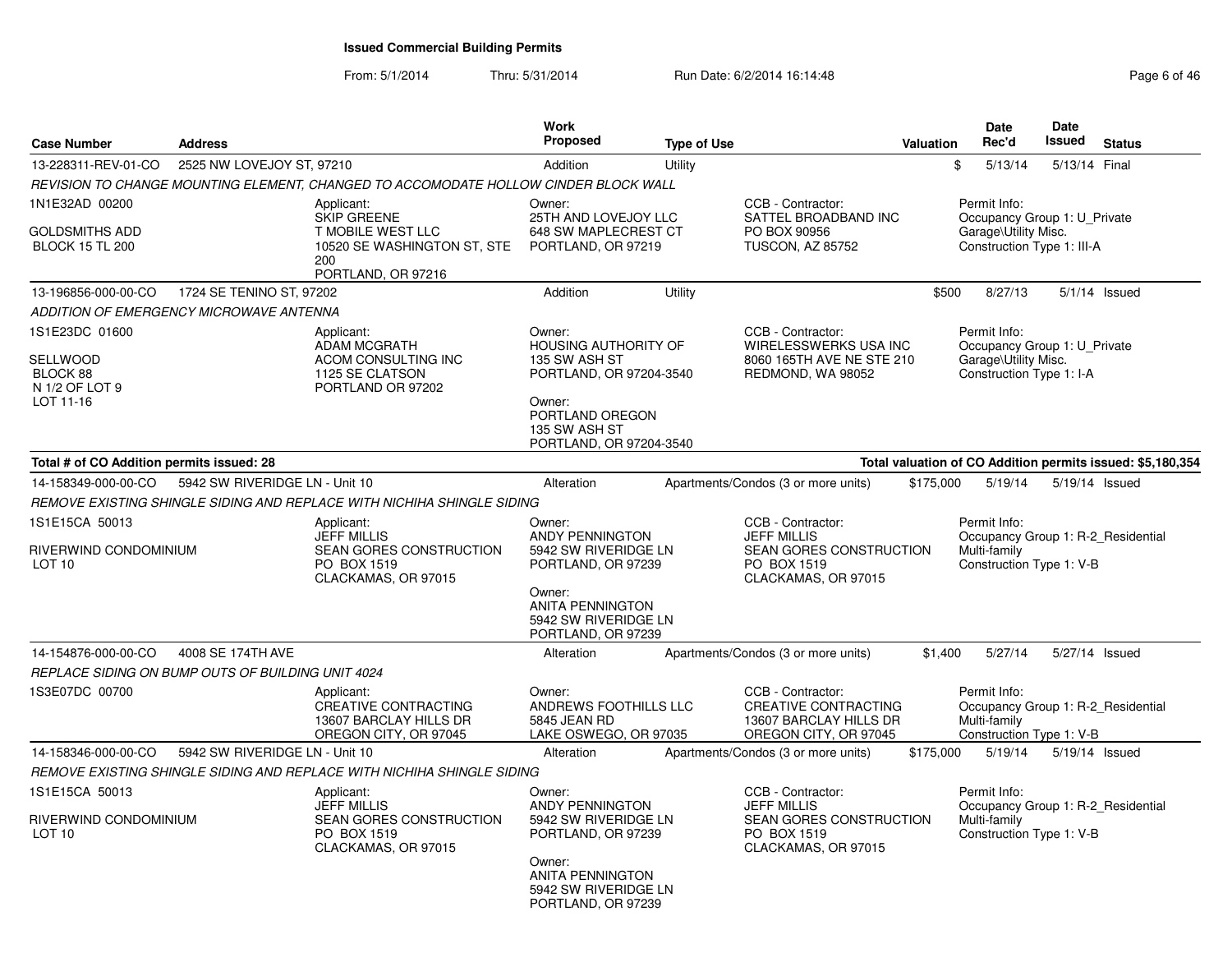### From: 5/1/2014Thru: 5/31/2014 Run Date: 6/2/2014 16:14:48 Research 2010 12:48

| <b>Case Number</b>                                         | <b>Address</b>             |                                                                                                          | Work<br><b>Proposed</b>                                                                            | <b>Type of Use</b> |                                                                                                     | Valuation | <b>Date</b><br>Rec'd                                     | <b>Date</b><br>Issued | <b>Status</b>                      |
|------------------------------------------------------------|----------------------------|----------------------------------------------------------------------------------------------------------|----------------------------------------------------------------------------------------------------|--------------------|-----------------------------------------------------------------------------------------------------|-----------|----------------------------------------------------------|-----------------------|------------------------------------|
| 14-151453-000-00-CO<br><b>DECK REPLACEMENT</b>             | 3602 SE 28TH PL, 97202     |                                                                                                          | Alteration                                                                                         |                    | Apartments/Condos (3 or more units)                                                                 | \$4,500   | 5/1/14                                                   |                       | $5/1/14$ Issued                    |
| 1S1E12CB 01000                                             |                            | Applicant:<br>Steve Gibson                                                                               | Owner:<br><b>CEDARLOO PARTNERS LLC</b>                                                             |                    | CCB - Contractor:<br><b>CREATIVE CONTRACTING</b>                                                    |           | Permit Info:<br>Occupancy Group 1: U_Private             |                       |                                    |
| SECTION 12 1S 1E<br>TL 1000 1.33 ACRES                     |                            | 10271 SE 54TH AVE<br>MILWAUKIE, OR 97222                                                                 | 7831 SE LAKE RD STE 200<br>MILWAUKIE, OR 97267                                                     |                    | 13607 BARCLAY HILLS DR<br>OREGON CITY, OR 97045                                                     |           | Garage\Utility Misc.<br>Construction Type 1: V-B         |                       |                                    |
| 14-159290-000-00-CO                                        | 7515 N WESTANNA AVE, 97203 |                                                                                                          | Alteration                                                                                         |                    | Apartments/Condos (3 or more units)                                                                 | \$500     | 5/20/14                                                  |                       | 5/20/14 Issued                     |
|                                                            |                            | REMOVE BACK STAIRCASE AND BACK DOORS FROM UNITS 5 AND 12                                                 |                                                                                                    |                    |                                                                                                     |           |                                                          |                       |                                    |
| 1N1E07AC 07600                                             |                            | Applicant:<br>MICHAEL MORELAND                                                                           | Owner:<br>MICHAEL MORELAND                                                                         |                    |                                                                                                     |           | Permit Info:                                             |                       | Occupancy Group 1: R-2 Residential |
| NORTHERN HILL ADD<br><b>BLOCK 5 TL 7600</b>                |                            | 6434 NE 25TH AVE<br>PORTLAND, OR 97211-6046                                                              | 6434 NE 25TH AVE<br>PORTLAND, OR 97211-6046                                                        |                    |                                                                                                     |           | Multi-family<br>Construction Type 1: V-B                 |                       |                                    |
|                                                            |                            |                                                                                                          | Owner:<br><b>JENNIFER E</b><br>DEMICHIELLI-MORELAND<br>6434 NE 25TH AVE<br>PORTLAND, OR 97211-6046 |                    |                                                                                                     |           |                                                          |                       |                                    |
| 14-154790-REV-01-CO                                        | 1011 SW CURRY ST, 97201    |                                                                                                          | Alteration                                                                                         |                    | Apartments/Condos (3 or more units)                                                                 | \$        | 5/22/14                                                  |                       | 5/22/14 Issued                     |
| REVISION TO CLARIFY FOOTING DETAIL                         |                            |                                                                                                          |                                                                                                    |                    |                                                                                                     |           |                                                          |                       |                                    |
| 1S1E09AC 09000<br>PORTLAND CITY HMSTD<br>BLOCK 59          |                            | Applicant:<br><b>DAVID RODEBACK</b><br>DAVID RODEBACK ARCHITECT LL( PO BOX 1567<br>1711 SE 10TH AVE #201 | Owner:<br>RH MARQUAM HOLLOW LLC<br>LAKE OSWEGO, OR 97035-0767                                      |                    | CCB - Contractor:<br><b>COUGAR MOUNTAIN</b><br>CONSTRUCTION INC<br>PO BOX 135                       |           | Permit Info:<br>Multi-family<br>Construction Type 1: V-B |                       | Occupancy Group 1: R-2_Residential |
| LOT $1-3$                                                  |                            | PORTLAND, OR 97214                                                                                       |                                                                                                    |                    | <b>TURNER, OR 97392</b>                                                                             |           |                                                          |                       |                                    |
| 14-154909-000-00-CO                                        | 4735 SW LURADEL ST, 97219  |                                                                                                          | Alteration                                                                                         |                    | Apartments/Condos (3 or more units)                                                                 | \$5,000   | 5/29/14                                                  |                       | 5/29/14 Under Inspection           |
|                                                            |                            | DEMOLISH AND REBUILD DECK IN SAME FOOTPRINT AT UNITS 1 AND 2                                             |                                                                                                    |                    |                                                                                                     |           |                                                          |                       |                                    |
| 1S1E30DA 06000<br>LURADELL AC & PLAT 2<br>LOT 8-12 TL 6000 |                            | Applicant:<br>Steve Gibson<br>10271 SE 54TH AVE<br>MILWAUKIE, OR 97222                                   | Owner:<br><b>QUAIL RIDGE LLC</b><br>2925 SW CANTERBURY LN<br>PORTLAND, OR 97205                    |                    | CCB - Contractor:<br><b>CREATIVE CONTRACTING</b><br>13607 BARCLAY HILLS DR<br>OREGON CITY, OR 97045 |           | Permit Info:<br>Multi-family<br>Construction Type 1: V-B |                       | Occupancy Group 1: R-2_Residential |
| 14-154877-000-00-CO                                        | 4008 SE 174TH AVE          |                                                                                                          | Alteration                                                                                         |                    | Apartments/Condos (3 or more units)                                                                 | \$1,400   | 5/27/14                                                  |                       | 5/27/14 Issued                     |
| REPLACE SIDING ON BUMP OUTS OF BUILDING UNIT 4028          |                            |                                                                                                          |                                                                                                    |                    |                                                                                                     |           |                                                          |                       |                                    |
| 1S3E07DC 00700                                             |                            | Applicant:<br><b>CREATIVE CONTRACTING</b><br>13607 BARCLAY HILLS DR<br>OREGON CITY, OR 97045             | Owner:<br>ANDREWS FOOTHILLS LLC<br>5845 JEAN RD<br>LAKE OSWEGO, OR 97035                           |                    | CCB - Contractor:<br>CREATIVE CONTRACTING<br>13607 BARCLAY HILLS DR<br>OREGON CITY, OR 97045        |           | Permit Info:<br>Multi-family<br>Construction Type 1: V-B |                       | Occupancy Group 1: R-2_Residential |
| 14-153002-000-00-CO                                        | 905 N HARBOUR DR - Unit 29 |                                                                                                          | Alteration                                                                                         |                    | Apartments/Condos (3 or more units)                                                                 | \$15,000  | 5/6/14                                                   |                       | 5/6/14 Under Inspection            |
|                                                            |                            | INFILLING FLOOR OPENING BETWEEN 1ST AND 2ND LEVELS TO EXPAND MASTER BEDROOM                              |                                                                                                    |                    |                                                                                                     |           |                                                          |                       |                                    |
| 1N1E03BA 90015                                             |                            |                                                                                                          | Owner:<br><b>MARCIA M HULL</b>                                                                     |                    |                                                                                                     |           | Permit Info:                                             |                       | Occupancy Group 1: R-2_Residential |
| MEWS AT NORTH HARBOUR<br>A CONDOMINIUM<br><b>LOT 29</b>    |                            |                                                                                                          | 905 N HARBOUR DR #29<br>PORTLAND, OR 97217-7591                                                    |                    |                                                                                                     |           | Multi-family<br>Construction Type 1: V-A                 |                       |                                    |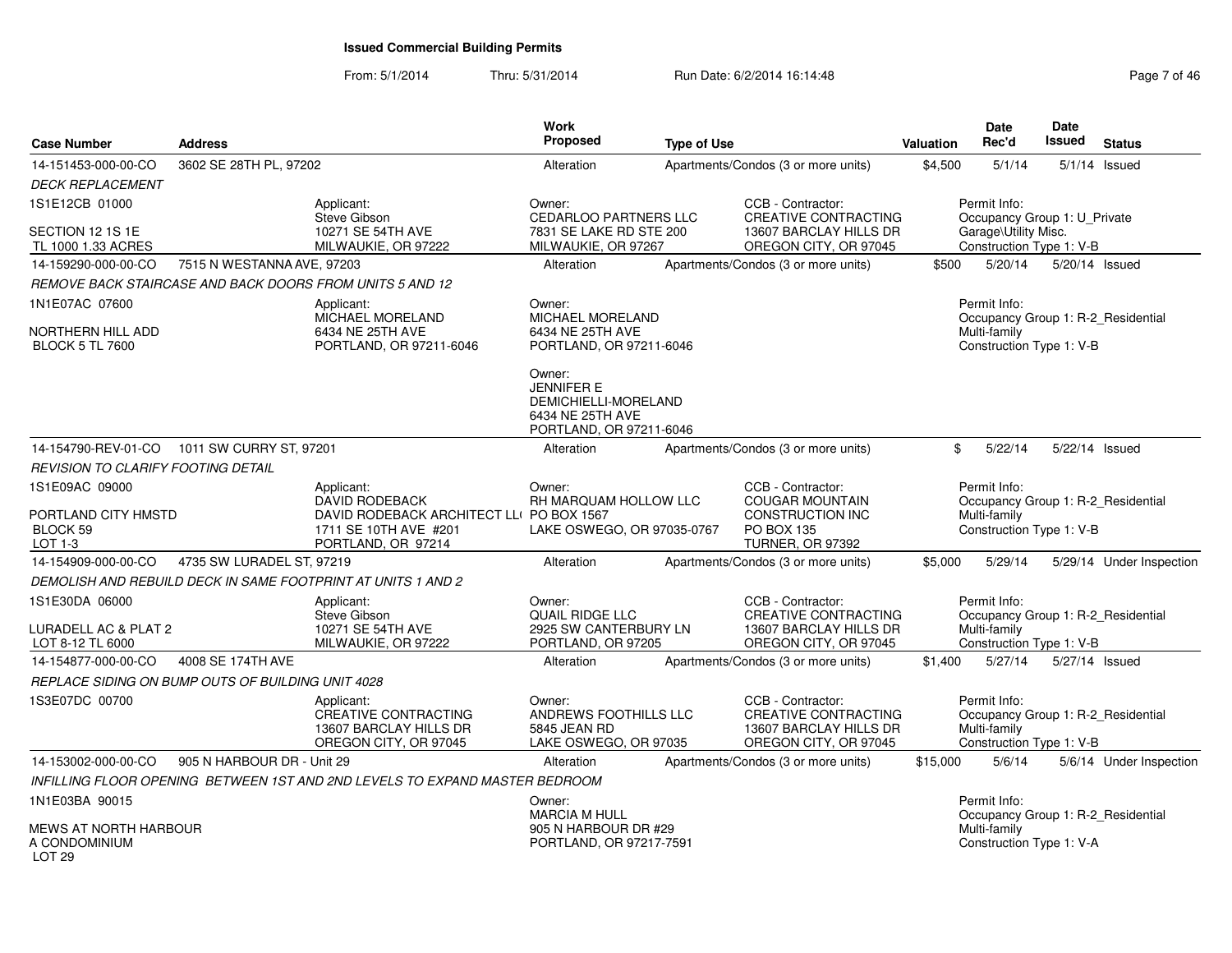From: 5/1/2014Thru: 5/31/2014 Run Date: 6/2/2014 16:14:48 Research 2010 12:48

| <b>Case Number</b>                                                                                     | <b>Address</b>              |                                                                                                                                              | <b>Work</b><br>Proposed                                                                                                                                                                 | <b>Type of Use</b> |                                                                                                                                             | <b>Valuation</b> | <b>Date</b><br>Rec'd                                                                             | <b>Date</b><br><b>Issued</b> | <b>Status</b>            |
|--------------------------------------------------------------------------------------------------------|-----------------------------|----------------------------------------------------------------------------------------------------------------------------------------------|-----------------------------------------------------------------------------------------------------------------------------------------------------------------------------------------|--------------------|---------------------------------------------------------------------------------------------------------------------------------------------|------------------|--------------------------------------------------------------------------------------------------|------------------------------|--------------------------|
| 14-155046-000-00-CO                                                                                    | 1250 E BURNSIDE ST. 97214   |                                                                                                                                              | Alteration                                                                                                                                                                              |                    | Apartments/Condos (3 or more units)                                                                                                         | \$30,000         | 5/9/14                                                                                           | 5/9/14                       | Under Inspection         |
|                                                                                                        |                             | REPAIR FOR WATER DAMAGE CAUSED BY PIPE BREAK ON 4TH FLOOR REMOVAL OF DAMAGED DRYWALL AND INSULATION. REPLACE AS ORIGINAL. LEVELS 4, 3 AND 2. |                                                                                                                                                                                         |                    |                                                                                                                                             |                  |                                                                                                  |                              |                          |
| 1N1E35CD 00400<br><b>AIKENS</b><br>BLOCK 266<br>LOT 1 EXC PT IN STS<br>LOT 2&8 EXC PT IN ST<br>LOT 3-7 |                             | Applicant:<br><b>DAVID HALLIN</b><br>STANLEY C KENNEDY<br><b>ENTERPRISES INC</b><br>315 SE 7TH AVE<br>PORTLAND, OR 97214-1233                | Owner:<br><b>FOURSQUARE SENIOR</b><br>1910 W SUNSET BLVD #800 PO<br>BOX 26902<br>LOS ANGELES, CA 90026-0176<br>Owner:<br>LIVING PORTLAND INC<br>1910 W SUNSET BLVD #800 PO<br>BOX 26902 |                    | CCB - Contractor:<br><b>DAVID HALLIN</b><br><b>STANLEY C KENNEDY</b><br><b>ENTERPRISES INC</b><br>315 SE 7TH AVE<br>PORTLAND, OR 97214-1233 |                  | Permit Info:<br>Occupancy Group 1: R-2_Residential<br>Multi-family<br>Construction Type 1: III-A |                              |                          |
|                                                                                                        |                             |                                                                                                                                              | LOS ANGELES, CA 90026-0176                                                                                                                                                              |                    |                                                                                                                                             |                  |                                                                                                  |                              |                          |
| 14-155078-000-00-CO                                                                                    | 1529 SE 30TH AVE, 97214     |                                                                                                                                              | Alteration                                                                                                                                                                              |                    | Apartments/Condos (3 or more units)                                                                                                         | \$2,000          | 5/12/14                                                                                          |                              | 5/12/14 Issued           |
| <b>VOLUNTARY FOUNDATION ANCHORS RETROFIT</b>                                                           |                             |                                                                                                                                              |                                                                                                                                                                                         |                    |                                                                                                                                             |                  |                                                                                                  |                              |                          |
| 1S1E01CA 06800                                                                                         |                             | Applicant:<br><b>RON STROH</b><br>4110 SE HAWTHORNE PMB #715<br>PORTLAND, OR 97214                                                           | Owner:<br>R D INVESTMENTS LLC<br>PO BOX 14632<br>PORTLAND, OR 97293-0632                                                                                                                |                    |                                                                                                                                             |                  | Permit Info:<br>Occupancy Group 1: R-2_Residential<br>Multi-family                               |                              |                          |
|                                                                                                        |                             |                                                                                                                                              | Owner:<br><b>MARK MAC LLC</b><br>PO BOX 14632<br>PORTLAND, OR 97293-0632                                                                                                                |                    |                                                                                                                                             |                  |                                                                                                  |                              |                          |
| 14-154790-000-00-CO                                                                                    | 1011 SW CURRY ST, 97201     |                                                                                                                                              | Alteration                                                                                                                                                                              |                    | Apartments/Condos (3 or more units)                                                                                                         | \$22,750         | 5/16/14                                                                                          |                              | 5/16/14 Under Inspection |
| REPLACE EXISTING DECKS FOR APARTMENT COMPLEX                                                           |                             |                                                                                                                                              |                                                                                                                                                                                         |                    |                                                                                                                                             |                  |                                                                                                  |                              |                          |
| 1S1E09AC 09000<br>PORTLAND CITY HMSTD<br>BLOCK 59<br>LOT 1-3                                           |                             | Applicant:<br><b>DAVID RODEBACK</b><br>DAVID RODEBACK ARCHITECT LL( PO BOX 1567<br>1711 SE 10TH AVE #201<br>PORTLAND, OR 97214               | Owner:<br>RH MARQUAM HOLLOW LLC<br>LAKE OSWEGO, OR 97035-0767                                                                                                                           |                    | CCB - Contractor:<br><b>COUGAR MOUNTAIN</b><br>CONSTRUCTION INC<br><b>PO BOX 135</b><br>TURNER, OR 97392                                    |                  | Permit Info:<br>Occupancy Group 1: R-2_Residential<br>Multi-family<br>Construction Type 1: V-B   |                              |                          |
| 13-214551-000-00-CO                                                                                    | 2176 NW EVERETT ST - Unit 3 |                                                                                                                                              | Alteration                                                                                                                                                                              |                    | Apartments/Condos (3 or more units)                                                                                                         | \$5,837          | 5/9/14                                                                                           |                              | 5/9/14 Issued            |
| PROVIDE NEW PRESCRIPTIVE PATH DECK TO REPLACE EXISTING                                                 |                             |                                                                                                                                              |                                                                                                                                                                                         |                    |                                                                                                                                             |                  |                                                                                                  |                              |                          |
| 1N1E33CA 60003<br>EVERETT HOUSE CONDOMINIUM<br>LOT <sub>3</sub>                                        |                             | Applicant:<br><b>ROBERT HAYDEN</b><br><b>DELTA STUDIOS ARCH &amp;</b><br><b>PLANNING</b><br>3344 NE 25TH AVE<br>PORTLAND, OR 97212           | Owner:<br>SARAH M MISCOE<br>2176 NW EVERETT ST #3<br>PORTLAND, OR 97210-3700                                                                                                            |                    | CCB - Contractor:<br>BETHANY TECHNOLOGIES INC<br>4288 SE INTERNATIONAL WAY<br><b>STE A</b><br>PORTLAND, OR 97222                            |                  | Permit Info:<br>Occupancy Group 1: R-2_Residential<br>Multi-family<br>Construction Type 1: V-B   |                              |                          |
| 14-156466-000-00-CO                                                                                    | 333 NW 9TH AVE, 97209       |                                                                                                                                              | Alteration                                                                                                                                                                              |                    | Apartments/Condos (3 or more units)                                                                                                         | \$700            | 5/14/14                                                                                          |                              | 5/14/14 Issued           |
| INSTALL ACCESS PANEL IN SHAFT WALL ON 8TH FLOOR                                                        |                             |                                                                                                                                              |                                                                                                                                                                                         |                    |                                                                                                                                             |                  |                                                                                                  |                              |                          |
| 1N1E34CB 03600                                                                                         |                             | Applicant:<br><b>TOM HAMMONS</b><br><b>CHARTER CONSTRUCTION INC</b><br>3747 SE 8TH AVE<br>PORTLAND, OR 97202                                 | Owner:<br>Missing Owner Information                                                                                                                                                     |                    | CCB - Contractor:<br><b>TOM HAMMONS</b><br><b>CHARTER CONSTRUCTION INC</b><br>3747 SE 8TH AVE<br>PORTLAND, OR 97202                         |                  | Permit Info:<br>Occupancy Group 1: R-2_Residential<br>Multi-family<br>Construction Type 1: I-A   |                              |                          |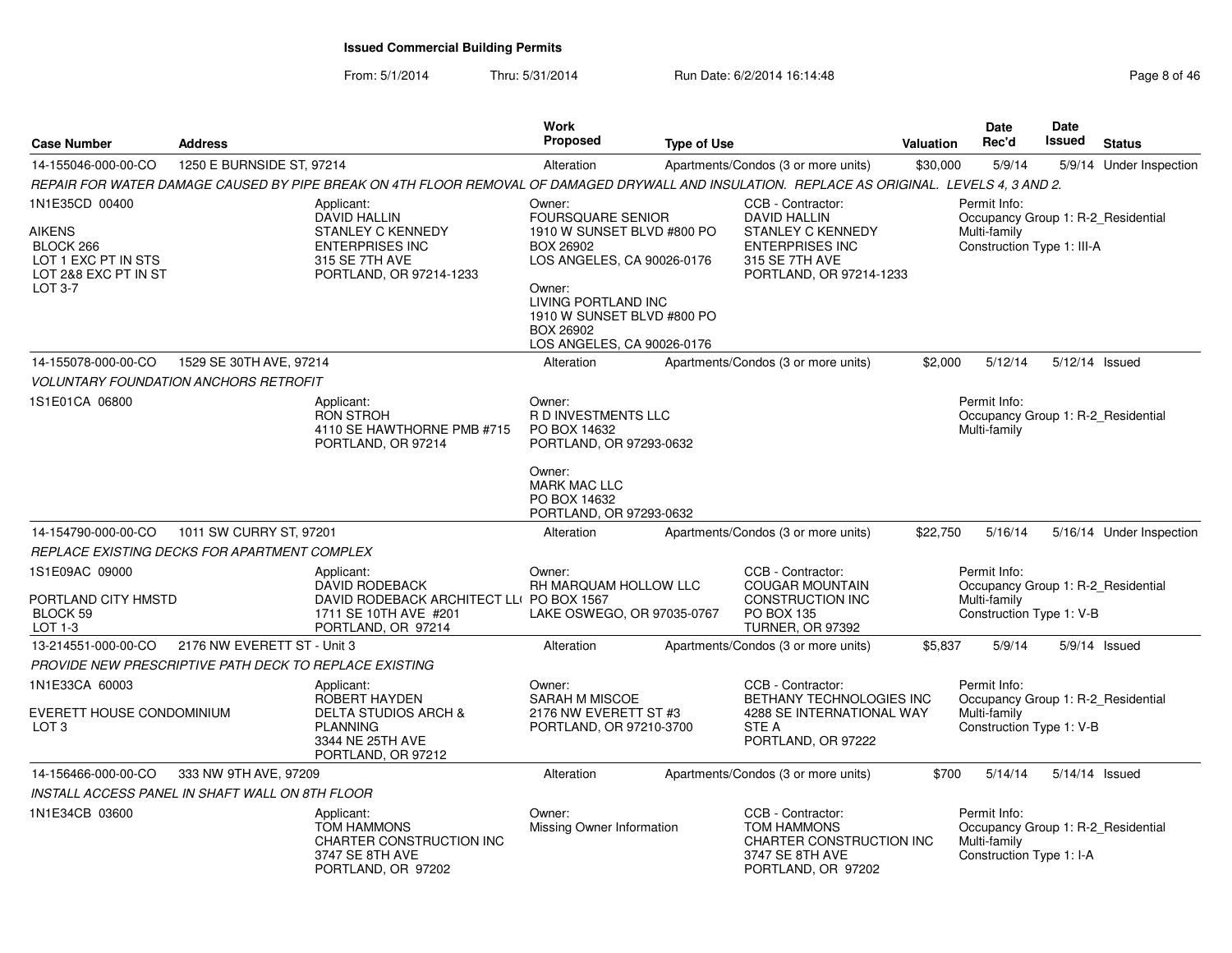From: 5/1/2014Thru: 5/31/2014 Run Date: 6/2/2014 16:14:48 Rege 9 of 46

| <b>Case Number</b>                                                | <b>Address</b>                                    |                                                                                                                                                                         | Work<br><b>Proposed</b>                                                                                                                                    | <b>Type of Use</b> |                                                                                                                                             | Valuation | Date<br>Rec'd                                                                                    | Date<br><b>Issued</b> | <b>Status</b>                          |
|-------------------------------------------------------------------|---------------------------------------------------|-------------------------------------------------------------------------------------------------------------------------------------------------------------------------|------------------------------------------------------------------------------------------------------------------------------------------------------------|--------------------|---------------------------------------------------------------------------------------------------------------------------------------------|-----------|--------------------------------------------------------------------------------------------------|-----------------------|----------------------------------------|
| 14-155799-000-00-CO                                               | 833 SE 43RD AVE, 97215                            |                                                                                                                                                                         | Alteration                                                                                                                                                 |                    | Apartments/Condos (3 or more units)                                                                                                         | \$100     | 5/13/14                                                                                          |                       | 5/13/14 Under Inspection               |
|                                                                   |                                                   | FRAMING TO CREATE WASHER/DRYER CLOSET, EXTEND WALL IN BEDROOM TO CREATE CLOSET, REPLACED PORTION OF SUB FLOOR IN BATHROOM                                               |                                                                                                                                                            |                    |                                                                                                                                             |           |                                                                                                  |                       |                                        |
| 1S2E06BB 13500<br><b>CLARE ADD</b><br>BLOCK 4<br>LOT <sub>9</sub> |                                                   | Applicant:<br>MICHAEL R STUBBE<br>2173 LIMESTONE AVE SE<br><b>SALEM, OR 97306</b>                                                                                       | Owner:<br>MICHAEL R STUBBE<br>2173 LIMESTONE AVE SE<br><b>SALEM, OR 97306</b><br>Owner:<br>KIMBERLY M R STUBBE<br>2173 LIMESTONE AVE SE<br>SALEM, OR 97306 |                    |                                                                                                                                             |           | Permit Info:<br>Occupancy Group 1: R-2_Residential<br>Multi-family<br>Construction Type 1: V-B   |                       |                                        |
| 14-159735-000-00-CO                                               | 1430 NW PETTYGROVE ST                             |                                                                                                                                                                         | Alteration                                                                                                                                                 |                    | Apartments/Condos (3 or more units)                                                                                                         | \$30,000  | 5/21/14                                                                                          |                       | 5/21/14 Under Inspection               |
|                                                                   |                                                   | INTERIOR ONLY-REPAIR DAMAGE FROM WATER PIPE BURST IN CENTER BUILDING, FLOORS 2 AND 3.                                                                                   |                                                                                                                                                            |                    |                                                                                                                                             |           |                                                                                                  |                       |                                        |
| 1N1E33AA 01201                                                    |                                                   | Applicant:<br><b>DAVID HALLIN</b><br><b>STANLEY C KENNEDY</b><br><b>ENTERPRISES INC</b><br>315 SE 7TH AVE<br>PORTLAND, OR 97214-1233                                    | Owner:<br>FREEDOM CENTER I LLC<br>1355 NW 13TH AVE<br>PORTLAND, OR 97209-3284                                                                              |                    | CCB - Contractor:<br><b>DAVID HALLIN</b><br><b>STANLEY C KENNEDY</b><br><b>ENTERPRISES INC</b><br>315 SE 7TH AVE<br>PORTLAND, OR 97214-1233 |           | Permit Info:<br>Occupancy Group 1: R-2_Residential<br>Multi-family<br>Construction Type 1: III-B |                       |                                        |
| 13-100133-REV-02-CO                                               | 831 NW 24TH AVE, 97210                            |                                                                                                                                                                         | Alteration                                                                                                                                                 |                    | Apartments/Condos (3 or more units)                                                                                                         | \$        | 5/9/14                                                                                           |                       | 5/9/14 Issued                          |
|                                                                   |                                                   | DOORS TO BE CUSTOM BUILT RATHER THAN MANUFACTURED; NEW ENGINEERING FOR THAT CONSTRUCTION AND ELIMINATE DEFERRED SUBMITTAL REQUIREMENT FOR DOOR SPECIFICATI <sub>'</sub> |                                                                                                                                                            |                    |                                                                                                                                             |           |                                                                                                  |                       |                                        |
| 1N1E33BC 15000<br>KINGS 2ND ADD<br><b>BLOCK 4</b><br>LOT 1&2      |                                                   | Applicant:<br>KATHY JOHNSON<br>HENNEBERY EDDY ARCHITECTS,<br>INC.<br>921 SW WASHINGTON ST, SUITE<br>250<br>PORTLAND OR 97205                                            | Owner:<br><b>CLARK HOUSE LLC</b><br>333 SO. STATE ST #V-249<br>LAKE OSWEGO, OR 97034                                                                       |                    | CCB - Contractor:<br>RARE QUALITY INC<br>7410 SW OLESON RD, STE 241<br>PORTLAND, OR 97223                                                   |           | Permit Info:<br>and Two Family<br>Construction Type 1: V-B                                       |                       | Occupancy Group 1: R-3_Residential One |
| 14-154872-000-00-CO                                               | 4008 SE 174TH AVE                                 |                                                                                                                                                                         | Alteration                                                                                                                                                 |                    | Apartments/Condos (3 or more units)                                                                                                         | \$1,400   | 5/27/14                                                                                          | 5/27/14 Issued        |                                        |
|                                                                   | REPLACE SIDING ON BUMP OUTS OF BUILDING UNIT 4020 |                                                                                                                                                                         |                                                                                                                                                            |                    |                                                                                                                                             |           |                                                                                                  |                       |                                        |
| 1S3E07DC 00700                                                    |                                                   | Applicant:<br><b>CREATIVE CONTRACTING</b><br>13607 BARCLAY HILLS DR<br>OREGON CITY, OR 97045                                                                            | Owner:<br>ANDREWS FOOTHILLS LLC<br>5845 JEAN RD<br>LAKE OSWEGO, OR 97035                                                                                   |                    | CCB - Contractor:<br><b>CREATIVE CONTRACTING</b><br>13607 BARCLAY HILLS DR<br>OREGON CITY, OR 97045                                         |           | Permit Info:<br>Occupancy Group 1: R-2_Residential<br>Multi-family<br>Construction Type 1: V-B   |                       |                                        |
| 14-161369-000-00-CO                                               | 3629 SE DIVISION ST, 97214                        |                                                                                                                                                                         | Alteration                                                                                                                                                 |                    | Apartments/Condos (3 or more units)                                                                                                         | \$18,000  | 5/27/14                                                                                          | 5/27/14 Issued        |                                        |
|                                                                   |                                                   | FIRE RESTORATION: RATED WALL, DOOR CEILING JOISTS AND PONY WALLS                                                                                                        |                                                                                                                                                            |                    |                                                                                                                                             |           |                                                                                                  |                       |                                        |
| 1S1E01DC 09300<br>SWAN ADD<br>BLOCK <sub>3</sub><br>LOT 1&11&12   |                                                   | Applicant:<br>Robert Hayden<br>Delta Studios, Architecture and<br>Planning, LLC<br>3344 NE 25th Avenue<br>Portland, OR 97212                                            | Owner:<br>JUN O LEE<br>14801 NE 11TH ST<br>VANCOUVER, WA 98684-3667<br>Owner:<br><b>ARRIELLE MALI</b><br>14801 NE 11TH ST<br>VANCOUVER, WA 98684-3667      |                    | CCB - Contractor:<br>RAPID INTERVENTION TEAM INC<br>PO BOX 51<br>GLADSTONE, OR 97027                                                        |           | Permit Info:<br>Occupancy Group 1: R-2_Residential<br>Multi-family<br>Construction Type 1: V-B   |                       |                                        |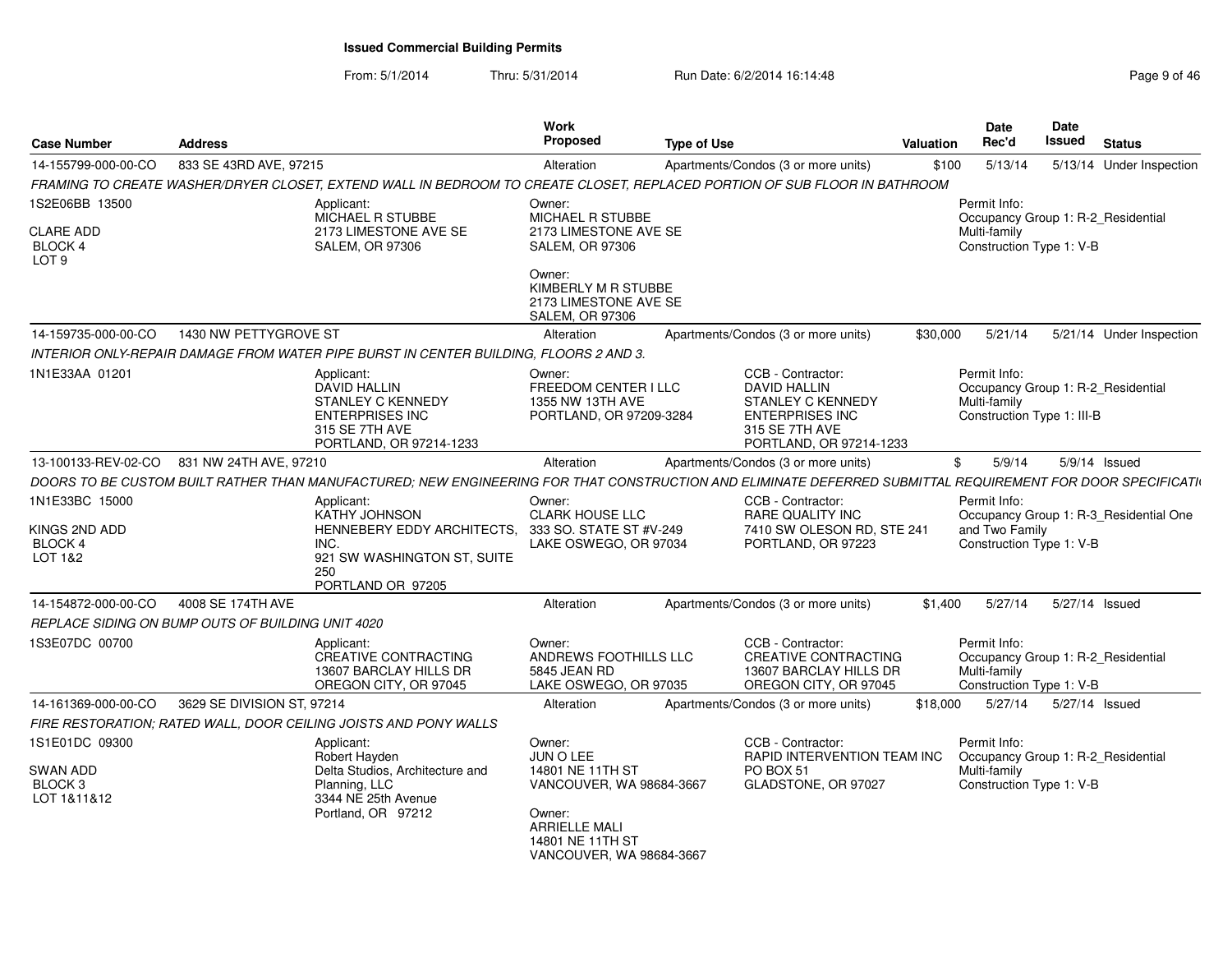From: 5/1/2014

| <b>Case Number</b>                             | <b>Address</b>              |                                                                                   | <b>Work</b><br>Proposed                         | <b>Type of Use</b> | Valuation                                                                                                                                                             | Date<br>Rec'd              | <b>Date</b><br><b>Issued</b> | <b>Status</b>                     |
|------------------------------------------------|-----------------------------|-----------------------------------------------------------------------------------|-------------------------------------------------|--------------------|-----------------------------------------------------------------------------------------------------------------------------------------------------------------------|----------------------------|------------------------------|-----------------------------------|
| 12-146196-REV-01-CO                            | 12005 NE AIRPORT WAY, 97220 |                                                                                   | Alteration                                      | Assembly           |                                                                                                                                                                       | 5/2/14<br>\$               |                              | $5/2/14$ Issued                   |
|                                                |                             |                                                                                   |                                                 |                    | REVISION TO CHANGE SEATING LAYOUT AND DECOR LIGHTING, REMOVE STEEL SPECIAL INSPECTION REQUIREMENT AS STEEL PARAPET BRACING WAS REMOVED FROM PROJECT                   |                            |                              |                                   |
| 1N2E15DA 00500                                 |                             | Applicant:                                                                        | Owner:                                          |                    | CCB - Contractor:                                                                                                                                                     | Permit Info:               |                              |                                   |
|                                                |                             | LEE YOUNG                                                                         | AIRPORT WAY/ANGEL LLC                           |                    | TRICON BUILDING SOLUTIONS INC Occupancy Group 1: A-2 Restaurant                                                                                                       |                            |                              |                                   |
| PARTITION PLAT 1994-72<br>LOT <sub>1</sub>     |                             | <b>CSHOA ARCHITECTS</b><br>250 S 5TH STREET                                       | 4900 SW GRIFFITH DR #269<br>BEAVERTON, OR 97005 |                    | PO BOX 7353<br>VISALIA, CA 93290                                                                                                                                      | Construction Type 1: V-B   |                              |                                   |
|                                                |                             | <b>BOISE, ID 83702</b>                                                            |                                                 |                    |                                                                                                                                                                       |                            |                              |                                   |
| 14-146018-REV-01-CO 808 SW TAYLOR ST, 97205    |                             |                                                                                   | Alteration                                      | Assembly           |                                                                                                                                                                       | \$ 5/29/14 5/29/14 Issued  |                              |                                   |
|                                                |                             | ADDED VALUE REVISION TO ADD (2) EXTERIOR DOORS AND REVISE INTERIOR CANOPY DETAILS |                                                 |                    |                                                                                                                                                                       |                            |                              |                                   |
| 1S1E03BB 05900                                 |                             | Applicant                                                                         | Owner:                                          |                    | CCB - Contractor:                                                                                                                                                     | Permit Info:               |                              |                                   |
|                                                |                             | MICHELLE PLATTER                                                                  | 925 PARK AVENUE ASSOC L L C                     |                    | URBAN INTERIOR RESTORATION Occupancy Group 1: A-2 Restaurant                                                                                                          |                            |                              |                                   |
| <b>PORTLAND</b>                                |                             | THE WATERMARK GROUP                                                               | 2003 WESTERN AVE STE 500                        |                    | <b>LLC</b>                                                                                                                                                            | Construction Type 1: III-B |                              |                                   |
| BLOCK 6                                        |                             | 2404 NW 94TH ST                                                                   | SEATTLE, WA 98121-2106                          |                    | 31402 SW ORCHARD DR                                                                                                                                                   |                            |                              |                                   |
| LOT 1&4                                        |                             | VANCOUVER, WA 98665                                                               |                                                 |                    | WILSONVILLE, OR 97070                                                                                                                                                 |                            |                              |                                   |
| 14-131763-000-00-CO                            | 737 SW SALMON ST, 97205     |                                                                                   | Alteration                                      | Assembly           | \$137.500                                                                                                                                                             | 3/27/14                    |                              | 5/23/14 Under Inspection          |
|                                                |                             |                                                                                   |                                                 |                    | CHANGE OF OCCUPANCY (M to A2). TENANT IMPROVEMENT TO EXPAND EXISTING RESTAURANT INTO NEIGHBORING TENANT SPACE; DEMO WORK ON MAIN FLOOR, RECONFIGURE RESTROC           |                            |                              |                                   |
| 1S1E03BB 04000                                 |                             | Applicant:                                                                        | Owner:                                          |                    | CCB - Contractor:                                                                                                                                                     | Permit Info:               |                              |                                   |
|                                                |                             | <b>MICHAEL ROBERTS</b>                                                            | <b>CSP-PARK LEXINGTON LIMITED</b>               |                    | <b>R&amp;H RESTORATIONS</b>                                                                                                                                           |                            |                              | Occupancy Group 1: A-2 Restaurant |
| PORTLAND                                       |                             | <b>LRS ARCHITECTS</b>                                                             | 6125 SW BOUNDARY ST                             |                    | 1530 SW TAYLOR ST                                                                                                                                                     | Construction Type 1: I-A   |                              |                                   |
| BLOCK 209                                      |                             | 720 NW DAVIS STE 300                                                              | PORTLAND, OR 97221-1019                         |                    | PORTLAND OR 97205                                                                                                                                                     |                            |                              |                                   |
| LOT 5&6                                        |                             | PORTLAND OR 97209                                                                 |                                                 |                    |                                                                                                                                                                       |                            |                              |                                   |
| POTENTIAL ADDITIONAL TAX                       |                             |                                                                                   | Owner:                                          |                    |                                                                                                                                                                       |                            |                              |                                   |
|                                                |                             |                                                                                   | <b>PARTNERSHIP</b><br>6125 SW BOUNDARY ST       |                    |                                                                                                                                                                       |                            |                              |                                   |
|                                                |                             |                                                                                   | PORTLAND, OR 97221-1019                         |                    |                                                                                                                                                                       |                            |                              |                                   |
| 14-140997-REV-02-CO                            | 1332 W BURNSIDE ST, 97205   |                                                                                   | Alteration                                      | Assembly           |                                                                                                                                                                       | \$5/19/14                  |                              | 5/19/14 Issued                    |
|                                                |                             | REVISION TO STRENGTHEN EXISTING TIMBER GIRDERS AND COLUMNS                        |                                                 |                    |                                                                                                                                                                       |                            |                              |                                   |
| 1N1E33DD 00700                                 |                             |                                                                                   | Owner:                                          |                    | CCB - Contractor:                                                                                                                                                     | Permit Info:               |                              |                                   |
|                                                |                             | Applicant:<br><b>TIM TERICH</b>                                                   | MARY A MC MENAMIN                               |                    | <b>JACK HAEDINGER</b>                                                                                                                                                 |                            |                              | Occupancy Group 1: A-2 Restaurant |
|                                                |                             | <b>FROELICH ENGINEERING</b>                                                       | 3722 SW GREENLEAF DR                            |                    | PACIFIC CREST CONSTRUCTION                                                                                                                                            |                            |                              |                                   |
|                                                |                             | 6969 SW HAMPTON ST                                                                | PORTLAND, OR 97221                              |                    | 24111 NE HALSEY ST #400                                                                                                                                               |                            |                              |                                   |
|                                                |                             | TIGARD OR 97223                                                                   |                                                 |                    | TROUTDALE, OR 97060-1030                                                                                                                                              |                            |                              |                                   |
| 14-140997-REV-03-CO  1332 W BURNSIDE ST, 97205 |                             |                                                                                   | Alteration                                      | Assembly           |                                                                                                                                                                       | \$ 5/23/14 5/23/14 Issued  |                              |                                   |
|                                                |                             |                                                                                   |                                                 |                    | REVISION TO REVISION 02 - REMOVE THE C15 CHANNELS ALONG GRID H. ADD AN HSS COLUMN AT MID SPAN OF THE EXISTING TIMBER BEAM AT THIS LOCATION, MODIFICATIONS TO DETAIL 4 |                            |                              |                                   |
| 1N1E33DD 00700                                 |                             | Applicant:                                                                        | Owner:                                          |                    | CCB - Contractor:                                                                                                                                                     | Permit Info:               |                              |                                   |
|                                                |                             | <b>TIM TERICH</b>                                                                 | <b>MARY A MC MENAMIN</b>                        |                    | <b>JACK HAEDINGER</b>                                                                                                                                                 |                            |                              | Occupancy Group 1: A-2 Restaurant |
|                                                |                             | <b>FROELICH ENGINEERING</b>                                                       | 3722 SW GREENLEAF DR                            |                    | PACIFIC CREST CONSTRUCTION                                                                                                                                            |                            |                              |                                   |
|                                                |                             | 6969 SW HAMPTON ST                                                                | PORTLAND, OR 97221                              |                    | 24111 NE HALSEY ST #400                                                                                                                                               |                            |                              |                                   |
|                                                |                             | TIGARD OR 97223                                                                   |                                                 |                    | TROUTDALE, OR 97060-1030                                                                                                                                              |                            |                              |                                   |
| 12-217331-DFS-03-CO 888 SW 5TH AVE             |                             |                                                                                   | Alteration                                      | Assembly           | \$10,000                                                                                                                                                              |                            |                              | 5/8/14  5/19/14  Final            |
| DFS FOR ATTACHMENT OF EQUIPMENT                |                             |                                                                                   |                                                 |                    |                                                                                                                                                                       |                            |                              |                                   |
| 1S1E03BB 90003                                 |                             | Applicant:                                                                        | Owner:                                          |                    |                                                                                                                                                                       | Permit Info:               |                              |                                   |
|                                                |                             | <b>ARTHUR MILLER</b>                                                              | PIONEER PLACE LIMITED                           |                    |                                                                                                                                                                       |                            |                              | Occupancy Group 1: A-2 Restaurant |
| PIONEER PLACE CONDOMINIUM                      |                             | R AND O CO                                                                        | <b>PARTNERSHIP</b>                              |                    |                                                                                                                                                                       | Construction Type 1: I-A   |                              |                                   |
| LOT 3                                          |                             | 933 WALL AVE                                                                      | PO BOX 617905                                   |                    |                                                                                                                                                                       |                            |                              |                                   |
|                                                |                             | OGDEN UT 84404                                                                    | CHICAGO, IL 60661-7905                          |                    |                                                                                                                                                                       |                            |                              |                                   |
|                                                |                             |                                                                                   |                                                 |                    |                                                                                                                                                                       |                            |                              |                                   |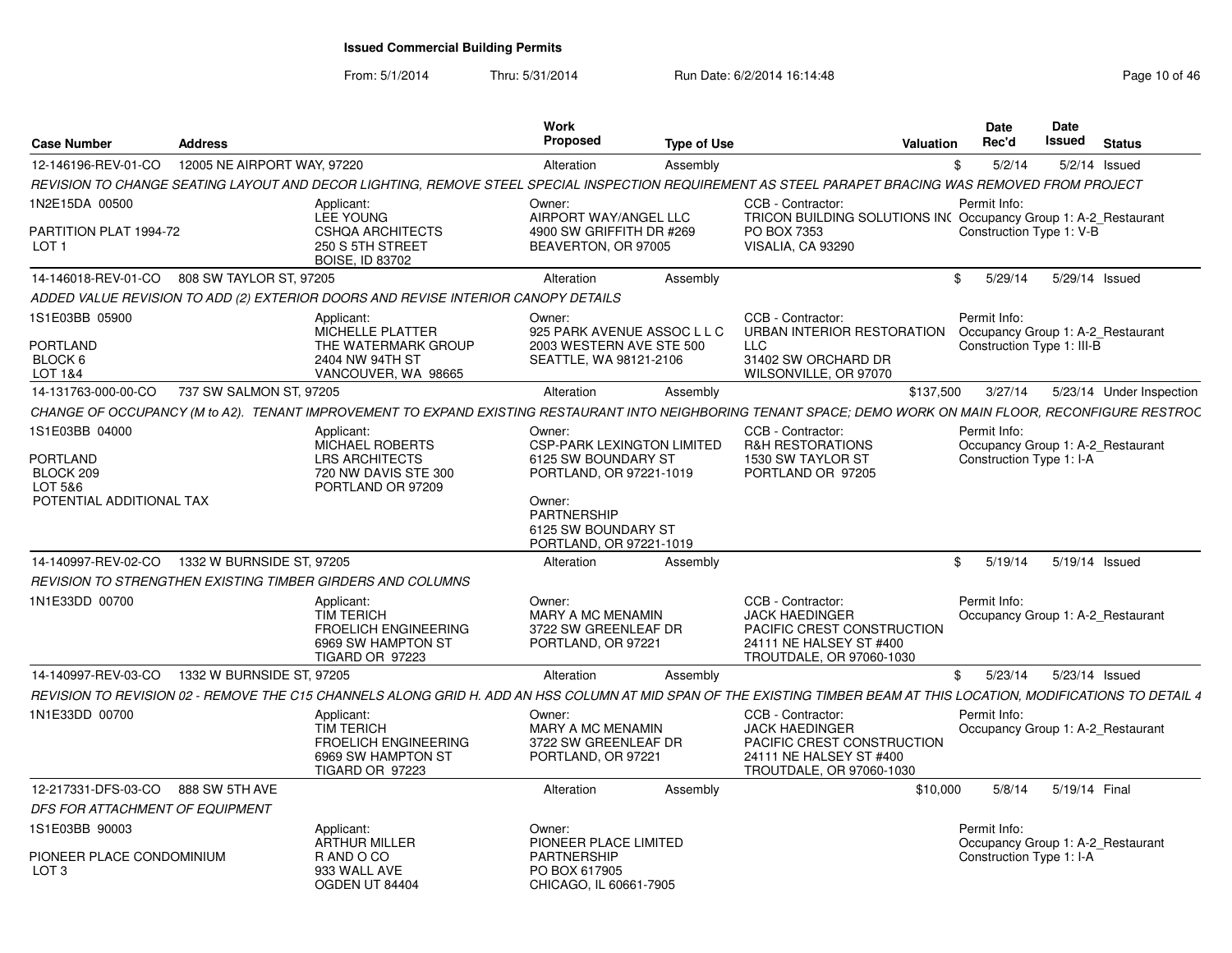| <b>Case Number</b>                                          | <b>Address</b> |                                                                                                                                                              | Work<br>Proposed                                                          | <b>Type of Use</b> |                                                                                                               | Date<br>Rec'd<br>Valuation      | <b>Date</b>                                       | Issued<br><b>Status</b>                      |
|-------------------------------------------------------------|----------------|--------------------------------------------------------------------------------------------------------------------------------------------------------------|---------------------------------------------------------------------------|--------------------|---------------------------------------------------------------------------------------------------------------|---------------------------------|---------------------------------------------------|----------------------------------------------|
| 14-146341-000-00-CO 2326 N FLINT AVE, 97227                 |                |                                                                                                                                                              | Alteration                                                                | Assembly           |                                                                                                               | \$113,000<br>4/22/14            |                                                   | 5/23/14 Issued                               |
|                                                             |                | REMODEL EXISTING BUILDING TO A BREWERY/RESTAURANT, PARTIAL CHANGE OF OCCUPANCY FROM F-2 TO A-2, DEMO EXISTING RESTROOMS AND REBUILD NEW ACCESSIBLE RESTROOMS |                                                                           |                    |                                                                                                               |                                 |                                                   |                                              |
| 1N1E27DB 02400                                              |                | Applicant:<br>JOEL GREGORY<br>EX NOVO BREWING CO                                                                                                             | Owner:                                                                    |                    | CCB - Contractor:<br>KASTER CLARK ENTERPRISES LLI OBRIEN & COMPANY LLC<br>PO BOX 4008                         | Permit Info:                    |                                                   | Occupancy Group 1: F-2_Industrial Plant -    |
| ALBINA<br>BLOCK 35<br>LOT <sub>7</sub>                      |                | 4415 NE 40TH AVE<br>PORTLAND OR 97211                                                                                                                        | PO BOX 838<br>REDWOOD VALLEY, CA<br>95470-0838                            |                    | WILSONVILLE, OR 97070                                                                                         |                                 | Factory, Low Hazard<br>Construction Type 1: III-B | Construction Type 2 (formerly Type 1): III-B |
| 12-217331-DFS-02-CO 888 SW 5TH AVE                          |                |                                                                                                                                                              | Alteration                                                                | Assembly           |                                                                                                               | \$120,000                       |                                                   | 4/23/14 5/19/14 Final                        |
| DFS FOR FIREPROOFING DEFERRED SUBMITAL                      |                |                                                                                                                                                              |                                                                           |                    |                                                                                                               |                                 |                                                   |                                              |
| 1S1E03BB 90003<br>PIONEER PLACE CONDOMINIUM                 |                | Applicant:<br>ART MILLER<br>933 WALL AVENUE                                                                                                                  | Owner:<br>PIONEER PLACE LIMITED<br>PARTNERSHIP                            |                    | CCB - Contractor:<br>R & O CONSTRUCTION CO<br>933 WALL AVE                                                    | Permit Info:                    | Construction Type 1: I-A                          | Occupancy Group 1: A-2 Restaurant            |
| LOT <sub>3</sub>                                            |                | <b>OGDEN, UT 84404</b>                                                                                                                                       | PO BOX 617905<br>CHICAGO, IL 60661-7905                                   |                    | OGDEN, UT 84404                                                                                               |                                 |                                                   |                                              |
| 14-146998-000-00-CO   16015 SE STARK ST, 97233              |                |                                                                                                                                                              | Alteration                                                                | Assembly           |                                                                                                               | \$4.500                         | 5/21/14                                           | 5/21/14 Under Inspection                     |
|                                                             |                | REMOVE EXISTING CHAIN LINK FENCE AND REPLACE WITH 8'WOOD FENCE                                                                                               |                                                                           |                    |                                                                                                               |                                 |                                                   |                                              |
| 1N2E36DD 01400                                              |                | Applicant:<br>STEWART STRAUS                                                                                                                                 | Owner:<br>JOHNNY D ZUKLE                                                  |                    |                                                                                                               | Permit Info:                    |                                                   | Occupancy Group 1: U_Private                 |
| MEYERMEAD<br>BLOCK 3<br>S 175' OF LOT 12                    |                | STEWART GORDON STRAUS<br><b>ARCHITECT</b><br>6775 SW 111TH AVE<br>BEAVERTON OR 97008                                                                         | PO BOX 2398<br>LAKE OSWEGO, OR 97035-0091                                 |                    |                                                                                                               |                                 | Garage\Utility Misc.<br>Construction Type 1: V-B  |                                              |
| 04-093612-DFS-01-CO 106 SE 11TH AVE, 97214                  |                |                                                                                                                                                              | Alteration                                                                | Business           |                                                                                                               | 2/9/05<br>\$1                   |                                                   | 5/22/14 Issued                               |
| Deferred Submittal: STORE FRONT GLASS.                      |                |                                                                                                                                                              |                                                                           |                    |                                                                                                               |                                 |                                                   |                                              |
| 1N1E35CD 03500                                              |                | Applicant:                                                                                                                                                   | Owner:                                                                    |                    | CCB - Contractor:                                                                                             | Permit Info:                    |                                                   |                                              |
|                                                             |                | TODD BARNES                                                                                                                                                  | 106 INVESTMENT LLC                                                        |                    | ALEKSANDER ADZHIGIREY                                                                                         |                                 | Occupancy Group 1: B                              |                                              |
| <b>EAST PORTLAND</b><br>BLOCK 238<br>LOT 1&2                |                | <b>CULVER GLASS</b><br>2619 NW INDUSTRIAL ST<br>PORTLAND, OR 97210                                                                                           | 106 SE 11TH AVE<br>PORTLAND, OR 97214                                     |                    | PDX CONSTRUCTION<br>2335 SE 121ST AVE<br>PORTLAND OR 97216                                                    |                                 |                                                   | Construction Type 2 (formerly Type 1): V-N   |
|                                                             |                |                                                                                                                                                              |                                                                           |                    | CCB - Contractor:<br><b>TODD BARNES</b><br><b>CULVER GLASS</b><br>2619 NW INDUSTRIAL ST<br>PORTLAND, OR 97210 |                                 |                                                   |                                              |
| 12-205737-000-00-CO 5929 N INTERSTATE AVE, 97217            |                |                                                                                                                                                              | Alteration                                                                | Business           |                                                                                                               | \$72,000 11/15/12 5/9/14 Issued |                                                   |                                              |
|                                                             |                | SEISMIC UPGRADE - THIS IS A CHANGE OF OCCUPANCY FROM S-1 TO B                                                                                                |                                                                           |                    |                                                                                                               |                                 |                                                   |                                              |
| 1N1E16DD 00100                                              |                | Applicant:<br><b>WILL WRIGHT</b>                                                                                                                             | Owner:<br>WATNEY                                                          |                    | <b>Primary Contractor:</b><br>TO BID                                                                          | Permit Info:                    |                                                   | Occupancy Group 1: S-1_Storage               |
| <b>MINROSE</b><br><b>BLOCK1</b><br>LOT 1&2<br><b>LOT 21</b> |                | WM S WRIGHT MANAGEMENT<br>GROUP, INC<br>809 N RUSSELL ST, SUITE 201<br>PORTLAND, OR 97227                                                                    | PROPERTIES-AINSWORTH L L C<br>12313 SE CEDAR CT<br>HAPPY VALLEY, OR 97086 |                    |                                                                                                               |                                 | Construction Type 1: V-B                          | Moderate Hazard, Warehouse                   |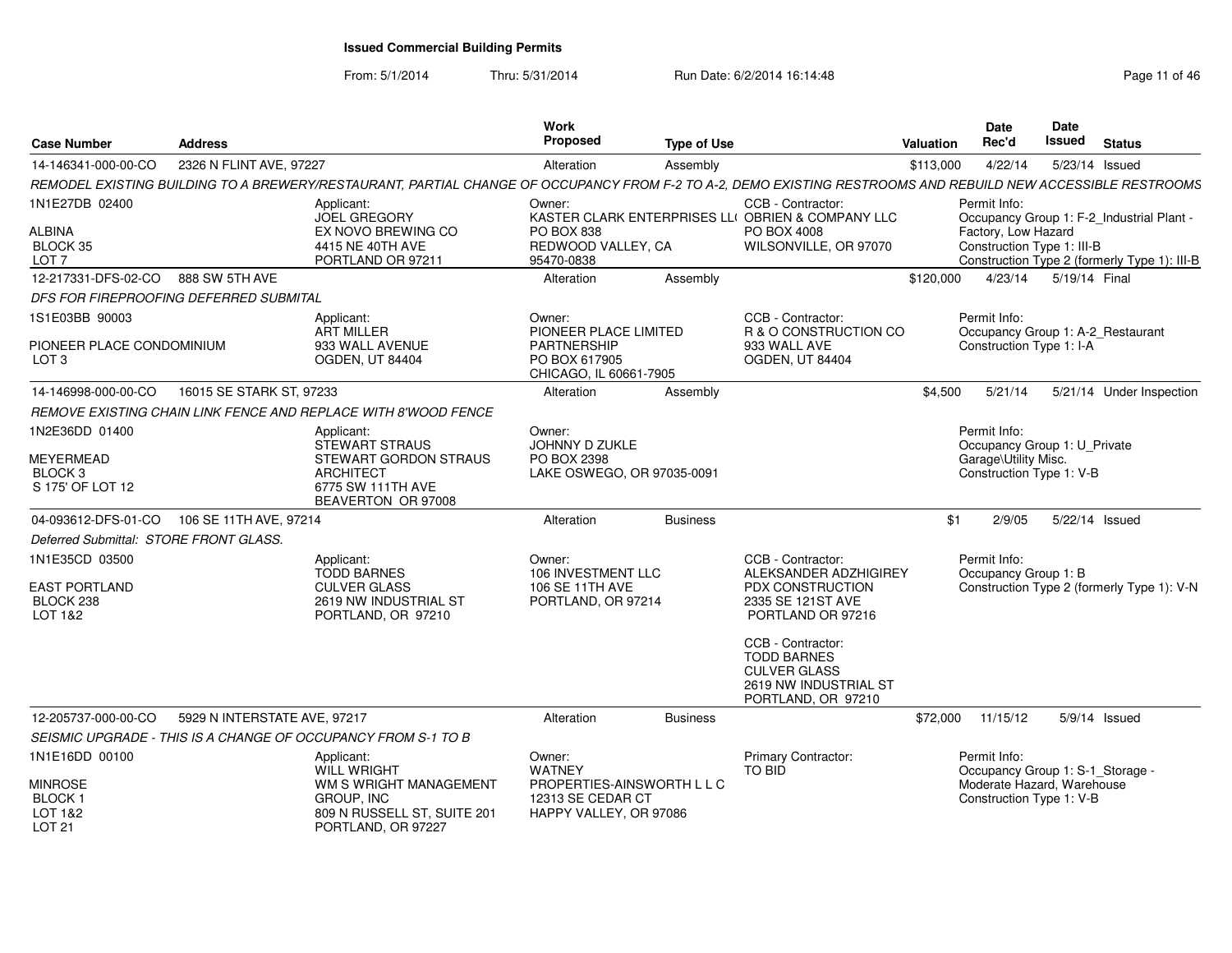From: 5/1/2014

| <b>Case Number</b>                                    | <b>Address</b>                                      |                                                                                                                                                               | <b>Work</b><br><b>Proposed</b>                                           | <b>Type of Use</b> |                                                            | Valuation | Date<br>Rec'd       | <b>Date</b><br>Issued<br><b>Status</b>                                                                         |
|-------------------------------------------------------|-----------------------------------------------------|---------------------------------------------------------------------------------------------------------------------------------------------------------------|--------------------------------------------------------------------------|--------------------|------------------------------------------------------------|-----------|---------------------|----------------------------------------------------------------------------------------------------------------|
| 13-194938-000-00-CO                                   | 2117 NE OREGON ST, 97232                            |                                                                                                                                                               | Alteration                                                               | <b>Business</b>    |                                                            | \$943,726 | 8/20/13             | 5/19/14 Under Inspection                                                                                       |
|                                                       |                                                     | RENOVATION OF EXISTING WAREHOUSE AND CHANGE OF OCCUPANCY (EXISTING WAREHOUSE TO OFFICE AND INDUSTRIAL). DEMO ALL EXISTING INTERIOR WALLS. DEMO SELECT EXTERIO |                                                                          |                    |                                                            |           |                     |                                                                                                                |
| 1N1E35AD 02500                                        |                                                     | Applicant:                                                                                                                                                    | Owner:                                                                   |                    | CCB - Contractor:                                          |           | Permit Info:        |                                                                                                                |
| <b>SULLIVANS ADD</b><br>BLOCK 33<br>$LOT 1-8$         |                                                     | Beachum Jones<br>3544 SE MILWAUKIE AVE<br>Portland, OR 97214                                                                                                  | <b>BINDERY LLC</b><br>3115 NE SANDY BLVD #003<br>PORTLAND, OR 97232-2776 |                    | <b>DEFORM NW LLC</b><br>PO BOX 42404<br>PORTLAND, OR 97242 |           | Med.Off., Pub.Bldg. | Occupancy Group 1: B Bank, Off.,<br>Construction Type 1: III-B<br>Construction Type 2 (formerly Type 1): III-B |
| 13-228523-000-00-CO                                   | 1607 NE 41ST AVE, 97232                             |                                                                                                                                                               | Alteration                                                               | <b>Business</b>    |                                                            | \$3,880   |                     | 1/29/14  5/29/14  Issued                                                                                       |
|                                                       |                                                     |                                                                                                                                                               |                                                                          |                    |                                                            |           |                     |                                                                                                                |
|                                                       |                                                     | REPLACE EXISTING DECK WITH NEW DECK AND RAMP IN DIFFERENT LOCATION.                                                                                           |                                                                          |                    |                                                            |           |                     |                                                                                                                |
| 1N1E25DD 11100                                        |                                                     | Applicant:<br>ARTISAN RESULTS INC                                                                                                                             | Owner:<br><b>ANDREA SNYDER</b>                                           |                    | CCB - Contractor:<br>ARTISAN RESULTS INC                   |           | Permit Info:        | Occupancy Group 1: B Bank, Off.,                                                                               |
| RALSTONS ADD                                          |                                                     | 2050 BEAVERCREEK RD STE                                                                                                                                       | 1607 NE 41ST AVE                                                         |                    | 2050 BEAVERCREEK RD STE                                    |           | Med.Off., Pub.Bldg. |                                                                                                                |
| BLOCK 4                                               |                                                     | 101-212                                                                                                                                                       | PORTLAND, OR 97232-1808                                                  |                    | 101-212                                                    |           |                     | Construction Type 1: V-B                                                                                       |
| LOT 9-12                                              |                                                     | OREGON CITY, OR 97045                                                                                                                                         |                                                                          |                    | OREGON CITY, OR 97045                                      |           |                     |                                                                                                                |
| 14-104472-000-00-CO                                   | 1430 SE WATER AVE, 97214                            |                                                                                                                                                               | Alteration                                                               | <b>Business</b>    |                                                            | \$290,000 |                     | 1/14/14  5/22/14  Issued                                                                                       |
|                                                       |                                                     | CHANGE OF OCCUPANCY FOR 3 NEW TI SPACES ON MAIN LEVEL; RECONFIGURE 2ND LEVEL FOR NEW KITCHEN ANNEX AND NEW OFFICES; EXTERIOR RENOVATIONS TO SOUTH AND WEST F  |                                                                          |                    |                                                            |           |                     |                                                                                                                |
| 1S1E03AD 06700                                        |                                                     | Applicant:<br><b>SHEM HARDING</b>                                                                                                                             | Owner:<br>PITMAN PROPERTIES III L L C                                    |                    | CCB - Contractor:<br>LORENTZ BRUUN CO INC                  |           | Permit Info:        | Occupancy Group 1: B Bank, Off.,                                                                               |
| <b>EAST PORTLAND</b>                                  |                                                     | <b>DECA ARCHITECTURE. INC</b>                                                                                                                                 | 1535 SE 3RD AVE                                                          |                    | 3611 SE 20TH ST, STE 300                                   |           | Med.Off., Pub.Bldg. |                                                                                                                |
| BLOCK 12                                              |                                                     | 935 SE ALDER                                                                                                                                                  | PORTLAND, OR 97214-3347                                                  |                    | PORTLAND OR 97202                                          |           |                     | Construction Type 1: III-B                                                                                     |
| LOT 3-7 TL 6700                                       |                                                     | PORTLAND OR 97214                                                                                                                                             |                                                                          |                    |                                                            |           |                     |                                                                                                                |
| 14-107575-000-00-CO                                   | 3917 N MISSISSIPPI AVE, 97227                       |                                                                                                                                                               | Alteration                                                               | <b>Business</b>    |                                                            | \$14,500  | 2/19/14             | 5/12/14 Issued                                                                                                 |
|                                                       |                                                     | SEISMIC UPGRADE ASCE 31- SHELL ONLY, NO OCCUPANCY THIS PERMIT ** Separate tenant improvement required**                                                       |                                                                          |                    |                                                            |           |                     |                                                                                                                |
| 1N1E22CD 05200                                        |                                                     | Applicant:<br><b>CLIFF BELT</b>                                                                                                                               | Owner:<br>RAYMOND C BELT                                                 |                    | CCB - Contractor:<br><b>CLIFF BELT</b>                     |           | Permit Info:        |                                                                                                                |
| MULTNOMAH                                             |                                                     | RC BELT CONSTRUCTION INC                                                                                                                                      | 1820 N TERRY ST                                                          |                    | RC BELT CONSTRUCTION INC                                   |           | Med.Off., Pub.Bldg. | Occupancy Group 1: B Bank, Off.,                                                                               |
| BLOCK 23                                              |                                                     | 1820 N TERRY ST                                                                                                                                               | PORTLAND, OR 97217                                                       |                    | 1820 N TERRY ST                                            |           |                     | Construction Type 1: III-B                                                                                     |
| LOT <sub>13</sub>                                     |                                                     | PORTLAND, OR 97217                                                                                                                                            |                                                                          |                    | PORTLAND, OR 97217                                         |           |                     |                                                                                                                |
|                                                       |                                                     |                                                                                                                                                               | Owner:<br>LISA M R BELT<br>1820 N TERRY ST                               |                    |                                                            |           |                     |                                                                                                                |
|                                                       |                                                     |                                                                                                                                                               | PORTLAND, OR 97217                                                       |                    |                                                            |           |                     |                                                                                                                |
| 14-108929-000-00-CO                                   | 40 SW 3RD AVE, 97204                                |                                                                                                                                                               | Alteration                                                               | <b>Business</b>    |                                                            | \$80,000  | 2/4/14              | 5/28/14 Issued                                                                                                 |
|                                                       |                                                     | TENANT IMP FOR NEW RESTAURANT TENANT; NEW MEZZANINE AND STAIRS FOR ADDITIONAL DINING WITH OFFICE AND RESTROOM; SPRINKLER COVERAGE REQ; ADD WALLS TO CREATE BA |                                                                          |                    |                                                            |           |                     |                                                                                                                |
| 1N1E34CD 01700                                        |                                                     | Applicant:                                                                                                                                                    | Owner:                                                                   |                    | CCB - Contractor:                                          |           | Permit Info:        |                                                                                                                |
|                                                       |                                                     | <b>CARTER CASE</b>                                                                                                                                            | LMC PORTLAND LLC                                                         |                    | DAVID TAI SEU BARTOLOME                                    |           |                     | Occupancy Group 1: B_Bank, Off.,                                                                               |
|                                                       |                                                     | <b>CASE DESIGN GROUP</b><br>232 SE OAK ST                                                                                                                     | 9777 WILSHIRE BLVD #500<br>BEVERLY HILLS, CA 90212-1900                  |                    | 13570 SE 180TH AVE<br>DAMASCUS, OR 97089                   |           | Med.Off., Pub.Bldg. | Construction Type 1: III-B                                                                                     |
|                                                       |                                                     | PORTLAND, OR 97214                                                                                                                                            |                                                                          |                    |                                                            |           |                     |                                                                                                                |
| 14-113723-000-00-CO                                   | 3941 NE CULLY BLVD, 97213                           |                                                                                                                                                               | Alteration                                                               | <b>Business</b>    |                                                            | \$2,000   | 3/26/14             | 5/7/14 Issued                                                                                                  |
|                                                       | CHANGE OF OCCUPANCY FROM M TO B FOR NEW COFFEE SHOP |                                                                                                                                                               |                                                                          |                    |                                                            |           |                     |                                                                                                                |
| 1N2E19DD 03400                                        |                                                     | Applicant:                                                                                                                                                    | Owner:                                                                   |                    |                                                            |           | Permit Info:        |                                                                                                                |
|                                                       |                                                     | LORETTA GUZMAN                                                                                                                                                | <b>GARY GUZMAN</b>                                                       |                    |                                                            |           |                     | Occupancy Group 1: B Bank, Off.,                                                                               |
| <b>BOSTON ADD</b><br><b>BLOCK 6 TL 3400</b>           |                                                     | 4622 NE 20TH<br>PORTLAND, OR 97211                                                                                                                            | 4622 NE 20TH AVE<br>PORTLAND, OR 97211                                   |                    |                                                            |           | Med.Off., Pub.Bldg. | Construction Type 1: V-B                                                                                       |
| LAND & IMPS SEE R118791 (R092101191)<br>FOR BILLBOARD |                                                     |                                                                                                                                                               |                                                                          |                    |                                                            |           |                     |                                                                                                                |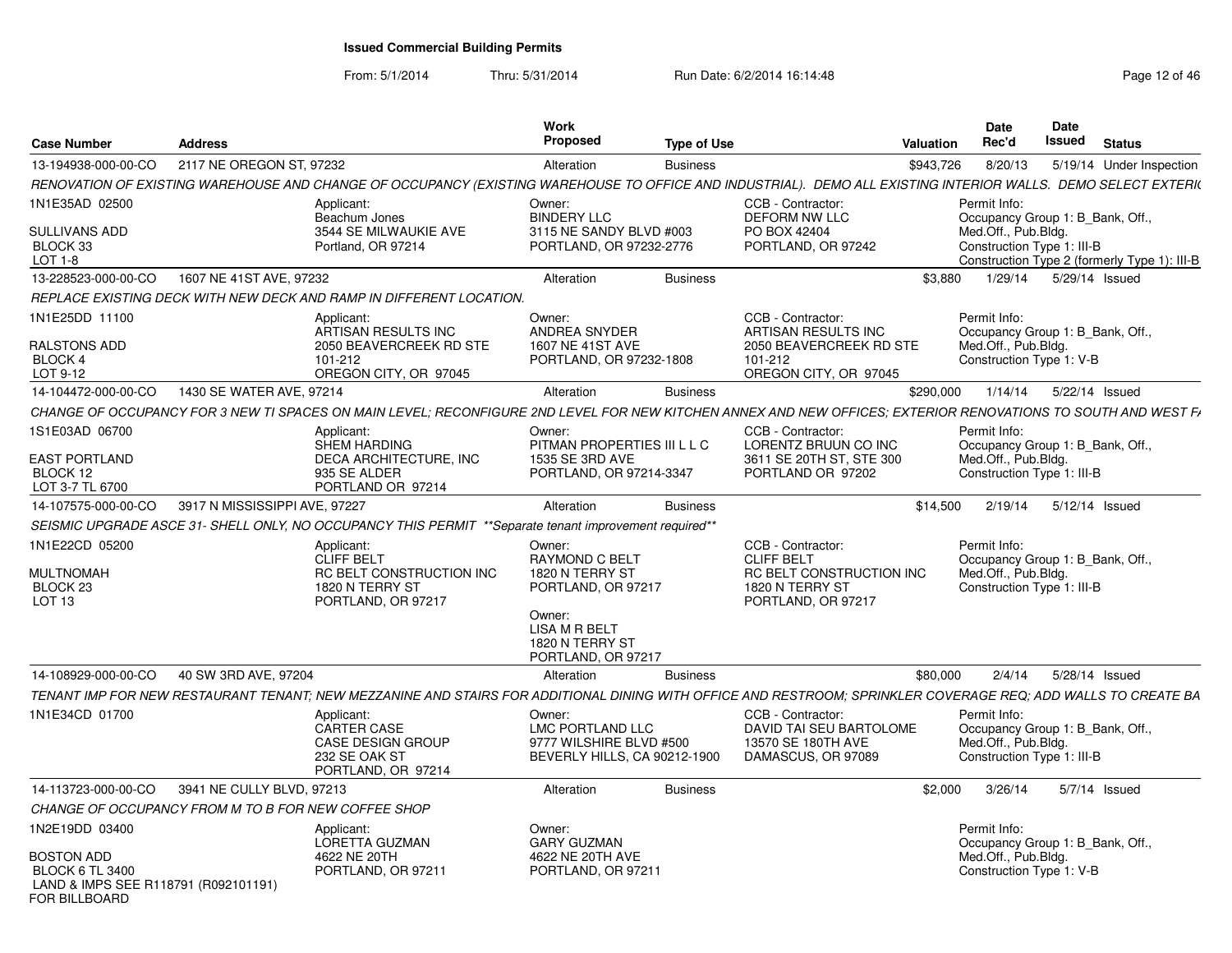| <b>Address</b><br><b>Case Number</b>                                                                                                   |                                                                                                                                                               | Work<br><b>Propose</b><br><b>Type of Use</b>                                                                | Valuation                                                                                                              | <b>Date</b><br>Date<br>Rec'd<br>Issued<br>Status                                                             |
|----------------------------------------------------------------------------------------------------------------------------------------|---------------------------------------------------------------------------------------------------------------------------------------------------------------|-------------------------------------------------------------------------------------------------------------|------------------------------------------------------------------------------------------------------------------------|--------------------------------------------------------------------------------------------------------------|
| 14-117518-000-00-CO                                                                                                                    | 5736 NE GLISAN ST, 97213                                                                                                                                      | Alteration<br><b>Business</b>                                                                               |                                                                                                                        | \$450,000<br>2/18/14  5/19/14  Issued                                                                        |
|                                                                                                                                        | CHANGE OF OCCUPANCY WITH SEISMIC UPGRADE TO ASCE 31 FOR NEW TENANT; INTERIOR BUILDOUT TO INCLUDE PHYSICAL THERAPY ROOMS, EXERCISE ROOMS, RECEPTION/WAITING AF |                                                                                                             |                                                                                                                        |                                                                                                              |
| IN2E31DA 10000<br>VILLAMEAD                                                                                                            | Applicant:<br>SIMONE GOLDFEDER<br><b>CONSTRUCTIVE FORM</b>                                                                                                    | Owner:<br><b>GAPO HOLDINGS LLC</b><br>5846 NE ALBERTA ST                                                    | CCB - Contractor:<br>BNK CONSTRUCTION INC<br>45 82nd dr. ste 53b                                                       | Permit Info:<br>Occupancy Group 1: B Bank, Off.,<br>Med.Off., Pub.Bldg.                                      |
| BLOCK 2<br>LOT 1 EXC PT IN ST<br>LOT 2                                                                                                 | ARCHITECTURE AND DESIGN LLC PORTLAND, OR 97218-2621<br>1337 SE 15TH AVE<br>PORTLAND OR 97214                                                                  |                                                                                                             | gladstone, or 97027                                                                                                    | Construction Type 1: V-B                                                                                     |
| 14-120398-000-00-CO  1972 W BURNSIDE ST                                                                                                |                                                                                                                                                               | Alteration<br><b>Business</b>                                                                               |                                                                                                                        | \$500,000<br>2/25/14<br>5/29/14 Issued                                                                       |
| NEW TENANT: PARTITIONS, LIGHTING, NEW EXTERIOR STOREFRONT                                                                              |                                                                                                                                                               |                                                                                                             |                                                                                                                        |                                                                                                              |
| IN1E33DC 00600A1<br><b>SECTION 33 1N 1E</b><br>TL 600<br>IMPS ONLY SEE R316781 (R941330470) FOR SEATTLE, WA 98101<br>LAND              | Applicant:<br><b>CHRIS FINCH</b><br>STANTEC ARCHITECTURE. INC.<br>1932 1ST AVE., STE 307                                                                      | Owner:<br>SINGER BURNSIDE LLC<br>416 NW HERMOSA BLVD<br>PORTLAND, OR 97210                                  | CCB - Contractor:<br>ROBERTSON & OLSON<br>CONSTRUCTION<br>16821 SE MC GILLIVRAY BLVD<br>STE#210<br>VANCOUVER, WA 98683 | Permit Info:<br>Occupancy Group 1: B_Bank, Off.,<br>Med.Off., Pub.Blda.<br>Construction Type 1: V-B          |
| 14-125611-000-00-CO 8339 SE 13TH AVE, 97202                                                                                            |                                                                                                                                                               | Alteration<br><b>Business</b>                                                                               |                                                                                                                        | \$33,096 3/12/14<br>5/2/14 Under Inspection                                                                  |
|                                                                                                                                        | CHANGE IN OCCUPANCY (F1 TO B) TI FOR EXISTING TENANT TAKING OVER ADJACENT TENANT SPACE TO BE USED AS ADMIN; ADDING INTERIOR DEMISING WALL                     |                                                                                                             |                                                                                                                        |                                                                                                              |
| 1S1E23CD 09200<br>SELLWOOD<br>BLOCK 47<br>E 1/2 OF LOT 4                                                                               | Applicant:<br>WHITLOCK BUILDING SERVICES<br>LLC<br>PO BOX 19513<br>PORTLAND OR 97280                                                                          | Owner:<br><b>GRACIE PROPERTIES LLC</b><br><b>PO BOX 484</b><br>LAKE OSWEGO, OR 97034                        | CCB - Contractor:<br>WHITLOCK BUILDING SERVICES<br><b>LLC</b><br>PO BOX 19513<br>PORTLAND OR 97280                     | Permit Info:<br>Occupancy Group 1: B_Bank, Off.,<br>Med.Off., Pub.Bldg.<br>Construction Type 1: V-B          |
| 14-129347-000-00-CO 8325 SE HARNEY ST, 97266                                                                                           |                                                                                                                                                               | Alteration<br>Business                                                                                      |                                                                                                                        | \$80,000 3/20/14 5/12/14 Final                                                                               |
|                                                                                                                                        | SOLAR - ADD 82.5 kW TO EXISTING 75.6 kW ROOFMOUNT PV SYSTEM FOR A TOTAL OF 158.1 kW                                                                           |                                                                                                             |                                                                                                                        |                                                                                                              |
| 1S2E21CC 02000<br>D & O LITTLE HMS SUB 2<br>W 3 ACRES OF LOT 33 EXC PT IN ST<br>LAND & IMPS SEE R641802 (R202615172)<br>FOR OTHER IMPS | Applicant:<br><b>JONATHAN COHEN</b><br><b>IMAGINE ENERGY, LLC</b><br>2409 N KERBY AVE<br>PORTLAND, OR 97227                                                   | Owner:<br>A & K DESIGNS INC<br>8325 SE HARNEY ST<br>PORTLAND, OR 97202-1059                                 | CCB - Contractor:<br><b>JONATHAN COHEN</b><br><b>IMAGINE ENERGY, LLC</b><br>2409 N KERBY AVE<br>PORTLAND, OR 97227     | Permit Info:<br>Occupancy Group 1: F-1 Industrial Plant -<br>Factory, Mod.Hazard<br>Construction Type 1: V-B |
| 13-224705-REV-01-CO  200 SE M L KING BLVD, 97214                                                                                       |                                                                                                                                                               | Alteration<br>Business                                                                                      |                                                                                                                        | $$4/1/14$ 5/16/14 Issued                                                                                     |
|                                                                                                                                        | REVISION - MODIFICATION TO BASEMENT FOUNDATION AS REQUESTED BY INSPECTOR                                                                                      |                                                                                                             |                                                                                                                        |                                                                                                              |
| 1N1E35CC 07700<br><b>EAST PORTLAND</b><br>BLOCK 104<br>$LOT 1-3$<br><b>HISTORIC PROPERTY</b><br>POTENTIAL ADDITIONAL TAX               | Applicant:<br><b>ERIC WILCOX</b><br>FFA ARCHITECTURE<br>520 SW YAMHILL ST<br>PORTLAND, OR 97204-2417                                                          | Owner:<br>200 MLK ASSOCIATES LLC<br>8129 LAKE BALLINGER WAY #104 1530 SW TAYLOR STREET<br>EDMONDS, WA 98026 | CCB - Contractor:<br>R & H CONSTRUCTION<br>PORTLAND, OR 97205                                                          | Permit Info:<br>Occupancy Group 1: B Bank, Off.,<br>Med.Off., Pub.Bldg.<br>Construction Type 1: III-B        |
| 14-100719-DFS-01-CO  2020 SW 4TH AVE, 97201                                                                                            |                                                                                                                                                               | Alteration<br>Business                                                                                      |                                                                                                                        | \$117.019<br>4/1/14  5/16/14  Issued                                                                         |
| DFS FOR NEW ALUMINUM/GLASS ENTRY                                                                                                       |                                                                                                                                                               |                                                                                                             |                                                                                                                        |                                                                                                              |
| IS1E03CC 01000                                                                                                                         | Applicant:<br><b>CRAIG NAUCK</b>                                                                                                                              | Owner:<br>PARKSIDE CENTER ASSOCIATES                                                                        | CCB - Contractor:<br><b>BREMIK CONSTRUCTION</b>                                                                        | Permit Info:<br>Occupancy Group 1: B Bank, Off.,                                                             |
| SOUTH AUDITORIUM ADD<br><b>BLOCK B</b><br>LOT 2 TL 1000                                                                                | <b>CULVER GLASS</b><br>2619 NW INDUSTRIAL ST<br>PORTLAND, OR 97210                                                                                            | <b>LLC</b><br>810 NW MARSHALL ST #300<br>PORTLAND, OR 97209                                                 | 1026 SE STARK ST<br>PORTLAND, OR 97214                                                                                 | Med.Off., Pub.Blda.<br>Construction Type 1: I-A                                                              |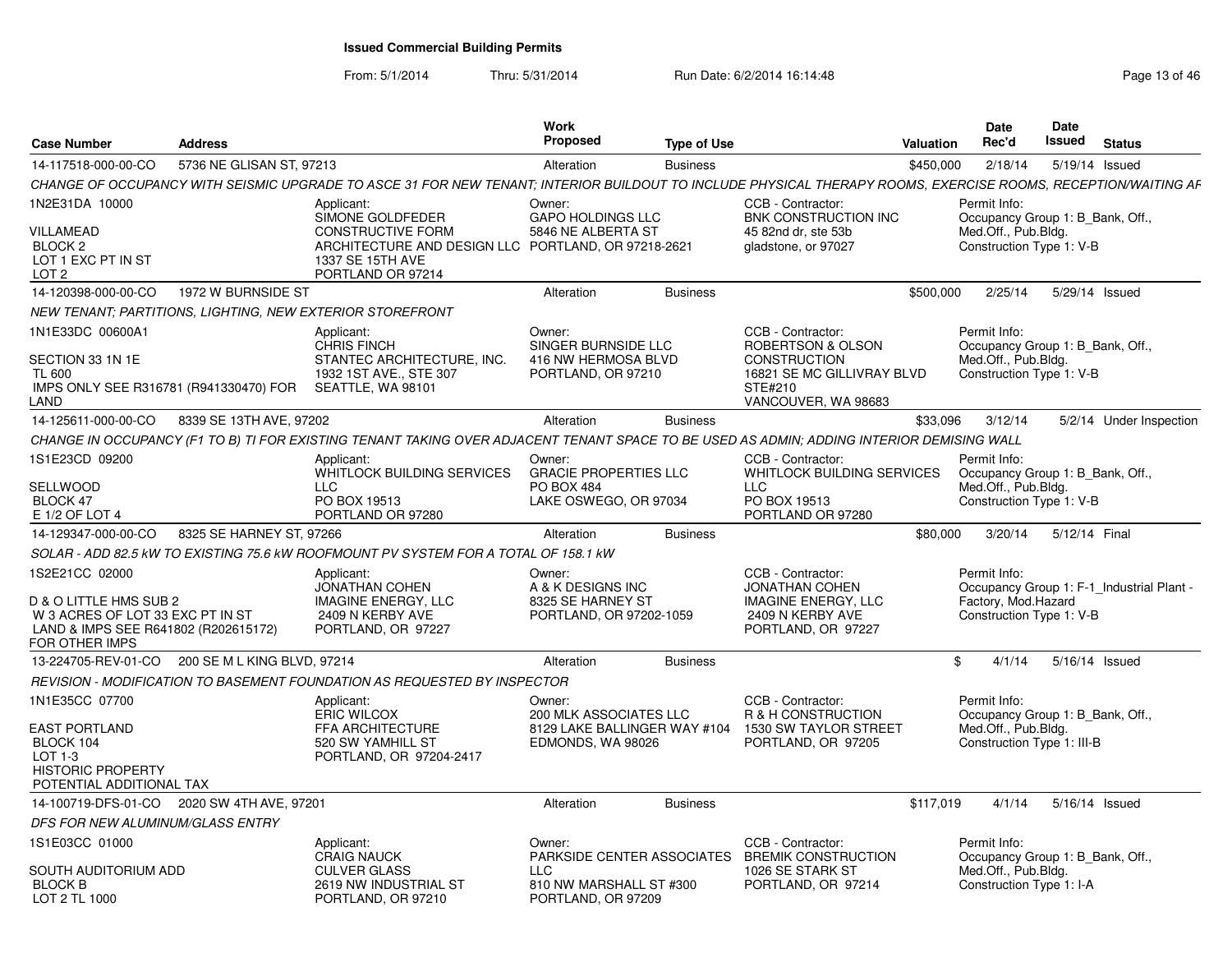| <b>Case Number</b>                                                    | <b>Address</b>               |                                                                                                                                                                     | <b>Work</b><br><b>Proposed</b>                                                                 | <b>Type of Use</b> |                                                                                                                                  | <b>Valuation</b> | Date<br>Rec'd                                                                                         | Date<br><b>Issued</b> | <b>Status</b>            |
|-----------------------------------------------------------------------|------------------------------|---------------------------------------------------------------------------------------------------------------------------------------------------------------------|------------------------------------------------------------------------------------------------|--------------------|----------------------------------------------------------------------------------------------------------------------------------|------------------|-------------------------------------------------------------------------------------------------------|-----------------------|--------------------------|
| 13-226625-DFS-02-CO                                                   | 610 NW 17TH AVE, 97209       |                                                                                                                                                                     | Alteration                                                                                     | <b>Business</b>    |                                                                                                                                  | \$40,000         | 3/25/14                                                                                               |                       | 5/19/14 Under Inspection |
|                                                                       |                              | DFS-METAL STUD FRAMING-INTERIOR PARTITION WALLS, CEILING CLOUDS, AND (1) SOFFIT                                                                                     |                                                                                                |                    |                                                                                                                                  |                  |                                                                                                       |                       |                          |
| 1N1E33AC 02200                                                        |                              | Applicant:<br><b>SCOTT BAUNE</b><br>1530 SW TAYLOR<br>PORTLAND OR 97205                                                                                             |                                                                                                |                    | CCB - Contractor:<br>R & H CONSTRUCTION<br>1530 SW TAYLOR STREET<br>PORTLAND, OR 97205                                           |                  | Permit Info:<br>Occupancy Group 1: B_Bank, Off.,<br>Med.Off., Pub.Bldg.<br>Construction Type 1: V-B   |                       |                          |
| 14-130581-000-00-CO                                                   | 243 SW ALDER ST, 97204       |                                                                                                                                                                     | Alteration                                                                                     | <b>Business</b>    |                                                                                                                                  | \$25,000         | 3/25/14                                                                                               |                       | 5/8/14 Under Inspection  |
|                                                                       |                              | CHANGE OF OCCUPANCY (M to B). TENANT IMPROVEMENTS FOR NEW TENANT; DEMO WALLS; NEW WALLS TO CREATE 4 MASSAGE ROOMS, 2 NEW OFFICES, X-RAY ROOM AND NEW RESTRO         |                                                                                                |                    |                                                                                                                                  |                  |                                                                                                       |                       |                          |
| 1S1E03BA 05500                                                        |                              | Applicant:<br><b>GREG LANSING</b><br>534 SW 3RD AVE SUITE 130<br>PORTLAND OR 97204                                                                                  | Owner:<br>SIMA ENTERPRISES LLC<br>534 SW 3RD AVE #506<br>PORTLAND, OR 97204                    |                    |                                                                                                                                  |                  | Permit Info:<br>Occupancy Group 1: B Bank, Off.,<br>Med.Off., Pub.Bldg.<br>Construction Type 1: I-A   |                       |                          |
| 14-128791-000-00-CO                                                   | 1455 NW OVERTON ST, 97209    |                                                                                                                                                                     | Alteration                                                                                     | <b>Business</b>    |                                                                                                                                  | \$738,752        | 3/26/14                                                                                               |                       | 5/9/14 Under Inspection  |
|                                                                       |                              | TI FOR FIRST TIME TENANT - PROVIDE NEW NON SRUCTURAL INTERIOR PARTITIONS, SUSPENDED GYP BOARD CEILING AND NEW LIGHTING                                              |                                                                                                |                    |                                                                                                                                  |                  |                                                                                                       |                       |                          |
| 1N1E33AA 01200<br><b>COUCHS ADD</b><br>BLOCK 229<br>$LOT 1-4$         |                              | Applicant:<br><b>COLLEEN MURPHY</b><br>FLUENT DESIGN INC<br>427 NW 6TH AVENUE<br>PORTLAND OR 97209                                                                  | Owner:<br><b>OVERTON PEARL LLC</b><br>2330 NW 31ST AVE<br>PORTLAND, OR 97210-2034              |                    | CCB - Contractor:<br><b>BNK CONSTRUCTION INC</b><br>45 82nd dr, ste 53b<br>gladstone, or 97027                                   |                  | Permit Info:<br>Occupancy Group 1: B_Bank, Off.,<br>Med.Off., Pub.Bldg.<br>Construction Type 1: III-B |                       |                          |
| 14-139348-000-00-CO                                                   | 9732 SE WASHINGTON ST, 97216 |                                                                                                                                                                     | Alteration                                                                                     | <b>Business</b>    |                                                                                                                                  | \$60,000         | 5/21/14                                                                                               | 5/21/14 Issued        |                          |
|                                                                       |                              | TI FOR NEW TENANT - RECONFIGURE EXISTING OFFICE SPACE FOR NEW TENANT - HVAC SYSTEM DESIGN APPROVAL AND PERMIT REQUIRED.                                             |                                                                                                |                    |                                                                                                                                  |                  |                                                                                                       |                       |                          |
| 1S2E04A 01300                                                         |                              | Applicant:<br><b>JORDAN THROOP</b><br>PROGRESSIVE AE<br>1811 4 MILE RD NE<br>GRAND RAPID, MI 49525<br>Applicant:<br><b>JOEL BROSIUS</b><br><b>JMJ BUILDERS, LLC</b> | Owner:<br><b>205 PLACE ASSOCIATES LLC</b><br>19767 SW 72ND AVE #100<br>TUALATIN, OR 97062-8352 |                    | Primary Contractor:<br>TO BID                                                                                                    |                  | Permit Info:<br>Occupancy Group 1: B_Bank, Off.,<br>Med.Off., Pub.Bldg.<br>Construction Type 1: V-B   |                       |                          |
|                                                                       |                              | 123 LEE STREET<br>CARROLLTON, GA 30117                                                                                                                              |                                                                                                |                    |                                                                                                                                  |                  |                                                                                                       |                       |                          |
| 14-139284-000-00-CO                                                   | 835 N LOMBARD ST, 97217      |                                                                                                                                                                     | Alteration                                                                                     | <b>Business</b>    |                                                                                                                                  | \$2,500          | 5/9/14                                                                                                |                       | 5/9/14 Under Inspection  |
| REPAIR PATIO COVERED DAMAGED BY CAR IMPACT                            |                              |                                                                                                                                                                     |                                                                                                |                    |                                                                                                                                  |                  |                                                                                                       |                       |                          |
| 1N1E10CD 18800<br><b>FAIRPORT</b><br>BLOCK <sub>23</sub><br>LOT 11&12 |                              | Applicant:<br><b>BOB ADAMS</b><br>ROBERT MICHAEL ADAMS<br><b>CONSTRUCTION</b><br>13202 SE COOPER ST<br>PORTLAND, OR 97236                                           | Owner:<br>PATRICK M LANAGAN<br>PO BOX 17669<br>PORTLAND, OR 97217-0669                         |                    | CCB - Contractor:<br><b>BOB ADAMS</b><br>ROBERT MICHAEL ADAMS<br><b>CONSTRUCTION</b><br>13202 SE COOPER ST<br>PORTLAND, OR 97236 |                  | Permit Info:<br>Occupancy Group 1: A-2_Nightclub<br>Construction Type 1: V-B                          |                       |                          |
| 14-137126-000-00-CO                                                   | 212 NE 80TH AVE, 97213       |                                                                                                                                                                     | Alteration                                                                                     | <b>Business</b>    |                                                                                                                                  | \$1,500          | 5/27/14                                                                                               |                       | 5/27/14 Under Inspection |
|                                                                       |                              | REMODLE FIRST FLOOR WAITING ROOM, REMOVE WALLS TO CREATE FLOW AND ADD BREAK ROOM KITCHEN WITH RANGE WITH SINK                                                       |                                                                                                |                    |                                                                                                                                  |                  |                                                                                                       |                       |                          |
| 1N2E32DA 04100<br>MT TABOR VILLA ANX<br>BLOCK 12<br>LOT <sub>5</sub>  |                              | Applicant:<br>MIKE MONTGOMERY<br>5531 SW BUDDINGTON ST<br>PORTLAND, OR 97219                                                                                        | Owner:<br>MARY J WILT<br>212 NE 80TH AVE<br>PORTLAND, OR 97213                                 |                    | CCB - Contractor:<br>PERFORMANCE PLUS<br>CONTRACTING LLC<br>3235 Y ST<br>WASHOUGAL WA 98671                                      |                  | Permit Info:<br>Occupancy Group 1: B_Bank, Off.,<br>Med.Off., Pub.Bldg.<br>Construction Type 1: V-B   |                       |                          |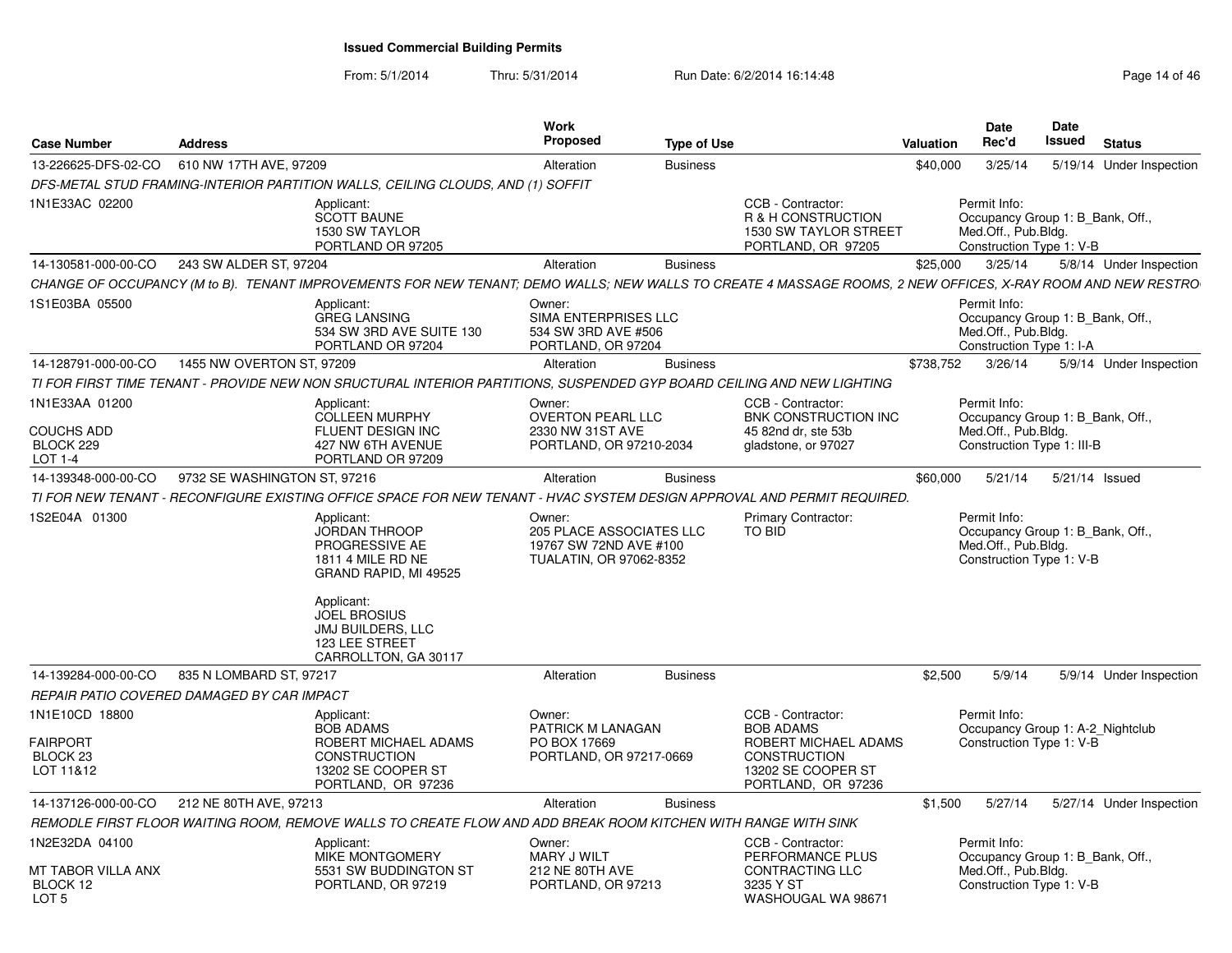| <b>Case Number</b>                                                                                                                                                                                                           | <b>Address</b>                |                                                                                                                                                                 | Work<br><b>Proposed</b>                                                                      | <b>Type of Use</b> |                                                                                                                           | <b>Valuation</b> | Date<br>Rec'd                                                                                       | <b>Date</b><br><b>Issued</b> | <b>Status</b>                                                                     |
|------------------------------------------------------------------------------------------------------------------------------------------------------------------------------------------------------------------------------|-------------------------------|-----------------------------------------------------------------------------------------------------------------------------------------------------------------|----------------------------------------------------------------------------------------------|--------------------|---------------------------------------------------------------------------------------------------------------------------|------------------|-----------------------------------------------------------------------------------------------------|------------------------------|-----------------------------------------------------------------------------------|
| 14-135523-000-00-CO                                                                                                                                                                                                          | 3510 SE 122ND AVE             |                                                                                                                                                                 | Alteration                                                                                   | <b>Business</b>    |                                                                                                                           | \$25,000         | 5/5/14                                                                                              |                              | 5/5/14 Issued                                                                     |
|                                                                                                                                                                                                                              |                               | DISPENSARY - TENANT IMPROVEMENT-THREE NEW INTERIOR WALLS                                                                                                        |                                                                                              |                    |                                                                                                                           |                  |                                                                                                     |                              |                                                                                   |
| 1S2E11CB 01000                                                                                                                                                                                                               |                               | Applicant:<br><b>JEREMY LEWIS</b><br>L & B CONSTRUCTION INC<br>217 NE 168<br>PORTLAND, OR 97233                                                                 | Owner:<br>POWELL VILLA STATION LLC<br>11501 NORTHLAKE DR<br>CINCINNATI, OH 45249-1669        |                    | CCB - Contractor:<br><b>JEREMY LEWIS</b><br>L & B CONSTRUCTION INC<br>217 NE 168<br>PORTLAND, OR 97233                    |                  | Permit Info:<br>Station<br>Construction Type 1: V-B                                                 |                              | Occupancy Group 1: M Store, Service<br>Construction Type 2 (formerly Type 1): V-B |
| 14-148049-000-00-CO                                                                                                                                                                                                          | 1820 SW VERMONT ST, 97219     |                                                                                                                                                                 | Alteration                                                                                   | <b>Business</b>    |                                                                                                                           | \$140,730        | 4/28/14                                                                                             | 5/22/14 Issued               |                                                                                   |
|                                                                                                                                                                                                                              |                               | TI FOR NEW TENANT - RECONFIGURE 3 EXISTI NG TENANT SPACES FOR SINGLE DOCTOR'S OFFICE                                                                            |                                                                                              |                    |                                                                                                                           |                  |                                                                                                     |                              |                                                                                   |
| 1S1E21BA 09600<br>SECTION 21 1S 1E<br>TL 9600 0.59 ACRES                                                                                                                                                                     |                               | Applicant:<br><b>TARA CANTRELL</b><br><b>EMMETT PHAIR CONSTRUCTION</b><br><b>16650 FIR LANE</b><br>LAKE OSWEGO, OR 97034                                        | Owner:<br>COOPER MOUNTAIN VINEYARDS<br><b>LLC</b><br>1440 SW TAYLOR ST<br>PORTLAND, OR 97205 |                    | CCB - Contractor:<br>PHAIR CONSTRUCTION COMPANY Occupancy Group 1: B_Bank, Off.,<br>PO BOX 4722<br>SALEM, OR 97302-8722   |                  | Permit Info:<br>Med.Off., Pub.Bldg.<br>Construction Type 1: V-B                                     |                              |                                                                                   |
| 14-147038-000-00-CO                                                                                                                                                                                                          | 14400 N RIVERGATE BLVD, 97203 |                                                                                                                                                                 | Alteration                                                                                   | <b>Business</b>    |                                                                                                                           | \$20,000         | 5/7/14                                                                                              |                              | 5/7/14 Under Inspection                                                           |
|                                                                                                                                                                                                                              |                               | INSTALL ATTIC STAIRS AND SAFETY RAILING TO ACCESS HVAC EQUIPMENT FOR MAINTENANCE; SEE PARENT IQ FOLDER                                                          |                                                                                              |                    |                                                                                                                           |                  |                                                                                                     |                              |                                                                                   |
| 2N1W26 00800<br>PARTITION PLAT 1997-108<br>LOT 1 TL 800<br><b>LAND &amp; IMPS</b><br>SEE R505060 (R649774293) & R586411<br>(R649774294) & R607247 (R649774295) FOR<br>OTHER IMPS & R646145 (R649774296)&<br>R646149 (R649774 |                               | Applicant:<br><b>JEFF NEWBERRY</b><br>NORTHWEST WATERWORKS<br>40110 SE MEADOWSONG RD<br>SANDY, OR 97055                                                         | Owner:<br><b>EVRAZ INC NA</b><br>200 E RANDOLPH STE 7800<br>CHICAGO, IL 60601                |                    | CCB - Contractor:<br>NW WATERWORK/NEWBERRY<br><b>ENTERPRISES INC</b><br>40110 SE MEADOW SONG RD<br><b>SANDY, OR 97055</b> |                  | Permit Info:<br>Occupancy Group 1: B_Bank, Off.,<br>Med.Off., Pub.Bldg.<br>Construction Type 1: V-B |                              |                                                                                   |
| 14-143255-000-00-CO                                                                                                                                                                                                          | 1425 NW GLISAN ST, 97209      |                                                                                                                                                                 | Alteration                                                                                   | <b>Business</b>    |                                                                                                                           | \$2,500          | 5/13/14                                                                                             | 5/13/14 Issued               |                                                                                   |
|                                                                                                                                                                                                                              |                               | EXPAND OUTDOOR SEATING AREA TO INLCUDE ADDITIONAL 16 x 32 OUTDOOR SEATING AREA WITH TWO OUTDOOR GAS FIREPLACES IN PREVIOUS PARKING AND NEW 6' FENCE PRIVACY FEN |                                                                                              |                    |                                                                                                                           |                  |                                                                                                     |                              |                                                                                   |
| 1N1E33AD 05000<br><b>COUCHS ADD</b><br>BLOCK 99<br>E 1/2 OF LOT 2&3                                                                                                                                                          |                               | Applicant:<br><b>THOMAS BURMASTER</b><br>1425 NW GLISAN ST<br>PORTLAND, OR 97209                                                                                | Owner:<br>ROBERT AMES<br>P O BOX 3531<br>PORTLAND, OR 97208-3531<br>Owner:                   |                    |                                                                                                                           |                  | Permit Info:<br>Occupancy Group 1: A-2_Nightclub<br>Construction Type 1: V-B                        |                              |                                                                                   |
|                                                                                                                                                                                                                              |                               |                                                                                                                                                                 | <b>JAMES E PUCKETT</b><br>P O BOX 3531<br>PORTLAND, OR 97208-3531                            |                    |                                                                                                                           |                  |                                                                                                     |                              |                                                                                   |
| 13-211631-DFS-03-CO                                                                                                                                                                                                          | 531 SE 14TH AVE               |                                                                                                                                                                 | Alteration                                                                                   | <b>Business</b>    |                                                                                                                           | \$18,000         | 4/22/14                                                                                             | 5/13/14 Issued               |                                                                                   |
| DSF FOR ATTACHMENT OF MECHANICAL EQUIPMENT                                                                                                                                                                                   |                               |                                                                                                                                                                 |                                                                                              |                    |                                                                                                                           |                  |                                                                                                     |                              |                                                                                   |
| 1S1E02BA 00101<br>EAST PORTLAND                                                                                                                                                                                              |                               | Applicant:<br>AMERICAN HEATING INC<br>5035 SE 24TH                                                                                                              | Owner:<br>WASHINGTON HIGH SCHOOL LLC<br>15350 SW SEQUOIA PKWY #300                           |                    | CCB - Contractor:<br>AMERICAN HEATING INC<br>5035 SE 24TH                                                                 |                  | Permit Info:<br>Occupancy Group 1: A-1_Auditorium,<br>theater w/stage                               |                              |                                                                                   |
| BLOCK 282&283 TL 101                                                                                                                                                                                                         |                               | PORTLAND, OR 97202-4765                                                                                                                                         | PORTLAND, OR 97224-7175                                                                      |                    | PORTLAND, OR 97202-4765                                                                                                   |                  | Construction Type 1: II-A                                                                           |                              | Construction Type 2 (formerly Type 1): II-A                                       |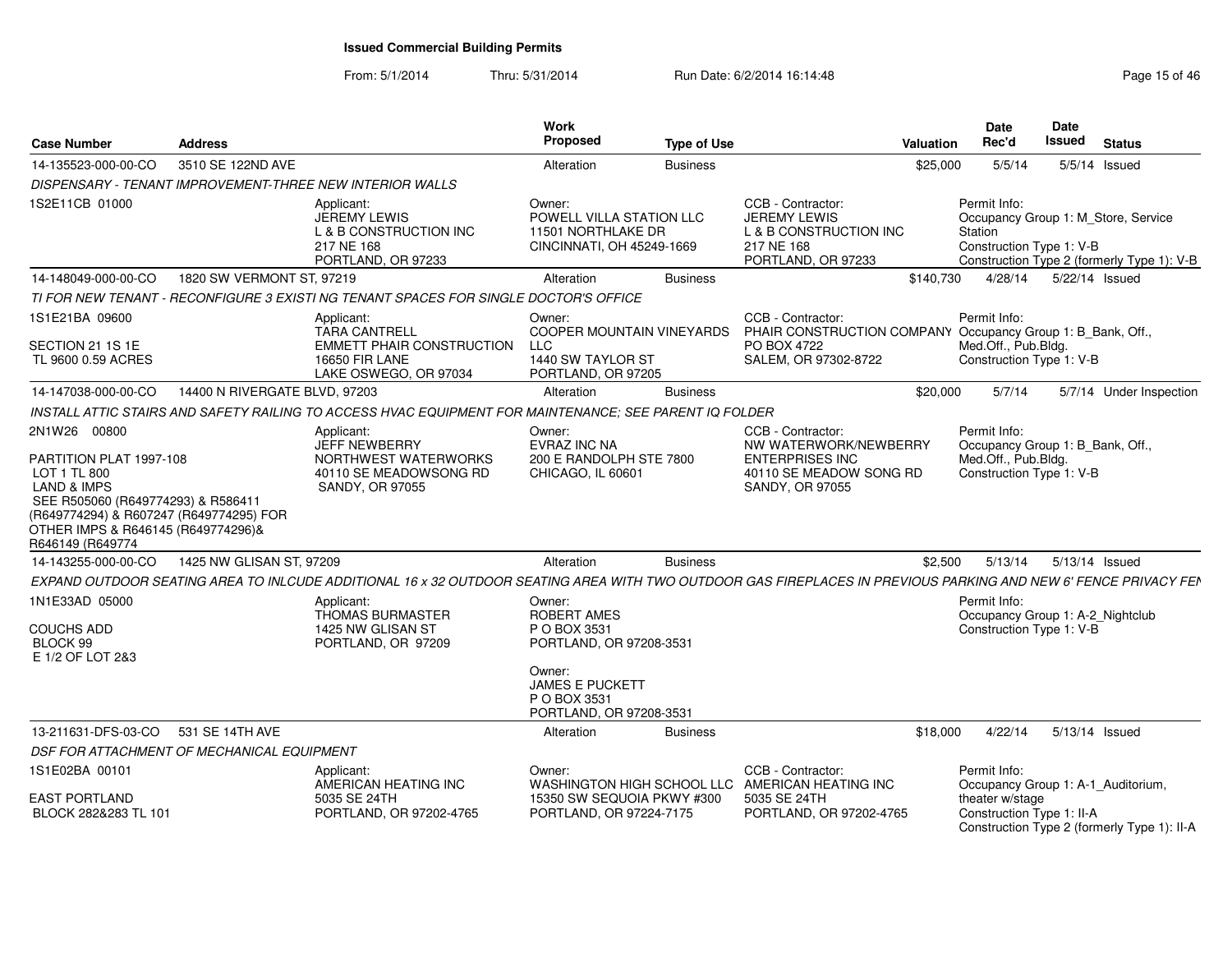| <b>Case Number</b>                                         | <b>Address</b>             |                                                                                                                                       | <b>Work</b><br>Proposed                                                                             | <b>Type of Use</b> |                                                                                                                                 | <b>Valuation</b> | <b>Date</b><br>Rec'd                                                                                | <b>Date</b><br><b>Issued</b> | <b>Status</b>                                                                       |
|------------------------------------------------------------|----------------------------|---------------------------------------------------------------------------------------------------------------------------------------|-----------------------------------------------------------------------------------------------------|--------------------|---------------------------------------------------------------------------------------------------------------------------------|------------------|-----------------------------------------------------------------------------------------------------|------------------------------|-------------------------------------------------------------------------------------|
| 14-141853-000-00-CO                                        | 2419 NE SANDY BLVD, 97232  |                                                                                                                                       | Alteration                                                                                          | <b>Business</b>    |                                                                                                                                 | \$5,000          | 5/7/14                                                                                              |                              | 5/7/14 Under Inspection                                                             |
|                                                            |                            | TI FOR NEW TENANT MARIJUANA FACILITY; NEW PARTITION WALLS TO CREATE TWO NEW OFFICES, NEW WORK SPACE AREA, RECEPTION AREA, AND STORAGE |                                                                                                     |                    |                                                                                                                                 |                  |                                                                                                     |                              |                                                                                     |
| 1N1E35AD 06900<br><b>SULLIVANS ADD</b><br>BLOCK 11         |                            | Applicant:<br>ALBINA CONSTRUCTION LLC<br>PO BOX 12129<br>PORTLAND, OR 97212                                                           | Owner:<br><b>GARBANZO LLC</b><br>1211 SW 5TH AVE #1440<br>PORTLAND, OR 97204                        |                    | CCB - Contractor:<br>ALBINA CONSTRUCTION LLC<br>PO BOX 12129<br>PORTLAND, OR 97212                                              |                  | Permit Info:<br>Station<br>Construction Type 1: V-B                                                 |                              | Occupancy Group 1: M_Store, Service<br>Construction Type 2 (formerly Type 1): V-B   |
| 14-118413-REV-01-CO                                        | 1450 N PRESCOTT ST, 97217  |                                                                                                                                       | Alteration                                                                                          | <b>Business</b>    |                                                                                                                                 |                  | \$<br>4/23/14                                                                                       |                              | 5/7/14 Issued                                                                       |
|                                                            |                            | REVISION TO REMOVE CEILING CLOUDS: SOFFIT, HOOD, DUCT AND LOUVER                                                                      |                                                                                                     |                    |                                                                                                                                 |                  |                                                                                                     |                              |                                                                                     |
| 1N1E22CB 04700                                             |                            | Applicant:<br><b>JULIA WOOD</b><br><b>JULIA WOOD ARCHITECT</b><br>333 S STATE ST SUITE V-192<br>LAKE OSWEGO, OR 97034                 | Owner:<br>PRESCOTT APARTMENTS LLC<br>39401 224TH AVE SE<br>ENUMCLAW, WA 98022-8982                  |                    | CCB - Contractor:<br><b>DON TROTTER</b><br><b>OREGON RESTAURANT</b><br><b>EQUIPMENT</b><br>PO BOX 2560<br>OREGON CITY, OR 97045 |                  | Permit Info:<br>Occupancy Group 1: B_Bank, Off.,<br>Med.Off., Pub.Bldg.<br>Construction Type 1: I-A |                              |                                                                                     |
| 14-141592-000-00-CO                                        | 1425 NE BROADWAY ST, 97212 |                                                                                                                                       | Alteration                                                                                          | <b>Business</b>    |                                                                                                                                 | \$40,000         | 5/2/14                                                                                              |                              | $5/2/14$ Issued                                                                     |
|                                                            |                            | TI FOR YOGURT SHOP: FOOD PREP AREA: OFFICE: WASH AREA: AND SEATING                                                                    |                                                                                                     |                    |                                                                                                                                 |                  |                                                                                                     |                              |                                                                                     |
| 1N1E26DC 12800                                             |                            | Applicant:<br><b>STEVE EWOLDT</b><br>ARTIFEKT ARCHITECTURE +<br><b>INTERIORS</b><br>421 SW 6TH AVE STE 1250<br>PORTLAND, OR 97204     | Owner:<br><b>RON PAUL BUILDING</b><br><b>PARTNERSHIP</b><br>PO BOX 25501<br>PORTLAND, OR 97298-0501 |                    | CCB - Contractor:<br><b>MODERN ORGANIC</b><br><b>CONSTRUCTION</b><br>4212 NE SUMNER ST<br>PORTLAND, OR 97218-1542               |                  | Permit Info:<br>Occupancy Group 1: B_Bank, Off.,<br>Med.Off., Pub.Bldg.<br>Construction Type 1: V-B |                              |                                                                                     |
| 13-228400-DFS-04-CO                                        | 1005 W BURNSIDE ST, 97209  |                                                                                                                                       | Alteration                                                                                          | <b>Business</b>    |                                                                                                                                 | \$254,396        | 4/18/14                                                                                             |                              | 5/15/14 Issued                                                                      |
| DFS - CURTAIN WALL, RETROFIT MULLIONS                      |                            |                                                                                                                                       |                                                                                                     |                    |                                                                                                                                 |                  |                                                                                                     |                              |                                                                                     |
| 1N1E34CB 11500<br><b>COUCHS ADD</b><br>BLOCK 68<br>LOT 1&4 |                            | Applicant:<br><b>CRAIG NAUCK</b><br><b>CULVER GLASS</b><br>2619 NW INDUSTRIAL ST<br>PORTLAND, OR 97210                                | Owner:<br><b>COMPANY LLC</b><br>7 NW 9TH AVE<br>PORTLAND, OR 97209-3301                             |                    | CCB - Contractor:<br>POWELL FAMILY REAL ESTATE & WALSH CONSTRUCTION CO<br>2905 SW 1ST AVE<br>PORTLAND, OR 972014707             |                  | Permit Info:<br>Station<br>Construction Type 1: III-B                                               |                              | Occupancy Group 1: M_Store, Service<br>Construction Type 2 (formerly Type 1): III-B |
| 14-148104-000-00-CO                                        | 6033 NE WIN SIVERS DR      |                                                                                                                                       | Alteration                                                                                          | <b>Business</b>    |                                                                                                                                 | \$17,250         | 5/5/14                                                                                              |                              | 5/5/14 Under Inspection                                                             |
|                                                            |                            | TENANT IMPROVEMENT FOR NEW MEDICAL MARIJUANA PHARMACY: PARTITION WALLS FOR OFFICE SPACES AND WAITING ROOM                             |                                                                                                     |                    |                                                                                                                                 |                  |                                                                                                     |                              |                                                                                     |
| 1N2E15DA 01200                                             |                            | Applicant:<br>JEREMY LEWIS<br>L & B CONSTRUCTION INC<br>217 NE 168<br>PORTLAND, OR 97233                                              | Owner:<br>D W SIVERS CO INC<br>4730 SW MACADAM AVE #101<br>PORTLAND, OR 97239-6417                  |                    | CCB - Contractor:<br><b>JEREMY LEWIS</b><br>L & B CONSTRUCTION INC<br>217 NE 168<br>PORTLAND, OR 97233                          |                  | Permit Info:<br>Station<br>Construction Type 1: V-B                                                 |                              | Occupancy Group 1: M Store, Service                                                 |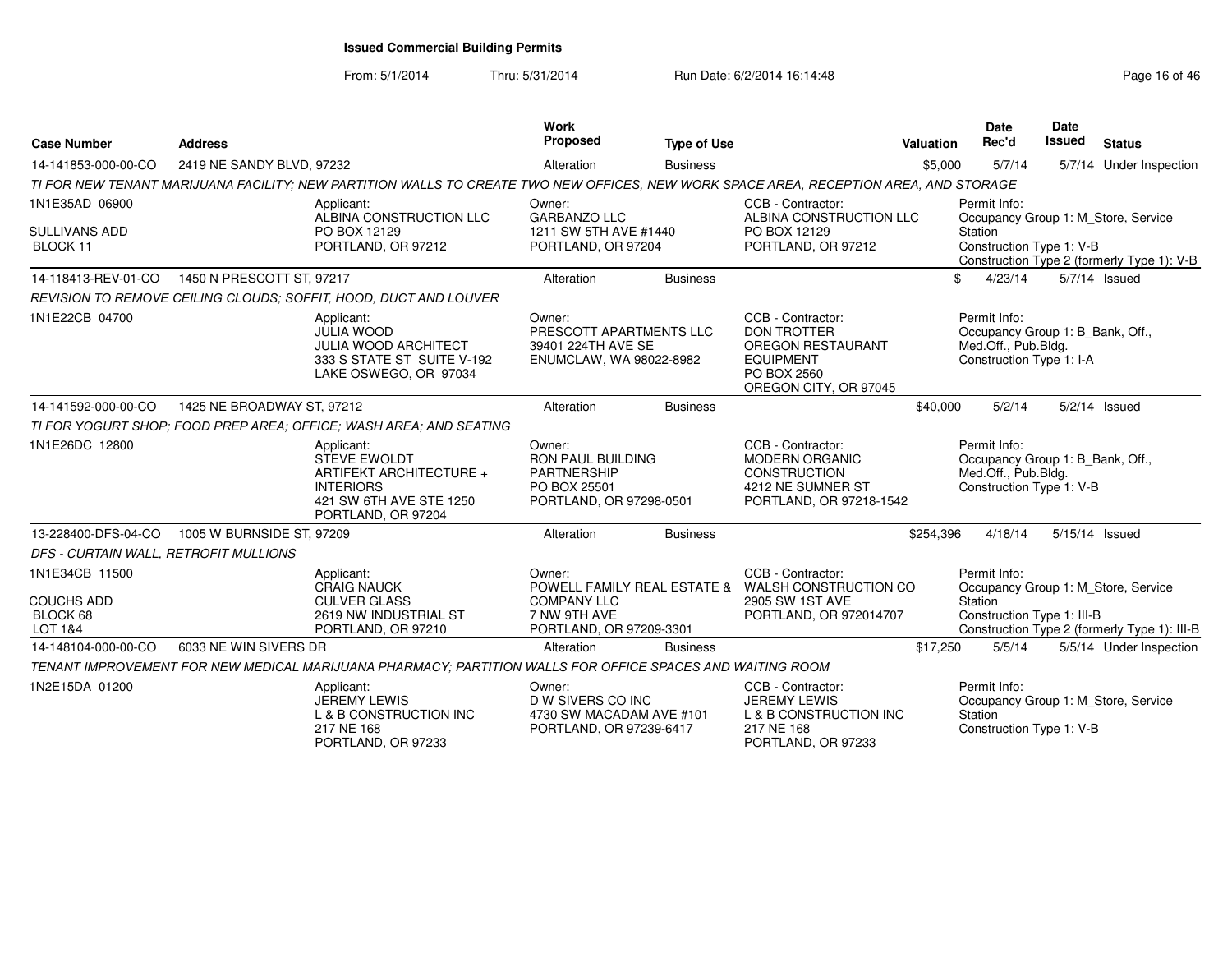| <b>Case Number</b>                                                                                                     | <b>Address</b>                 |                                                                                                                                                                                                                     | Work<br><b>Proposed</b>                                                                      | Type of Use     |                                                                                                                             | Valuation | Date<br>Rec'd                                                                                         | Date<br>Issued | <b>Status</b>                       |
|------------------------------------------------------------------------------------------------------------------------|--------------------------------|---------------------------------------------------------------------------------------------------------------------------------------------------------------------------------------------------------------------|----------------------------------------------------------------------------------------------|-----------------|-----------------------------------------------------------------------------------------------------------------------------|-----------|-------------------------------------------------------------------------------------------------------|----------------|-------------------------------------|
| 13-224705-REV-02-CO                                                                                                    | 200 SE M L KING BLVD, 97214    |                                                                                                                                                                                                                     | Alteration                                                                                   | <b>Business</b> |                                                                                                                             | \$16,500  | 4/17/14                                                                                               | 5/16/14 Issued |                                     |
|                                                                                                                        |                                | VALUE ADDED REVISION TO CHANGE THE ROOF DESIGN ON NORTH HALF OF BUILDING, CHANGE TO WOOD TRUSS FRAMING INSTEAD OF SISTERING EXISTING JOISTS, ADDITION OF PARAPE                                                     |                                                                                              |                 |                                                                                                                             |           |                                                                                                       |                |                                     |
| 1N1E35CC 07700<br><b>EAST PORTLAND</b><br>BLOCK 104<br>LOT 1-3<br><b>HISTORIC PROPERTY</b><br>POTENTIAL ADDITIONAL TAX |                                | Applicant:<br>ERICA CEDER<br>FLETCHER FARR AYOTTE INC<br>520 SW YAMHILL ST, SUITE 900<br>PORTLAND, OR 97204<br>Applicant:<br><b>ERIC WILCOX</b><br>FFA ARCHITECTURE<br>520 SW YAMHILL ST<br>PORTLAND, OR 97204-2417 | Owner:<br><b>200 MLK ASSOCIATES LLC</b><br>8129 LAKE BALLINGER WAY #104<br>EDMONDS, WA 98026 |                 | CCB - Contractor:<br>R & H CONSTRUCTION<br>1530 SW TAYLOR STREET<br>PORTLAND, OR 97205                                      |           | Permit Info:<br>Occupancy Group 1: B_Bank, Off.,<br>Med.Off., Pub.Bldg.<br>Construction Type 1: III-B |                |                                     |
| 14-147267-000-00-CO                                                                                                    | 805 NW GLISAN ST, 97209        |                                                                                                                                                                                                                     | Alteration                                                                                   | <b>Business</b> |                                                                                                                             | \$85,000  | 5/13/14                                                                                               | 5/13/14 Issued |                                     |
|                                                                                                                        |                                | TENANT IMPROVEMENT FOR FIRST TIME TENANT, CHANGE OF OCCUPANCY FROM (M) TO (B), RESTROOM ROUGH IN ON PERMIT 13-118428-REV-02, NEW WALLS FOR OFFICES, BREAK ROOM V                                                    |                                                                                              |                 |                                                                                                                             |           |                                                                                                       |                |                                     |
| 1N1E34BC 07600                                                                                                         |                                | Applicant:<br>MEGAN MILLIE<br>YBA ARCHITECTS<br>123 NW 2ND ST<br>PORTLAND, OR 97209                                                                                                                                 | Owner:<br>HONEYMAN VENTURE LLC<br>1201 THIRD AVE #5400<br>SEATTLE, WA 98101-3028             |                 | CCB - Contractor:<br>ANDERSEN CONSTRUCTION &<br><b>WEST COAST CONTRACTORS</b><br>6712 N CUTTER CIRCLE<br>PORTLAND, OR 97217 |           | Permit Info:<br>Occupancy Group 1: B_Bank, Off.,<br>Med.Off., Pub.Bldg.<br>Construction Type 1: V-A   |                |                                     |
| 14-148156-000-00-CO                                                                                                    | 6234 N GREELEY AVE, 97217      |                                                                                                                                                                                                                     | Alteration                                                                                   | <b>Business</b> |                                                                                                                             | \$100,800 | 5/7/14                                                                                                |                | 5/7/14 Under Inspection             |
|                                                                                                                        |                                | TI FOR NEW TENANT - RECONFIGURE OFFICE LAYOUT FOR NEW TENANT: NEW ACCESSIBLE PARKING                                                                                                                                |                                                                                              |                 |                                                                                                                             |           |                                                                                                       |                |                                     |
| 1N1E16CA 15600<br>WILLAMETTE<br>BLOCK 10<br>LOT 23&24                                                                  |                                | Applicant:<br><b>TERRY AMUNDSON</b><br>WATERLEAF ARCHITECTURE<br>419 SW 11TH AVE SUITE 200<br>PORTLAND OR 97205                                                                                                     | Owner:<br>PO BOX 4120<br>PORTLAND, OR 97208-4120                                             |                 | CCB - Contractor:<br>T & T TECHNOLOGY LEASING LLC FIVE STAR GENERAL<br>12304 NE WHITAKER WAY<br>PORTLAND, OR 97230          |           | Permit Info:<br>Occupancy Group 1: B Bank, Off.,<br>Med.Off., Pub.Bldg.<br>Construction Type 1: V-B   |                |                                     |
| 14-151955-000-00-CO                                                                                                    | 710 NE KILLINGSWORTH ST, 97211 |                                                                                                                                                                                                                     | Alteration                                                                                   | <b>Business</b> |                                                                                                                             | \$25,000  | 5/2/14                                                                                                |                | 5/2/14 Under Inspection             |
|                                                                                                                        |                                | INTERIOR TENANT IMPROVEMENT FOR NEW DISPENSARY TENANT, NEW WALLS FOR OFFICES, RETAIL SPACE, CLOSET, WAITING ROOM, UPGRADE EXISTING BATHROOM FOR ACCESSIBILITY,                                                      |                                                                                              |                 |                                                                                                                             |           |                                                                                                       |                |                                     |
| 1N1E23BB 06700                                                                                                         |                                | Applicant:<br><b>STEVE NYS</b><br>NYS ASSOCIATES<br>10250 SW 87TH<br><b>TIGARD OR 97223</b>                                                                                                                         | Owner:<br><b>CGIA BALL LLC</b><br>9804 SW DAPPLEGREY LOOP<br>BEAVERTON, OR 97008             |                 |                                                                                                                             |           | Permit Info:<br>Station<br>Construction Type 1: V-B                                                   |                | Occupancy Group 1: M_Store, Service |
| 14-150930-000-00-CO                                                                                                    | 3330 SE DIVISION ST, 97202     |                                                                                                                                                                                                                     | Alteration                                                                                   | <b>Business</b> |                                                                                                                             | \$41,000  | 5/19/14                                                                                               | 5/19/14 Issued |                                     |
|                                                                                                                        |                                | TENANT IMPROVEMENT FOR FIRST TIME TENANT, YOGA STUDIO, LOBBY, REHAB ROOMS, BOTTLE FILL SINK AND 2 NEW UNISEX RESTROOMS                                                                                              |                                                                                              |                 |                                                                                                                             |           |                                                                                                       |                |                                     |
| 1S1E12BA 00100<br><b>EAST PORTLAND HTS</b><br>BLOCK 9                                                                  |                                | Applicant:<br><b>CHRIS HODNEY</b><br>THA ARCHITECTURE<br>733 SW OAK AVE                                                                                                                                             | Owner:<br>3330 DIVISION LLC<br>116 NE 6TH AVE #400<br>PORTLAND, OR 97232-2904                |                 | CCB - Contractor:<br><b>ROB YORKE</b><br>YORKE & CURTIS INC<br>4480 SW 101 ST AVE                                           |           | Permit Info:<br>Occupancy Group 1: B_Bank, Off.,<br>Med.Off., Pub.Bldg.<br>Construction Type 1: I-A   |                |                                     |
| E 1/2 OF LOT 2<br>LOT 3&4                                                                                              |                                | PORTLAND OR 97205                                                                                                                                                                                                   |                                                                                              |                 | BEAVERTON, OR 970053427                                                                                                     |           |                                                                                                       |                |                                     |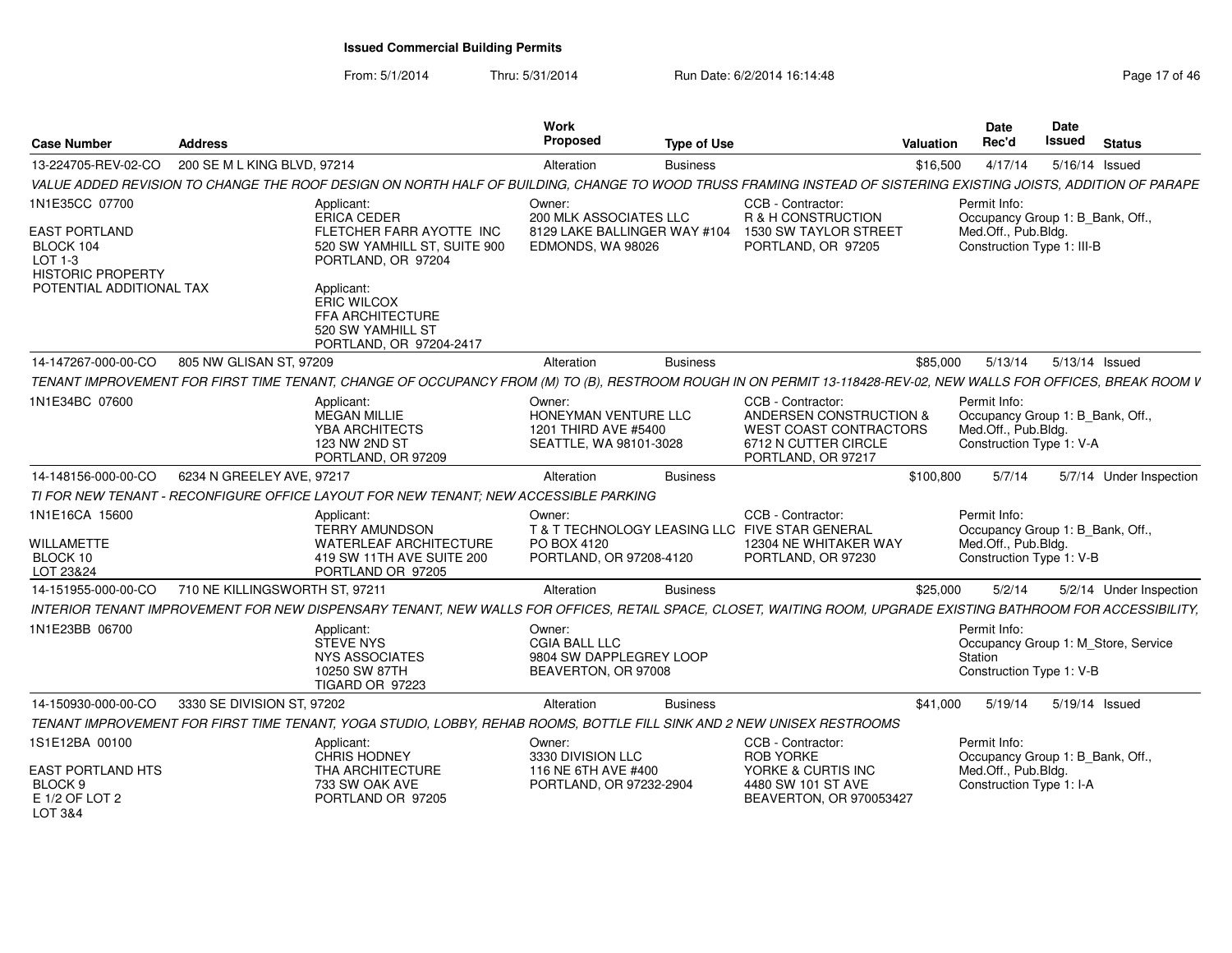From: 5/1/2014

| <b>Case Number</b>                                                            | <b>Address</b>               |                                                                                                                                                                     | Work<br>Proposed                                                                                    | <b>Type of Use</b> |                                                                                                               | Valuation | <b>Date</b><br>Rec'd                                                                                  | Date<br>Issued | <b>Status</b>                                |
|-------------------------------------------------------------------------------|------------------------------|---------------------------------------------------------------------------------------------------------------------------------------------------------------------|-----------------------------------------------------------------------------------------------------|--------------------|---------------------------------------------------------------------------------------------------------------|-----------|-------------------------------------------------------------------------------------------------------|----------------|----------------------------------------------|
| 14-152128-000-00-CO                                                           | 1512 NE BROADWAY ST, 97232   |                                                                                                                                                                     | Alteration                                                                                          | <b>Business</b>    |                                                                                                               | \$40,000  | 5/2/14                                                                                                |                | $5/2/14$ Issued                              |
|                                                                               |                              | TENANT IMPROVEMENT FOR NEW SALON TENANT, CHANGE OF OCCUPANCY FROM (M) TO (B), NEW WALLS TO CREATE UTILITY CLOSET, FURR OUT HALF WALL BEHIND PEDICURE CHAIRS, RE     |                                                                                                     |                    |                                                                                                               |           |                                                                                                       |                |                                              |
| 1N1E26DC 13700                                                                |                              | Applicant:<br><b>HUYUHVY KIEN</b><br>PLUMERIA NAILS AND SPA<br>1512 NE BROADWAY ST<br>PORTLAND OR 97232                                                             | Owner:<br>NE BROADWAY PARTNERS<br>P O BOX 529<br>EUGENE, OR 97440-0529                              |                    | CCB - Contractor:<br>ROBERT HAKES CONSTRUCTION<br><b>LLC</b><br>618 NW KLICKITAT ST<br><b>CAMAS, WA 98607</b> |           | Permit Info:<br>Occupancy Group 1: B_Bank, Off.,<br>Med.Off., Pub.Bldg.<br>Construction Type 1: V-B   |                |                                              |
| 14-150189-000-00-CO                                                           | 4033 NW YEON AVE, 97210      |                                                                                                                                                                     | Alteration                                                                                          | <b>Business</b>    |                                                                                                               | \$68,000  | 5/6/14                                                                                                |                | 5/6/14 Issued                                |
|                                                                               |                              | TENANT IMPROVEMENT FOR NEW TENANT-ADD ACCESSIBLE RESTROOMS IN EXSITING OFFICE SPACE TO REPLACE EXISTING RESTROOMS. RECONFIGURE WALLS TO CREATE TWO NEW OFI          |                                                                                                     |                    |                                                                                                               |           |                                                                                                       |                |                                              |
| 1N1E19DD 00800<br>SECTION 19 1N 1E                                            |                              | Applicant:<br><b>RON KIEF</b><br>CPS CONSTRUCTION INC                                                                                                               | Owner:<br>AMERICAN INDUSTRIES INC<br>1750 NW NAITO PKWY #106                                        |                    | CCB - Contractor:<br><b>RON KIEF</b><br>CPS CONSTRUCTION INC                                                  |           | Permit Info:<br>Occupancy Group 1: B_Bank, Off.,<br>Med.Off., Pub.Bldg.                               |                |                                              |
| TL 800 5.13 ACRES<br>LAND & IMPS SEE R646337 (R941190363)<br>FOR MACH & EQUIP |                              | 9825 SW DAY RD<br>SHERWOOD, OR 97140                                                                                                                                | PORTLAND, OR 97209-2532                                                                             |                    | 9825 SW DAY RD<br>SHERWOOD, OR 97140                                                                          |           | Construction Type 1: V-B                                                                              |                | Construction Type 2 (formerly Type 1): III-B |
| 14-150822-000-00-CO                                                           | 806 SW BROADWAY AVE, 97205   |                                                                                                                                                                     | Alteration                                                                                          | <b>Business</b>    |                                                                                                               | \$124,280 | 5/7/14                                                                                                |                | 5/7/14 Issued                                |
|                                                                               |                              | 10TH FLOOR TENANT IMPROVEMENT FOR NEW TENANT, DEMO INTERIOR WALL OR CASEWORK, REBUILD TO CREATE OFFICE SPACES, CONFERENCE ROOM AND RECEPTION AREA                   |                                                                                                     |                    |                                                                                                               |           |                                                                                                       |                |                                              |
| 1S1E03BB 02000                                                                |                              | Applicant:<br>5D CONTRACTORS LLC<br>PO BOX 416<br>CORBETT, OR 97019                                                                                                 | Owner:<br>2447 PACIFIC COAST HWY #105<br>HERMOSA BEACH, CA 90254                                    |                    | CCB - Contractor:<br>JACKSON TOWER PARTNERS LLC 5D CONTRACTORS LLC<br>PO BOX 416<br>CORBETT, OR 97019         |           | Permit Info:<br>Occupancy Group 1: B Bank, Off<br>Med.Off., Pub.Bldg.<br>Construction Type 1: II-A    |                |                                              |
| 14-152780-000-00-CO                                                           | 3971 N INTERSTATE AVE, 97227 |                                                                                                                                                                     | Alteration                                                                                          | <b>Business</b>    |                                                                                                               | \$13,600  | 5/5/14                                                                                                |                | 5/5/14 Issued                                |
|                                                                               |                              | TEAR OFF EXISTING DURO LAST ROOFING MEMBRANE AND BUILT UP ROOF TO EXPOSE DECKING. REPAIR ANLY DRYROT. INSTALL FR-10 TO OBTAIN CLASS A FIRE RATING (CLASS B REQUIREL |                                                                                                     |                    |                                                                                                               |           |                                                                                                       |                |                                              |
| 1N1E22CC 08700<br><b>OVERLOOK</b>                                             |                              | Applicant:<br>PROFESSIONAL QUALITY<br>ROOFING LLC                                                                                                                   | Owner:<br><b>THAKORBHAI B PATEL</b><br>3971 N INTERSTATE AVE                                        |                    | CCB - Contractor:<br>PROFESSIONAL QUALITY<br><b>ROOFING LLC</b>                                               |           | Permit Info:<br>Construction Type 1: V-B                                                              |                | Occupancy Group 1: R-1_Hotel or Motel        |
| BLOCK 15<br>LOT 1&2                                                           |                              | 915 IKE MOONEY ROAD<br>SILVERTON, OR 97381                                                                                                                          | PORTLAND, OR 97227-1070<br>Owner:                                                                   |                    | 915 IKE MOONEY ROAD<br>SILVERTON, OR 97381                                                                    |           |                                                                                                       |                |                                              |
|                                                                               |                              |                                                                                                                                                                     | <b>MARCO POLO INVESTMENTS L</b><br><b>PATEL</b><br>3971 N INTERSTATE AVE<br>PORTLAND, OR 97227-1070 |                    |                                                                                                               |           |                                                                                                       |                |                                              |
| 14-154357-000-00-CO                                                           | 8408 N LOMBARD ST, 97203     |                                                                                                                                                                     | Alteration                                                                                          | <b>Business</b>    |                                                                                                               | \$15,000  | 5/14/14                                                                                               |                | 5/14/14 Issued                               |
|                                                                               |                              | TI-TENANT IMPROVEMENT FOR NEW RESTAURANT, OUTDOOR SEATINGNEW 40SF DETACEHED TRASH ENCLOSURE AT THE REAR OF PROPERTY                                                 |                                                                                                     |                    |                                                                                                               |           |                                                                                                       |                |                                              |
| 1N1W12AB 08700                                                                |                              | Applicant:<br><b>AMANDA TAYLOR</b><br>935 NE PRESCOTT ST                                                                                                            | Owner:<br><b>GOLDEN TORCH INC</b><br>625 SW ALDER ST<br>PORTLAND, OR 97205-3615                     |                    | CCB - Contractor:<br><b>NICK HARRIS</b><br>FORM DESIGN BUILD LLC<br>4557 NE 33RD AV<br>PORTLAND, OR 97211     |           | Permit Info:<br>Occupancy Group 1: B_Bank, Off.,<br>Med.Off., Pub.Bldg.<br>Construction Type 1: III-B |                |                                              |
| 12-182211-DFS-01-CO 9929 NE GLISAN ST, 97220                                  |                              |                                                                                                                                                                     | Alteration                                                                                          | <b>Business</b>    |                                                                                                               | \$74.000  | 5/6/14                                                                                                |                | 5/30/14 Issued                               |
| DFS FOR SUSPENDED CEILINGS                                                    |                              |                                                                                                                                                                     |                                                                                                     |                    |                                                                                                               |           |                                                                                                       |                |                                              |
| 1N2E33AD 03700                                                                |                              | Applicant:<br>ELIZABETH WARNER<br>R&H/COLAS CONSTRUCTION<br>1530 SW TAYLOR ST<br>PORTLAND, OR 97205                                                                 |                                                                                                     |                    |                                                                                                               |           | Permit Info:<br>Occupancy Group 1: B Bank, Off.,<br>Med.Off., Pub.Bldg.<br>Construction Type 1: I-A   |                |                                              |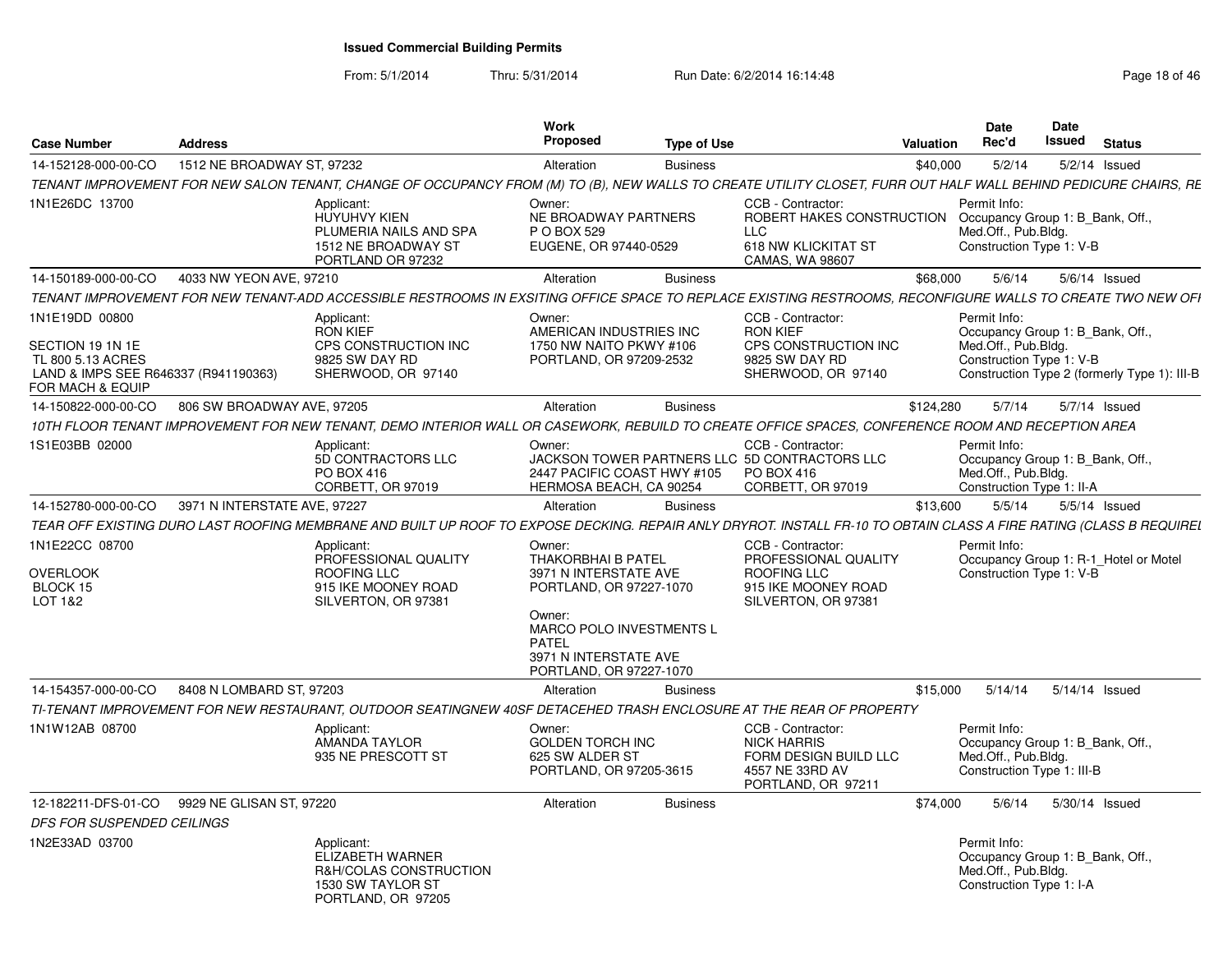From: 5/1/2014

| <b>Case Number</b>                                                                                                                                                                        | <b>Address</b>                                                                                                                                             | Work<br>Proposed                                                                         | <b>Type of Use</b> |                                                                                                                | <b>Valuation</b> | <b>Date</b><br>Rec'd                                                                                  | <b>Date</b><br>Issued | <b>Status</b>                                |
|-------------------------------------------------------------------------------------------------------------------------------------------------------------------------------------------|------------------------------------------------------------------------------------------------------------------------------------------------------------|------------------------------------------------------------------------------------------|--------------------|----------------------------------------------------------------------------------------------------------------|------------------|-------------------------------------------------------------------------------------------------------|-----------------------|----------------------------------------------|
| 14-153848-000-00-CO                                                                                                                                                                       | 1621 NE GRAND AVE, 97232                                                                                                                                   | Alteration                                                                               | <b>Business</b>    |                                                                                                                | \$6,500          | 5/7/14                                                                                                |                       | 5/7/14 Issued                                |
|                                                                                                                                                                                           | REPLACE EXISTING WINDOWS AT NORTH AND EAST ELEVATIONS LIKE FOR LIKE, EXISTING TINTED GLAZING WILL BE REPLACED WITH CLEAR, INSULATED GLAZING                |                                                                                          |                    |                                                                                                                |                  |                                                                                                       |                       |                                              |
| 1N1E26CC 10000<br><b>HOLLADAYS ADD</b><br>BLOCK 217<br>E 66 2/3' OF LOT 5                                                                                                                 | Applicant:<br><b>RENEE STRAND</b><br><b>HOLST ARCHITECTURE</b><br>110 SE 8TH AVEUNE<br>PORTLAND OR 97214                                                   | Owner:<br>RAY A WALTZ<br>1440 SW TAYLOR ST<br>PORTLAND, OR 97205-1924                    |                    | <b>Primary Contractor:</b><br>TO BID                                                                           |                  | Permit Info:<br>Occupancy Group 1: B_Bank, Off.,<br>Med.Off., Pub.Bldg.<br>Construction Type 1: V-B   |                       |                                              |
| LOT 6&7<br>LOT 8 EXC PT IN ST                                                                                                                                                             |                                                                                                                                                            |                                                                                          |                    |                                                                                                                |                  |                                                                                                       |                       |                                              |
| 14-153852-000-00-CO                                                                                                                                                                       | 1440 SW PARK AVE, 97201                                                                                                                                    | Alteration                                                                               | <b>Business</b>    |                                                                                                                | \$102,000        | 5/9/14                                                                                                |                       | 5/9/14 Issued                                |
|                                                                                                                                                                                           | TENANT IMPROVEMENT FOR EXISTING COFFEE SHOP TENANT; DEMO AND RECONFIGURE WALL AT WORK ROOM, NEW GREASE TRAP IN WORK ROOM, REPLACE FABRIC AWNINGS, NEW FLO( |                                                                                          |                    |                                                                                                                |                  |                                                                                                       |                       |                                              |
| 1S1E04AD 03800                                                                                                                                                                            | Applicant:<br><b>RENEE STRAND</b><br><b>HOLST ARCHITECTURE</b><br>110 SE 8TH AVEUNE<br>PORTLAND OR 97214                                                   | Owner:<br>158TH BASELINE L L C<br>1800 SW 1ST AVE #600<br>PORTLAND, OR 97204             |                    | Primary Contractor:<br>TO BID                                                                                  |                  | Permit Info:<br>Occupancy Group 1: B_Bank, Off.,<br>Med.Off., Pub.Bldg.<br>Construction Type 1: II-A  |                       |                                              |
| 14-153865-000-00-CO                                                                                                                                                                       | 9113 SW BARBUR BLVD, 97219                                                                                                                                 | Alteration                                                                               | <b>Business</b>    |                                                                                                                | \$3,000          | 5/7/14                                                                                                |                       | 5/7/14 Under Inspection                      |
|                                                                                                                                                                                           | TENANT IMPROVEMENT-CONVERT TWO EXSITING SUITES TO ONE TENANT SPACE WORK TO INCLUDE RECONFIGURE WALLS TO CREATE NEW SPACES, BREAK ROOM, RECEPTION ROOM, WA  |                                                                                          |                    |                                                                                                                |                  |                                                                                                       |                       |                                              |
| 1S1E29AB 05900                                                                                                                                                                            | Applicant:<br><b>ANTHONY GOMEZ</b><br><b>INK THERAPY</b><br>16420 SE BRANT CT<br>DAMASCUS, OR 97089                                                        | Owner:<br><b>ABBAS MASSIH</b><br>0836 SW CURRY ST #400<br>PORTLAND, OR 97239             |                    |                                                                                                                |                  | Permit Info:<br>Occupancy Group 1: B_Bank, Off.,<br>Med.Off., Pub.Bldg.<br>Construction Type 1: V-B   |                       |                                              |
| 14-150913-000-00-CO                                                                                                                                                                       | 2519 N MISSISSIPPI AVE, 97227                                                                                                                              | Alteration                                                                               | <b>Business</b>    |                                                                                                                | \$450,000        | 5/1/14                                                                                                |                       | 5/1/14 Under Inspection                      |
|                                                                                                                                                                                           | TENANT IMPROVEMENT FOR EXISTING TENANT; OFFICE, CONFERENCE ROOM, LUNCH ROOM REMODEL; NEW SKYLIGHTS                                                         |                                                                                          |                    |                                                                                                                |                  |                                                                                                       |                       |                                              |
| 1N1E27CA 04000<br><b>ALBINA</b><br>BLOCK 53<br>LOT 15&16 & E 85' OF LOT 17&18<br>LAND & IMPS SEE R646308 (R009615551)<br>FOR MACH & EQUIP<br>ENTERPRISE ZONE; POTENTIAL ADDITIONAL<br>TAX | Applicant:<br><b>MARK GARVEY</b><br>809 N RUSSELL STREET<br>PORTLAND OR 97227                                                                              | Owner:<br>WIDMER BROTHERS BREWING CC LCG PENCE<br>929 N RUSSELL ST<br>PORTLAND, OR 97227 |                    | CCB - Contractor:<br>2720 SW CORBETT<br>PORTLAND OR 97201                                                      |                  | Permit Info:<br>Occupancy Group 1: B_Bank, Off.,<br>Med.Off., Pub.Bldg.<br>Construction Type 1: III-B |                       | Construction Type 2 (formerly Type 1): III-B |
| 14-152573-000-00-CO                                                                                                                                                                       | 16409 SE DIVISION ST, 97233                                                                                                                                | Alteration                                                                               | <b>Business</b>    |                                                                                                                | \$16,000         | 5/13/14                                                                                               |                       | 5/13/14 Under Inspection                     |
|                                                                                                                                                                                           | DEMO WALLS AND ADD NEW WALLS FOR NEW TENANT, INCLUDES MANAGERS OFFICE, OPEN OFFICE AND RECEPTION AREA, RESTROOM IS EXISTING                                |                                                                                          |                    |                                                                                                                |                  |                                                                                                       |                       |                                              |
| 1S3E06CC 02901                                                                                                                                                                            | Applicant:<br><b>HORIZON RETAIL</b><br>CONSTRUCTION INC<br>1458 HORIZON BLVD<br><b>RACINE, WI 53406</b>                                                    | Owner:<br>ROIC OREGON LLC<br>8905 TOWNE CENTRE DR #108<br>SAN DIEGO, CA 92122-5608       |                    | CCB - Contractor:<br><b>HORIZON RETAIL</b><br>CONSTRUCTION INC<br>1458 HORIZON BLVD<br><b>RACINE, WI 53406</b> |                  | Permit Info:<br>Occupancy Group 1: B Bank, Off.,<br>Med.Off., Pub.Bldg.<br>Construction Type 1: V-B   |                       |                                              |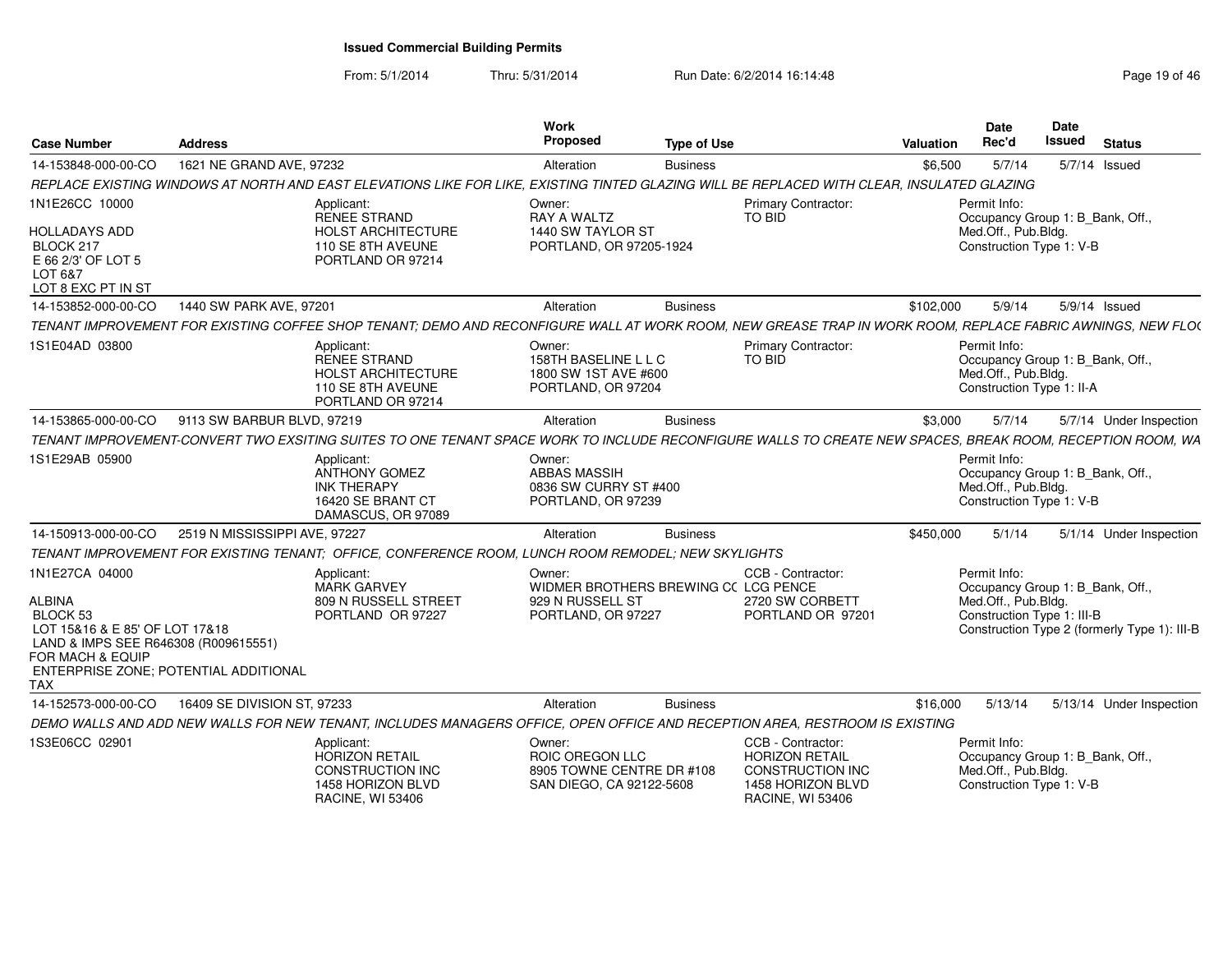| <b>Case Number</b>                                                              | <b>Address</b>             |                                                                                                                                                              | Work<br><b>Proposed</b>                                                                                                                                  | <b>Type of Use</b> |                                                                                                      | Valuation | <b>Date</b><br>Rec'd                                                                                  | Date<br>Issued | <b>Status</b> |                          |
|---------------------------------------------------------------------------------|----------------------------|--------------------------------------------------------------------------------------------------------------------------------------------------------------|----------------------------------------------------------------------------------------------------------------------------------------------------------|--------------------|------------------------------------------------------------------------------------------------------|-----------|-------------------------------------------------------------------------------------------------------|----------------|---------------|--------------------------|
| 14-151307-000-00-CO                                                             | 1219 SE IVON ST, 97202     |                                                                                                                                                              | Alteration                                                                                                                                               | <b>Business</b>    |                                                                                                      | \$3,000   | 5/2/14                                                                                                |                |               | 5/2/14 Under Inspection  |
|                                                                                 |                            | NEW WINDOWS ON EAST WALL (3) AND (1) DOOR ON EAST WALL, NEW WOOD STAIRS                                                                                      |                                                                                                                                                          |                    |                                                                                                      |           |                                                                                                       |                |               |                          |
| 1S1E11BA 02400                                                                  |                            | Applicant:<br>PATRICK JAMES CASEY                                                                                                                            | Owner:<br>TURK PROPERTIES LLC                                                                                                                            |                    | CCB - Contractor:<br>PATRICK JAMES CASEY                                                             |           | Permit Info:<br>Occupancy Group 1: B Bank, Off.,                                                      |                |               |                          |
| <b>TIBBETTS ADD</b><br>BLOCK <sub>1</sub><br>LOT <sub>1</sub><br>S 5' OF LOT 2  |                            | 16360 S NIEBUR RD<br>OREGON CITY, OR 97045                                                                                                                   | 1215 SE IVON ST #200<br>PORTLAND, OR 97202-1029                                                                                                          |                    | 16360 S NIEBUR RD<br>OREGON CITY, OR 97045                                                           |           | Med.Off., Pub.Bldg.<br>Construction Type 1: III-B                                                     |                |               |                          |
| 14-154254-000-00-CO                                                             | 1133 SE 82ND AVE, 97215    |                                                                                                                                                              | Alteration                                                                                                                                               | <b>Business</b>    |                                                                                                      | \$65,500  | 5/13/14                                                                                               |                |               | 5/13/14 Under Inspection |
|                                                                                 |                            | INTERIOR REMODEL FOR NEW DISPENSARY TENANT, LEGALIZE WORK PREVIOUSLY COMPLETED, EXISTING BATHROOM TO REMAIN, NEW WALLS FOR NEW BATHROOM, INFILL DOOR OPENIN( |                                                                                                                                                          |                    |                                                                                                      |           |                                                                                                       |                |               |                          |
| 1S2E05AD 00100                                                                  |                            | Applicant:<br>PIERRE YASAVOLIAN                                                                                                                              | Owner:<br>HICHI HUYNH                                                                                                                                    |                    | CCB - Contractor:<br>RELIABLE CONTRACTOR INC                                                         |           | Permit Info:<br>Occupancy Group 1: M_Store, Service                                                   |                |               |                          |
| <b>STRAWBERRY DALE</b><br><b>BLOCK1</b><br>LOT 1&12 EXC PT IN ST<br>LOT 2&10&11 |                            | <b>PACIFIC PARK</b><br>0836 SW CURRY ST<br>PORTLAND OR 97239                                                                                                 | 3793 SW 30TH DR<br>GRESHAM, OR 97080<br>Owner:<br>YNHI LE<br>3793 SW 30TH DR<br>GRESHAM, OR 97080                                                        |                    | 4606 SE 115TH<br>PORTLAND OR 97266                                                                   |           | Station<br>Construction Type 1: V-B<br>Construction Type 2 (formerly Type 1): V-B                     |                |               |                          |
| 14-137457-REV-01-CO 735 SW 1ST AVE, 97204                                       |                            |                                                                                                                                                              | Alteration                                                                                                                                               | <b>Business</b>    |                                                                                                      | \$        | 5/2/14                                                                                                |                | 5/2/14 Issued |                          |
| <b>REVISION-ENLARGE RELITES</b>                                                 |                            |                                                                                                                                                              |                                                                                                                                                          |                    |                                                                                                      |           |                                                                                                       |                |               |                          |
| 1S1E03BA 02500<br><b>PORTLAND</b><br>BLOCK 14<br>LOT <sub>4</sub>               |                            | Applicant:<br><b>DAVID BROWN</b><br><b>MELVIN MARK COMPANIES</b><br>111 SW COLUMBIA, STE 1380<br>PORTLAND OR 97201                                           | Owner:<br>N ROBERT STOLL<br>1440 SW TAYLOR ST<br>PORTLAND, OR 97205-1924<br>Owner:<br><b>BARRE STOLL</b><br>1440 SW TAYLOR ST<br>PORTLAND, OR 97205-1924 |                    |                                                                                                      |           | Permit Info:<br>Occupancy Group 1: B Bank, Off.,<br>Med.Off., Pub.Bldg.<br>Construction Type 1: III-A |                |               |                          |
| 13-240163-REV-01-CO                                                             | 1523 SW SUNSET BLVD, 97201 |                                                                                                                                                              | Alteration                                                                                                                                               | <b>Business</b>    |                                                                                                      |           | 5/15/14<br>$\mathbb{S}$                                                                               | 5/15/14 Issued |               |                          |
| REVISION TO REMOVE FLIPPER DOORS                                                |                            |                                                                                                                                                              |                                                                                                                                                          |                    |                                                                                                      |           |                                                                                                       |                |               |                          |
| 1S1E16CA 10400                                                                  |                            | Applicant:<br><b>BRIDGID BLACKBURN</b>                                                                                                                       | Owner:<br>WARD ESTATE CO OREG LTD                                                                                                                        |                    |                                                                                                      |           | Permit Info:<br>Occupancy Group 1: B_Bank, Off.,                                                      |                |               |                          |
| SECTION 16 1S 1E<br>TL 10400 0.41 ACRES                                         |                            | <b>BLACKBURN CONNOLLY</b><br><b>INTERIORS</b><br>25 NW 23RD PL STE 6<br>PORTLAND, OR 97210                                                                   | P O BOX 552<br>BEAVERCREEK, OR 97004                                                                                                                     |                    |                                                                                                      |           | Med.Off., Pub.Bldg.<br>Construction Type 1: III-B                                                     |                |               |                          |
| 14-159638-000-00-CO                                                             | 621 SW MORRISON ST, 97205  |                                                                                                                                                              | Alteration                                                                                                                                               | <b>Business</b>    |                                                                                                      | \$204,750 | 5/21/14                                                                                               |                |               | 5/21/14 Under Inspection |
|                                                                                 |                            | TENANT IMPROVEMENT FOR NEW VIDEOGRAPHY COMPANY. DEMO EXISTING OFFICE WALLS TO OPEN UP SPACE. ADD NEW WINDOW WALLS FOR NEW CONFERENCE ROOM. NEW WALLS FOI     |                                                                                                                                                          |                    |                                                                                                      |           |                                                                                                       |                |               |                          |
| 1S1E03BB 01800                                                                  |                            | Applicant:<br>FORTIS CONSTRUCTION<br>1705 SW TAYLOR ST SUITE 200<br>PORTLAND, OR 97205                                                                       | Owner:<br>ABB MORRISON PARTNERS LLC<br>2447 PACIFIC COAST HWY #105<br>HERMOSA BEACH, CA 90254                                                            |                    | CCB - Contractor:<br><b>FORTIS CONSTRUCTION</b><br>1705 SW TAYLOR ST SUITE 200<br>PORTLAND, OR 97205 |           | Permit Info:<br>Occupancy Group 1: B Bank, Off.,<br>Med.Off., Pub.Bldg.<br>Construction Type 1: I-A   |                |               |                          |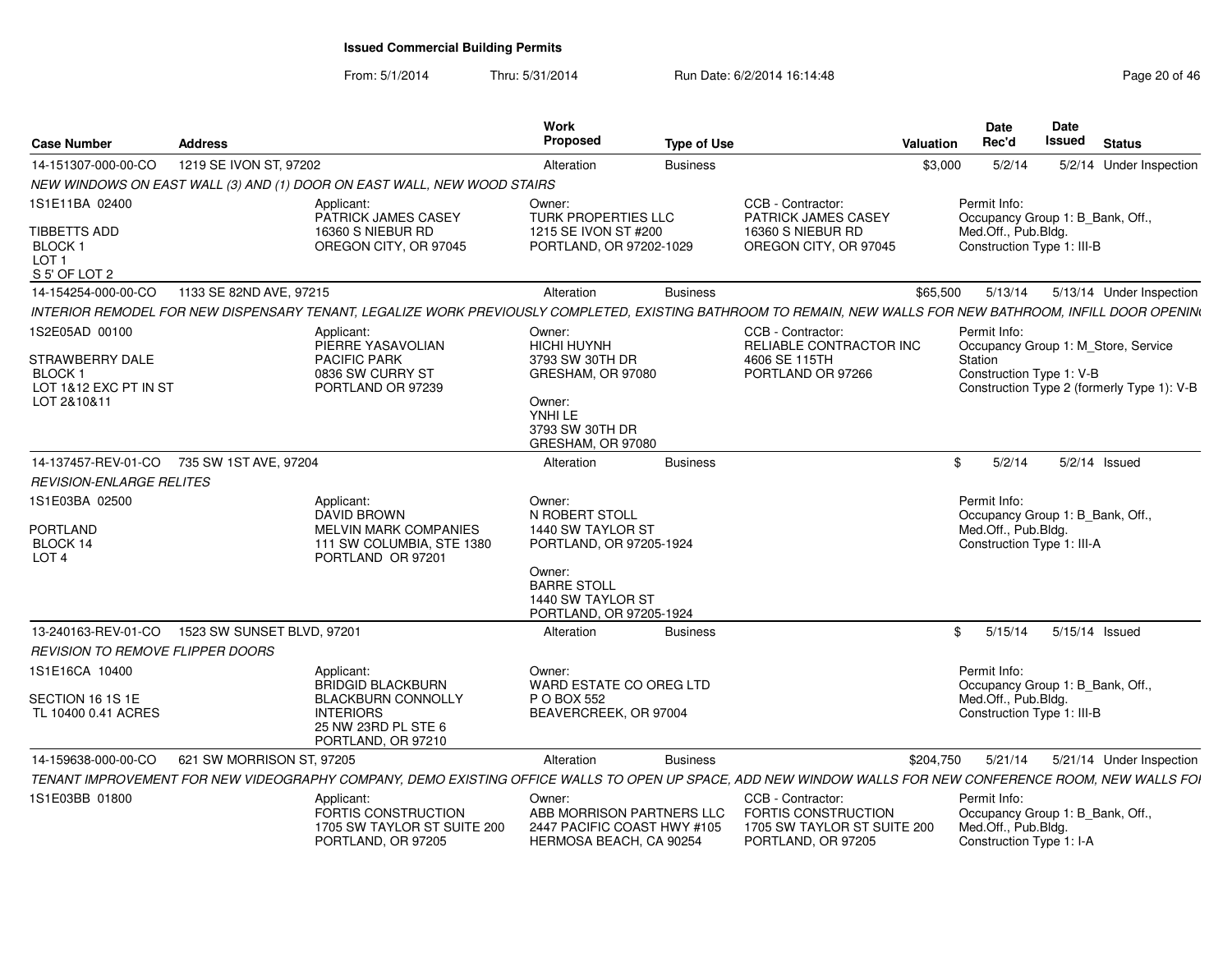| <b>Case Number</b>                                                                 | <b>Address</b>                |                                                                                                                                                                  | <b>Work</b><br>Proposed                                                                                               | <b>Type of Use</b> |                                                                                    | Valuation  | Date<br>Rec'd                                                                                       | <b>Date</b><br>Issued | <b>Status</b>                              |
|------------------------------------------------------------------------------------|-------------------------------|------------------------------------------------------------------------------------------------------------------------------------------------------------------|-----------------------------------------------------------------------------------------------------------------------|--------------------|------------------------------------------------------------------------------------|------------|-----------------------------------------------------------------------------------------------------|-----------------------|--------------------------------------------|
| 14-158420-000-00-CO                                                                | 222 NW DAVIS ST, 97209        |                                                                                                                                                                  | Alteration                                                                                                            | <b>Business</b>    |                                                                                    | \$8,000    | 5/20/14                                                                                             |                       | 5/20/14 Under Inspection                   |
| TI FOR EXISTING TENANT - RECONFIGURE EXISTING OFFICE SPACE                         |                               |                                                                                                                                                                  |                                                                                                                       |                    |                                                                                    |            |                                                                                                     |                       |                                            |
| 1N1E34CA 08300                                                                     |                               | Applicant:<br><b>BRYON KELLAR</b>                                                                                                                                | Owner:<br><b>MERCHANT HOTEL LLC</b>                                                                                   |                    | CCB - Contractor:<br>NEIL KELLY CO INC                                             |            | Permit Info:<br>Occupancy Group 1: B Bank, Off.,                                                    |                       |                                            |
| <b>COUCHS ADD</b><br>BLOCK 18<br>LOT 6&7                                           |                               | <b>NEIL KELLY CO</b><br>804 N ALBERTA<br>PORTLAND, OR 97217                                                                                                      | 2701 NW VAUGHN ST #710<br>PORTLAND, OR 97210                                                                          |                    | 804 N ALBERTA ST<br>PORTLAND, OR 97217-2693                                        |            | Med.Off., Pub.Bldg.<br>Construction Type 1: III-A                                                   |                       |                                            |
| 14-156262-000-00-CO                                                                | 2719 NE 7TH AVE, 97212        |                                                                                                                                                                  | Alteration                                                                                                            | <b>Business</b>    |                                                                                    | \$15,000   | 5/29/14                                                                                             | 5/29/14 Issued        |                                            |
| NEW RESTAURANT IN [E] TENANT SPACE                                                 |                               |                                                                                                                                                                  |                                                                                                                       |                    |                                                                                    |            |                                                                                                     |                       |                                            |
| 1N1E26BC 10500                                                                     |                               | Applicant:<br><b>ADAM JACK HUSKEY</b><br>PO BOX 10051<br>PORTLAND, OR 97296                                                                                      | Owner:<br><b>JUHNG'YAL CHOE</b><br>12681 SE MAJESTIC LN<br>HAPPY VALLEY, OR 97086-9313<br>Owner:<br><b>SUKKI CHOE</b> |                    | CCB - Contractor:<br><b>ADAM JACK HUSKEY</b><br>PO BOX 10051<br>PORTLAND, OR 97296 |            | Permit Info:<br>Occupancy Group 1: B Bank, Off.,<br>Med.Off., Pub.Bldg.<br>Construction Type 1: V-B |                       |                                            |
|                                                                                    |                               |                                                                                                                                                                  | 12681 SE MAJESTIC LN<br>HAPPY VALLEY, OR 97086-9313                                                                   |                    |                                                                                    |            |                                                                                                     |                       |                                            |
| 14-160430-000-00-CO                                                                | 3560 N MISSISSIPPI AVE, 97227 |                                                                                                                                                                  | Alteration                                                                                                            | <b>Business</b>    |                                                                                    | \$50,000   | 5/28/14                                                                                             | 5/28/14 Issued        |                                            |
|                                                                                    |                               | TI FOR NEW TENANT - REMOVE INTERIOR WALL IN DINING ROOM, RECONFIGURE KITCHEN AREA ON MAIN FLOOR; INSTALL DISHWASHER AND PREP SINK IN BASEMENT; EXPAND USABLE SPA |                                                                                                                       |                    |                                                                                    |            |                                                                                                     |                       |                                            |
| 1N1E22CD 18000<br><b>MULTNOMAH</b>                                                 |                               | Applicant:<br><b>JULIA WOOD</b><br>JULIA WOOD ARCHITECT                                                                                                          | Owner:<br>NANCY D PRICE<br>3560 N MISSISSIPPI AVE                                                                     |                    | CCB - Contractor:<br>WHITE DOG RESTORATIONS INC<br>4915 NE 16TH AVE                |            | Permit Info:<br>Occupancy Group 1: B_Bank, Off.,<br>Med.Off., Pub.Bldg.                             |                       |                                            |
| BLOCK 36<br><b>LOT 12</b>                                                          |                               | 333 S STATE ST SUITE V-192<br>LAKE OSWEGO, OR 97034                                                                                                              | PORTLAND, OR 97227                                                                                                    |                    | PORTLAND, OR 97211                                                                 |            | Construction Type 1: V-B                                                                            |                       | Construction Type 2 (formerly Type 1): V-B |
| 13-236626-REV-03-CO 1414 SE 82ND AVE, 97216                                        |                               |                                                                                                                                                                  | Alteration                                                                                                            | <b>Business</b>    |                                                                                    | $^{\circ}$ | 5/16/14                                                                                             | 5/16/14 Issued        |                                            |
| REVISION TO CHANGE SEWER LOCATION                                                  |                               |                                                                                                                                                                  |                                                                                                                       |                    |                                                                                    |            |                                                                                                     |                       |                                            |
| 1S2E04BC 10400                                                                     |                               | Applicant:<br>LONG TRUONG                                                                                                                                        | Owner:<br><b>ZHI QIANG ZHANG</b>                                                                                      |                    | CCB - Contractor:<br>kenneth kwong                                                 |            | Permit Info:<br>Occupancy Group 1: S-1_Storage -                                                    |                       |                                            |
| SOUTH FAIRLAWN<br>BLOCK <sub>3</sub><br>LOT 4-6<br>LOT 7 EXC PT IN ST<br>LOT 10&11 |                               | NORIPIGU DESIGN<br>2121 NE 82ND AVE<br>PORTLAND OR 97220                                                                                                         | 110 SE 82ND AVE<br>PORTLAND, OR 97216                                                                                 |                    | SUNSTONE HOMES<br>4835 COMMERCIAL ST. SE<br>SALEM, OR 97302                        |            | Moderate Hazard, Warehouse<br>Construction Type 1: V-B                                              |                       |                                            |
| 14-157294-000-00-CO                                                                | 15350 NE SANDY BLVD - Unit C  |                                                                                                                                                                  | Alteration                                                                                                            | <b>Business</b>    |                                                                                    | \$11,400   | 5/16/14                                                                                             |                       | 5/16/14 Under Inspection                   |
|                                                                                    |                               | TENANT IMPROVEMENT FOR NEW DISPENSARY TENANT. BUILD NEW WALLS TO CREATE WAITING ROOM. DISPLAY AREA AND HALLWAY. INFILL WINDOW AT REAR STORAGE AREA. BATHROOM     |                                                                                                                       |                    |                                                                                    |            |                                                                                                     |                       |                                            |
| 1N2E24DC 80003                                                                     |                               | Applicant:<br>ANDREAS RUTHERFORD                                                                                                                                 | Owner:<br><b>ALAN RUTHERFORD</b>                                                                                      |                    | CCB - Contractor:<br>SJN CONSTRUCTION LLC                                          |            | Permit Info:                                                                                        |                       | Occupancy Group 1: M_Store, Service        |
| WILKES BUSINESS PARK CONDOMINIUMS<br>LOT C                                         |                               | NATURES ALTERNATIVE<br>5231 E BURNSIDE ST<br>PORTLAND, OR 97215                                                                                                  | 6293 DONALDSON RD<br><b>GRANTS PASS, OR 97526-7864</b>                                                                |                    | PO BOX 92<br>HUBBARD, OR 97032                                                     |            | Station<br>Construction Type 1: V-B                                                                 |                       |                                            |
|                                                                                    |                               |                                                                                                                                                                  | Owner:<br><b>SUSAN RUTHERFORD</b><br>6293 DONALDSON RD<br><b>GRANTS PASS, OR 97526-7864</b>                           |                    |                                                                                    |            |                                                                                                     |                       |                                            |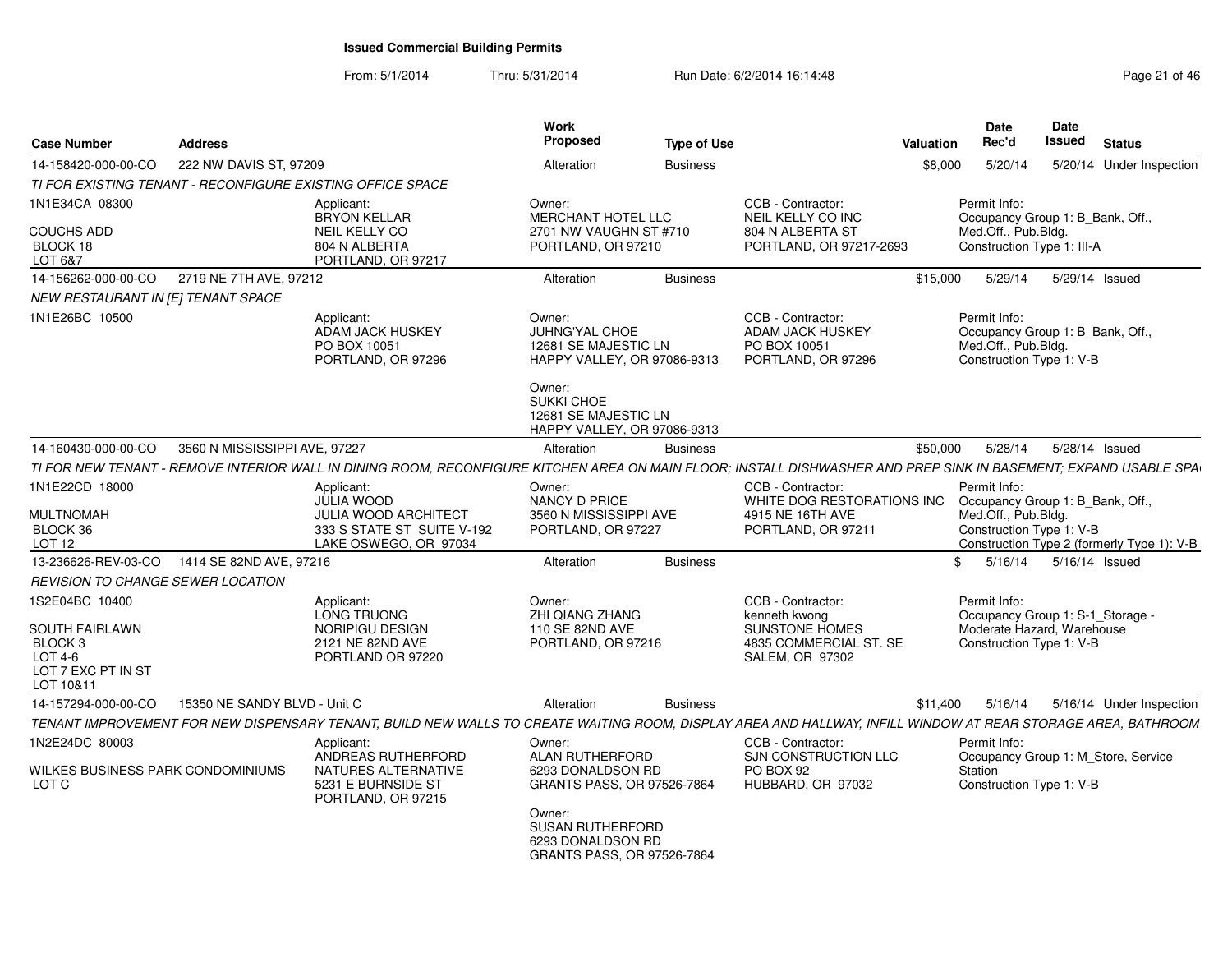| <b>Case Number</b>                                                            | <b>Address</b>             |                                                                                                                                                                   | <b>Work</b><br>Proposed                                                                       | <b>Type of Use</b> |                                                                                                                               | Valuation | <b>Date</b><br>Rec'd                                                                                | Date<br><b>Issued</b> | <b>Status</b>                              |
|-------------------------------------------------------------------------------|----------------------------|-------------------------------------------------------------------------------------------------------------------------------------------------------------------|-----------------------------------------------------------------------------------------------|--------------------|-------------------------------------------------------------------------------------------------------------------------------|-----------|-----------------------------------------------------------------------------------------------------|-----------------------|--------------------------------------------|
| 13-226625-REV-01-CO                                                           | 610 NW 17TH AVE, 97209     |                                                                                                                                                                   | Alteration                                                                                    | <b>Business</b>    |                                                                                                                               | \$        | 5/20/14                                                                                             |                       | 5/20/14 Issued                             |
|                                                                               |                            | REVISION-REVISE PARKING LOT STRIPING AND KEEP EXISITNG FENCE                                                                                                      |                                                                                               |                    |                                                                                                                               |           |                                                                                                     |                       |                                            |
| 1N1E33AC 02200                                                                |                            | Applicant:<br><b>KEVIN GRANT</b><br>C2K ARCHITECTURE INC<br>107 SE WASHINGTON ST #740<br>PORTLAND, OR 97214                                                       |                                                                                               |                    | Primary Contractor:<br>TO BID                                                                                                 |           | Permit Info:<br>Occupancy Group 1: B_Bank, Off.,<br>Med.Off., Pub.Bldg.<br>Construction Type 1: V-B |                       |                                            |
| 14-159012-000-00-CO                                                           | 3213 SE DIVISION ST, 97214 |                                                                                                                                                                   | Alteration                                                                                    | <b>Business</b>    |                                                                                                                               | \$20,050  | 5/21/14                                                                                             |                       | 5/21/14 Issued                             |
|                                                                               |                            | TI-FIRST TIME TENANT, NEW DEMISING WAL TO SEPARATE SPACE FROM OTHER SHELL SPACE, DESIGN BUILD HVAC SYSTEM, CASH WRAP, UNISEX BATHROOM, FIRE-RATED CEILING AND COL |                                                                                               |                    |                                                                                                                               |           |                                                                                                     |                       |                                            |
| 1S1E01CD 23400                                                                |                            | Applicant:<br><b>FRANCIS DARDIS</b><br>STACK ARCHITECTURE<br>32 NE 7TH AVE<br>PORTLAND, OR 97232                                                                  | Owner:<br>ADG IIIC LLC<br>2314 NW SAVIER ST<br>PORTLAND, OR 97210-2514                        |                    | CCB - Contractor:<br><b>KEYWAY CORP</b><br>7275 SW HERMOSO WAY<br><b>TIGARD, OR 97223</b>                                     |           | Permit Info:<br>Station<br>Construction Type 1: V-A                                                 |                       | Occupancy Group 1: M_Store, Service        |
| 14-159064-000-00-CO                                                           | 6611 SE POWELL BLVD, 97206 |                                                                                                                                                                   | Alteration                                                                                    | <b>Business</b>    |                                                                                                                               | \$37.391  | 5/30/14                                                                                             |                       | 5/30/14 Issued                             |
|                                                                               |                            | TI - TENANT IMPROVEMENT - PARTIAL CHANGE OF OCCUPANCY FOR DISPENSORY - BUILD NON STRUCTURAL WALL PARTITIONS ONLY NO PLUMBING                                      |                                                                                               |                    |                                                                                                                               |           |                                                                                                     |                       |                                            |
| 1S2E08BC 21600<br>LAMANDA PK<br>BLOCK <sub>3</sub><br>LOT 9&10                |                            | Applicant:<br><b>TERRY HELLEM</b><br>PROJECTIVE BUILDING DESIGNS<br>PO BOX 6542<br>BEAVERTON OR 97007                                                             | Owner:<br><b>KA PING CHAN</b><br>666 N THOMPSON ST<br>PORTLAND, OR 97227-1821                 |                    | CCB - Contractor:<br>JOSE LUIS VELAZQUEZ<br><b>CONSTRUCTION LLC</b><br>11732 SE MORRISON ST<br>PORTLAND, OR 97216             |           | Permit Info:<br>Occupancy Group 1: B_Bank, Off.,<br>Med.Off., Pub.Bldg.<br>Construction Type 1: V-B |                       | Construction Type 2 (formerly Type 1): V-B |
| 14-159039-000-00-CO                                                           | 2032 NE ALBERTA ST, 97211  |                                                                                                                                                                   | Alteration                                                                                    | <b>Business</b>    |                                                                                                                               | \$75,000  | 5/20/14                                                                                             |                       | 5/20/14 Issued                             |
|                                                                               |                            | TI AND CHANGE OF OCCUPANCY; NEW BUILD OUT FOR RESTAURANT                                                                                                          |                                                                                               |                    |                                                                                                                               |           |                                                                                                     |                       |                                            |
| 1N1E23AD 05800                                                                |                            | Applicant:<br><b>MATT LYNCH</b><br>NOVENO LLC<br>705 SE 35TH<br>PORTLAND OR 97214                                                                                 | Owner:<br><b>INGE H JAUCH</b><br>389 SUGAR MILL DR<br>OSPREY, FL 34229                        |                    | CCB - Contractor:<br>ROB COTE<br>13927 SE MATILDA ST<br>MILWAUKIE, OR 97267                                                   |           | Permit Info:<br>Occupancy Group 1: B_Bank, Off.,<br>Med.Off., Pub.Bldg.<br>Construction Type 1: V-B |                       |                                            |
| 14-155842-000-00-CO                                                           | 2250 NW LOVEJOY ST, 97210  |                                                                                                                                                                   | Alteration                                                                                    | <b>Business</b>    |                                                                                                                               | \$125,000 | 5/28/14                                                                                             |                       | 5/28/14 Issued                             |
|                                                                               |                            | TENANT IMPROVEMENT FOR FIRST TIME TENANT, BUILD OUT WALLS FOR WAITING ROOM, RECEPTION AREA, STORAGE, EXAM ROOMS, BREAK ROOM, BATHROOM IS EXISTING UNDER SHELL     |                                                                                               |                    |                                                                                                                               |           |                                                                                                     |                       |                                            |
| 1N1E33BC 00200                                                                |                            | Applicant:<br><b>JOHN RESIDENTIAL</b><br><b>CONSTRUCTION GROUP LLC</b><br>1701 SE COLUMBIA RIVER DRIVE<br>VANCOUVER, WA 98661                                     | Owner:<br>C E JOHN PROPERTIES 68 LLC<br>1701 SE COLUMBIA RIVER DR<br>VANCOUVER, WA 98661-8078 |                    | CCB - Contractor:<br><b>JOHN RESIDENTIAL</b><br>CONSTRUCTION GROUP LLC<br>1701 SE COLUMBIA RIVER DRIVE<br>VANCOUVER, WA 98661 |           | Permit Info:<br>Occupancy Group 1: B_Bank, Off.,<br>Med.Off., Pub.Bldg.<br>Construction Type 1: I-A |                       |                                            |
| 14-155879-000-00-CO                                                           | 2112 SW 1ST AVE, 97201     |                                                                                                                                                                   | Alteration                                                                                    | <b>Business</b>    |                                                                                                                               | \$15,000  | 5/13/14                                                                                             |                       | 5/13/14 Issued                             |
|                                                                               |                            | TENANT IMPROVEMENT FOR EXISTING TENANT, NEW WALLS TO CREATE TWO OFFICES AND STORAGE AREA, NEW DOOR OFF HALLWAY TO NEW OFFICE                                      |                                                                                               |                    |                                                                                                                               |           |                                                                                                     |                       |                                            |
| 1S1E03CC 00200<br>SOUTH AUDITORIUM ADD<br><b>BLOCK H</b><br>$S$ 100' OF LOT 2 |                            | Applicant:<br>SANDER KOHLER<br>15895 SW 72ND AVE, STE 200<br>PORTLAND, OR 97224                                                                                   | Owner:<br>2112 SW FIRST LLC<br>2112 SW 1ST AVE #200<br>PORTLAND, OR 97201                     |                    |                                                                                                                               |           | Permit Info:<br>Occupancy Group 1: B_Bank, Off.,<br>Med.Off., Pub.Blda.<br>Construction Type 1: V-B |                       |                                            |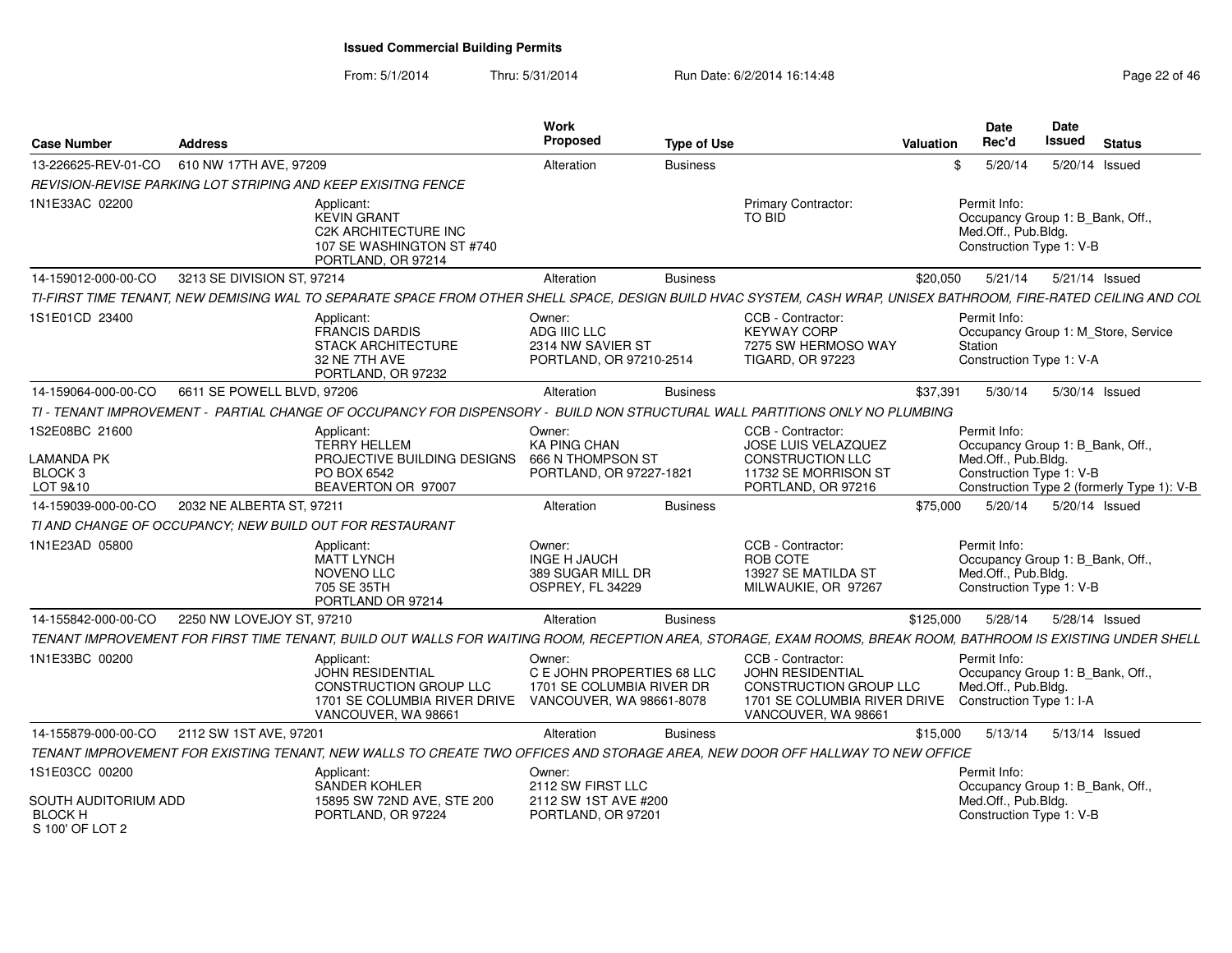| <b>Case Number</b>                                                   | <b>Address</b>                   |                                                                                                                                                                 | Work<br><b>Proposed</b>                                                              | <b>Type of Use</b> |                                                                                                                           | <b>Valuation</b> | <b>Date</b><br>Rec'd                                                                                | Date<br><b>Issued</b> | <b>Status</b>                       |
|----------------------------------------------------------------------|----------------------------------|-----------------------------------------------------------------------------------------------------------------------------------------------------------------|--------------------------------------------------------------------------------------|--------------------|---------------------------------------------------------------------------------------------------------------------------|------------------|-----------------------------------------------------------------------------------------------------|-----------------------|-------------------------------------|
| 14-155899-000-00-CO                                                  | 1455 N KILLINGSWORTH ST - Unit 6 |                                                                                                                                                                 | Alteration                                                                           | <b>Business</b>    |                                                                                                                           | \$8,235          | 5/13/14                                                                                             |                       | 5/13/14 Issued                      |
|                                                                      |                                  | TENANT IMPROVEMENT FOR NEW TENANT, CHANGE OF OCCUPANCY FROM (M) TO (B), NEW WALLS TO CREATE 2 NEW OFFICES AND TRAINING AREA, BATHROOM IS EXISTING UNDER 12-1080 |                                                                                      |                    |                                                                                                                           |                  |                                                                                                     |                       |                                     |
| 1N1E15CC 90006                                                       |                                  | Applicant:                                                                                                                                                      | Owner:                                                                               |                    | CCB - Contractor:                                                                                                         |                  | Permit Info:                                                                                        |                       |                                     |
| KILLINGSWORTH STATION CONDOMINIUM<br>LOT <sub>6</sub><br>OFFICE UNIT |                                  | SHAWN SULLIVAN<br>210 SW MORRISON, #600<br>PORTLAND, OR 97204                                                                                                   | STEWART SAPHIER<br>2901 FRIENDLYWOOD WAY<br>BURTONSVILLE, MD 20866                   |                    | R & H CONSTRUCTION<br>1530 SW TAYLOR STREET<br>PORTLAND, OR 97205                                                         |                  | Station<br>Construction Type 1: I-A                                                                 |                       | Occupancy Group 1: M_Store, Service |
|                                                                      |                                  |                                                                                                                                                                 | Owner:<br>JANE P SAPHIER<br>2901 FRIENDLYWOOD WAY<br>BURTONSVILLE, MD 20866          |                    |                                                                                                                           |                  |                                                                                                     |                       |                                     |
| 14-159524-000-00-CO                                                  | 3460 NW INDUSTRIAL ST, 97210     |                                                                                                                                                                 | Alteration                                                                           | <b>Business</b>    |                                                                                                                           | \$10,000         | 5/21/14                                                                                             |                       | 5/21/14 Under Inspection            |
|                                                                      |                                  | BUILD NEW WALLS FOR NEW SEPARATE STORAGE AREA IN WAREHOUSE - INSULATED FOR FUTURE RTU                                                                           |                                                                                      |                    |                                                                                                                           |                  |                                                                                                     |                       |                                     |
| 1N1E29CA 01100                                                       |                                  | Applicant:<br>ANGIE G LLC                                                                                                                                       | Owner:<br>3460 BUILDING LLC                                                          |                    | CCB - Contractor:<br>ANGIE G LLC                                                                                          |                  | Permit Info:<br>Occupancy Group 1: S-1_Storage -                                                    |                       |                                     |
| <b>GUILDS ADD</b><br><b>BLOCK1</b><br>LOT 1&2 TL 1100                |                                  | PO BOX 1412<br>ASTORIA, OR 97103                                                                                                                                | 7135 SW CHAPEL LN<br>TIGARD, OR 97223-7510                                           |                    | PO BOX 1412<br>ASTORIA, OR 97103                                                                                          |                  | Moderate Hazard, Warehouse<br>Construction Type 1: III-B                                            |                       |                                     |
| 13-209492-REV-01-CO                                                  | 8445 SE MCLOUGHLIN BLVD, 97202   |                                                                                                                                                                 | Alteration                                                                           | <b>Business</b>    |                                                                                                                           | \$               | 5/20/14                                                                                             | 5/20/14 Issued        |                                     |
|                                                                      |                                  | REVISION TO RELOCATE GREASE INTERCEPTOR: CHANGE MODEL: CLARIFY SANITARY SEWER                                                                                   |                                                                                      |                    |                                                                                                                           |                  |                                                                                                     |                       |                                     |
| 1S1E24CC 02800<br><b>ROSS ADD</b><br><b>BLOCK 3&amp;6 TL 2800</b>    |                                  | Applicant:<br>ROBERT SJULLIE<br>PUDDLETOWN PLUMBING<br>4643 SE 52ND AVE<br>PORTLAND, OR 97206                                                                   | Owner:<br><b>TRACY J BLAKESLEE</b><br>PO BOX 6354<br>PORTLAND, OR 97228              |                    | CCB - Contractor:<br><b>RICHARD DANIEL OTIS</b><br><b>BUILT WELL CONSTRUCTION</b><br>34977 MILLARD RD<br>WARREN, OR 97053 |                  | Permit Info:<br>Occupancy Group 1: A-2_Nightclub<br>Construction Type 1: V-B                        |                       |                                     |
| 14-157792-000-00-CO                                                  | 701 SW BROADWAY, 97205           |                                                                                                                                                                 | Alteration                                                                           | <b>Business</b>    |                                                                                                                           | \$25,000         | 5/16/14                                                                                             | 5/16/14 Issued        |                                     |
|                                                                      |                                  | INTERIOR ONLY-NEW DRESSING SPACE WITHIN EXISTING NORDSTROM DEPARTMENT STORE. THE WORK INCLUDES NEW PARTITION WALLS, NEW SUSPENDED CEILINGS, RELOCATON OF SPI    |                                                                                      |                    |                                                                                                                           |                  |                                                                                                     |                       |                                     |
| 1S1E03BB 04800<br>PORTLAND<br>BLOCK 211<br>LOT 1-8                   |                                  | Applicant:<br>Nathan Davidson<br>R&H Construction<br>1530 SW Taylor St<br>Portland, OR 97205                                                                    | Owner:<br>PARR FINANCIAL OREGON LLC<br>1300 SW 5TH AVE #2815<br>PORTLAND, OR 97201   |                    | CCB - Contractor:<br><b>R&amp;H RESTORATIONS</b><br>1530 SW TAYLOR ST<br>PORTLAND OR 97205                                |                  | Permit Info:<br>Station<br>Construction Type 1: II-A                                                |                       | Occupancy Group 1: M Store, Service |
| 14-162673-000-00-CO                                                  | 1219 NW EVERETT ST               |                                                                                                                                                                 | Alteration                                                                           | <b>Business</b>    |                                                                                                                           | \$65,000         | 5/30/14                                                                                             | 5/30/14 Issued        |                                     |
| TI-TENANT IMPROVEMENT FOR NEW OFFICE SPACE                           |                                  |                                                                                                                                                                 |                                                                                      |                    |                                                                                                                           |                  |                                                                                                     |                       |                                     |
| 1N1E33DA 50001                                                       |                                  | Applicant:<br>MICHELLE STARTT<br>LRS ARCHITECTS INC<br>720 NW DAVIS ST STE 300<br>PORTLAND OR 97209                                                             | Owner:<br><b>ROLINR CASEY II LLC</b><br>2936 SE TAYLOR ST<br>PORTLAND, OR 97214-4033 |                    | CCB - Contractor:<br>R & H CONSTRUCTION<br>1530 SW TAYLOR STREET<br>PORTLAND, OR 97205                                    |                  | Permit Info:<br>Occupancy Group 1: B_Bank, Off.,<br>Med.Off., Pub.Bldg.<br>Construction Type 1: I-A |                       |                                     |
|                                                                      |                                  |                                                                                                                                                                 | Owner:<br>ROLINL CASEY II LLC<br>2936 SE TAYLOR ST<br>PORTLAND, OR 97214-4033        |                    |                                                                                                                           |                  |                                                                                                     |                       |                                     |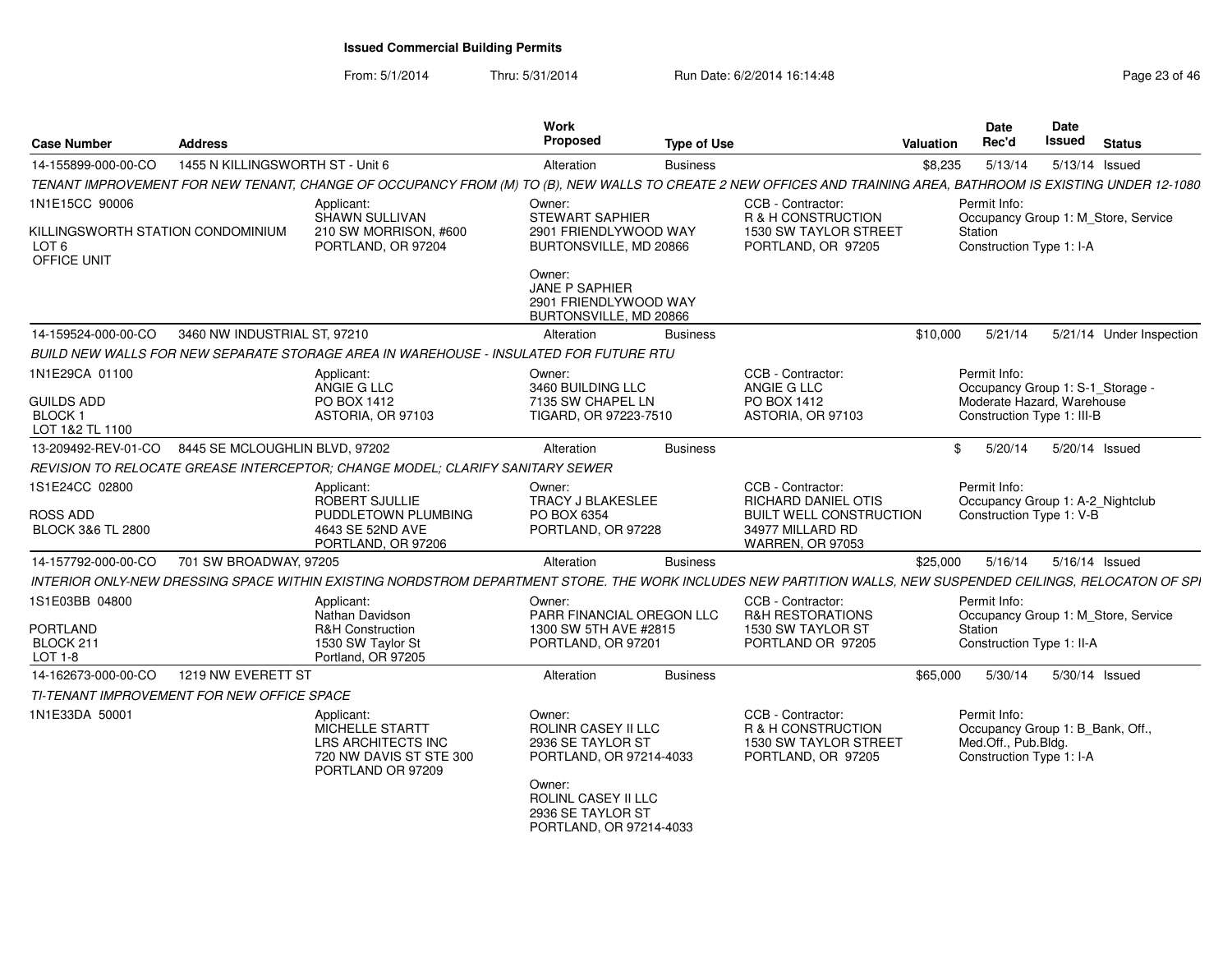| <b>Case Number</b>                                                                                                                                       | <b>Address</b>            |                                                                                                                                                              | <b>Work</b><br><b>Proposed</b>                                                    | <b>Type of Use</b> |                                                                                      | <b>Valuation</b> | <b>Date</b><br>Rec'd                                                                                  | <b>Date</b><br>Issued | <b>Status</b>                                |  |
|----------------------------------------------------------------------------------------------------------------------------------------------------------|---------------------------|--------------------------------------------------------------------------------------------------------------------------------------------------------------|-----------------------------------------------------------------------------------|--------------------|--------------------------------------------------------------------------------------|------------------|-------------------------------------------------------------------------------------------------------|-----------------------|----------------------------------------------|--|
| 14-162715-000-00-CO                                                                                                                                      | 6144 SE FOSTER RD, 97206  |                                                                                                                                                              | Alteration                                                                        | <b>Business</b>    |                                                                                      | \$4.700          | 5/29/14                                                                                               |                       | 5/29/14 Issued                               |  |
|                                                                                                                                                          |                           | DEMO INTERIOR ONLY-OF SELECTED INTERIOR WALLS, DEMO OF HUNG CEILING IN SUITE B                                                                               |                                                                                   |                    |                                                                                      |                  |                                                                                                       |                       |                                              |  |
| 1S2E07DD 06900                                                                                                                                           |                           | Applicant:<br>PETER WASCH                                                                                                                                    | Owner:                                                                            |                    | CCB - Contractor:<br>GRAYS OREGON PROPERTIES LLI FOSURE CONSTRUCTION &               |                  | Permit Info:                                                                                          |                       | Occupancy Group 1: M Store, Service          |  |
| <b>J F LYNDS ADD</b><br>BLOCK 1<br>LOT 1-10                                                                                                              |                           | PDW BUILDING<br>DESIGNER/PLANNER<br>13600 SW TAYLOR CT<br>PORTLAND, OR 97233                                                                                 | 787 S SPELMAN LN<br>MERIDIAN, ID 83642                                            |                    | DEVELOPMENT LLC<br>822 NW MURRAY BLVD                                                |                  | Station<br>Construction Type 1: V-B                                                                   |                       |                                              |  |
| 14-160842-000-00-CO                                                                                                                                      | 1817 NW IRVING ST, 97209  |                                                                                                                                                              | Alteration                                                                        | <b>Business</b>    |                                                                                      | \$115,000        | 5/27/14                                                                                               |                       | 5/27/14 Issued                               |  |
|                                                                                                                                                          |                           | REPLACE STOREFRONT WINDOWS, ADD GARAGE DOOR TO TO FRONT ENTRY, ADD EXIT CORRIDOR AND REPLACE ONE RESTROOM WITH TWO RESTROOMS                                 |                                                                                   |                    |                                                                                      |                  |                                                                                                       |                       |                                              |  |
| 1N1E33AC 06600                                                                                                                                           |                           | Applicant:<br><b>WAYNE GLASNAPP</b>                                                                                                                          | Owner:<br>1801 SHOP LLC                                                           |                    | CCB - Contractor:<br>C G CONSTRUCTION                                                |                  | Permit Info:<br>Occupancy Group 1: B_Bank, Off.,                                                      |                       |                                              |  |
| <b>COUCHS ADD</b><br>BLOCK 176<br>LOT 1&4                                                                                                                |                           | CG CONSTRUCTION<br>1801 NW UPSHUR<br>PORTLAND, OR 97209                                                                                                      | 1801 NW UPSHUR ST<br>PORTLAND, OR 97210                                           |                    | 1801 NW UPSHUR<br>PORTLAND, OR 97209                                                 |                  | Med.Off., Pub.Bldg.<br>Construction Type 1: III-B                                                     |                       |                                              |  |
| 13-194938-REV-01-CO                                                                                                                                      | 2117 NE OREGON ST, 97232  |                                                                                                                                                              | Alteration                                                                        | <b>Business</b>    |                                                                                      | \$               | 5/27/14                                                                                               |                       | 5/27/14 Issued                               |  |
|                                                                                                                                                          |                           | REVISION TO ELIMINATE 2ND DRIVEWAY TO RETAIN 2 EXISTING WALNUT TREES. RECONFIGURE LOT TO ACOMMODATE TRAFFIC FLOW                                             |                                                                                   |                    |                                                                                      |                  |                                                                                                       |                       |                                              |  |
| 1N1E35AD 02500                                                                                                                                           |                           | Applicant:<br>Beachum Jones                                                                                                                                  | Owner:<br><b>BINDERY ANNEX LLC</b>                                                |                    | CCB - Contractor:<br><b>DEFORM NW LLC</b>                                            |                  | Permit Info:<br>Occupancy Group 1: B_Bank, Off.,                                                      |                       |                                              |  |
| <b>SULLIVANS ADD</b><br>BLOCK 33<br>$LOT 1-8$                                                                                                            |                           | 3544 SE MILWAUKIE AVE<br>Portland, OR 97214                                                                                                                  | 1211 NW GLISAN ST #206<br>PORTLAND, OR 97209                                      |                    | PO BOX 42404<br>PORTLAND, OR 97242                                                   |                  | Med.Off., Pub.Bldg.<br>Construction Type 1: III-B                                                     |                       | Construction Type 2 (formerly Type 1): III-B |  |
| 14-163046-000-00-CO                                                                                                                                      | 5015 NW FRONT AVE, 97210  |                                                                                                                                                              | Alteration                                                                        | <b>Business</b>    |                                                                                      | \$34,500         | 5/30/14                                                                                               |                       | 5/30/14 Issued                               |  |
|                                                                                                                                                          |                           | INSTERIOR ALTERATION TO CREATE LARGEROFFICE SPACE WITHIN EXISTING WAREHOUSE, DEMO AND ADD NEW WALLS TO CREATE NEW MAINTENANCE ROOM AND OFFICES, ELIMINATE HA |                                                                                   |                    |                                                                                      |                  |                                                                                                       |                       |                                              |  |
| 1N1E19A 01200                                                                                                                                            |                           | Applicant:<br>MYA PALUCH<br>CIDA INC<br>4445 SW BARBUR BLVD<br>PORTLAND, OR 97239                                                                            | Owner:<br>LIT FINANCE III LLC<br>1717 MCKINNEY AVE #1900<br>DALLAS, TX 75202-1253 |                    | CCB - Contractor:<br>SUMMIT INDUSTRIES INC<br>PO BOX 10345<br>PORTLAND, OR 972960345 |                  | Permit Info:<br>Occupancy Group 1: B_Bank, Off.,<br>Med.Off., Pub.Bldg.<br>Construction Type 1: III-B |                       |                                              |  |
| 14-130581-REV-01-CO                                                                                                                                      | 243 SW ALDER ST, 97204    |                                                                                                                                                              | Alteration                                                                        | <b>Business</b>    |                                                                                      | \$               | 5/27/14                                                                                               |                       | 5/27/14 Issued                               |  |
|                                                                                                                                                          |                           | REVISION TO LOWER HEIGHT OF PARTIAL WALLS IN MASSAGE ROOMS 1, 2, AND 3 FROM 20FT TO 10 FT                                                                    |                                                                                   |                    |                                                                                      |                  |                                                                                                       |                       |                                              |  |
| 1S1E03BA 05500                                                                                                                                           |                           | Applicant:<br><b>GREG LANSING</b><br>534 SW 3RD AVE SUITE 130<br>PORTLAND OR 97204                                                                           | Owner:<br>SIMA ENTERPRISES LLC<br>534 SW 3RD AVE #506<br>PORTLAND, OR 97204       |                    |                                                                                      |                  | Permit Info:<br>Occupancy Group 1: B Bank, Off.,<br>Med.Off., Pub.Bldg.<br>Construction Type 1: I-A   |                       |                                              |  |
| 14-106914-000-00-CO                                                                                                                                      | 12500 SE RAMONA ST, 97236 |                                                                                                                                                              | Alteration                                                                        | Educational        |                                                                                      | \$2,100,000      | 1/28/14                                                                                               |                       | $5/5/14$ Issued                              |  |
|                                                                                                                                                          |                           | INTERIOR IMPROVMENTS, NEW FLOOR FINISHES, CLASSROOM REMODEL AND NEW ROOFING                                                                                  |                                                                                   |                    |                                                                                      |                  |                                                                                                       |                       |                                              |  |
| 1S2E14CC 01600                                                                                                                                           |                           | Applicant:<br>MIKE COYLE                                                                                                                                     | Owner:<br>SCHOOL DISTRICT #40                                                     |                    | CCB - Contractor:<br><b>FORTIS CONSTRUCTION</b>                                      |                  | Permit Info:<br>Occupancy Group 1: E_School                                                           |                       |                                              |  |
| SECTION 14 1S 2E<br>TL 1600 6.66 ACRES<br>SPLIT LEVY R628761 (R992146120) R628762<br>(R992146130) SPLIT MAP R335415<br>(R992145970) R628762 (R992146130) |                           | <b>FASTER PERMITS</b><br>14334 NW EAGLERIDGE LANE<br>PORTLAND, OR 97229                                                                                      | 1500 SE 130TH AVE<br>PORTLAND, OR 97233-1719                                      |                    | 1705 SW TAYLOR ST SUITE 200<br>PORTLAND, OR 97205                                    |                  |                                                                                                       |                       |                                              |  |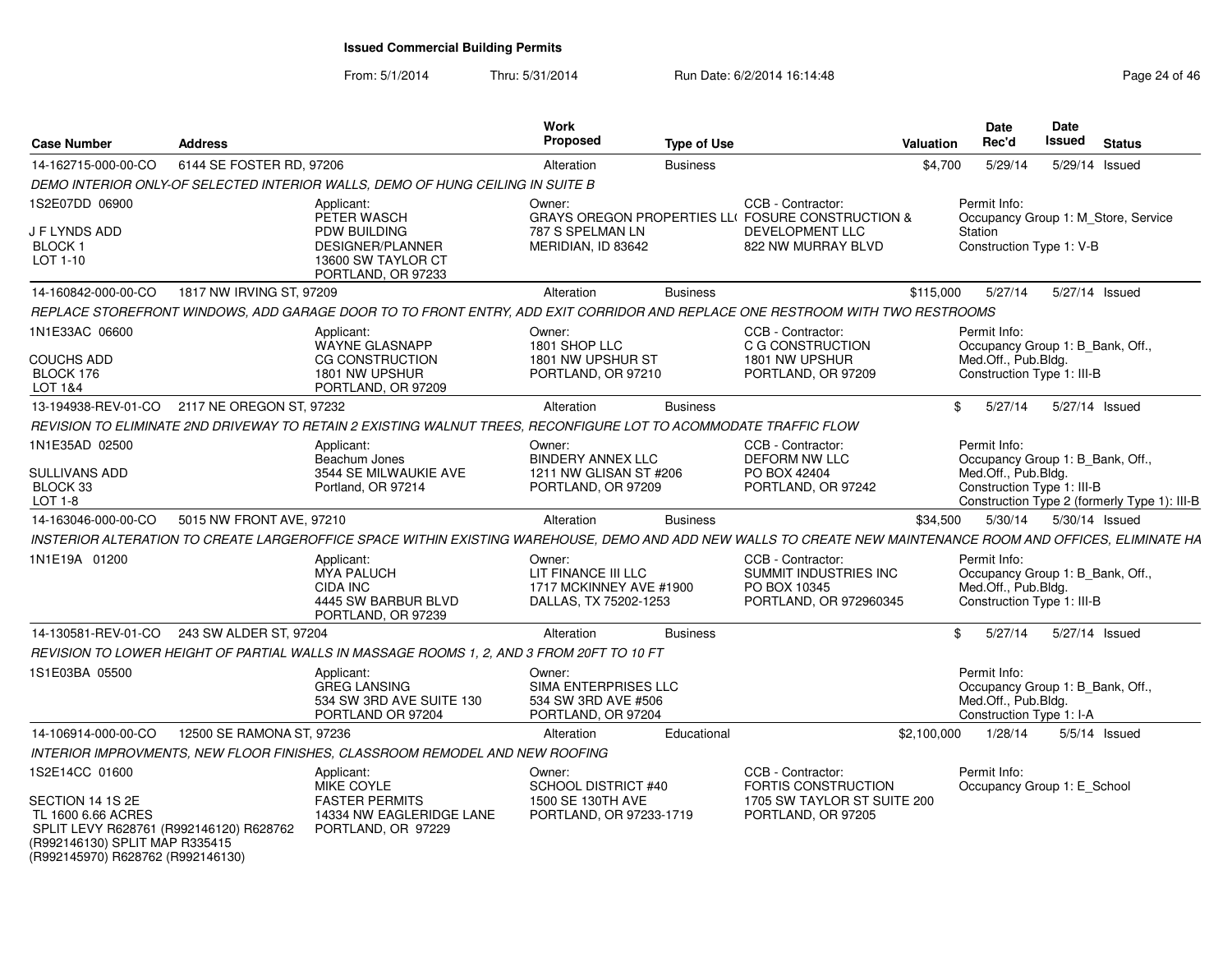| <b>Case Number</b>                                                                                                           | <b>Address</b>              |                                                                                                                                                           | <b>Work</b><br><b>Proposed</b>                                                                        | <b>Type of Use</b> |                                                                                               | Valuation | Date<br>Rec'd                                                           | <b>Date</b><br><b>Issued</b> | <b>Status</b>   |
|------------------------------------------------------------------------------------------------------------------------------|-----------------------------|-----------------------------------------------------------------------------------------------------------------------------------------------------------|-------------------------------------------------------------------------------------------------------|--------------------|-----------------------------------------------------------------------------------------------|-----------|-------------------------------------------------------------------------|------------------------------|-----------------|
| 14-156643-000-00-CO                                                                                                          | 14815 SE DIVISION ST, 97236 |                                                                                                                                                           | Alteration                                                                                            | Educational        |                                                                                               | \$3,000   | 5/14/14                                                                 | 5/14/14 Issued               |                 |
| NEW INFIL ENTRY/EXIT DOORS AT INTERIOR ARCHWAY                                                                               |                             |                                                                                                                                                           |                                                                                                       |                    |                                                                                               |           |                                                                         |                              |                 |
| 1S2E01CD 05400                                                                                                               |                             | Applicant:<br><b>DIANA MOOSMAN</b>                                                                                                                        | Owner:<br>SERENDIPITY CENTER INC                                                                      |                    | CCB - Contractor:<br>TOM MITCHELL                                                             |           | Permit Info:<br>Occupancy Group 1: E_School                             |                              |                 |
| SECTION 01 1S 2E<br>TL 5400 0.62 ACRES                                                                                       |                             | <b>MWA ARCHITECTS</b><br>70 NW COUCH SUITE 700                                                                                                            | P O BOX 33350<br>PORTLAND, OR 97292-3350                                                              |                    | WALSH CONSTRUCTION CO<br>2905 SW 1ST AV                                                       |           | Construction Type 1: V-B                                                |                              |                 |
|                                                                                                                              |                             | PORTLAND OREGON 97209                                                                                                                                     |                                                                                                       |                    | PORTLAND, OR 97201                                                                            |           |                                                                         |                              |                 |
| 14-106924-000-00-CO                                                                                                          | 10800 SE WASHINGTON ST      |                                                                                                                                                           | Alteration                                                                                            | Educational        |                                                                                               | \$830,000 | 1/28/14                                                                 |                              | 5/5/14 Issued   |
|                                                                                                                              |                             | INTERIOR IMPROVEMENTS TO INCLUDE REMOVAL AND REPLACEMENT OF WINDOWS; REPLACE DOOR THAT LEADS TO NORTH COURTYARD; REMOVAL OF FLOORING AND REPLACEMENT OF 1 |                                                                                                       |                    |                                                                                               |           |                                                                         |                              |                 |
| 1S2E03BA 06802                                                                                                               |                             | Applicant:                                                                                                                                                | Owner:                                                                                                |                    | Primary Contractor:                                                                           |           | Permit Info:                                                            |                              |                 |
| COMMUNITY CENTER EASTSIDE PORTLAND<br>LOT <sub>2</sub>                                                                       |                             | <b>MATT JACOBY</b><br>OPSIS ARCHITECTURE<br>920 NW 17TH AVE<br>PORTLAND OR 97209                                                                          | SCHOOL DISTRICT #40<br>1500 SE 130TH AVE<br>PORTLAND, OR 97233-1719                                   |                    | <b>TO BID</b>                                                                                 |           | Occupancy Group 1: E_School                                             |                              |                 |
| 14-151401-000-00-CO                                                                                                          | 3030 SW 2ND AVE, 97201      |                                                                                                                                                           | Alteration                                                                                            | Educational        |                                                                                               | \$2,000   | 5/2/14                                                                  |                              | $5/2/14$ Issued |
|                                                                                                                              |                             | ADD NEW DOOR FROM HALLWAY INTO OFFICE ON GROUND FLOOR ADJACENT TO EXTERIOR STAIR.                                                                         |                                                                                                       |                    |                                                                                               |           |                                                                         |                              |                 |
| 1S1E10BC 00900                                                                                                               |                             | Applicant:<br><b>ARON FAEGRE</b>                                                                                                                          | Owner:<br><b>WESTERN VALLEY WALDORF &amp;</b>                                                         |                    | CCB - Contractor:<br>SPARKS BAUGHMAN                                                          |           | Permit Info:<br>Occupancy Group 1: E_School                             |                              |                 |
| <b>CARUTHERS ADD</b><br><b>BLOCK 77</b><br>LOT 5-8                                                                           |                             | ARON FAEGRE & ASSOC<br>520 SW YAMHILL<br>PORTLAND OR 97204                                                                                                | <b>ASSOCIATION INC</b><br>3030 SW 2ND AVE<br>PORTLAND, OR 97201                                       |                    | <b>SPARKS BAUGHMAN</b><br><b>CONSTRUCTION LLC</b><br>818 SW 3RD AVE #56<br>PORTLAND, OR 97204 |           | Construction Type 1: III-B                                              |                              |                 |
| 14-161835-000-00-CO                                                                                                          | 3330 SE 43RD AVE, 97206     |                                                                                                                                                           | Alteration                                                                                            | Educational        |                                                                                               | \$3,500   | 5/28/14                                                                 | 5/28/14 Issued               |                 |
| RE-FRAME ROOF RAFTERS TO INSTALL SOLOTUBE SKYLIGHTS                                                                          |                             |                                                                                                                                                           |                                                                                                       |                    |                                                                                               |           |                                                                         |                              |                 |
|                                                                                                                              |                             | Applicant:<br><b>JOHN MATCOVICH</b><br>ST IGNATIUS SCHOOL<br>3330 SE 43RD<br>PORTLAND, OR 97206                                                           | Owner:<br>ST IGNATIUS CATHOLIC CHURCH STEVE BROWN<br>3400 SE 43RD AVE<br>PORTLAND, OR 97206<br>Owner: |                    | CCB - Contractor:<br>REMODELING NORTHWEST LLC<br>6810 SE BROOKLYN ST<br>PORTLAND, OR 97206    |           | Permit Info:<br>Occupancy Group 1: E_School<br>Construction Type 1: V-B |                              |                 |
|                                                                                                                              |                             |                                                                                                                                                           | PORTLAND OREGON<br>3400 SE 43RD AVE<br>PORTLAND, OR 97206                                             |                    |                                                                                               |           |                                                                         |                              |                 |
| 14-146200-000-00-CO                                                                                                          | 5241 N BOWDOIN ST, 97203    |                                                                                                                                                           | Alteration                                                                                            | Educational        |                                                                                               | \$85.000  | 4/22/14                                                                 | 5/29/14 Issued               |                 |
|                                                                                                                              |                             | PARTIAL CHANGE OF OCCUPANCY FROM A TO E FOR NEW DAYCARE/PRESCHOOL, ADD NEW RESTROOMS AND EXTERIOR RAMP                                                    |                                                                                                       |                    |                                                                                               |           |                                                                         |                              |                 |
| 1N1E08CB 09700                                                                                                               |                             | Applicant:<br><b>KEITH DAILY</b>                                                                                                                          | Owner:                                                                                                |                    | CCB - Contractor:<br>HOLY CROSS CATHOLIC CHURCH LAWRENCE J JACOBS                             |           | Permit Info:<br>Occupancy Group 1: E_School                             |                              |                 |
| UNIVERSITY PK<br>BLOCK 56<br>INC PT VAC ST LOT 17&18 EXC NLY 30'<br>INC PT VAC ST ACCR THTO EXC NLY 30'-ELY<br>1/2 OF LOT 19 |                             | SODERSTROM ARCHITECTS, P.C. 5227 N BOWDOIN ST<br>1200 NW NAITO PARKWAY STE 41 PORTLAND, OR 97203<br>PORTLAND, OR 97209                                    | Owner:<br>PORTLAND OREGON                                                                             |                    | JACOBS CONSTRUCTION<br>14011 SW ROY ROGERS RD<br>SHERWOOD OR 97140                            |           | Construction Type 1: V-B                                                |                              |                 |
|                                                                                                                              |                             |                                                                                                                                                           | 5227 N BOWDOIN ST<br>PORTLAND, OR 97203                                                               |                    |                                                                                               |           |                                                                         |                              |                 |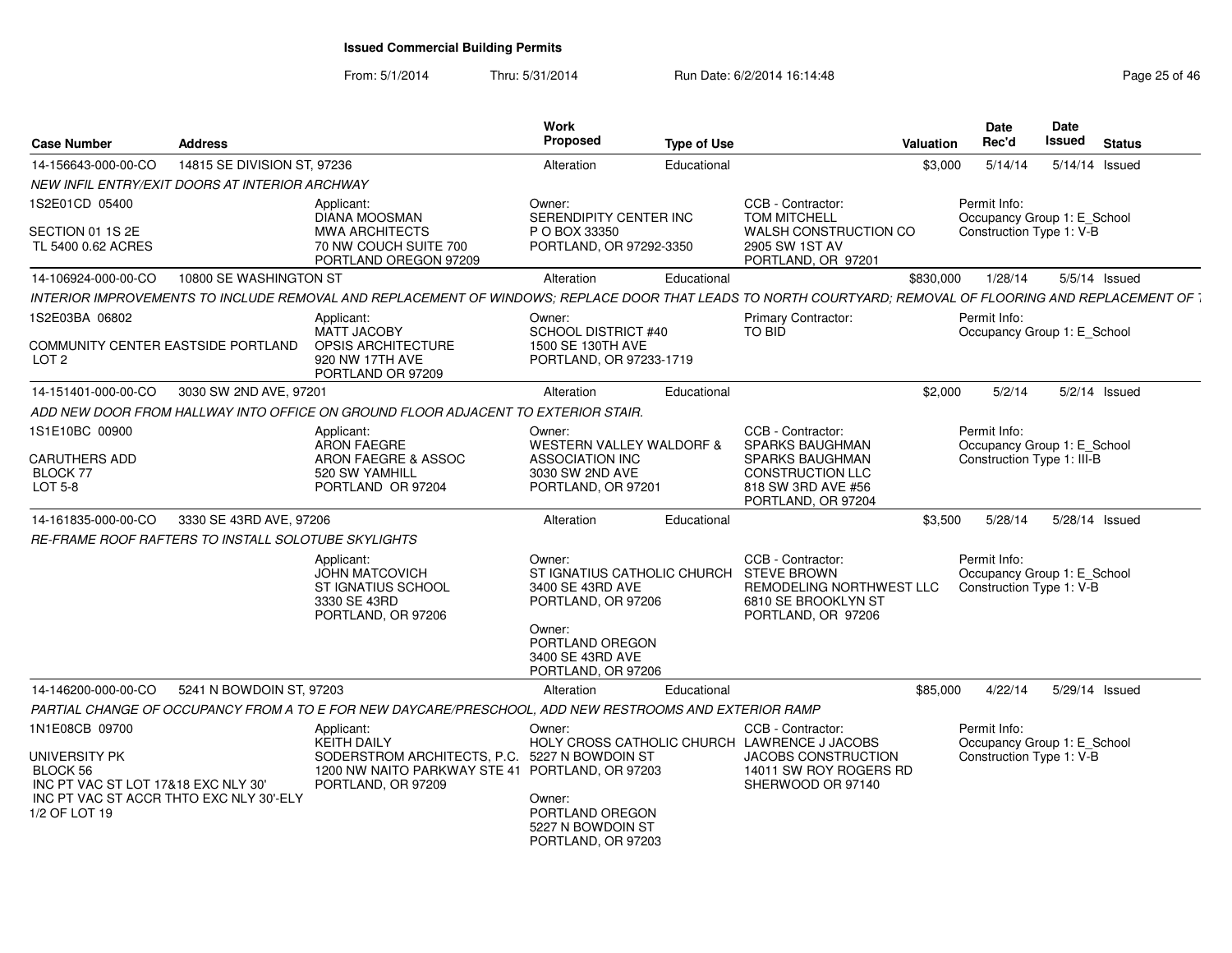From: 5/1/2014Thru: 5/31/2014 Run Date: 6/2/2014 16:14:48 Run Date: 6/2/2014 16:14:48

| <b>Case Number</b>                                                                                                                                    | <b>Address</b>               |                                                                                                                                 | <b>Work</b><br><b>Proposed</b>                                                                                             | <b>Type of Use</b> |                                                                                                               | <b>Valuation</b> | Date<br>Rec'd                                                                                                | Date<br><b>Issued</b> | <b>Status</b>                             |
|-------------------------------------------------------------------------------------------------------------------------------------------------------|------------------------------|---------------------------------------------------------------------------------------------------------------------------------|----------------------------------------------------------------------------------------------------------------------------|--------------------|---------------------------------------------------------------------------------------------------------------|------------------|--------------------------------------------------------------------------------------------------------------|-----------------------|-------------------------------------------|
| 14-115398-000-00-CO                                                                                                                                   | 800 SE 10TH AVE, 97214       |                                                                                                                                 | Alteration                                                                                                                 | Factory/Industrial |                                                                                                               | \$50,297         | 2/13/14                                                                                                      |                       | 5/1/14 Under Inspection                   |
|                                                                                                                                                       |                              | MAIN FLOOR TENANT IMPROVEMENT FOR NEW PARTITION WALLS FOR ARTIST STUDIOS, PRINT SHOP AND PRODUCTION AREA; NEW SINK AT WOOD SHOP |                                                                                                                            |                    |                                                                                                               |                  |                                                                                                              |                       |                                           |
| 1S1E02BA 04900<br><b>EAST PORTLAND</b><br>BLOCK 218<br>LOT 1 EXC PT IN ST<br><b>LOT 2-4</b>                                                           |                              | Applicant:<br><b>JONATHAN HEPPNER</b><br><b>LEVER ARCHITECTURE</b><br>239 NW 13TH AVENUE STE 303<br>PORTLAND OR 97209           | Owner:<br>YU CONTEMPORARY INC<br>800 SE 10TH AVE<br>PORTLAND, OR 97214-2548                                                |                    |                                                                                                               |                  | Permit Info:<br>Factory, Mod.Hazard<br>Construction Type 1: III-B                                            |                       | Occupancy Group 1: F-1_Industrial Plant - |
| 14-156165-000-00-CO                                                                                                                                   | 2801 NW NELA ST, 97210       |                                                                                                                                 | Alteration                                                                                                                 | Factory/Industrial |                                                                                                               | \$19,500         | 5/13/14                                                                                                      | 5/13/14 Issued        |                                           |
|                                                                                                                                                       |                              | INTERIOR REMODEL-ADD 435SF MEZZANINE ABOVE RESTROOM AT 4TH FLOOR OF KING CYCLE BLDG                                             |                                                                                                                            |                    |                                                                                                               |                  |                                                                                                              |                       |                                           |
| 1N1E29AC 00100                                                                                                                                        |                              | Applicant:                                                                                                                      | Owner:                                                                                                                     |                    | CCB - Contractor:                                                                                             |                  | Permit Info:                                                                                                 |                       |                                           |
| SECTION 29 1N 1E<br>TL 100 2.20 ACRES<br>LAND & IMPS SEE R577716 (R941291041)<br>FOR OTHER IMPS & R646203 (R941291043)<br><b>FOR MACH &amp; EQUIP</b> |                              | <b>JENNIFER KIMURA</b><br><b>VLMK CONSULTING ENGINEERS</b><br>3933 SW KELLY AVENUE<br>PORTLAND, OR 97239                        | KING PROPERTIES LLC<br>2801 NW NELA ST<br>PORTLAND, OR 97210                                                               |                    | DAVID M JONES<br>20672 NW QUAIL HOLLOW DR<br>PORTLAND, OR 97229                                               |                  | Occupancy Group 1: B_Bank, Off.,<br>Med.Off., Pub.Bldg.<br>Construction Type 1: III-A                        |                       |                                           |
| 14-153060-000-00-CO                                                                                                                                   | 1138 SE 10TH AVE, 97214      |                                                                                                                                 | Alteration                                                                                                                 | Factory/Industrial |                                                                                                               | \$80,000         | 5/6/14                                                                                                       |                       | $5/6/14$ Issued                           |
|                                                                                                                                                       |                              | INTERIOR ONLY-REPLACE 12000SF OF CONCRETE SLAB-6" CONCRETE SLAB ON GRADE WITH #4 BARS AT 16" O.C. EACH WAY.                     |                                                                                                                            |                    |                                                                                                               |                  |                                                                                                              |                       |                                           |
| 1S1E02BD 02800<br><b>HAWTHORNE PK</b><br>BLOCK 215<br>LOT 1&2<br><b>LOT 7&amp;8</b>                                                                   |                              | Applicant:<br>MIKE REDMOND<br><b>CREATIVE WOODWORKINIG</b><br>1036 SE TAYLOR ST<br>PORTLAND, OR 97214                           | Owner:<br><b>BETTY KAUFMANN LLC</b><br>21882 SW STAFFORD RD<br>TUALATIN, OR 97062                                          |                    | CCB - Contractor:<br>UNLIMITED LANDSCAPE &<br><b>EXCAVATION LLC</b><br>13812 NE 6TH ST<br>VANCOUVER, WA 98684 |                  | Permit Info:<br>Occupancy Group 1: S-1_Storage -<br>Moderate Hazard, Warehouse<br>Construction Type 1: III-B |                       |                                           |
| 12-214302-REV-01-CO                                                                                                                                   | 900 N THUNDERBIRD WAY, 97227 |                                                                                                                                 | Alteration                                                                                                                 | Hazardous          |                                                                                                               | \$               | 5/14/14                                                                                                      | 5/14/14 Issued        |                                           |
|                                                                                                                                                       |                              | ***Revisions plans identified and bubbled on site plan as delta 4 and 6 *** RENOVATION AND UPGRADES TO EXISTING FACILITIES      |                                                                                                                            |                    |                                                                                                               |                  |                                                                                                              |                       |                                           |
| 1N1E34AC 00400<br><b>WHEELERS ADD</b><br>BLOCK 16&33-35 TL 400<br>LAND & IMPS SEE R646366 (R903701951)<br>FOR MACH & EQUIP                            |                              | Applicant:<br><b>Gill Williams</b><br>David Evans and Associates Inc<br>2100 SW RIVER PARKWAY<br>PORTLAND OR 97201              | Owner:<br>LD COMMODITIES NORTHWEST<br>PO BOX 810<br>WILTON, CT 06897-0810<br>Owner:<br><b>FACILITIES LLC</b><br>DO ROY 910 |                    |                                                                                                               |                  | Permit Info:<br>Construction Type 1: II-B                                                                    |                       | Occupancy Group 1: H-2_High Hazard 2      |

PO BOX 810 WILTON, CT 06897-0810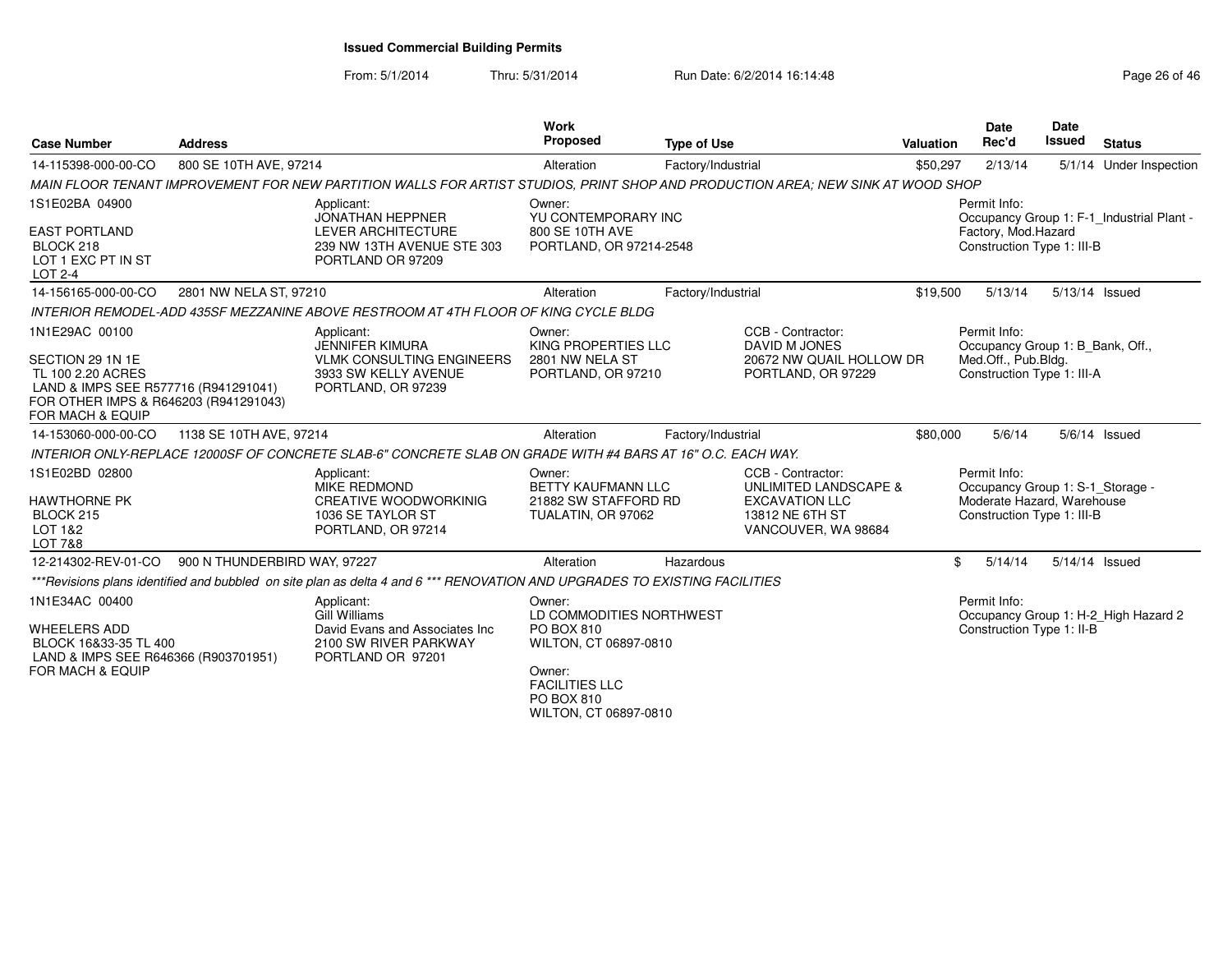| <b>Address</b><br><b>Case Number</b>                                                                                                                             |                                                                                             | Work<br>Proposed                                                                    | <b>Type of Use</b> |                                                                                           | Valuation | Date<br>Rec'd                                      | <b>Date</b><br>Issued<br><b>Status</b>                                                   |
|------------------------------------------------------------------------------------------------------------------------------------------------------------------|---------------------------------------------------------------------------------------------|-------------------------------------------------------------------------------------|--------------------|-------------------------------------------------------------------------------------------|-----------|----------------------------------------------------|------------------------------------------------------------------------------------------|
| 13-217802-REV-01-CO  4635 NE CORNFOOT RD, 97218                                                                                                                  |                                                                                             | Alteration                                                                          | Hazardous          |                                                                                           | \$105,000 | 3/11/14                                            | 5/2/14 Under Inspection                                                                  |
| VALUE ADDED REVISION TO ADD STRUCTURAL STEEL AND CHANGE EXISTING DESIGN                                                                                          |                                                                                             |                                                                                     |                    |                                                                                           |           |                                                    |                                                                                          |
| 1N2E07C 00200                                                                                                                                                    | Applicant:                                                                                  | Owner:                                                                              |                    | CCB - Contractor:                                                                         |           |                                                    |                                                                                          |
| LONDON AC & PLAT 2<br>LOT 41-43&47-64 TL 200<br>SPLIT LEVY R316949 (R9420710800)                                                                                 | <b>JOSH IRONSIDE</b><br><b>TCM</b><br>4800 N CHANNEL AVE<br>PORTLAND, OR 97217              | PORT OF PORTLAND(LEASED<br>PO BOX 3707 M/C 6A1-01<br>SEATTLE, WA 98124-2207         |                    | TEMP CONTROL MECHANICAL<br>CORPORATION<br>4800 N CHANNEL AVE<br>PO BOX 11065              |           |                                                    |                                                                                          |
|                                                                                                                                                                  |                                                                                             | Owner:<br>THE BOEING COMPANY<br>PO BOX 3707 M/C 6A1-01<br>SEATTLE, WA 98124-2207    |                    | PORTLAND OR 972110000                                                                     |           |                                                    |                                                                                          |
|                                                                                                                                                                  |                                                                                             | Owner:<br>PROPERTY TAX DEPT<br>PO BOX 3707 M/C 6A1-01<br>SEATTLE, WA 98124-2207     |                    |                                                                                           |           |                                                    |                                                                                          |
| 13-229575-000-00-CO 4621 SE MILWAUKIE AVE, 97202                                                                                                                 |                                                                                             | Alteration                                                                          | Institutional      |                                                                                           |           |                                                    | \$450,000 11/19/13 5/30/14 Issued                                                        |
| CHANGE OF OCCUPANCY FROM MERCANTILE/WAREHOUSE TO EDUCATION FOR AFTER SCHOOL OUTDOOR CAMPS; NEW LANDSCAPING; COVERED BIKE PARKING; TRASH ENCLOSURE MOVE.          |                                                                                             |                                                                                     |                    |                                                                                           |           |                                                    |                                                                                          |
| 1S1E14BA 00400                                                                                                                                                   | Applicant:<br>Dave Spitzer<br>DMS Architects Inc.<br>2325 NE 19TH AVE<br>PORTLAND, OR 97212 | Owner:<br>YOSHIDA REAL ESTATE<br>8440 NE ALDERWOOD RD #A<br>PORTLAND, OR 97220-1471 |                    | CCB - Contractor:<br>PDG CONSTRUCTION SERVICES<br>INC.<br>PO BOX 543<br>GRESHAM, OR 97030 |           | Permit Info:<br>Care<br>Construction Type 1: III-B | Occupancy Group 1: I-4_Institutional Day<br>Construction Type 2 (formerly Type 1): III-B |
|                                                                                                                                                                  |                                                                                             | Owner:<br>HOLDINGS XIII LLC<br>8440 NE ALDERWOOD RD #A<br>PORTLAND, OR 97220-1471   |                    |                                                                                           |           |                                                    |                                                                                          |
| 14-160746-000-00-CO   6400 N INTERSTATE AVE, 97217                                                                                                               |                                                                                             | Alteration                                                                          | Mercantile         |                                                                                           | \$40,000  | 5/30/14                                            | 5/30/14 Issued                                                                           |
| RELOCATE SOLUTIONS DESK AND ADD SOFFIT, REDUCE SIZE OF BAKERY AND MODIFY SOFFIT, ADD EXPRESS CASHIER CHECK OUT STAND, MODIFY SMALL AREA IN DELI SEATING, REPLACE |                                                                                             |                                                                                     |                    |                                                                                           |           |                                                    |                                                                                          |
| 1N1E15CB 04100                                                                                                                                                   | Applicant:<br><b>RICK FERGUSON</b>                                                          | Owner:<br><b>INTERSTATE INVESTMENT</b>                                              |                    | CCB - Contractor:<br>Kevin Moisan                                                         |           | Permit Info:                                       | Occupancy Group 1: M_Store, Service                                                      |
| PRINCIPLE ADD<br><b>BLOCK1</b><br>LOT 1 EXC S 60' OF E 80' EXC PT IN ST                                                                                          | R3 RETAIL DEVELOPMENT<br>6505 SE CESAR CHAVEZ BLVD<br>PORTLAND, OR 97202                    | 2004 N VANCOUVER AVE<br>PORTLAND, OR 97227                                          |                    | <b>WESTERN CONSTRUCTION</b><br><b>SERVICES</b><br>2300 EAST THIRD LOOP #110               |           | Station<br>Construction Type 1: III-A              |                                                                                          |
| LOT 2&3 EXC E 80' EXC PT IN ST                                                                                                                                   |                                                                                             | Owner:<br>PROPERTIES LLC<br>2004 N VANCOUVER AVE<br>PORTLAND, OR 97227              |                    | VANCOUVER, WA 98661                                                                       |           |                                                    |                                                                                          |
| 14-138567-000-00-CO 215 SE GRAND AVE, 97214                                                                                                                      |                                                                                             | Alteration                                                                          | Mercantile         |                                                                                           |           |                                                    | \$75,000 5/16/14 5/16/14 Under Inspection                                                |
| BUILD OUT NEW TENANT SPACE, CHANGE OF OCCUPANCY FROM F-1 TO M, NEW WALLS FOR WAITING AREA, OFFICE SPACE, NEW RESTROOM AND EGRESS CORRIDOR                        |                                                                                             |                                                                                     |                    |                                                                                           |           |                                                    |                                                                                          |
| 1N1E35CC 07500<br><b>EAST PORTLAND</b>                                                                                                                           | Applicant:<br>PAUL WOLFE<br><b>DOMINEK ARCHITECTURE</b>                                     | Owner:<br>EDIK SAKOUYAN<br>215 SE GRAND AVE                                         |                    | CCB - Contractor:<br>PROJECTS PLUS LLC<br>14845 SW MURRAY SCHOOLS DR Station              |           | Permit Info:                                       | Occupancy Group 1: M_Store, Service                                                      |
| BLOCK 104<br>LOT <sub>7</sub>                                                                                                                                    | 330 SE MLK BLVD, SUITE 350<br>PORTLAND, OR 97214                                            | PORTLAND, OR 97214-1114                                                             |                    | <b>STE 110</b><br><b>PMB 347</b><br>BEAVERTON, OR 97007                                   |           | Construction Type 1: V-B                           |                                                                                          |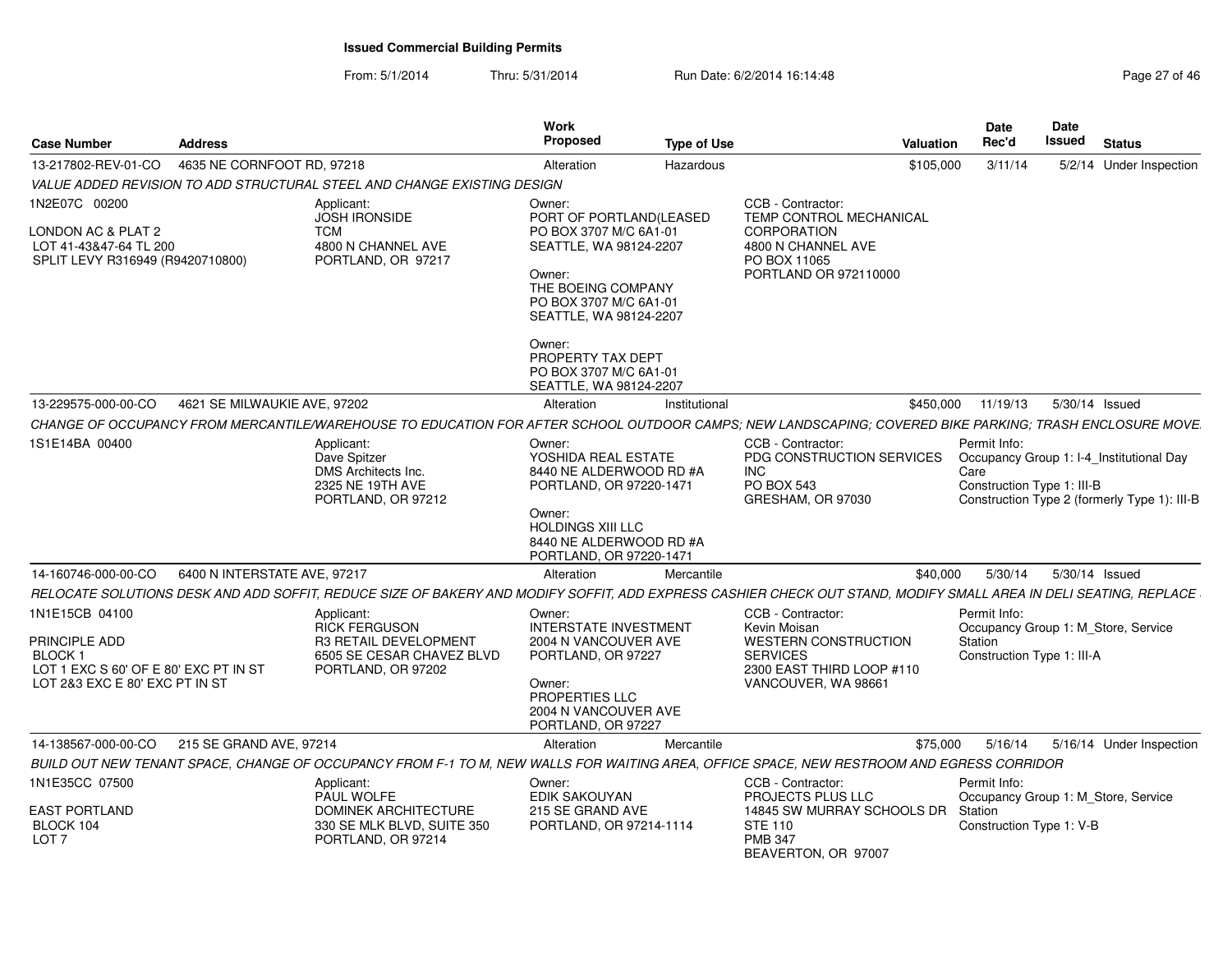| <b>Case Number</b>                                            | <b>Address</b>               |                                                                                                               | Work<br><b>Proposed</b>                                | <b>Type of Use</b> | <b>Valuation</b>                                                                                                                                                 | <b>Date</b><br>Rec'd                                                                       | Date<br><b>Issued</b> | <b>Status</b>  |                         |
|---------------------------------------------------------------|------------------------------|---------------------------------------------------------------------------------------------------------------|--------------------------------------------------------|--------------------|------------------------------------------------------------------------------------------------------------------------------------------------------------------|--------------------------------------------------------------------------------------------|-----------------------|----------------|-------------------------|
| 14-138567-REV-01-CO                                           | 215 SE GRAND AVE, 97214      |                                                                                                               | Alteration                                             | Mercantile         |                                                                                                                                                                  | 5/20/14<br>\$                                                                              |                       | 5/20/14 Issued |                         |
|                                                               |                              |                                                                                                               |                                                        |                    | REVISION TO CHANGE EMERGENCY EGRESS LIGHTING IN RETAIL SPACE: DELETE INTEGRATED BATTERY BACKUPS AT T1 AND F1 FIXTURES: ADD ADDITIONAL E1A FIXTURE EMERGENCY EXIT |                                                                                            |                       |                |                         |
| 1N1E35CC 07500                                                |                              | Applicant:<br>PAUL WOLFE                                                                                      | Owner:<br><b>EDIK SAKOUYAN</b>                         |                    | CCB - Contractor:<br>PROJECTS PLUS LLC                                                                                                                           | Permit Info:<br>Occupancy Group 1: M Store, Service                                        |                       |                |                         |
| <b>EAST PORTLAND</b><br>BLOCK 104                             |                              | <b>DOMINEK ARCHITECTURE</b><br>330 SE MLK BLVD, SUITE 350                                                     | 215 SE GRAND AVE<br>PORTLAND, OR 97214-1114            |                    | 14845 SW MURRAY SCHOOLS DR Station<br><b>STE 110</b>                                                                                                             | Construction Type 1: V-B                                                                   |                       |                |                         |
| LOT <sub>7</sub>                                              |                              | PORTLAND, OR 97214                                                                                            |                                                        |                    | <b>PMB 347</b><br>BEAVERTON, OR 97007                                                                                                                            |                                                                                            |                       |                |                         |
| 14-146821-000-00-CO                                           | 1313 NE ALBERTA ST, 97211    |                                                                                                               | Alteration                                             | Mercantile         |                                                                                                                                                                  | \$1<br>5/23/14                                                                             |                       | 5/23/14 Issued |                         |
| CHANGE OF OCCUPANCY FROM SINGLE FAMILY HOUSE TO RETAIL        |                              |                                                                                                               |                                                        |                    |                                                                                                                                                                  |                                                                                            |                       |                |                         |
| 1N1E23BA 24900<br>ROSEDALE & ANX                              |                              | Applicant:<br>RAPHAEL GOODBLATT<br>AH HA!                                                                     | Owner:<br>URBAN FORMS LLC<br>335 NE BRYANT ST          |                    | CCB - Contractor:<br>MOJAVE ROY CONSTRUCTION LL( Occupancy Group 1: M_Store, Service<br>3705 NE PRESCOTT ST                                                      | Permit Info:<br>Station                                                                    |                       |                |                         |
| BLOCK 10<br>E 1/2 OF LOT 6&7 EXC PT IN ST                     |                              | 615 SE ALDER ST, SUITE 203<br>PORTLAND, OR 97214                                                              | PORTLAND, OR 97211                                     |                    | PORTLAND, OR 97211                                                                                                                                               | Construction Type 1: V-B                                                                   |                       |                |                         |
| 14-155228-REV-01-CO                                           | 7325 SE MILWAUKIE AVE, 97202 |                                                                                                               | Alteration                                             | Mercantile         |                                                                                                                                                                  | $\mathbb{S}$<br>5/29/14                                                                    |                       | 5/29/14 Issued |                         |
| <b>REVISION - NEW FLOOR DRAIN AND MOP SINK</b>                |                              |                                                                                                               |                                                        |                    |                                                                                                                                                                  |                                                                                            |                       |                |                         |
| 1S1E23AC 08200                                                |                              | Applicant:<br><b>STEVEN MORRISON</b><br>ROSE CITY COFFEE COMPANY<br>PO Box 42141<br>PORTLAND, OR 97202        | Owner:<br>Missing Owner Information                    |                    |                                                                                                                                                                  | Permit Info:<br>Occupancy Group 1: M Store, Service<br>Station<br>Construction Type 1: V-B |                       |                |                         |
| 14-123056-000-00-CO                                           | 4346 NE CULLY BLVD, 97218    |                                                                                                               | Alteration                                             | Mercantile         | \$45,000                                                                                                                                                         | 5/1/14                                                                                     |                       |                | 5/1/14 Under Inspection |
|                                                               |                              |                                                                                                               |                                                        |                    | CHANGE EXISTING WAITING AREA IN CONSULTATION ROOM AND RELOCATE WAITING ROOM INTO SALES FLOOR; REMOVE AND REPLACE PHOTO AREA AND CASH WRAP WITH NEW               |                                                                                            |                       |                |                         |
| 1N2E19DA 01000                                                |                              | Applicant:<br><b>KEN MCCRACKEN</b>                                                                            | Owner:<br>PAYLESS DRUG STORES                          |                    | CCB - Contractor:<br><b>JAMES E JOHN CONSTRUCTION</b>                                                                                                            | Permit Info:<br>Occupancy Group 1: M Store, Service                                        |                       |                |                         |
| <b>COMMUNITY AC</b><br>BLOCK <sub>2</sub><br>LOT <sub>2</sub> |                              | <b>KEN MCCRACKEN ARCHITECT</b><br>1325 NW WHITMAN ST<br><b>CAMAS WA 98607</b>                                 | NORTHWEST INC<br>P O BOX 8431<br>HARRISBURG, PA 17105  |                    | CO INC<br>1701 SE COLUMBIA RIVER DR<br>VANCOUVER, WA 98661                                                                                                       | Station<br>Construction Type 1: V-B                                                        |                       |                |                         |
| 12-117339-REV-03-CO                                           | 888 SW 5TH AVE               |                                                                                                               | Alteration                                             | Mercantile         | \$25,000                                                                                                                                                         | 10/16/13                                                                                   |                       | 5/27/14 Issued |                         |
|                                                               |                              | REVISION TO ADD GREASE WASTE PIPING AND TWO GREASE INTERCEPTORS FOR LANDLORD PHASE - FOR YARDHOUSE RESTAURANT |                                                        |                    |                                                                                                                                                                  |                                                                                            |                       |                |                         |
| 1S1E03BB 90003                                                |                              | Applicant:<br>Melisa VASQUEZ                                                                                  | Owner:<br>PIONEER PLACE LIMITED                        |                    | CCB - Contractor:<br><b>THOMAS SMITH</b>                                                                                                                         | Permit Info:<br>Occupancy Group 1: A-2_Restaurant                                          |                       |                |                         |
| PIONEER PLACE CONDOMINIUM<br>LOT <sub>3</sub>                 |                              | <b>MCKINSTRY</b><br>16790 NE MASON ST<br>PORTLAND, OR 97230                                                   | PARTNERSHIP<br>PO BOX 617905<br>CHICAGO, IL 60661-7905 |                    | HOFFMAN CONSTRUCTION CO<br>OF OREGON<br>805 SW BROADWAY SUITE 2100<br>PORTLAND, OR 97205                                                                         | Construction Type 1: I-A                                                                   |                       |                |                         |
| 14-114407-REV-01-CO                                           | 5035 SE 82ND AVE, 97266      |                                                                                                               | Alteration                                             | Mercantile         | \$8,000                                                                                                                                                          | 5/16/14                                                                                    |                       | 5/16/14 Issued |                         |
|                                                               |                              |                                                                                                               |                                                        |                    | VALUE ADDED REVISION-REVISE FACADE AND ROOFTOP MECHANICAL TO COORDINATE W/ACTUAL CONDITIONS DISCOVERED DURING CONSTRUCTION: ADD 96 SF METAL PLATFORM AT LOAL     |                                                                                            |                       |                |                         |
| 1S2E17AD 00500                                                |                              | Applicant:<br>DAN WILLIAMS                                                                                    | Owner:<br><b>FMGC VENTURE LLC</b>                      |                    |                                                                                                                                                                  | Permit Info:<br>Occupancy Group 1: M Store, Service                                        |                       |                |                         |
| MARYSVILLE<br>N 198' OF S 398' OF LOT 24 EXC PT IN STS        |                              | <b>FASTER PERMITS</b><br>14334 NW EAGLERIDGE LANE<br>PORTLAND, OR 97229                                       | 1014 VINE ST 7TH FL<br>CINCINNATI. OH 45202            |                    |                                                                                                                                                                  | Station<br>Construction Type 1: III-B                                                      |                       |                |                         |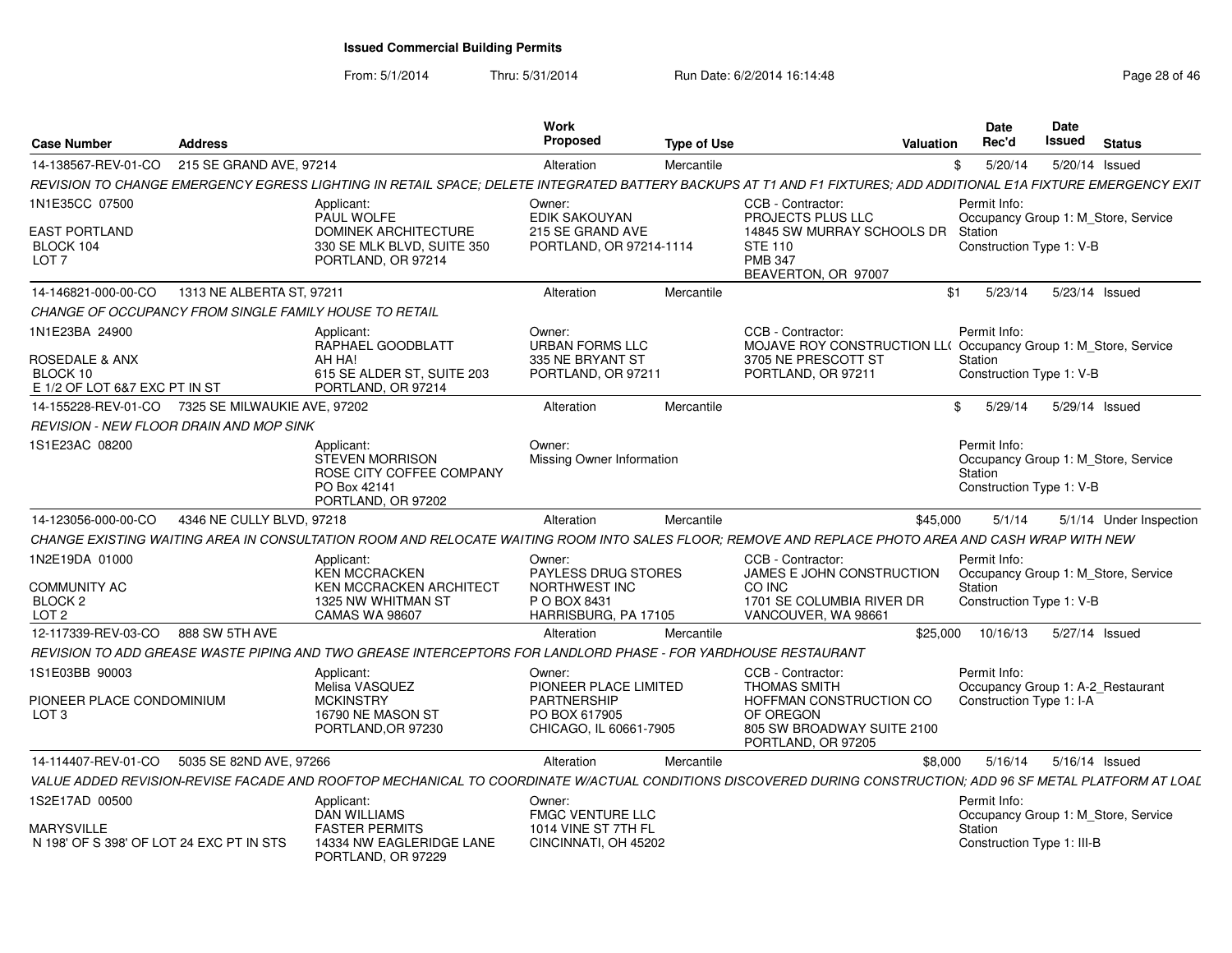|                                                       |                                       |                                                                                                                                                                | <b>Work</b>                                                                               |                     |                                                                                                         |                  | Date                                                                                             | Date          |                                            |
|-------------------------------------------------------|---------------------------------------|----------------------------------------------------------------------------------------------------------------------------------------------------------------|-------------------------------------------------------------------------------------------|---------------------|---------------------------------------------------------------------------------------------------------|------------------|--------------------------------------------------------------------------------------------------|---------------|--------------------------------------------|
| <b>Case Number</b>                                    | <b>Address</b>                        |                                                                                                                                                                | Proposed                                                                                  | <b>Type of Use</b>  |                                                                                                         | <b>Valuation</b> | Rec'd                                                                                            | <b>Issued</b> | <b>Status</b>                              |
| 14-138567-REV-02-CO                                   | 215 SE GRAND AVE, 97214               |                                                                                                                                                                | Alteration                                                                                | Mercantile          |                                                                                                         |                  | \$<br>5/29/14                                                                                    |               | 5/29/14 Issued                             |
|                                                       |                                       | REVISION TO-REMOVE DEFLECTION HEAD AT FULL HEIGHT 2X4 WALL ASSEMBLY, NOT NEEDED WITH CURRENT CONFIGURATION. REVISE WALL INSULATION TO R-15. NEW COMCHECK COMPI |                                                                                           |                     |                                                                                                         |                  |                                                                                                  |               |                                            |
| 1N1E35CC 07500                                        |                                       | Applicant:<br>PAUL WOLFE                                                                                                                                       | Owner:<br>EDIK SAKOUYAN                                                                   |                     | CCB - Contractor:<br>PROJECTS PLUS LLC                                                                  |                  | Permit Info:                                                                                     |               | Occupancy Group 1: M_Store, Service        |
| <b>EAST PORTLAND</b><br>BLOCK 104<br>LOT <sub>7</sub> |                                       | DOMINEK ARCHITECTURE<br>330 SE MLK BLVD, SUITE 350<br>PORTLAND, OR 97214                                                                                       | 215 SE GRAND AVE<br>PORTLAND, OR 97214-1114                                               |                     | 14845 SW MURRAY SCHOOLS DR<br><b>STE 110</b><br><b>PMB 347</b><br>BEAVERTON, OR 97007                   |                  | Station<br>Construction Type 1: V-B                                                              |               |                                            |
| 14-146910-000-00-CO                                   | 1621 NE KILLINGSWORTH ST, 97211       |                                                                                                                                                                | Alteration                                                                                | Mercantile          |                                                                                                         | \$50,000         | 5/27/14                                                                                          |               | 5/27/14 Issued                             |
|                                                       | NEW TENANT: NEW BAR AND SEATING AREAS |                                                                                                                                                                |                                                                                           |                     |                                                                                                         |                  |                                                                                                  |               |                                            |
| 1N1E14DC 16800                                        |                                       | Applicant:<br><b>ERICA SWANSON</b>                                                                                                                             | Owner:<br>LITTLE BEIRUT BLOCK LLC                                                         |                     | CCB - Contractor:<br>ORANGE DESIGN INDUSTRIES LL( Occupancy Group 1: B_Bank, Off.,                      |                  | Permit Info:                                                                                     |               |                                            |
| <b>OAKHURST</b>                                       |                                       | <b>TEA BAR LLC</b>                                                                                                                                             | 4425 N COMMERCIAL AVE                                                                     |                     | PO BOX 42015                                                                                            |                  | Med.Off., Pub.Bldg.                                                                              |               |                                            |
| BLOCK 3<br>LOT 1&2                                    |                                       | 1621 NE KILLINGSWORTH<br>PORTLAND OR 97211                                                                                                                     | PORTLAND, OR 97217-3063                                                                   |                     | PORTLAND, OR 97242                                                                                      |                  | Construction Type 1: V-B                                                                         |               |                                            |
| 14-152205-000-00-CO                                   | 824 NW GLISAN ST, 97209               |                                                                                                                                                                | Alteration                                                                                | Mercantile          |                                                                                                         | \$17,500         | 5/5/14                                                                                           |               | 5/5/14 Issued                              |
|                                                       |                                       | STOREFRONT UPGRADES FOR EXISTING TENANT ALONG NORTH SIDE OF BUILDING                                                                                           |                                                                                           |                     |                                                                                                         |                  |                                                                                                  |               |                                            |
| 1N1E34CB 01700                                        |                                       | Applicant:<br><b>JONATHAN HEPPNER</b>                                                                                                                          | Owner:<br>ROBERT P FOSTER                                                                 |                     | CCB - Contractor:<br><b>RON HANSON</b>                                                                  |                  | Permit Info:                                                                                     |               | Occupancy Group 1: M_Store, Service        |
| <b>COUCHS ADD</b>                                     |                                       | <b>LEVER ARCHITECTURE</b>                                                                                                                                      | 175 N LOTUS BEACH DR                                                                      |                     | <b>SCHOMMER &amp; SON</b>                                                                               |                  | Station                                                                                          |               |                                            |
| BLOCK 60<br>LOT <sub>7</sub>                          |                                       | 239 NW 13TH AVENUE STE 303<br>PORTLAND OR 97209                                                                                                                | PORTLAND, OR 97217-8021                                                                   |                     | 6421 NE COLWOOD WY.<br>PORTLAND OR 97218                                                                |                  | Construction Type 1: III-B                                                                       |               |                                            |
| 14-155228-000-00-CO                                   | 7325 SE MILWAUKIE AVE, 97202          |                                                                                                                                                                | Alteration                                                                                | Mercantile          |                                                                                                         | \$8,000          | 5/28/14                                                                                          | 5/28/14 Final |                                            |
|                                                       |                                       | CHANGE OF OCCUPANCY FROM B OFFICE TO M COFFEE SALES FOR NEW COFFEE SHOP. NEW EQUIPMENT. GREASE TRAP. SERVICE COUNTER. PREP COUNTER. SEATING AREA               |                                                                                           |                     |                                                                                                         |                  |                                                                                                  |               |                                            |
| 1S1E23AC 08200                                        |                                       | Applicant:<br><b>STEVEN MORRISON</b><br>ROSE CITY COFFEE COMPANY<br>PO Box 42141<br>PORTLAND, OR 97202                                                         | Owner:<br>Missing Owner Information                                                       |                     |                                                                                                         |                  | Permit Info:<br>Station<br>Construction Type 1: V-B                                              |               | Occupancy Group 1: M_Store, Service        |
| 14-105172-000-00-CO                                   | 123 W BURNSIDE ST, 97209              |                                                                                                                                                                | Alteration                                                                                | Special Residential |                                                                                                         | \$120,000        | 5/2/14                                                                                           |               | 5/2/14 Issued                              |
|                                                       |                                       | REPLACE WINDOWS ON WEST, SOUTHWEST AND SOUTH WALLS ONLY;                                                                                                       |                                                                                           |                     |                                                                                                         |                  |                                                                                                  |               |                                            |
| 1N1E34CA 09200                                        |                                       | Applicant:<br><b>RYAN CONE</b><br>RICHART FAMILY INC<br>14600 NE 20TH AVE<br>VANCOUVER, WA 98686                                                               | Owner:<br>SHORELINE BLDG LTD<br>PARTNERSHIP(LSD CCC<br>2 NW 2ND AVE<br>PORTLAND, OR 97209 |                     | CCB - Contractor:<br><b>RYAN CONE</b><br>RICHART FAMILY INC<br>14600 NE 20TH AVE<br>VANCOUVER, WA 98686 |                  | Permit Info:<br>Occupancy Group 1: R-2 Residential<br>Multi-family<br>Construction Type 1: IV-HT |               |                                            |
| 14-154971-000-00-CO                                   | 901 NE 60TH AVE, 97213                |                                                                                                                                                                | Alteration                                                                                | Storage             |                                                                                                         | \$6,500          | 5/9/14                                                                                           |               | 5/9/14 Issued                              |
| REPAIR DAMAGED ROOF BEAMS                             |                                       |                                                                                                                                                                |                                                                                           |                     |                                                                                                         |                  |                                                                                                  |               |                                            |
| 1N2E31AD 10700                                        |                                       | Applicant:<br>MIKE COYLE                                                                                                                                       | Owner:<br><b>JEAN VENTURE</b>                                                             |                     | CCB - Contractor:<br><b>KEYWAY CORP</b>                                                                 |                  | Permit Info:<br>Occupancy Group 1: S-1_Storage -                                                 |               |                                            |
| JENNE TR<br>LOT J TL 10700                            |                                       | <b>FASTER PERMITS</b><br>14334 NW EAGLERIDGE LANE<br>PORTLAND, OR 97229                                                                                        | 633 NW 19TH AVE<br>PORTLAND, OR 97209                                                     |                     | 7275 SW HERMOSO WAY<br><b>TIGARD, OR 97223</b>                                                          |                  | Moderate Hazard, Warehouse<br>Construction Type 1: V-B                                           |               | Construction Type 2 (formerly Type 1): V-B |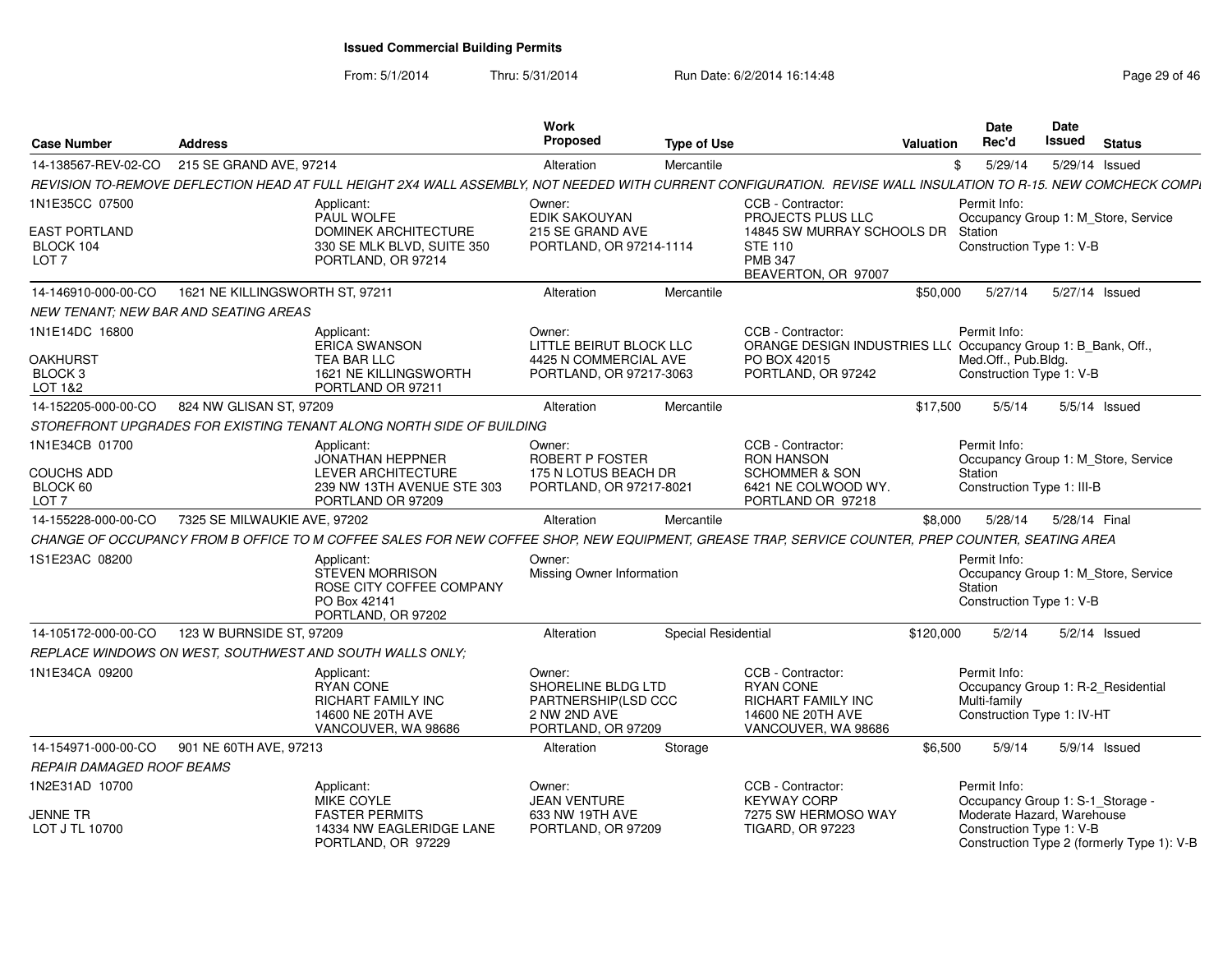From: 5/1/2014

| <b>Case Number</b>                                                        | <b>Address</b>              |                                                                                                                         | Work<br>Proposed                                                                                                                                                                                                                                  | <b>Type of Use</b> |                                                                                                                                      | Valuation | <b>Date</b><br>Rec'd                                                                                       | Date<br>Issued | <b>Status</b>  |
|---------------------------------------------------------------------------|-----------------------------|-------------------------------------------------------------------------------------------------------------------------|---------------------------------------------------------------------------------------------------------------------------------------------------------------------------------------------------------------------------------------------------|--------------------|--------------------------------------------------------------------------------------------------------------------------------------|-----------|------------------------------------------------------------------------------------------------------------|----------------|----------------|
| 14-163440-000-00-CO                                                       | 110 SE WASHINGTON ST, 97214 |                                                                                                                         | Alteration                                                                                                                                                                                                                                        | Storage            |                                                                                                                                      | \$15,000  | 5/30/14                                                                                                    | 5/30/14 Issued |                |
|                                                                           |                             | INTERIOR DEMOLITION ONLY, DEMO INTERIOR OFFICE WALLS, RESTROOMS AND MEZZANINE LEVEL STORAGE                             |                                                                                                                                                                                                                                                   |                    |                                                                                                                                      |           |                                                                                                            |                |                |
| 1S1E03AA 01300<br><b>EAST PORTLAND</b><br>BLOCK 43<br>LOT 1&2&7&8         |                             | Applicant:<br><b>SUZANNAH STANLEY</b><br><b>MACKENZIE</b><br>1515 SE WATER AVE<br>PORTLAND, OR 97214                    | Owner:<br><b>HARSCH INVESTMENT CORP</b><br>1121 SW SALMON ST 5TH FL<br>PORTLAND, OR 97205                                                                                                                                                         |                    | CCB - Contractor:<br>LORENTZ BRUUN CO INC<br>3611 SE 20TH ST, STE 300<br>PORTLAND OR 97202                                           |           | Permit Info:<br>Occupancy Group 1: S-1_Storage -<br>Moderate Hazard, Warehouse<br>Construction Type 1: V-B |                |                |
| 14-157891-000-00-CO                                                       | 2020 SW 4TH AVE, 97201      |                                                                                                                         | Alteration                                                                                                                                                                                                                                        | Storage            |                                                                                                                                      | \$57,373  | 5/23/14                                                                                                    |                | 5/23/14 Issued |
|                                                                           |                             | TI FOR EXISTING TENANT: CONSTRUCT TWO NEW RESTROOMS AND NEW LOCKER ROOM                                                 |                                                                                                                                                                                                                                                   |                    |                                                                                                                                      |           |                                                                                                            |                |                |
| 1S1E03CC 01000<br>SOUTH AUDITORIUM ADD<br><b>BLOCK B</b><br>LOT 2 TL 1000 |                             | Applicant:<br><b>ANNE BEDNEY</b><br><b>LRS ARCHITECTS</b><br>720 NW DAVIS ST, STE 300<br>PORTLAND, OR 97209             | Owner:<br>$\sqcup$ C<br>810 NW MARSHALL ST #300<br>PORTLAND, OR 97209                                                                                                                                                                             |                    | CCB - Contractor:<br>PARKSIDE CENTER ASSOCIATES BREMIK CONSTRUCTION<br>1026 SE STARK ST<br>PORTLAND, OR 97214                        |           | Permit Info:<br>Occupancy Group 1: B Bank, Off.,<br>Med.Off., Pub.Bldg.<br>Construction Type 1: I-A        |                |                |
| 14-157999-000-00-CO                                                       | 4012 SE 17TH AVE, 97202     |                                                                                                                         | Alteration                                                                                                                                                                                                                                        | Utility            |                                                                                                                                      | \$2,000   | 5/16/14                                                                                                    | 5/16/14 Issued |                |
| RELOCATING OF TWO EXISTING 50' TALL FLAG POLES                            |                             |                                                                                                                         |                                                                                                                                                                                                                                                   |                    |                                                                                                                                      |           |                                                                                                            |                |                |
| 1S1E11DC 08900                                                            |                             | Applicant:<br>KAREN KARLSSON<br><b>KLK CONSULTING</b><br>906 NW 23RD AVE<br>PORTLAND, OR 97210                          | Owner:<br>TRI-COUNTY METROPOLITAN<br>4012 SE 17TH AVE<br>PORTLAND, OR 97202-3940<br>Owner:<br><b>TRANSPORTATION DISTRICT</b><br>4012 SE 17TH AVE<br>PORTLAND, OR 97202-3940<br>Owner:<br>OF OREGON<br>4012 SE 17TH AVE<br>PORTLAND, OR 97202-3940 |                    | CCB - Contractor:<br><b>THOMAS SMITH</b><br>HOFFMAN CONSTRUCTION CO<br>OF OREGON<br>805 SW BROADWAY SUITE 2100<br>PORTLAND, OR 97205 |           | Permit Info:<br>Occupancy Group 1: U Private<br>Garage\Utility Misc.<br>Construction Type 1: V-B           |                |                |
| 14-154513-000-00-CO                                                       | 5613 SE 82ND AVE, 97206     |                                                                                                                         | Alteration                                                                                                                                                                                                                                        | Utility            |                                                                                                                                      | \$10,000  | 5/8/14                                                                                                     |                | 5/8/14 Issued  |
|                                                                           |                             | INSTALL TANDEM DRIVE-THRU SIGNAGE, TO INCLUDE MENU BOARD, GATEWAY SIGN, AND CUSTOMER ORDER DISPLAY FOUNDATIONS          |                                                                                                                                                                                                                                                   |                    |                                                                                                                                      |           |                                                                                                            |                |                |
| 1S2E17DA 01800                                                            |                             | Applicant:<br><b>LEONARD BRUBAKER</b><br>RICH DUNCAN CONSTRUCTION                                                       | Owner:<br>MC DONALD'S CORP<br>205 SE SPOKANE ST #300<br>PORTLAND, OR 97202                                                                                                                                                                        |                    | CCB - Contractor:<br>RICH DUNCAN CONSTRUCTION<br>INC.<br>PO BOX 21183<br>KEIZER OR 97307                                             |           |                                                                                                            |                |                |
| 14-116193-DFS-01-CO<br>DFS- FENCING AROUND FIELD - 10' FENCE              | 4580 N TRENTON ST           |                                                                                                                         | Alteration                                                                                                                                                                                                                                        | Utility            |                                                                                                                                      | \$10,000  | 4/25/14                                                                                                    | 5/21/14 Issued |                |
| 1N1E08BA 19000<br>NEW COLUMBIA<br>LOT 183                                 |                             | Applicant:<br><b>KELLY FITZPATRICK</b><br>BENCHMARK CONTRACTING INC<br>3155 SW 234TH AVE, SUITE A<br>HILLSBORO OR 97213 | Owner:<br><b>PORTLAND</b><br>135 SW ASH ST<br>PORTLAND, OR 97204-3540<br>Owner:<br>HOUSING AUTHORITY OF<br>135 SW ASH ST<br>PORTLAND, OR 97204-3540                                                                                               |                    | CCB - Contractor:<br>BENCHMARK CONTRACTING INC<br>3155 SW 234TH AVE STE A<br>HILLSBORO, OR 97123                                     |           | Permit Info:<br>Occupancy Group 1: U_Private<br>Garage\Utility Misc.<br>Construction Type 1: V-B           |                |                |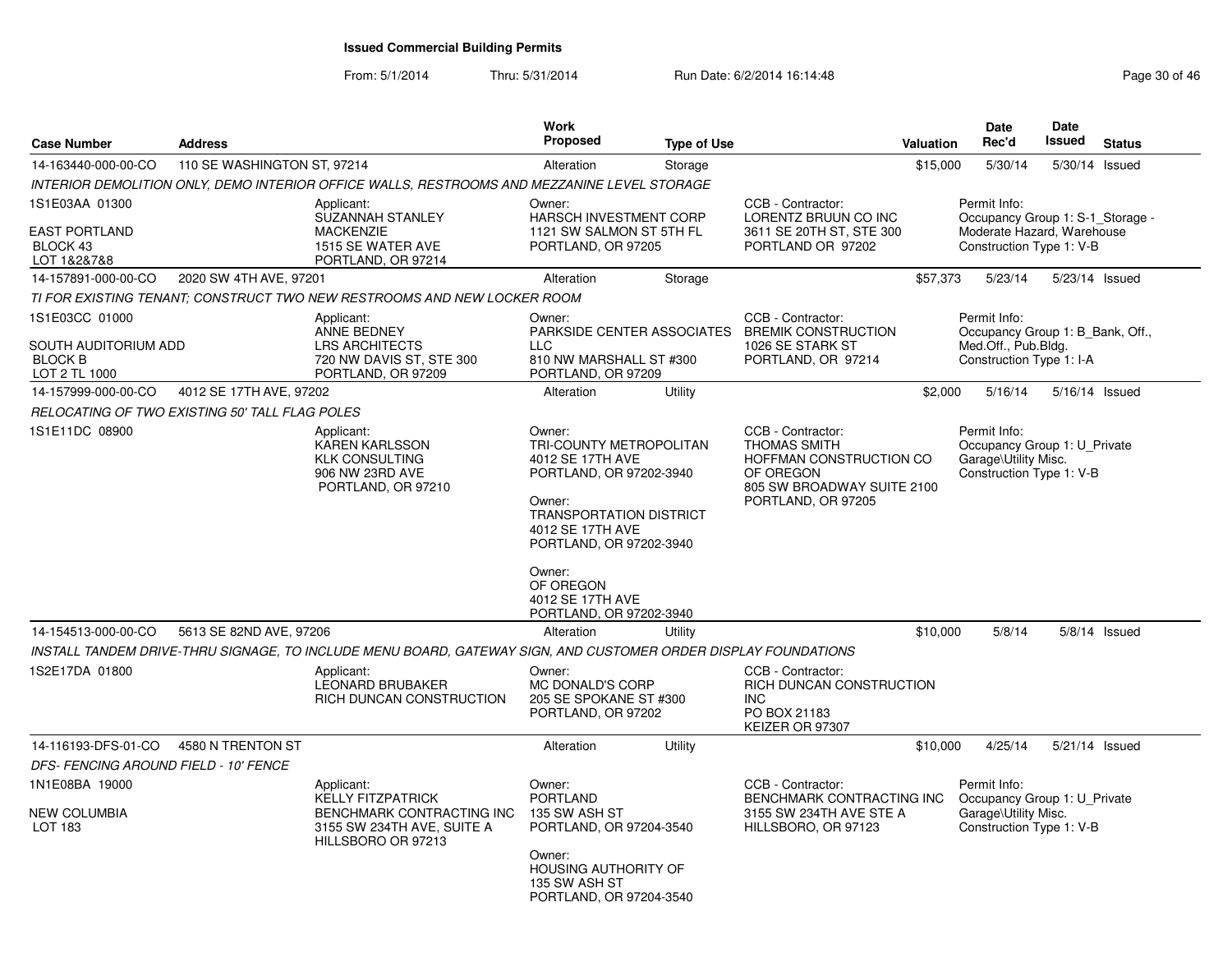From: 5/1/2014Thru: 5/31/2014 Run Date: 6/2/2014 16:14:48 Run Date: 6/2/2014 16:14:48

|                                                                                       |                                                                                                                                                                       | Work                                                                             |                                                                                | <b>Date</b>              | Date                                  |
|---------------------------------------------------------------------------------------|-----------------------------------------------------------------------------------------------------------------------------------------------------------------------|----------------------------------------------------------------------------------|--------------------------------------------------------------------------------|--------------------------|---------------------------------------|
| <b>Case Number</b><br><b>Address</b>                                                  |                                                                                                                                                                       | Proposed<br><b>Type of Use</b>                                                   | Valuation                                                                      | Rec'd                    | Issued<br><b>Status</b>               |
| 12-209480-REV-01-CO 8235 NE AIRPORT WAY, 97220                                        |                                                                                                                                                                       | Alteration<br>Utility                                                            |                                                                                | 3/5/14                   | 5/19/14 Issued                        |
|                                                                                       | REVISION - USE SPLICES TO ENABLE I BEAM TO BE BROUGHT INTO EXISTING EQUIPMENT ROOM                                                                                    |                                                                                  |                                                                                |                          |                                       |
| 1N2E09C 00700                                                                         | Applicant:                                                                                                                                                            | Owner:                                                                           | CCB - Contractor:                                                              | Permit Info:             |                                       |
| SECTION 09 1N 2E<br>TL 700 7.27 ACRES                                                 | <b>Brian Flores</b><br><b>VELOCITEL</b><br>4004 KRUSE WAY STE 220<br>LAKE OSWEGO, OR 97080                                                                            | PORT OF PORTLAND(LEASED<br>8235 NE AIRPORT WAY<br>PORTLAND, OR 97220             | BATTERY POWER SYSTEMS INC<br>201 FRONTAGE RD N STE A<br>PACIFIC, WA 98047      | Construction Type 1: V-A | Occupancy Group 1: R-1_Hotel or Motel |
|                                                                                       |                                                                                                                                                                       | Owner:<br>SHERATON PORTLAND AIRPORT<br>8235 NE AIRPORT WAY<br>PORTLAND, OR 97220 |                                                                                |                          |                                       |
| 14-117954-000-00-CO                                                                   | 1844 SW MORRISON ST, 97205                                                                                                                                            | Alteration<br>Utility                                                            |                                                                                | \$50,000                 | 2/24/14  5/15/14  Issued              |
|                                                                                       | BUILD A 486 SQUARE FOOT RAISED PLATFORM AND INSTALL NEW AT&T EQUIPMENT CABINETS, CABLE TRAYS AND LIGHTING ON TOP; PROVIDE CHAIN LINK FENCE WITH GATES BELOW RAISE     |                                                                                  |                                                                                |                          |                                       |
| 1N1E33DC 00800                                                                        | Applicant:                                                                                                                                                            | Owner:                                                                           | CCB - Contractor:                                                              | Permit Info:             |                                       |
| SECTION 33 1N 1E                                                                      | LES COOLEY<br>SAGE HILL LLC                                                                                                                                           | PORTLAND CITY OF                                                                 | PAJ TELECOM LLC                                                                |                          | Occupancy Group 1: S-1_Storage -      |
| <b>TL 800</b>                                                                         | 13630 STATE ROUTE 9 SE                                                                                                                                                | 1120 SW 5TH AVE #1204<br>PORTLAND, OR 97204-1912                                 | 5805 BARCLAY ST<br>GLADSTONE, OR 97027                                         | Construction Type 1: I-B | Moderate Hazard, Warehouse            |
| <b>ACRES 6.95</b>                                                                     | SNOHOMISH, WA 98296                                                                                                                                                   |                                                                                  |                                                                                |                          |                                       |
| SEE R645766 (R941330531) FOR LEASED<br><b>ACCOUNT</b>                                 |                                                                                                                                                                       |                                                                                  |                                                                                |                          |                                       |
| 13-120875-000-00-CO 8439 NE COLUMBIA BLVD, 97220                                      |                                                                                                                                                                       | Utility<br>Alteration                                                            |                                                                                |                          | \$20,000  2/27/13  5/13/14  Issued    |
|                                                                                       | REMOVE (6) EXISTING PANEL ANTENNAS; INSTALL (3) NEW PANEL ANTENNAS; REMOVE (1) POWER AND BATTERY CABINIET; REMOVE (1) CELL CABINET AND INSTALL NEW CABINET AND INSTAL |                                                                                  |                                                                                |                          |                                       |
| 1N2E16CC 00200                                                                        | Applicant:                                                                                                                                                            | Owner:                                                                           | CCB - Contractor:                                                              |                          |                                       |
| SECTION 16 1N 2E                                                                      | <b>TODD WALTON</b><br>GENERAL                                                                                                                                         | ATRIUM FINANCE IV LP<br>4243 HUNT RD                                             | <b>KEVIN MARTIN</b><br><b>GENERAL DYNAMICS</b>                                 |                          |                                       |
| TL 200 5.91 ACRES                                                                     | DYNAMICS/VINCULUMS/SAMSUNC CINCINNATI, OH 45242                                                                                                                       |                                                                                  | INFORMATION TECHNOLOGY INC                                                     |                          |                                       |
|                                                                                       | 3301 BURKE AVE N                                                                                                                                                      |                                                                                  | 77 A STREET                                                                    |                          |                                       |
|                                                                                       | SEATTLE WA 98103                                                                                                                                                      |                                                                                  | NEEDHAM, MA 02494                                                              |                          |                                       |
| 407 N BROADWAY, 97227<br>13-105396-000-00-CO                                          |                                                                                                                                                                       | Alteration<br>Utility                                                            |                                                                                | 1/16/13<br>\$40,000      | 5/6/14 Issued                         |
|                                                                                       | Approval of the installation of a 78" long x 34" wide x 50.25" tall gas engine generator, and a 42.3" tall x 20.1" wide x 7.9" long Automatic Transfer Switch (ATS)   |                                                                                  |                                                                                |                          |                                       |
| 1N1E27DC 04300                                                                        | Applicant:<br>NOAH GRODZIN                                                                                                                                            | Owner:<br>WESTON INVESTMENT CO LLC                                               | CCB - Contractor:<br>MIKE BENNETT                                              | Permit Info:             | Occupancy Group 1: U_Private          |
| ELIZABETH IRVINGS ADD                                                                 | <b>CASCADIA PM</b>                                                                                                                                                    | 2154 NE BROADWAY RM 200                                                          | MONTI ELECTRIC INC                                                             | Garage\Utility Misc.     |                                       |
| BLOCK 15<br>LOT 1-5                                                                   | 5501 NE 109TH CT SUITE A-2<br>VANCOUVER WA 98662                                                                                                                      | PORTLAND, OR 97232-1590                                                          | PO BOX 220<br>TROUTDALE, OR 97060                                              | Construction Type 1: I-A |                                       |
| LOT 6 EXC PT IN ST<br>LOT 8-12; LAND & IMPS SEE R156127<br>(R244901631) FOR BILLBOARD |                                                                                                                                                                       |                                                                                  |                                                                                |                          |                                       |
| 13-108415-000-00-CO   6221 N LOMBARD ST, 97203                                        |                                                                                                                                                                       | Alteration<br>Utility                                                            |                                                                                | 1/24/13<br>\$20.000      | 5/14/14 Issued                        |
|                                                                                       | REMOVE AND REPLACE 3 ANTENNAS AND 2 CABINETS ON EXISTING MONOPOLE                                                                                                     |                                                                                  |                                                                                |                          |                                       |
| 1N1E07AC 13100                                                                        | Applicant:                                                                                                                                                            | Owner:                                                                           | CCB - Contractor:                                                              | Permit Info:             |                                       |
|                                                                                       | NOAH GRODZIN                                                                                                                                                          | NORMAN A CREITZ                                                                  | <b>KEVIN MARTIN</b>                                                            |                          | Occupancy Group 1: U Private          |
| <b>WILLUMBIA</b><br><b>BLOCK 5</b>                                                    | <b>CASCADIA PM</b><br>5501 NE 109TH CT SUITE A-2                                                                                                                      | 8799 SW BECKER DR<br>PORTLAND, OR 97223                                          | <b>GENERAL DYNAMICS</b><br>INFORMATION TECHNOLOGY INC Construction Type 1: V-B | Garage\Utility Misc.     |                                       |
| LOT 1-3                                                                               | VANCOUVER WA 98662                                                                                                                                                    |                                                                                  | 77 A STREET<br>NEEDHAM, MA 02494                                               |                          |                                       |

**Total valuation of CO Alteration permits issued: \$11,271,314**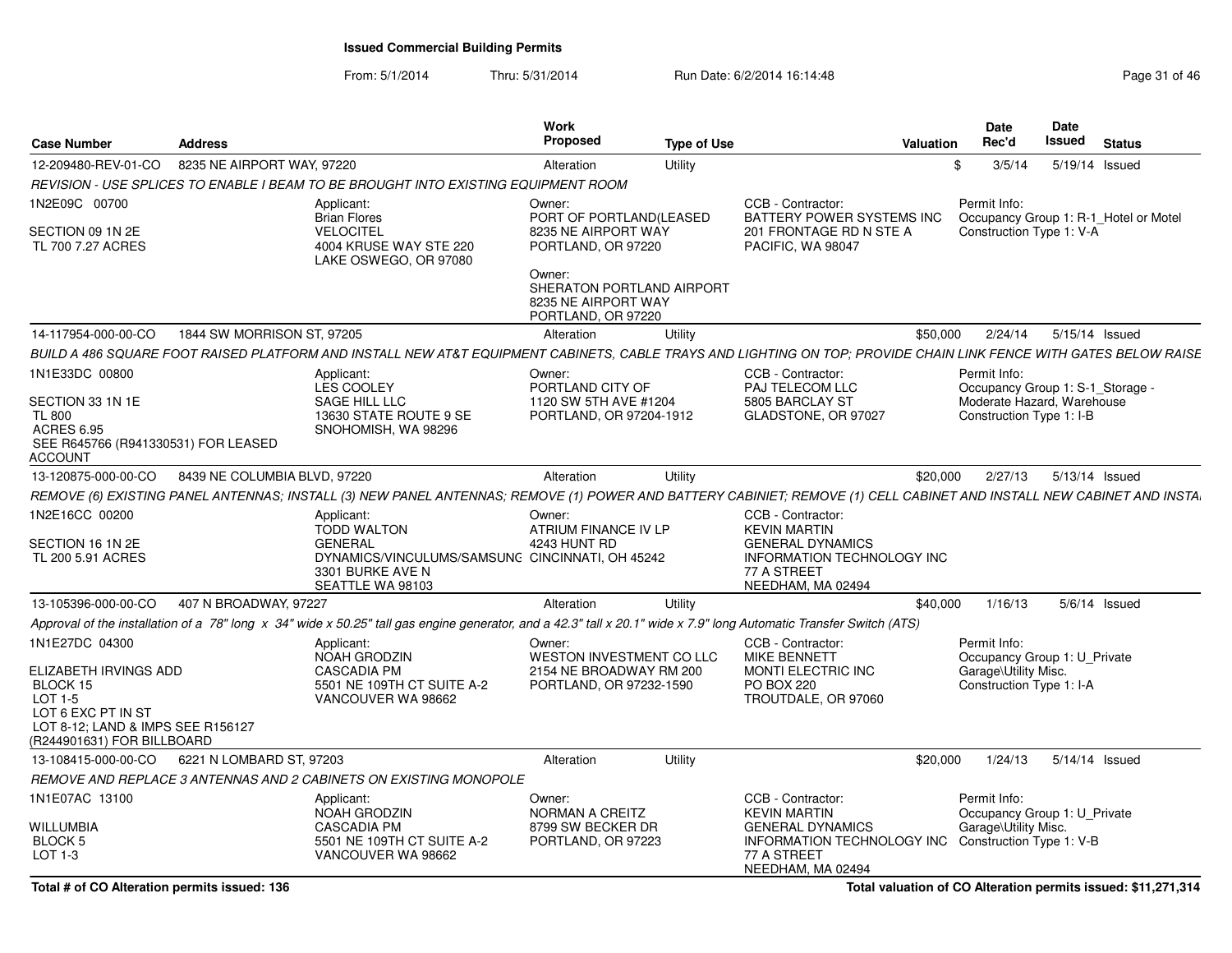| <b>Case Number</b>                                                                                        | <b>Address</b>                                      |                                                                                                                                                                                          | <b>Work</b><br>Proposed                                                                                                                              | <b>Type of Use</b> |                                                                                                                                             | <b>Valuation</b> | <b>Date</b><br>Rec'd                                                                             | Date<br><b>Issued</b> | <b>Status</b>           |
|-----------------------------------------------------------------------------------------------------------|-----------------------------------------------------|------------------------------------------------------------------------------------------------------------------------------------------------------------------------------------------|------------------------------------------------------------------------------------------------------------------------------------------------------|--------------------|---------------------------------------------------------------------------------------------------------------------------------------------|------------------|--------------------------------------------------------------------------------------------------|-----------------------|-------------------------|
| 14-152159-000-00-CO                                                                                       | 1435 SE HAWTHORNE BLVD, 97214                       |                                                                                                                                                                                          | Demolition                                                                                                                                           |                    | Apartments/Condos (3 or more units)                                                                                                         | \$6,000          | 5/2/14                                                                                           |                       | 5/2/14 Issued           |
|                                                                                                           |                                                     | DEMOLISH 2 STORY BUILDING, RESTAURANT WITH LIVING UNITS ABOVE, REMOVE PAVEMENT AND PARKING, REMOVE ALL DEBRIS                                                                            |                                                                                                                                                      |                    |                                                                                                                                             |                  |                                                                                                  |                       |                         |
| 1S1E02AC 17600<br><b>HAWTHORNE PK</b><br>BLOCK 292<br>LOT 5 EXC PT IN ST<br>LOT <sub>6</sub>              |                                                     | Applicant:<br>CARRIE STRICKLAND<br><b>WORKS PARTNERSHIP</b><br><b>ARCHITECTURE</b><br>524 E BURNSIDE ST. SUITE 320<br>PORTLAND OR 97214                                                  | Owner:<br>AINALEM SULTESSA<br>1435 SE HAWTHORNE BLVD<br>PORTLAND, OR 97214<br>Owner:<br>PETROS JARRA<br>1435 SE HAWTHORNE BLVD<br>PORTLAND, OR 97214 |                    | CCB - Contractor:<br>Rob Yorke<br><b>RJD INC</b><br>4480 SW 101ST AVE<br>BEAVERTON OR 97005                                                 |                  | Permit Info:<br>Occupancy Group 1: A-2_Restaurant<br>Construction Type 1: V-B                    |                       |                         |
| 13-172502-000-00-CO                                                                                       | 2701 SE CLINTON ST, 97202                           |                                                                                                                                                                                          | Demolition                                                                                                                                           |                    | Apartments/Condos (3 or more units)                                                                                                         | \$20,000         | 6/26/13                                                                                          |                       | 5/8/14 Under Inspection |
| DEMO 4-PLEX (BASEMENT with 1-STORY)                                                                       |                                                     |                                                                                                                                                                                          |                                                                                                                                                      |                    |                                                                                                                                             |                  |                                                                                                  |                       |                         |
| 1S1E12BB 04000<br><b>EAST PORTLAND HTS</b><br>BLOCK <sub>2</sub><br>LOT 11&12                             |                                                     | Applicant:<br><b>ANDREW PAUL</b><br><b>CLINTON 27 LLC</b><br>2715 SE CLINTON ST<br>PORTLAND, OR 97202                                                                                    | Owner:<br><b>CLINTON 27 LLC</b><br>1140 SW SKYLINE BLVD<br>PORTLAND, OR 97221                                                                        |                    |                                                                                                                                             |                  | Permit Info:<br>Occupancy Group 1: R-2_Residential<br>Multi-family                               |                       |                         |
| 14-126785-000-00-CO                                                                                       | 4703 SE HAWTHORNE BLVD, 97215                       |                                                                                                                                                                                          | Demolition                                                                                                                                           | <b>Business</b>    |                                                                                                                                             | \$12,000         | 5/14/14                                                                                          |                       | 5/14/14 Issued          |
|                                                                                                           |                                                     | DEMO BLDG - NO BASEMENTNo fill greater than 24". Remove all foundations and debris. Cap utilities. Decommissioning Inspection Required. Scope of work does not include removal of trees. |                                                                                                                                                      |                    |                                                                                                                                             |                  |                                                                                                  |                       |                         |
| 1S2E06BD 27500<br>SECTION 06 1S 2E<br>TL 27500 0.38 ACRES                                                 |                                                     | Applicant:<br>MIKE COYLE<br><b>FASTER PERMITS</b><br>14334 NW EAGLERIDGE LANE<br>PORTLAND, OR 97229                                                                                      | Owner:<br>LLC<br>7371 SE 92ND AVE<br>PORTLAND, OR 97266-5513                                                                                         |                    | CCB - Contractor:<br>4707 HAWTHORNE INVESTMENTS PATH CONSTRUCTION<br>5331 SW MACADAM AVE #258-110 Med.Off., Pub.Bldg.<br>PORTLAND, OR 97239 |                  | Permit Info:<br>Occupancy Group 1: B Bank, Off.,<br>Construction Type 1: V-B                     |                       |                         |
| 14-154864-000-00-CO                                                                                       |                                                     | 3440 SW US VETERANS HOSPITAL RD, 97201                                                                                                                                                   | Demolition                                                                                                                                           | <b>Business</b>    |                                                                                                                                             | \$66,378         | 5/9/14                                                                                           |                       | 5/9/14 Issued           |
|                                                                                                           |                                                     | DEMOLITION OF EXISTING BUILDING. ELEVATOR PIT.*Not Residential Comprehensive Plan Designation* - Zoning is EXd within Marquam Hill Plan district                                         |                                                                                                                                                      |                    |                                                                                                                                             |                  |                                                                                                  |                       |                         |
| 1S1E09AC 08200<br>SECTION 09 1S 1E<br>TL 8200 0.31 ACRES                                                  |                                                     | Applicant:<br><b>TOM MITCHELL</b><br>WALSH CONSTRUCTION CO<br>2905 SW 1ST AV<br>PORTLAND, OR 97201                                                                                       | Owner:<br>3440 USV LLC<br>413 SW 13TH AVE #300<br>PORTLAND, OR 97205-2305                                                                            |                    | CCB - Contractor:<br><b>TOM MITCHELL</b><br>WALSH CONSTRUCTION CO<br>2905 SW 1ST AV<br>PORTLAND, OR 97201                                   |                  |                                                                                                  |                       |                         |
| 14-114493-000-00-CO                                                                                       | 13132 SE RAMONA ST, 97236                           |                                                                                                                                                                                          | Demolition                                                                                                                                           | Educational        |                                                                                                                                             | \$7,500          | 2/11/14                                                                                          |                       | 5/21/14 Issued          |
|                                                                                                           | DEMOLITION OF EXISTING MODULAR 2 CLASSROOM BUILDING |                                                                                                                                                                                          |                                                                                                                                                      |                    |                                                                                                                                             |                  |                                                                                                  |                       |                         |
| 1S2E14CA 05200<br>LAMARGENT PK NO 2<br>LOT <sub>4</sub><br>9&10 TL 5200<br>SPLIT MAP R201356 (R466201100) |                                                     | Applicant:<br><b>CHERYL PIN</b><br><b>CORNERSTONE MANAGEMENT</b><br><b>GROUP</b><br>1600 SW Tualatin Sherwood Rd.,<br>Suite 202<br>Sherwood, OR 97140                                    | Owner:<br><b>SCHOOL DISTRICT #40</b><br>1500 SE 130TH AVE<br>PORTLAND, OR 97233-1719                                                                 |                    |                                                                                                                                             |                  |                                                                                                  |                       |                         |
| 13-172500-000-00-CO                                                                                       | 2701 SE CLINTON ST, 97202                           |                                                                                                                                                                                          | Demolition                                                                                                                                           | Storage            |                                                                                                                                             | \$3,000          | 6/26/13                                                                                          |                       | 5/8/14 Issued           |
| DEMO DETACHED GARAGE                                                                                      |                                                     |                                                                                                                                                                                          |                                                                                                                                                      |                    |                                                                                                                                             |                  |                                                                                                  |                       |                         |
| 1S1E12BB 04000<br>EAST PORTLAND HTS<br>BLOCK <sub>2</sub><br>LOT 11&12                                    |                                                     | Applicant:<br><b>ANDREW PAUL</b><br><b>CLINTON 27 LLC</b><br>2715 SE CLINTON ST<br>PORTLAND, OR 97202                                                                                    | Owner:<br><b>CLINTON 27 LLC</b><br>1140 SW SKYLINE BLVD<br>PORTLAND, OR 97221                                                                        |                    |                                                                                                                                             |                  | Permit Info:<br>Occupancy Group 1: U Private<br>Garage\Utility Misc.<br>Construction Type 1: V-B |                       |                         |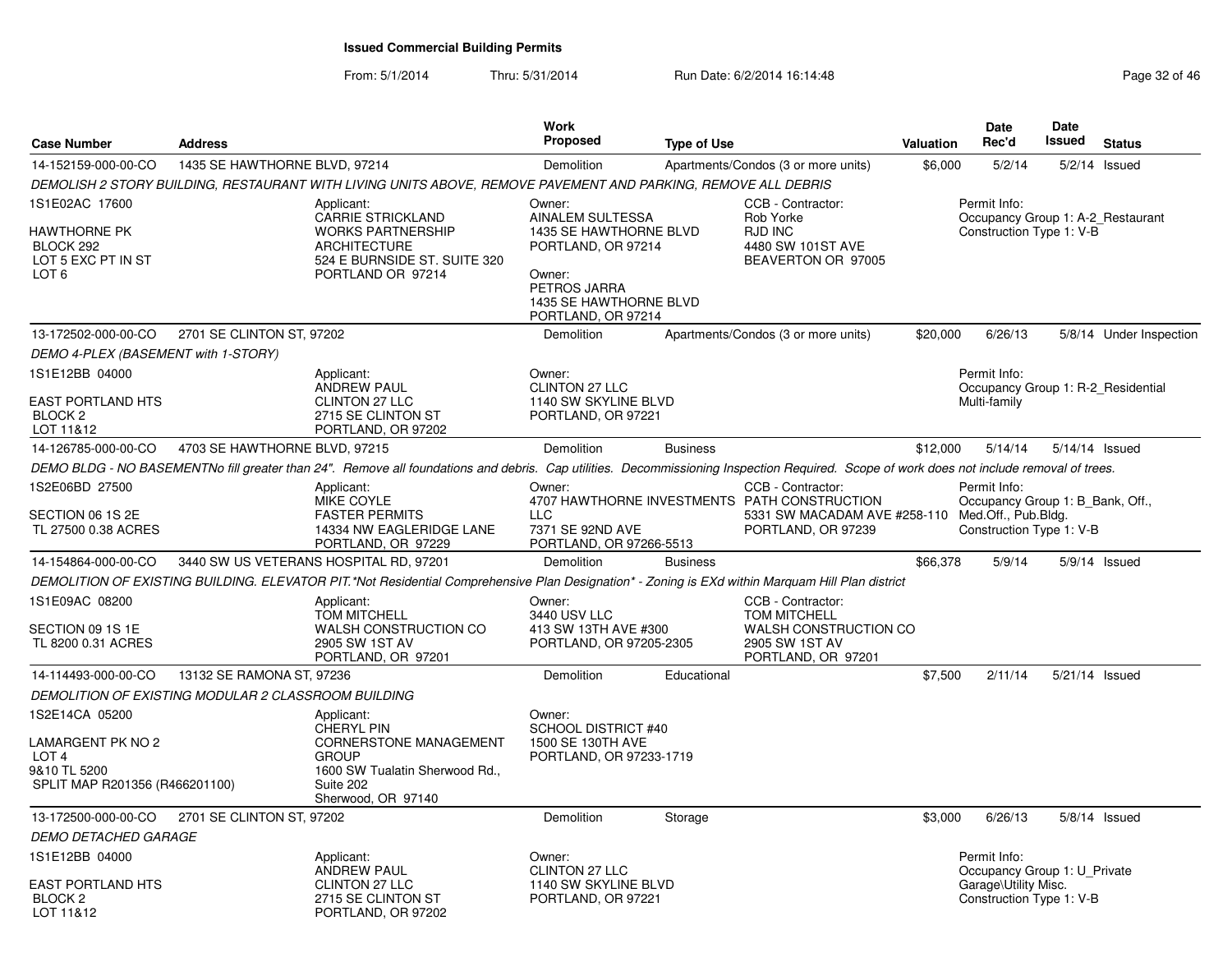| <b>Case Number</b>                                                            | <b>Address</b>                                             |                                                                                                                                                               | <b>Work</b><br><b>Proposed</b>                                                             | <b>Type of Use</b> |                                                                                                         | <b>Valuation</b> | <b>Date</b><br>Rec'd                                                                                                                               | Date<br><b>Issued</b> | <b>Status</b>                                                                      |
|-------------------------------------------------------------------------------|------------------------------------------------------------|---------------------------------------------------------------------------------------------------------------------------------------------------------------|--------------------------------------------------------------------------------------------|--------------------|---------------------------------------------------------------------------------------------------------|------------------|----------------------------------------------------------------------------------------------------------------------------------------------------|-----------------------|------------------------------------------------------------------------------------|
| 13-172499-000-00-CO                                                           | 2701 SE CLINTON ST, 97202                                  |                                                                                                                                                               | Demolition                                                                                 | Storage            |                                                                                                         | \$3,000          | 6/26/13                                                                                                                                            |                       | $5/8/14$ Issued                                                                    |
| <i>DEMO DETACHED GARAGE</i>                                                   |                                                            |                                                                                                                                                               |                                                                                            |                    |                                                                                                         |                  |                                                                                                                                                    |                       |                                                                                    |
| 1S1E12BB 04000<br><b>EAST PORTLAND HTS</b><br>BLOCK <sub>2</sub><br>LOT 11&12 |                                                            | Applicant:<br><b>ANDREW PAUL</b><br><b>CLINTON 27 LLC</b><br>2715 SE CLINTON ST<br>PORTLAND, OR 97202                                                         | Owner:<br><b>CLINTON 27 LLC</b><br>1140 SW SKYLINE BLVD<br>PORTLAND, OR 97221              |                    |                                                                                                         |                  | Permit Info:<br>Occupancy Group 1: U Private<br>Garage\Utility Misc.<br>Construction Type 1: V-B                                                   |                       |                                                                                    |
| 14-115073-000-00-CO                                                           | 12000 SW 49TH AVE, 97219                                   |                                                                                                                                                               | Demolition                                                                                 | Storage            |                                                                                                         | \$1,200          | 2/12/14                                                                                                                                            | 5/6/14 Final          |                                                                                    |
|                                                                               |                                                            | DEMOLISH 500 SF EXISTING OPEN SIDED KILN SHED, REMOVE ALL DEBRIS                                                                                              |                                                                                            |                    |                                                                                                         |                  |                                                                                                                                                    |                       |                                                                                    |
| 1S1E31D 00200                                                                 |                                                            | Applicant:<br>ALEX ZELAYA<br>THA ARCHITECTURE INC<br>733 SW OAK ST<br>PORTLAND, OR 97205                                                                      | Owner:<br>PORTLAND COMMUNITY<br><b>COLLEGE DIST</b><br>PO BOX 6119<br>ALOHA, OR 97007-0119 |                    | CCB - Contractor:<br>PACIFICMARK CONSTRUCTION<br><b>CORP</b><br>PO BOX 67247<br>MILWAUKIE OR 97268-1247 |                  |                                                                                                                                                    |                       |                                                                                    |
| 14-159850-000-00-CO                                                           | 16913 NE CAMERON BLVD, 97230                               |                                                                                                                                                               | Demolition                                                                                 | Utility            |                                                                                                         | \$42,000         | 5/22/14                                                                                                                                            | 5/22/14 Issued        |                                                                                    |
|                                                                               |                                                            | DEMOLISH EXISTING RADIO TOWER BUILDING AND SITE FENCES: REMOVE EXISTING GRAVEL ACCESS ROAD; REMOVE EXISTING STORM DRAIN MANHOLE AND PIPESSEE PERMIT 14-131251 |                                                                                            |                    |                                                                                                         |                  |                                                                                                                                                    |                       |                                                                                    |
| 1N3E19B 01600                                                                 |                                                            | Applicant:<br>SUZANNAH STANLEY<br><b>MACKENZIE</b><br>1515 SE WATER AVENUE 100<br>PORTLAND OREGON 97214                                                       | Owner:<br>ENTERCOM PORTLAND LLC<br>0700 SW BANCROFT ST<br>PORTLAND, OR 97239               |                    | CCB - Contractor:<br>HOLLAND CONSTRUCTION INC<br>1111 MAIN ST SUITE 750<br>VANCOUVER, WA 98660          |                  | Permit Info:<br>Occupancy Group 1: U_Private<br>Garage\Utility Misc.<br>Construction Type 1: II-B                                                  |                       |                                                                                    |
| Total # of CO Demolition permits issued: 9                                    |                                                            |                                                                                                                                                               |                                                                                            |                    |                                                                                                         |                  |                                                                                                                                                    |                       | Total valuation of CO Demolition permits issued: \$161,078                         |
| 13-114793-000-00-CO                                                           | 2004 SW JEFFERSON ST, 97201                                |                                                                                                                                                               | <b>New Construction</b>                                                                    |                    | Apartments/Condos (3 or more units)                                                                     | \$13,500,000     | 5/15/13                                                                                                                                            |                       | $5/6/14$ Issued                                                                    |
|                                                                               | new 6-story apt buildng with 2-stories below grade parking |                                                                                                                                                               |                                                                                            |                    |                                                                                                         |                  |                                                                                                                                                    |                       |                                                                                    |
| IS1E04BA 05900                                                                |                                                            | Applicant:<br><b>ARMIN QUILICI</b><br><b>VALLASTER &amp; CORL ARCHITECTS</b><br>711 SW ALDER, PENTHOUSE<br>PORTLAND OR 97205                                  |                                                                                            |                    |                                                                                                         |                  | Permit Info:<br>Occupancy Group 1: R-2 Residential<br>Multi-family<br>Construction Type 1: III-B<br>Total Square Footage - Display Only:<br>134794 |                       | Construction Type 2 (formerly Type 1): I-A                                         |
| 13-133987-000-00-CO                                                           | 304 NE MULTNOMAH, 97232                                    |                                                                                                                                                               | <b>New Construction</b>                                                                    |                    | Apartments/Condos (3 or more units)                                                                     | \$21,113,993     | 10/23/13                                                                                                                                           |                       | 5/5/14 Under Inspection                                                            |
|                                                                               |                                                            | Mixed use residential project. 186 residential, 3500 SF retail, 1 level subgarde parking. 5/1 construction.                                                   |                                                                                            |                    |                                                                                                         |                  |                                                                                                                                                    |                       |                                                                                    |
| 1N1E34AA 02600                                                                |                                                            | Applicant:<br>Dustin White<br><b>GBD ARCHITECTS</b><br>1120 NW COUCH ST, SUITE 300<br>PORTLAND OR 97209                                                       | Owner:<br><b>STARTERRA LLC</b><br>610 SW ALDER ST #1221<br>PORTLAND, OR 97205              |                    | CCB - Contractor:<br>WALSH CONSTRUCTION CO<br>2905 SW 1ST AVE<br>PORTLAND, OR 972014707                 |                  | Permit Info:<br>Hazard, Parking Garage<br>Construction Type 1: I-A<br>Total Square Footage - Display Only:<br>186788                               |                       | Occupancy Group 1: S-2_Storage - Low<br>Construction Type 2 (formerly Type 1): I-A |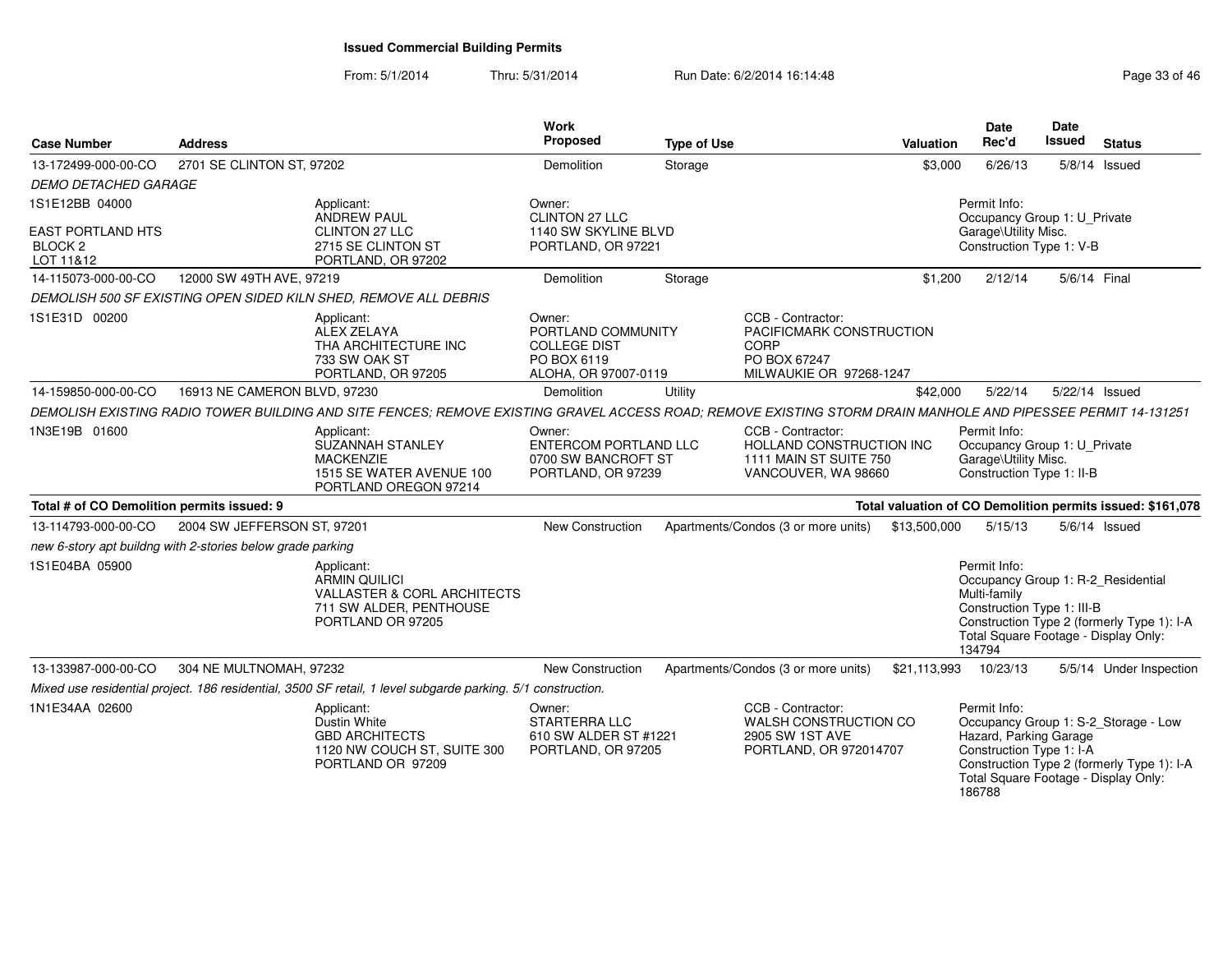From: 5/1/2014Thru: 5/31/2014 Run Date: 6/2/2014 16:14:48 Run Date: 6/2/2014 16:14:48

BEAVERTON, OR 97006

| <b>Case Number</b>                                                                     | <b>Address</b>                            |                                                                                                             | Work<br><b>Proposed</b>                                                         | <b>Type of Use</b> |                                                                                                              | Valuation | <b>Date</b><br>Rec'd                                                                           | Date<br><b>Issued</b> | <b>Status</b>                                                                     |
|----------------------------------------------------------------------------------------|-------------------------------------------|-------------------------------------------------------------------------------------------------------------|---------------------------------------------------------------------------------|--------------------|--------------------------------------------------------------------------------------------------------------|-----------|------------------------------------------------------------------------------------------------|-----------------------|-----------------------------------------------------------------------------------|
| 13-130031-REV-01-CO                                                                    | 3330 SE DIVISION ST, 97202                |                                                                                                             | <b>New Construction</b>                                                         |                    | Apartments/Condos (3 or more units)                                                                          |           | \$<br>5/20/14                                                                                  | 5/20/14               | Issued                                                                            |
|                                                                                        |                                           | REVISION-REMOVE STOREFRONT DOOR AND REPLACE WITH STOREFRONT WINDOWS                                         |                                                                                 |                    |                                                                                                              |           |                                                                                                |                       |                                                                                   |
| 1S1E12BA 00100<br>EAST PORTLAND HTS<br>BLOCK <sub>9</sub><br>E 1/2 OF LOT 2<br>LOT 3&4 |                                           | Applicant:<br>MIKE COYLE<br><b>FASTER PERMITS</b><br>14334 NW EAGLERIDGE LANE<br>PORTLAND, OR 97229         | Owner:<br>3330 DIVISION LLC<br>116 NE 6TH AVE #400<br>PORTLAND, OR 97232-2904   |                    | CCB - Contractor:<br><b>ROB YORKE</b><br>YORKE & CURTIS INC<br>4480 SW 101 ST AVE<br>BEAVERTON, OR 970053427 |           | Permit Info:<br><b>Station</b><br>Construction Type 1: I-A                                     |                       | Occupancy Group 1: M Store, Service<br>Construction Type 2 (formerly Type 1): V-B |
| 13-232997-REV-01-CO                                                                    | 460 NE SIMPSON ST, 97211                  |                                                                                                             | <b>New Construction</b>                                                         |                    | Apartments/Condos (3 or more units)                                                                          |           | \$<br>5/14/14                                                                                  |                       | 5/14/14 Issued                                                                    |
|                                                                                        | REVISION TO ADD PLUMBING DRAWING TO PLANS |                                                                                                             |                                                                                 |                    |                                                                                                              |           |                                                                                                |                       |                                                                                   |
| 1N1E14CC 05000                                                                         |                                           | Applicant:<br><b>ALBERTO TORRES</b><br>126 NE ALBERTA ST #206<br>PORTLAND OR 97211                          | Owner:<br>DOZER CONSTRUCTION LLC<br>5324 NE 28TH AVE<br>PORTLAND, OR 97211-6234 |                    | CCB - Contractor:<br>DOZER CONSTRUCTION LLC<br>5324 NE 28TH AVE<br>PORTLAND, OR 97211                        |           | Permit Info:<br>Occupancy Group 1: R-2 Residential<br>Multi-family<br>Construction Type 1: V-B |                       |                                                                                   |
| 13-130031-DFS-03-CO                                                                    | 3330 SE DIVISION ST, 97202                |                                                                                                             | <b>New Construction</b>                                                         |                    | Apartments/Condos (3 or more units)                                                                          | \$29,000  | 5/2/14                                                                                         |                       | 5/28/14 Issued                                                                    |
| <b>DFS - STEEL STAIRS</b>                                                              |                                           |                                                                                                             |                                                                                 |                    |                                                                                                              |           |                                                                                                |                       |                                                                                   |
| 1S1E12BA 00100                                                                         |                                           | Applicant:<br><b>ZACH BOSCOM</b>                                                                            | Owner:<br>3330 DIVISION LLC                                                     |                    | CCB - Contractor:<br><b>ROB YORKE</b>                                                                        |           | Permit Info:                                                                                   |                       | Occupancy Group 1: M Store, Service                                               |
| <b>EAST PORTLAND HTS</b><br>BLOCK 9<br>E 1/2 OF LOT 2<br>LOT 3&4                       |                                           | YORKE AND CURTIS<br>4480 SW 101ST AVE<br>BEAVERTON OR 97005                                                 | 116 NE 6TH AVE #400<br>PORTLAND, OR 97232-2904                                  |                    | YORKE & CURTIS INC<br>4480 SW 101 ST AVE<br>BEAVERTON, OR 970053427                                          |           | <b>Station</b><br>Construction Type 1: I-A                                                     |                       | Construction Type 2 (formerly Type 1): V-B                                        |
| 13-130031-DFS-02-CO                                                                    | 3330 SE DIVISION ST, 97202                |                                                                                                             | <b>New Construction</b>                                                         |                    | Apartments/Condos (3 or more units)                                                                          | \$104,000 | 5/2/14                                                                                         |                       | 5/28/14 Issued                                                                    |
|                                                                                        | DFS - WINDOW WALL AND GLAZING-STOREFRONT  |                                                                                                             |                                                                                 |                    |                                                                                                              |           |                                                                                                |                       |                                                                                   |
| 1S1E12BA 00100<br>EAST PORTLAND HTS<br>BLOCK <sub>9</sub><br>E 1/2 OF LOT 2<br>LOT 3&4 |                                           | Applicant:<br>ZACH BOSCOM<br>YORKE AND CURTIS<br>4480 SW 101ST AVE<br>BEAVERTON OR 97005                    | Owner:<br>3330 DIVISION LLC<br>116 NE 6TH AVE #400<br>PORTLAND, OR 97232-2904   |                    | CCB - Contractor:<br><b>ROB YORKE</b><br>YORKE & CURTIS INC<br>4480 SW 101 ST AVE<br>BEAVERTON, OR 970053427 |           | Permit Info:<br>Station<br>Construction Type 1: I-A                                            |                       | Occupancy Group 1: M_Store, Service<br>Construction Type 2 (formerly Type 1): V-B |
| 12-198803-DFS-04-CO                                                                    | 7227 N PHILADELPHIA AVE, 97203            |                                                                                                             | <b>New Construction</b>                                                         |                    | Apartments/Condos (3 or more units)                                                                          | \$20,000  | 4/4/14                                                                                         |                       | 5/14/14 Issued                                                                    |
| DFS 4 FOR SUSPENDED GYPSUM CEILING                                                     |                                           |                                                                                                             |                                                                                 |                    |                                                                                                              |           |                                                                                                |                       |                                                                                   |
| 1N1W12BA 05900                                                                         |                                           | Applicant:<br><b>BRANDON FASSIOTTO</b><br><b>WALSH CONSTRUCTION</b><br>2905 SW 1ST AVE<br>PORTLAND OR 97201 | Owner:<br><b>PAT KESSI</b><br>ST JOHNS IVANHOE LLC<br>3330 NW YEON AVE #210     |                    | CCB - Contractor:<br><b>WALSH CONSTRUCTION CO</b><br>2905 SW 1ST AVE<br>PORTLAND, OR 972014707               |           | Permit Info:<br>Occupancy Group 1: R-2_Residential<br>Multi-family<br>Construction Type 1: V-A |                       | Construction Type 2 (formerly Type 1): V-A                                        |
| 13-153553-DFS-01-CO                                                                    | 700 SE CESAR E CHAVEZ BLVD, 97214         |                                                                                                             | <b>New Construction</b>                                                         |                    | Apartments/Condos (3 or more units)                                                                          | \$46,850  | 4/11/14                                                                                        |                       | 5/16/14 Issued                                                                    |
| <b>DFS FOR TRUSSES</b>                                                                 |                                           |                                                                                                             |                                                                                 |                    |                                                                                                              |           |                                                                                                |                       |                                                                                   |
| 1S1E01AA 05600                                                                         |                                           | Applicant:<br>TIME FRAME INC                                                                                | Owner:<br><b>UDG ALDER LLC</b>                                                  |                    | CCB - Contractor:<br>TIME FRAME INC                                                                          |           | Permit Info:<br>Occupancy Group 1: R-2 Residential                                             |                       |                                                                                   |
| PARADISE SPR FARM SUB 1<br>LOT 6-10&A TL 5600                                          |                                           | 8383 NE SANDY BLVD STE 455<br>PORTLAND, OR 972204948                                                        | 735 SW 158TH AVE<br>BEAVERTON, OR 97006-4952                                    |                    | 8383 NE SANDY BLVD STE 455<br>PORTLAND, OR 972204948                                                         |           | Multi-family<br>Construction Type 1: V-A                                                       |                       |                                                                                   |
|                                                                                        |                                           |                                                                                                             |                                                                                 |                    | CCB - Contractor:<br>SK HOFF CONSTRUCTION LLC<br>735 SW 158TH AVE                                            |           |                                                                                                |                       |                                                                                   |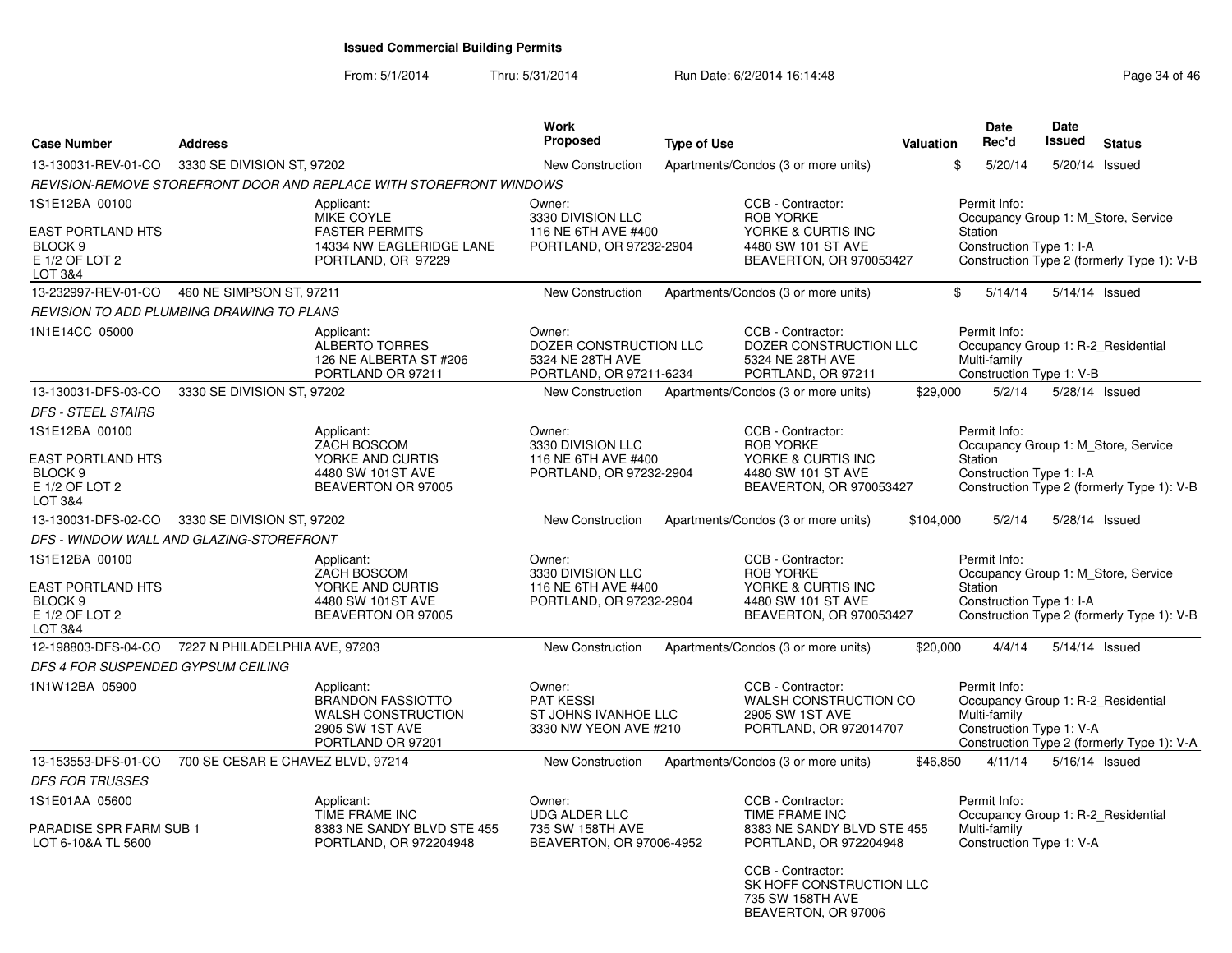| <b>Case Number</b>                                   | <b>Address</b>                    |                                                                                                                                                 | Work<br><b>Proposed</b>                                                                | <b>Type of Use</b> |                                                                                                | <b>Valuation</b> | <b>Date</b><br>Rec'd                                                                           | Date<br>Issued | <b>Status</b>                              |
|------------------------------------------------------|-----------------------------------|-------------------------------------------------------------------------------------------------------------------------------------------------|----------------------------------------------------------------------------------------|--------------------|------------------------------------------------------------------------------------------------|------------------|------------------------------------------------------------------------------------------------|----------------|--------------------------------------------|
| 13-172468-DFS-04-CO                                  | 1605 NE CLACKAMAS ST, 97232       |                                                                                                                                                 | New Construction                                                                       |                    | Apartments/Condos (3 or more units)                                                            | \$400,000        | 4/8/14                                                                                         |                | 5/22/14 Issued                             |
|                                                      |                                   | *** DFS 4: window/curtain walls***NEW 6 STORY, 19 UNIT LIVING FACILITY, 4-TON MUA FOR CORRIDORS. ELECTRIC SPLITS FOR APARTMENTS. "OPEN" GARAGE. |                                                                                        |                    |                                                                                                |                  |                                                                                                |                |                                            |
| 1N1E35AB 05708                                       |                                   | Applicant:<br>Collin Foster                                                                                                                     | Owner:<br><b>HOLLADAY PARK PLAZA INC</b>                                               |                    | CCB - Contractor:<br>TURNER CONSTRUCTION CO                                                    |                  | Permit Info:<br>Occupancy Group 1: R-2_Residential                                             |                |                                            |
| <b>BROWNFIELD PLACE</b><br>LOT 8 INC UND INT TRACT A |                                   | <b>Turner Construction</b>                                                                                                                      | 1300 NE 16TH AVE<br>PORTLAND, OR 97232                                                 |                    | 1200 NW NAITO PARKWAY #300<br>PORTLAND, OR 972209                                              |                  | Multi-family<br>Construction Type 1: II-B                                                      |                | Construction Type 2 (formerly Type 1): I-A |
| 13-153553-DFS-02-CO                                  | 700 SE CESAR E CHAVEZ BLVD, 97214 |                                                                                                                                                 | <b>New Construction</b>                                                                |                    | Apartments/Condos (3 or more units)                                                            | \$96,000         | 4/11/14                                                                                        |                | 5/16/14 Issued                             |
| <b>WOOD FLOOR JOISTS</b>                             |                                   |                                                                                                                                                 |                                                                                        |                    |                                                                                                |                  |                                                                                                |                |                                            |
| 1S1E01AA 05600                                       |                                   | Applicant:                                                                                                                                      | Owner:                                                                                 |                    | CCB - Contractor:                                                                              |                  | Permit Info:                                                                                   |                |                                            |
| PARADISE SPR FARM SUB 1<br>LOT 6-10&A TL 5600        |                                   | TIME FRAME INC<br>8383 NE SANDY BLVD STE 455<br>PORTLAND, OR 972204948                                                                          | <b>UDG ALDER LLC</b><br>735 SW 158TH AVE<br>BEAVERTON, OR 97006-4952                   |                    | TIME FRAME INC<br>8383 NE SANDY BLVD STE 455<br>PORTLAND, OR 972204948                         |                  | Occupancy Group 1: R-2 Residential<br>Multi-family<br>Construction Type 1: V-A                 |                |                                            |
|                                                      |                                   |                                                                                                                                                 |                                                                                        |                    | CCB - Contractor:<br>SK HOFF CONSTRUCTION LLC<br>735 SW 158TH AVE<br>BEAVERTON, OR 97006       |                  |                                                                                                |                |                                            |
| 12-199244-DFS-01-CO                                  | 3745 SW WATER AVE, 97201          |                                                                                                                                                 | <b>New Construction</b>                                                                |                    | Apartments/Condos (3 or more units)                                                            | \$6,500          | 4/8/14                                                                                         |                | $5/2/14$ Issued                            |
| <b>DFS FOR TRUSSES</b>                               |                                   |                                                                                                                                                 |                                                                                        |                    |                                                                                                |                  |                                                                                                |                |                                            |
| 1S1E10CB 00500                                       |                                   | Applicant:                                                                                                                                      | Owner:                                                                                 |                    | CCB - Contractor:                                                                              |                  | Permit Info:                                                                                   |                |                                            |
| <b>CARUTHERS ADD</b><br><b>BLOCK 164 TL 500</b>      |                                   | PDG CONSTRUCTION SERVICES<br><b>INC</b><br><b>PO BOX 543</b><br>GRESHAM, OR 97030                                                               | YOSHIDA REAL ESTATE<br>8440 NE ALDERWOOD RD #A<br>PORTLAND, OR 97220-1471              |                    | PDG CONSTRUCTION SERVICES<br><b>INC</b><br><b>PO BOX 543</b><br>GRESHAM, OR 97030              |                  | Occupancy Group 1: R-2_Residential<br>Multi-family<br>Construction Type 1: V-B                 |                |                                            |
|                                                      |                                   |                                                                                                                                                 | Owner:<br><b>HOLDINGS V LLC</b><br>8440 NE ALDERWOOD RD #A<br>PORTLAND, OR 97220-1471  |                    |                                                                                                |                  |                                                                                                |                |                                            |
| 13-114642-DFS-13-CO                                  | 3215 NE WEIDLER ST, 97232         |                                                                                                                                                 | New Construction                                                                       |                    | Apartments/Condos (3 or more units)                                                            | \$35,000         | 3/27/14                                                                                        |                | 5/20/14 Issued                             |
| DFS FOR TRUSSES, BUILDING 3 & 4                      |                                   |                                                                                                                                                 |                                                                                        |                    |                                                                                                |                  |                                                                                                |                |                                            |
| 1N1E25CD 11900                                       |                                   | Applicant:<br>Erika o'callaghan<br><b>Walsh Construction</b><br>2905 SW 1ST AVE<br>PORTLAND OR 97201                                            | Owner:<br><b>GRANT PARK VILLAGE LLC</b><br>1015 NW 11TH AVE<br>PORTLAND, OR 97209-3496 |                    | CCB - Contractor:<br><b>WALSH CONSTRUCTION CO</b><br>2905 SW 1ST AVE<br>PORTLAND, OR 972014707 |                  | Permit Info:<br>Occupancy Group 1: R-2_Residential<br>Multi-family<br>Construction Type 1: V-A |                | Construction Type 2 (formerly Type 1): I-A |
| 13-114642-DFS-12-CO                                  | 3215 NE WEIDLER ST, 97232         |                                                                                                                                                 | <b>New Construction</b>                                                                |                    | Apartments/Condos (3 or more units)                                                            | \$45,000         | 3/12/14                                                                                        |                | 5/16/14 Issued                             |
| DFS 12 WOOD TRUSSES BLDG 1&2                         |                                   |                                                                                                                                                 |                                                                                        |                    |                                                                                                |                  |                                                                                                |                |                                            |
| 1N1E25CD 11900                                       |                                   | Applicant:<br>Erika o'callaghan<br><b>Walsh Construction</b><br>2905 SW 1ST AVE<br>PORTLAND OR 97201                                            | Owner:<br><b>GRANT PARK VILLAGE LLC</b><br>1015 NW 11TH AVE<br>PORTLAND, OR 97209-3496 |                    | CCB - Contractor:<br>WALSH CONSTRUCTION CO<br>2905 SW 1ST AVE<br>PORTLAND, OR 972014707        |                  | Permit Info:<br>Occupancy Group 1: R-2_Residential<br>Multi-family<br>Construction Type 1: V-A |                | Construction Type 2 (formerly Type 1): I-A |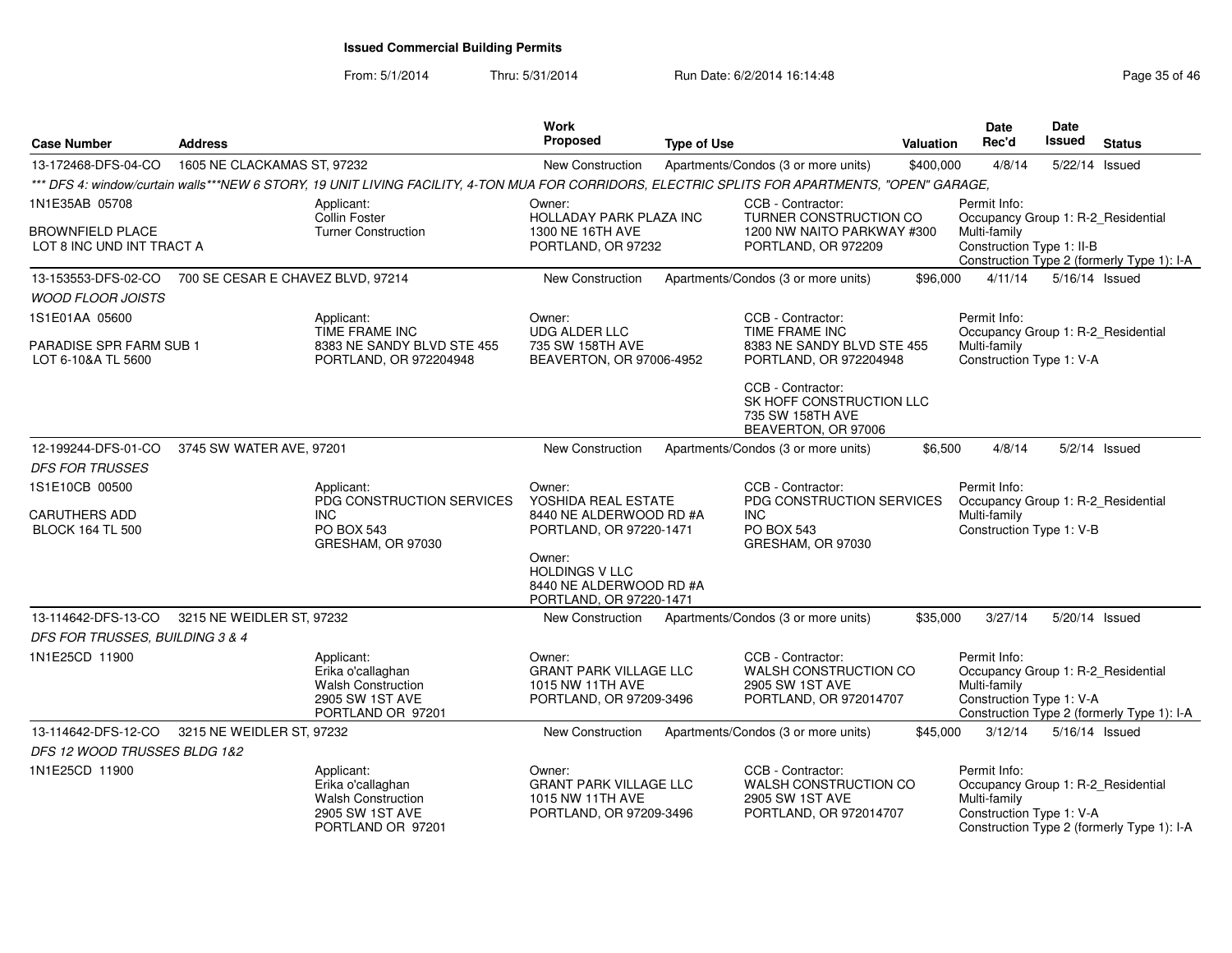| <b>Case Number</b>                                                     | <b>Address</b>                                                                                                                                                 |                           | Work<br>Proposed                                                                        | <b>Type of Use</b> |                                                                                                                                      | Valuation   | Date<br>Rec'd                                                                                                                                     | <b>Date</b><br><b>Issued</b> | <b>Status</b>                                                 |
|------------------------------------------------------------------------|----------------------------------------------------------------------------------------------------------------------------------------------------------------|---------------------------|-----------------------------------------------------------------------------------------|--------------------|--------------------------------------------------------------------------------------------------------------------------------------|-------------|---------------------------------------------------------------------------------------------------------------------------------------------------|------------------------------|---------------------------------------------------------------|
| 13-172468-DFS-02-CO                                                    | 1605 NE CLACKAMAS ST, 97232                                                                                                                                    |                           | New Construction                                                                        |                    | Apartments/Condos (3 or more units)                                                                                                  | \$90,000    | 3/6/14                                                                                                                                            | 5/22/14 Issued               |                                                               |
|                                                                        | *** DFS 2: metal stairs***NEW 6 STORY, 19 UNIT LIVING FACILITY, 4-TON MUA FOR CORRIDORS, ELECTRIC SPLITS FOR APARTMENTS, "OPEN" GARAGE,                        |                           |                                                                                         |                    |                                                                                                                                      |             |                                                                                                                                                   |                              |                                                               |
| 1N1E35AB 05708<br><b>BROWNFIELD PLACE</b><br>LOT 8 INC UND INT TRACT A | Applicant:<br>Collin Foster<br><b>Turner Construction</b>                                                                                                      |                           | Owner:<br><b>HOLLADAY PARK PLAZA INC</b><br>1300 NE 16TH AVE<br>PORTLAND, OR 97232      |                    | CCB - Contractor:<br><b>TURNER CONSTRUCTION CO</b><br>1200 NW NAITO PARKWAY #300<br>PORTLAND, OR 972209                              |             | Permit Info:<br>Occupancy Group 1: R-2 Residential<br>Multi-family<br>Construction Type 1: II-B                                                   |                              |                                                               |
| 13-151463-DFS-01-CO                                                    | 2010 NW FRONT AVE                                                                                                                                              |                           | New Construction                                                                        |                    | Apartments/Condos (3 or more units)                                                                                                  | \$200,000   | 3/4/14                                                                                                                                            |                              | Construction Type 2 (formerly Type 1): I-A<br>$5/1/14$ Issued |
|                                                                        | DFS FOR POST TENSION CONCRETE FOR FND-01                                                                                                                       |                           |                                                                                         |                    |                                                                                                                                      |             |                                                                                                                                                   |                              |                                                               |
| 1N1E28D 00325                                                          | Applicant:<br><b>HENRY MILLER</b>                                                                                                                              |                           | Owner:<br>CRP/FPC RIVERSCAPE LLC                                                        |                    | CCB - Contractor:<br>CANV NC LLC                                                                                                     |             | Permit Info:<br>Occupancy Group 1: R-2 Residential                                                                                                |                              |                                                               |
| RIVERNORTH<br>LOT 11&12                                                | 2130 NW FRONT AVE<br>PORTLAND, OR 97206                                                                                                                        | <b>CANV CONSTRUCTION</b>  | 1741 VILLAGE CENTER CIR<br>LAS VEGAS, NV 89134-6303                                     |                    | 1741 VILLAGE CENTER CIRCLE<br>LAS VEGAS, NV 89134                                                                                    |             | Multi-family<br>Construction Type 1: III-B                                                                                                        |                              | Construction Type 2 (formerly Type 1): I-A                    |
| 13-151457-DFS-01-CO                                                    | 2130 NW FRONT AVE                                                                                                                                              |                           | New Construction                                                                        |                    | Apartments/Condos (3 or more units)                                                                                                  | \$100,000   | 3/4/14                                                                                                                                            |                              | $5/1/14$ Issued                                               |
|                                                                        | DFS FOR POST TENSION CONCRETE FOR FND-01                                                                                                                       |                           |                                                                                         |                    |                                                                                                                                      |             |                                                                                                                                                   |                              |                                                               |
| 1N1E28D 00323<br><b>RIVERNORTH</b><br>LOT <sub>9</sub>                 | Applicant:<br><b>HENRY MILLER</b><br>2130 NW FRONT AVE<br>PORTLAND, OR 97206                                                                                   | <b>CANV CONSTRUCTION</b>  | Owner:<br>CRP/FPC RIVERSCAPE LLC<br>1741 VILLAGE CENTER CIR<br>LAS VEGAS, NV 89134-6303 |                    | CCB - Contractor:<br>CANV NC LLC<br>1741 VILLAGE CENTER CIRCLE<br>LAS VEGAS, NV 89134                                                |             | Permit Info:<br>Occupancy Group 1: R-2_Residential<br>Multi-family<br>Construction Type 1: III-B                                                  |                              | Construction Type 2 (formerly Type 1): I-A                    |
| 14-103589-000-00-CO                                                    | 60 SE 10TH AVE, 97214                                                                                                                                          |                           | New Construction                                                                        |                    | Apartments/Condos (3 or more units)                                                                                                  | \$6,238,000 | 1/10/14                                                                                                                                           |                              | 5/8/14 Under Inspection                                       |
|                                                                        | NEW 6 STORY MIXED USE BUILDING, GROUND FLOOR COMMERCIAL SPACES FOR FUTURE TENANTS,NO OCCUPANCY AT THIS TIME, 62 APARTMENT UNITS ABOVE                          |                           |                                                                                         |                    |                                                                                                                                      |             |                                                                                                                                                   |                              |                                                               |
| 1N1E35CD 01200                                                         |                                                                                                                                                                |                           | Owner:<br>LOWER BURNSIDE LOFTS LLC<br>1028 SE WATER AVE #270<br>PORTLAND, OR 97214      |                    | CCB - Contractor:<br><b>BREMIK CONSTRUCTION</b><br>1026 SE STARK ST<br>PORTLAND, OR 97214                                            |             | Permit Info:<br>Occupancy Group 1: R-2_Residential<br>Multi-family<br>Construction Type 1: III-B<br>Total Square Footage - Display Only:<br>49126 |                              | Construction Type 2 (formerly Type 1): I-A                    |
| 14-103800-000-00-CO                                                    | 4717 SE HAWTHORNE BLVD, 97215                                                                                                                                  |                           | New Construction                                                                        |                    | Apartments/Condos (3 or more units)                                                                                                  | \$4,311,097 | 1/21/14                                                                                                                                           |                              | 5/15/14 Under Inspection                                      |
|                                                                        | NEW FOUR STORY 50 UNIT APARTMENT BUILDING WITH RETAIL AND PARKING AT GROUND LEVEL. SEPARATE TENANT IMPROVEMENT PERMIT REQUIRED FOR RETAIL SPACE TO ESTABLISH O |                           |                                                                                         |                    |                                                                                                                                      |             |                                                                                                                                                   |                              |                                                               |
| 1S2E06BD 27500                                                         | Applicant:<br><b>JULIO ROCHA</b><br><b>LRS ARCHITECTS</b><br>PORTLAND OR 97209                                                                                 | 720 NW DAVIS ST SUITE 300 | Owner:<br><b>LLC</b><br>7371 SE 92ND AVE<br>PORTLAND, OR 97266-5513                     |                    | CCB - Contractor:<br>4707 HAWTHORNE INVESTMENTS PATH CONSTRUCTION<br>5331 SW MACADAM AVE #258-110 Multi-family<br>PORTLAND, OR 97239 |             | Permit Info:<br>Occupancy Group 1: R-2_Residential<br>Construction Type 1: V-A<br>Total Square Footage - Display Only:<br>45692                   |                              | Construction Type 2 (formerly Type 1): V-A                    |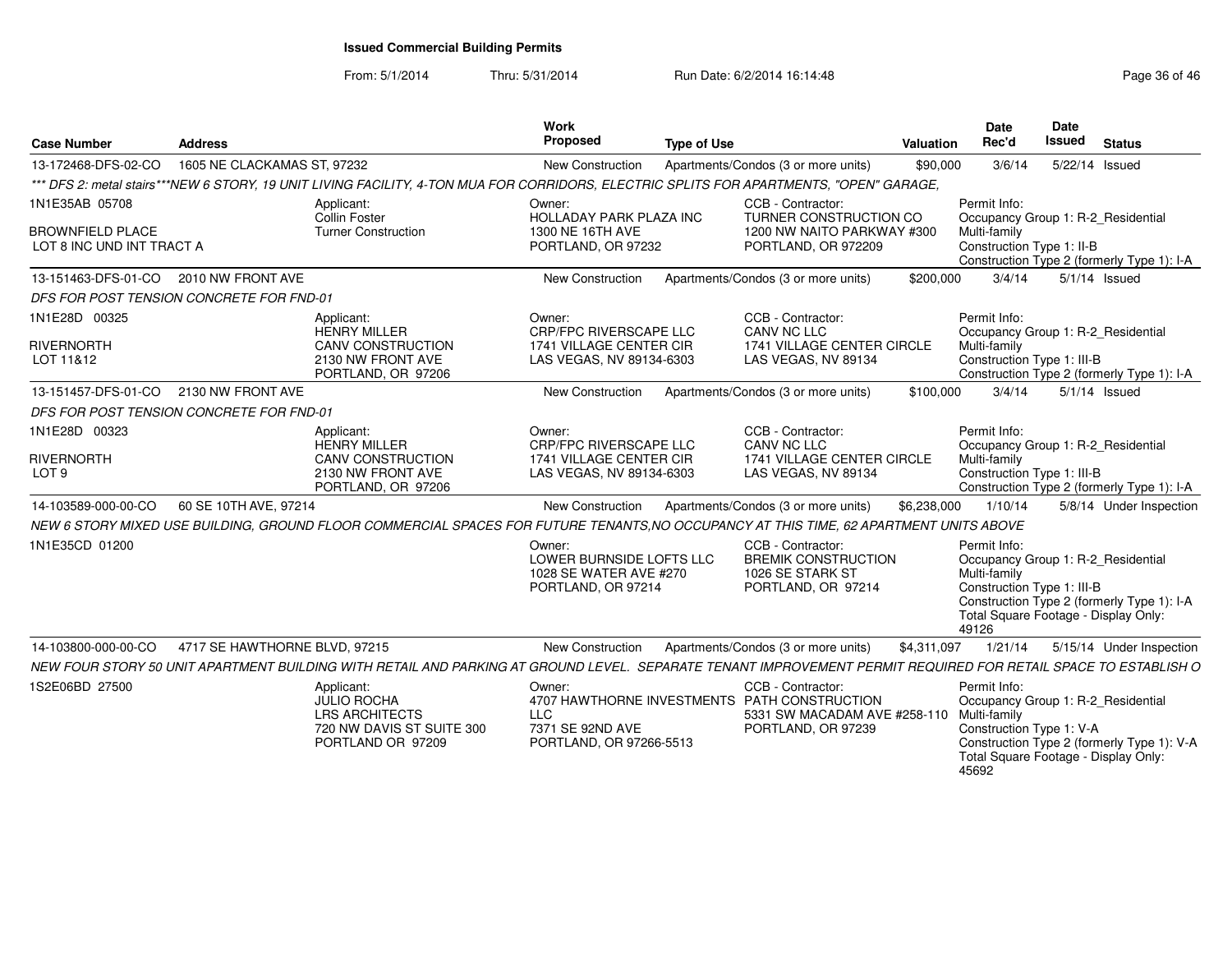| <b>Case Number</b>                           | <b>Address</b>                                                                                                                          | <b>Work</b><br>Proposed                                                                         | <b>Type of Use</b>                                                                                                        | <b>Valuation</b> | Date<br>Rec'd                                                                                                                                   | <b>Date</b><br>Issued | <b>Status</b>                             |
|----------------------------------------------|-----------------------------------------------------------------------------------------------------------------------------------------|-------------------------------------------------------------------------------------------------|---------------------------------------------------------------------------------------------------------------------------|------------------|-------------------------------------------------------------------------------------------------------------------------------------------------|-----------------------|-------------------------------------------|
| 13-238879-000-00-CO                          | 5734 N MONTANA AVE, 97217                                                                                                               | <b>New Construction</b>                                                                         | Apartments/Condos (3 or more units)                                                                                       | \$605,338        | 12/17/13                                                                                                                                        |                       | 5/15/14 Under Inspection                  |
|                                              | NEW 6 UNIT APARTMENT COMPLEX: SITE IMPROVEMENTS INCLUDING 64 SQ FT TRASH ENCLOSURE                                                      |                                                                                                 |                                                                                                                           |                  |                                                                                                                                                 |                       |                                           |
| 1N1E15CC 09100                               | Applicant:<br><b>ADRIAN VASILE</b>                                                                                                      | Owner:<br><b>ADRIAN VASILE</b>                                                                  | CCB - Contractor:<br><b>ADRIAN VASILE</b>                                                                                 |                  | Permit Info:<br>Occupancy Group 1: R-2 Residential                                                                                              |                       |                                           |
| NORTH ALBINA<br>BLOCK 13<br>LOT <sub>1</sub> | AV PACIFIC, LLC<br>14475 SE MICAH ST<br>HAPPY VALLEY, OR 97086                                                                          | 14475 SE MICAH ST<br>HAPPY VALLEY, OR 97086                                                     | 14475 SE MICAH ST<br>HAPPY VALLEY, OR 97086-6585                                                                          |                  | Multi-family<br>Construction Type 1: V-B                                                                                                        |                       | Total Square Footage - Display Only: 6222 |
|                                              |                                                                                                                                         | Owner:<br><b>LINDA DEGNAN</b><br>14475 SE MICAH ST<br>HAPPY VALLEY, OR 97086                    |                                                                                                                           |                  |                                                                                                                                                 |                       |                                           |
| 13-240479-000-00-CO                          | 15 SE 141ST AVE, 97233                                                                                                                  | New Construction                                                                                | Apartments/Condos (3 or more units)                                                                                       | \$718,389        | 12/20/13                                                                                                                                        | 5/12/14 Issued        |                                           |
|                                              | BUILDING 3 OF 3 - THREE STORY 6 UNIT APARTMENT BUILDING WITH COMMON AREA AND LAUNDRY ROOM ON 1ST FLOOR                                  |                                                                                                 |                                                                                                                           |                  |                                                                                                                                                 |                       |                                           |
| 1N2E35DD 04200                               | Applicant:<br><b>DOUG CIRCOSTA</b><br><b>JIVANJEE CIRCOSTA</b><br>ARCHITECTURE<br>209 NE LINCOLN STREET<br>HILLSBORO, OR 97124          | Owner:<br>PORTLAND HABILITATION<br><b>CENTER INC</b><br>5312 NE 148TH AVE<br>PORTLAND, OR 97230 | CCB - Contractor:<br>DON SILVEY<br>SILCO COMMERCIAL<br>CONSTRUCTION INC<br>8316 N LOMBARD ST<br>PORTLAND, OR 97203        |                  | Permit Info:<br>Occupancy Group 1: R-2 Residential<br>Multi-family<br>Construction Type 1: V-B                                                  |                       | Total Square Footage - Display Only: 7384 |
| 13-240476-000-00-CO                          | 14050 E BURNSIDE ST, 97233                                                                                                              | New Construction                                                                                | Apartments/Condos (3 or more units)                                                                                       | \$943,032        | 12/20/13                                                                                                                                        |                       | 5/12/14 Under Inspection                  |
|                                              | BUILDING 2 OF 3 - THREE STORY 9 UNIT APARTMENT BUILDING                                                                                 |                                                                                                 |                                                                                                                           |                  |                                                                                                                                                 |                       |                                           |
| 1N2E35DD 04200                               | Applicant:<br><b>DOUG CIRCOSTA</b><br><b>JIVANJEE CIRCOSTA</b><br><b>ARCHITECTURE</b><br>209 NE LINCOLN STREET<br>HILLSBORO, OR 97124   | Owner:<br>PORTLAND HABILITATION<br><b>CENTER INC</b><br>5312 NE 148TH AVE<br>PORTLAND, OR 97230 | CCB - Contractor:<br><b>DON SILVEY</b><br>SILCO COMMERCIAL<br>CONSTRUCTION INC<br>8316 N LOMBARD ST<br>PORTLAND, OR 97203 |                  | Permit Info:<br>Occupancy Group 1: R-2_Residential<br>Multi-family<br>Construction Type 1: V-B                                                  |                       | Total Square Footage - Display Only: 9693 |
| 13-240474-000-00-CO                          | 14060 E BURNSIDE ST, 97233                                                                                                              | <b>New Construction</b>                                                                         | Apartments/Condos (3 or more units)                                                                                       | \$1,264,965      | 12/20/13                                                                                                                                        |                       | 5/12/14 Under Inspection                  |
|                                              | BUILDING 1 OF 3 - THREE STORY 12 UNIT APARTMENT WITH ATTACHED TRASH ENCLOSURE                                                           |                                                                                                 |                                                                                                                           |                  |                                                                                                                                                 |                       |                                           |
| 1N2E35DD 04200                               | Applicant:<br><b>DOUG CIRCOSTA</b><br><b>JIVANJEE CIRCOSTA</b><br><b>ARCHITECTURE</b><br>209 NE LINCOLN STREET<br>HILLSBORO, OR 97124   | Owner:<br>PORTLAND HABILITATION<br><b>CENTER INC</b><br>5312 NE 148TH AVE<br>PORTLAND, OR 97230 | CCB - Contractor:<br><b>DON SILVEY</b><br>SILCO COMMERCIAL<br>CONSTRUCTION INC<br>8316 N LOMBARD ST<br>PORTLAND, OR 97203 |                  | Permit Info:<br>Occupancy Group 1: R-2_Residential<br>Multi-family<br>Construction Type 1: V-B<br>Total Square Footage - Display Only:<br>13002 |                       |                                           |
| 13-233000-000-00-CO                          | 442 NE SIMPSON ST, 97211                                                                                                                | New Construction                                                                                | Apartments/Condos (3 or more units)                                                                                       | \$566,812        | 12/3/13                                                                                                                                         |                       | 5/13/14 Under Inspection                  |
|                                              | BUILDING 2 OF 2; NEW CONSTRUCTION OF A 3-STORY, 8-UNIT APARTMENT BUILDING. THIS BUILDING IS DESIGNED UNDER APPENDIX N OF THE 2010 OSSC. |                                                                                                 |                                                                                                                           |                  |                                                                                                                                                 |                       |                                           |
| 1N1E14CC 05000                               | Applicant:<br>ALBERTO TORRES<br>126 NE ALBERTA ST #206<br>PORTLAND OR 97211                                                             | Owner:<br>DOZER CONSTRUCTION LLC<br>5324 NE 28TH AVE<br>PORTLAND, OR 97211-6234                 | CCB - Contractor:<br>DOZER CONSTRUCTION LLC<br>5324 NE 28TH AVE<br>PORTLAND, OR 97211                                     |                  | Permit Info:<br>Occupancy Group 1: R-2_Residential<br>Multi-family<br>Construction Type 1: V-B                                                  |                       | Total Square Footage - Display Only: 5826 |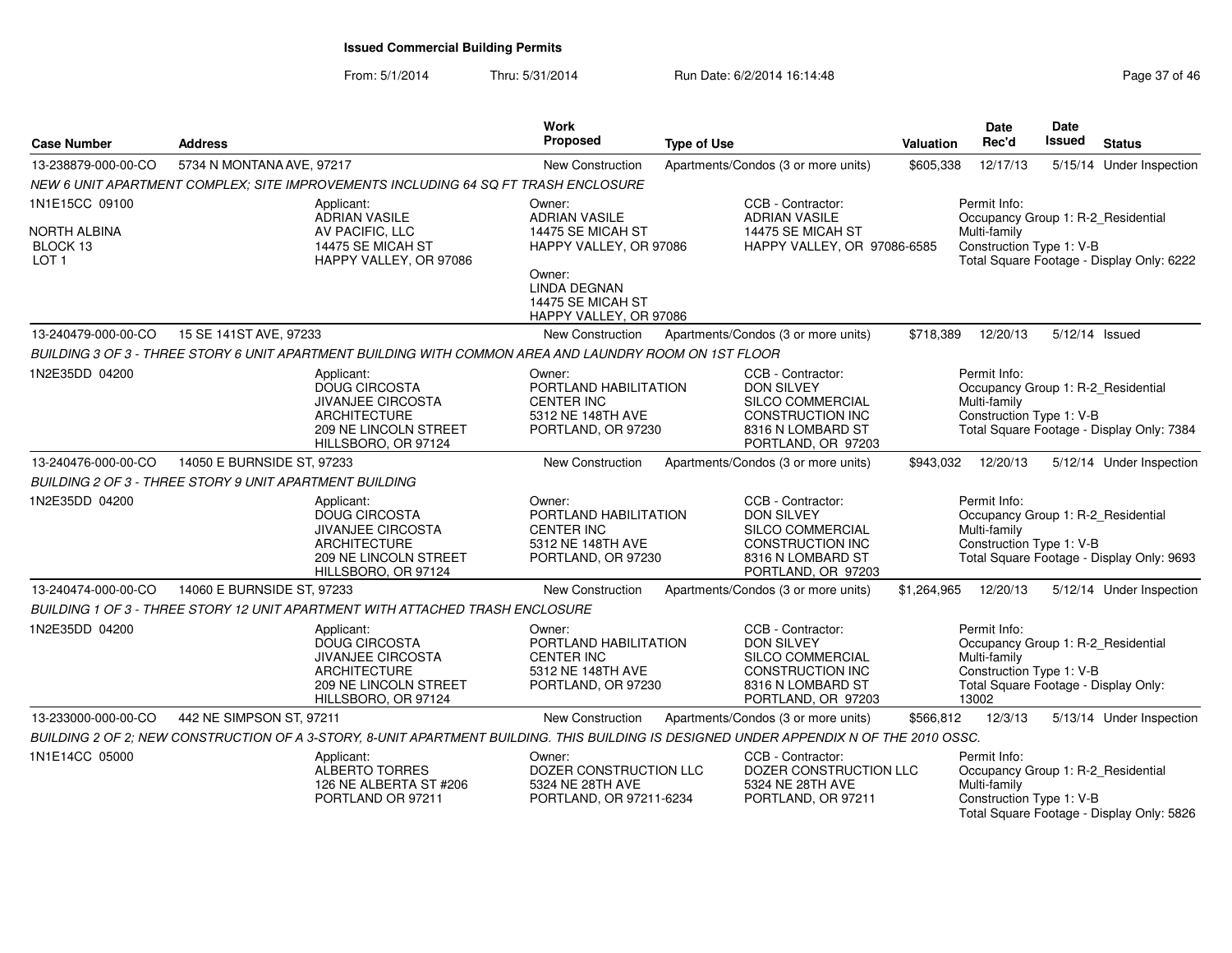| <b>Case Number</b>                                | <b>Address</b>                                                                                                                                                  | Work<br>Proposed                                                                                                                                                                       | <b>Type of Use</b>                                                                                                                                 | <b>Valuation</b>     | Date<br>Rec'd                                                                                                                                                                                 | Date<br><b>Issued</b> | <b>Status</b>                                                                                                                |
|---------------------------------------------------|-----------------------------------------------------------------------------------------------------------------------------------------------------------------|----------------------------------------------------------------------------------------------------------------------------------------------------------------------------------------|----------------------------------------------------------------------------------------------------------------------------------------------------|----------------------|-----------------------------------------------------------------------------------------------------------------------------------------------------------------------------------------------|-----------------------|------------------------------------------------------------------------------------------------------------------------------|
| 13-232997-000-00-CO                               | 460 NE SIMPSON ST, 97211                                                                                                                                        | New Construction                                                                                                                                                                       | Apartments/Condos (3 or more units)                                                                                                                | \$566,812            | 12/3/13                                                                                                                                                                                       |                       | 5/13/14 Under Inspection                                                                                                     |
|                                                   | BUILDING 1 OF 2; NEW CONSTRUCTION OF A 3- STORY, 8-UNIT APARTMENT BUILDING; TRASH ENCLOSURE ATTACHED. THIS BUILDING DESIGNED UNDER APPENDIX N OF THE 2010 OSSC. |                                                                                                                                                                                        |                                                                                                                                                    |                      |                                                                                                                                                                                               |                       |                                                                                                                              |
| 1N1E14CC 05000                                    | Applicant:<br><b>ALBERTO TORRES</b><br>126 NE ALBERTA ST #206<br>PORTLAND OR 97211                                                                              | Owner:<br>DOZER CONSTRUCTION LLC<br>5324 NE 28TH AVE<br>PORTLAND, OR 97211-6234                                                                                                        | CCB - Contractor:<br>DOZER CONSTRUCTION LLC<br>5324 NE 28TH AVE<br>PORTLAND, OR 97211                                                              |                      | Permit Info:<br>Multi-family<br>Construction Type 1: V-B                                                                                                                                      |                       | Occupancy Group 1: R-2 Residential<br>Total Square Footage - Display Only: 5826                                              |
| 13-229487-000-00-CO                               | 10457 NE 6TH DR, 97211                                                                                                                                          | New Construction                                                                                                                                                                       | Apartments/Condos (3 or more units)                                                                                                                | \$2,966,792          | 11/21/13                                                                                                                                                                                      |                       | 5/30/14 Issued                                                                                                               |
|                                                   | New 3 story apartment building with 26 residential units and half level of at grade parking                                                                     |                                                                                                                                                                                        |                                                                                                                                                    |                      |                                                                                                                                                                                               |                       |                                                                                                                              |
| 1N1E02BC 01500                                    | Applicant:<br><b>GENE BOLANTE</b><br><b>STUDIO 3 ARCHITECTURE</b><br>222 COMMERCIAL ST NE<br>SALEM, OR 97301                                                    | Owner:<br><b>ALAN PETERS</b><br>1333 NE M L KING BLVD<br>PORTLAND, OR 97232-1152<br>Owner:<br><b>FALLS APARTMENTS LLC</b><br>30050 SW TOWN CTR LOOP W<br>#200<br>WILSONVILLE, OR 97070 | CCB - Contractor:<br><b>MARATHON CONSTRUCTION</b><br><b>SERVICES LLC</b><br>30050 SW TOWN CENTER LOOP<br><b>W STE 200</b><br>WILSONVILLE, OR 97070 |                      | Permit Info:<br>Multi-family<br>Construction Type 1: V-B<br>Total Square Footage - Display Only:<br>31479                                                                                     |                       | Occupancy Group 1: R-2_Residential<br>Construction Type 2 (formerly Type 1): V-B                                             |
| 13-229460-000-00-CO                               | 10445 NE 6TH DR, 97211                                                                                                                                          | <b>New Construction</b>                                                                                                                                                                | Apartments/Condos (3 or more units)                                                                                                                | \$3,223,275          | 11/21/13                                                                                                                                                                                      |                       | 5/30/14 Issued                                                                                                               |
|                                                   | New three story apartment building with 35 residential units and half level of at grade parking                                                                 |                                                                                                                                                                                        |                                                                                                                                                    |                      |                                                                                                                                                                                               |                       |                                                                                                                              |
| 1N1E02BC 01500<br>SOUTH SHORE AC<br><b>LOT 19</b> | Applicant:<br><b>GENE BOLANTE</b><br><b>STUDIO 3 ARCHITECTURE</b><br>222 COMMERCIAL ST NE<br>SALEM, OR 97301                                                    | Owner:<br><b>ALAN PETERS</b><br>1333 NE M L KING BLVD<br>PORTLAND, OR 97232-1152<br>Owner:<br>FALLS APARTMENTS LLC                                                                     | CCB - Contractor:<br>MARATHON CONSTRUCTION<br><b>SERVICES LLC</b><br>30050 SW TOWN CENTER LOOP<br><b>W STE 200</b><br>WILSONVILLE, OR 97070        |                      | Permit Info:<br>Occupancy Group 1: R-2 Residential<br>Multi-family<br>Construction Type 1: V-B<br>Construction Type 2 (formerly Type 1): V-B<br>Total Square Footage - Display Only:<br>34128 |                       |                                                                                                                              |
|                                                   |                                                                                                                                                                 | 30050 SW TOWN CTR LOOP W<br>#200<br>WILSONVILLE, OR 97070                                                                                                                              |                                                                                                                                                    |                      |                                                                                                                                                                                               |                       |                                                                                                                              |
| 13-225047-000-00-CO                               | 107 N COOK ST                                                                                                                                                   | <b>New Construction</b>                                                                                                                                                                | Apartments/Condos (3 or more units)                                                                                                                | \$26,873,453         | 11/8/13                                                                                                                                                                                       |                       | 5/21/14 Issued                                                                                                               |
|                                                   | 5/1, 6 story mixed use, residential (206 apts), ground floor retail, 1 level subgrade parking                                                                   |                                                                                                                                                                                        |                                                                                                                                                    |                      |                                                                                                                                                                                               |                       |                                                                                                                              |
| 1N1E27AB 00401                                    | Applicant:<br><b>GUY ALTMAN</b><br><b>LRS ARCHITECTS</b><br>720 NW DAVIS STE 300<br>PORTLAND, OR 97209                                                          | Owner:<br><b>COLLINS INVESTMENTS LLC</b><br>19900 144TH AVE NE<br>WOODINVILLE, WA 98072-4460                                                                                           | CCB - Contractor:<br><b>GUY BLANCHARD</b><br>SIERRA CONSTRUCTION<br>1700 SE 11TH AVE SUITE 120<br>PORTLAND OR 97214                                |                      | Permit Info:<br>Hazard, Parking Garage<br>Construction Type 1: I-A<br>240241                                                                                                                  |                       | Occupancy Group 1: S-2_Storage - Low<br>Construction Type 2 (formerly Type 1): III-A<br>Total Square Footage - Display Only: |
| 13-216795-000-00-CO                               | 405 NE MASON ST, 97211                                                                                                                                          | New Construction                                                                                                                                                                       | Apartments/Condos (3 or more units)                                                                                                                | \$2,897,022 10/18/13 |                                                                                                                                                                                               |                       | 5/28/14 Issued                                                                                                               |
|                                                   | NEW 5-STORY 36-UNIT APARTMENT BUILDING WITH GROUND FLOOR RETAIL AND COVERED ON-SITE PARKING.                                                                    |                                                                                                                                                                                        |                                                                                                                                                    |                      |                                                                                                                                                                                               |                       |                                                                                                                              |
| 1N1E23CB 06800                                    | Applicant:<br><b>RICHARD RAPP</b><br><b>TVA ARCHITECTS</b><br>920 SW 6TH AVE. #1500<br>PORTLAND OR 97204                                                        | Owner:<br><b>EVERETT CUSTOM HOMES INC</b><br>735 SW 158TH AVE #180<br>BEAVERTON, OR 97006-4952                                                                                         | CCB - Contractor:<br>VWR DEVELOPMENT LLC<br>735 SW 158TH AVE S #180<br>BEAVERTON, OR 97006                                                         |                      | Permit Info:<br>Multi-family<br>Construction Type 1: V-A<br>Total Square Footage - Display Only:<br>27240                                                                                     |                       | Occupancy Group 1: R-2 Residential<br>Construction Type 2 (formerly Type 1): I-A                                             |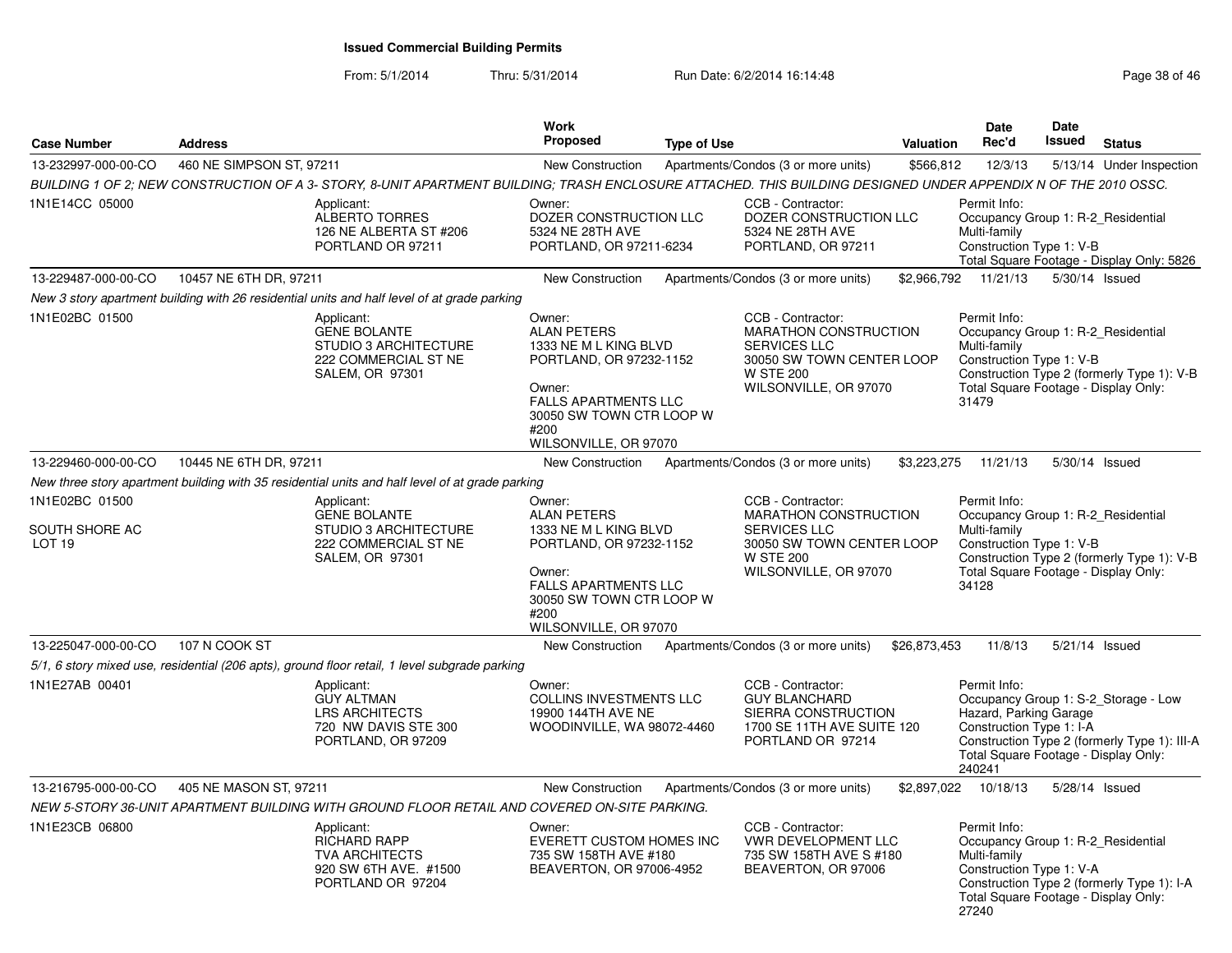| 2701 SE CLINTON ST, 97202<br>13-172493-000-00-CO<br>New Construction<br>Apartments/Condos (3 or more units)<br>\$1,200,000<br>6/26/13<br>$5/8/14$ Issued<br>NEW 2-STORY (OVER DAYLIGHT BASEMENT) 12-UNIT APARTMENT BUILDING WITH DETACHED TRASH ENCLOSURE (105sf - NO PERMIT REQ'D)<br>1S1E12BB 04000<br>Permit Info:<br>Applicant:<br>Owner:<br>ANDREW PAUL<br>CLINTON 27 LLC<br>Occupancy Group 1: R-2_Residential<br><b>CLINTON 27 LLC</b><br>1140 SW SKYLINE BLVD<br>Multi-family<br>PORTLAND, OR 97221<br>Construction Type 1: V-B<br>2715 SE CLINTON ST<br>Construction Type 2 (formerly Type 1): V-B<br>PORTLAND, OR 97202<br>Total Square Footage - Display Only:<br>11132<br>13-171810-000-00-CO<br>3850 SW MOODY AVE, 97201<br>5/13/14 Under Inspection<br>New Construction<br>Apartments/Condos (3 or more units)<br>\$29,210,000<br>6/28/13<br>MIXED USE, 5/1, 2 levels subgrade parking, 199 unitts residential, 1,470 SF retail<br>CCB - Contractor:<br>1S1E10DB 00700<br>Owner:<br>Permit Info:<br>Applicant:<br><b>JEANCARLO SAENZ</b><br>Z V COMPANY INC<br>Occupancy Group 1: R-2_Residential<br>Mike Kremers<br>HENSLEY LAMKIN RACHEL INC<br><b>R&amp;H CONSTRUCTION</b><br>Multi-family<br>PO BOX 64686<br>14881 QUORUM DRIVE, SUITE 550 TACOMA, WA 98466<br>1530 SW TAYLOR ST<br>Construction Type 1: III-A<br>DALLAS TX 75254<br>PORTLAND OR 97205<br>Construction Type 2 (formerly Type 1): I-A<br>Total Square Footage - Display Only:<br>246753<br>1135 NW EVERETT ST. 97209<br>\$8,245,602<br>6/26/13<br>13-171048-000-00-CO<br>New Construction<br>Apartments/Condos (3 or more units)<br>5/9/14 Issued<br>New mixed use, 9 story building with 1st floor for a future retail space, parking for mechanical stacked parking, building services, and a residential lobby; partial basement level for water and electrical rooms; 62 re<br>1N1E33DA 02900<br>CCB - Contractor:<br>Permit Info:<br>Applicant:<br>Owner:<br>MARCUS LIMA<br>NW TH LLC<br>LORENTZ BRUUN CO INC<br>Occupancy Group 1: R-2_Residential<br><b>GBD ARCHITECTS</b><br>Multi-family<br>1477 NW EVERETT ST<br>3611 SE 20TH ST, STE 300<br>1120 NW COUCH ST SUITE 300<br>PORTLAND, OR 97209<br>PORTLAND OR 97202<br>Construction Type 1: I-B<br>PORTLAND OR 97209<br>Construction Type 2 (formerly Type 1): I-B<br>Total Square Footage - Display Only:<br>Owner:<br><b>HFTB LLC</b><br>60388 |
|--------------------------------------------------------------------------------------------------------------------------------------------------------------------------------------------------------------------------------------------------------------------------------------------------------------------------------------------------------------------------------------------------------------------------------------------------------------------------------------------------------------------------------------------------------------------------------------------------------------------------------------------------------------------------------------------------------------------------------------------------------------------------------------------------------------------------------------------------------------------------------------------------------------------------------------------------------------------------------------------------------------------------------------------------------------------------------------------------------------------------------------------------------------------------------------------------------------------------------------------------------------------------------------------------------------------------------------------------------------------------------------------------------------------------------------------------------------------------------------------------------------------------------------------------------------------------------------------------------------------------------------------------------------------------------------------------------------------------------------------------------------------------------------------------------------------------------------------------------------------------------------------------------------------------------------------------------------------------------------------------------------------------------------------------------------------------------------------------------------------------------------------------------------------------------------------------------------------------------------------------------------------------------------------------------------------------------------------------------------------------------------------|
|                                                                                                                                                                                                                                                                                                                                                                                                                                                                                                                                                                                                                                                                                                                                                                                                                                                                                                                                                                                                                                                                                                                                                                                                                                                                                                                                                                                                                                                                                                                                                                                                                                                                                                                                                                                                                                                                                                                                                                                                                                                                                                                                                                                                                                                                                                                                                                                            |
|                                                                                                                                                                                                                                                                                                                                                                                                                                                                                                                                                                                                                                                                                                                                                                                                                                                                                                                                                                                                                                                                                                                                                                                                                                                                                                                                                                                                                                                                                                                                                                                                                                                                                                                                                                                                                                                                                                                                                                                                                                                                                                                                                                                                                                                                                                                                                                                            |
|                                                                                                                                                                                                                                                                                                                                                                                                                                                                                                                                                                                                                                                                                                                                                                                                                                                                                                                                                                                                                                                                                                                                                                                                                                                                                                                                                                                                                                                                                                                                                                                                                                                                                                                                                                                                                                                                                                                                                                                                                                                                                                                                                                                                                                                                                                                                                                                            |
|                                                                                                                                                                                                                                                                                                                                                                                                                                                                                                                                                                                                                                                                                                                                                                                                                                                                                                                                                                                                                                                                                                                                                                                                                                                                                                                                                                                                                                                                                                                                                                                                                                                                                                                                                                                                                                                                                                                                                                                                                                                                                                                                                                                                                                                                                                                                                                                            |
|                                                                                                                                                                                                                                                                                                                                                                                                                                                                                                                                                                                                                                                                                                                                                                                                                                                                                                                                                                                                                                                                                                                                                                                                                                                                                                                                                                                                                                                                                                                                                                                                                                                                                                                                                                                                                                                                                                                                                                                                                                                                                                                                                                                                                                                                                                                                                                                            |
|                                                                                                                                                                                                                                                                                                                                                                                                                                                                                                                                                                                                                                                                                                                                                                                                                                                                                                                                                                                                                                                                                                                                                                                                                                                                                                                                                                                                                                                                                                                                                                                                                                                                                                                                                                                                                                                                                                                                                                                                                                                                                                                                                                                                                                                                                                                                                                                            |
|                                                                                                                                                                                                                                                                                                                                                                                                                                                                                                                                                                                                                                                                                                                                                                                                                                                                                                                                                                                                                                                                                                                                                                                                                                                                                                                                                                                                                                                                                                                                                                                                                                                                                                                                                                                                                                                                                                                                                                                                                                                                                                                                                                                                                                                                                                                                                                                            |
|                                                                                                                                                                                                                                                                                                                                                                                                                                                                                                                                                                                                                                                                                                                                                                                                                                                                                                                                                                                                                                                                                                                                                                                                                                                                                                                                                                                                                                                                                                                                                                                                                                                                                                                                                                                                                                                                                                                                                                                                                                                                                                                                                                                                                                                                                                                                                                                            |
| 1477 NW EVERETT ST<br>PORTLAND, OR 97209                                                                                                                                                                                                                                                                                                                                                                                                                                                                                                                                                                                                                                                                                                                                                                                                                                                                                                                                                                                                                                                                                                                                                                                                                                                                                                                                                                                                                                                                                                                                                                                                                                                                                                                                                                                                                                                                                                                                                                                                                                                                                                                                                                                                                                                                                                                                                   |
| 13-236980-REV-01-CO<br>11563 NE GLENN WIDING DR, 97220<br>5/22/14 Issued<br>New Construction<br>Assembly<br>\$<br>4/10/14                                                                                                                                                                                                                                                                                                                                                                                                                                                                                                                                                                                                                                                                                                                                                                                                                                                                                                                                                                                                                                                                                                                                                                                                                                                                                                                                                                                                                                                                                                                                                                                                                                                                                                                                                                                                                                                                                                                                                                                                                                                                                                                                                                                                                                                                  |
| REVISION TO CHANGE NUMEROUS MINOR CONSTUCTION DETAILS THROUGHOUT INTERIOR                                                                                                                                                                                                                                                                                                                                                                                                                                                                                                                                                                                                                                                                                                                                                                                                                                                                                                                                                                                                                                                                                                                                                                                                                                                                                                                                                                                                                                                                                                                                                                                                                                                                                                                                                                                                                                                                                                                                                                                                                                                                                                                                                                                                                                                                                                                  |
| 1N2E15AC 00400<br>CCB - Contractor:<br>Permit Info:<br>Applicant:<br>Owner:<br>TEAM CONSTRUCTION LLC<br><b>SUZANNAH STANLEY</b><br>MAJ WOODSTOCK LLC<br>Occupancy Group 1: A-2_Restaurant                                                                                                                                                                                                                                                                                                                                                                                                                                                                                                                                                                                                                                                                                                                                                                                                                                                                                                                                                                                                                                                                                                                                                                                                                                                                                                                                                                                                                                                                                                                                                                                                                                                                                                                                                                                                                                                                                                                                                                                                                                                                                                                                                                                                  |
| Construction Type 1: V-B<br>INT'L CORPORATE CTR NO 2<br><b>MACKENZIE</b><br>300 W 15TH ST #200<br>4201 NE 66TH AVE<br>LOT 3 EXC PT IN HWY<br>1515 SE WATER AVE<br>VANCOUVER, WA 98660-2927<br>VANCOUVER, WA 98661<br>PORTLAND, OR 97214<br>Owner:<br><b>MAJ TACOMA STREET</b>                                                                                                                                                                                                                                                                                                                                                                                                                                                                                                                                                                                                                                                                                                                                                                                                                                                                                                                                                                                                                                                                                                                                                                                                                                                                                                                                                                                                                                                                                                                                                                                                                                                                                                                                                                                                                                                                                                                                                                                                                                                                                                              |
| 300 W 15TH ST #200<br>VANCOUVER, WA 98660-2927                                                                                                                                                                                                                                                                                                                                                                                                                                                                                                                                                                                                                                                                                                                                                                                                                                                                                                                                                                                                                                                                                                                                                                                                                                                                                                                                                                                                                                                                                                                                                                                                                                                                                                                                                                                                                                                                                                                                                                                                                                                                                                                                                                                                                                                                                                                                             |
| Owner:<br><b>LLC</b><br>300 W 15TH ST #200<br>VANCOUVER, WA 98660-2927                                                                                                                                                                                                                                                                                                                                                                                                                                                                                                                                                                                                                                                                                                                                                                                                                                                                                                                                                                                                                                                                                                                                                                                                                                                                                                                                                                                                                                                                                                                                                                                                                                                                                                                                                                                                                                                                                                                                                                                                                                                                                                                                                                                                                                                                                                                     |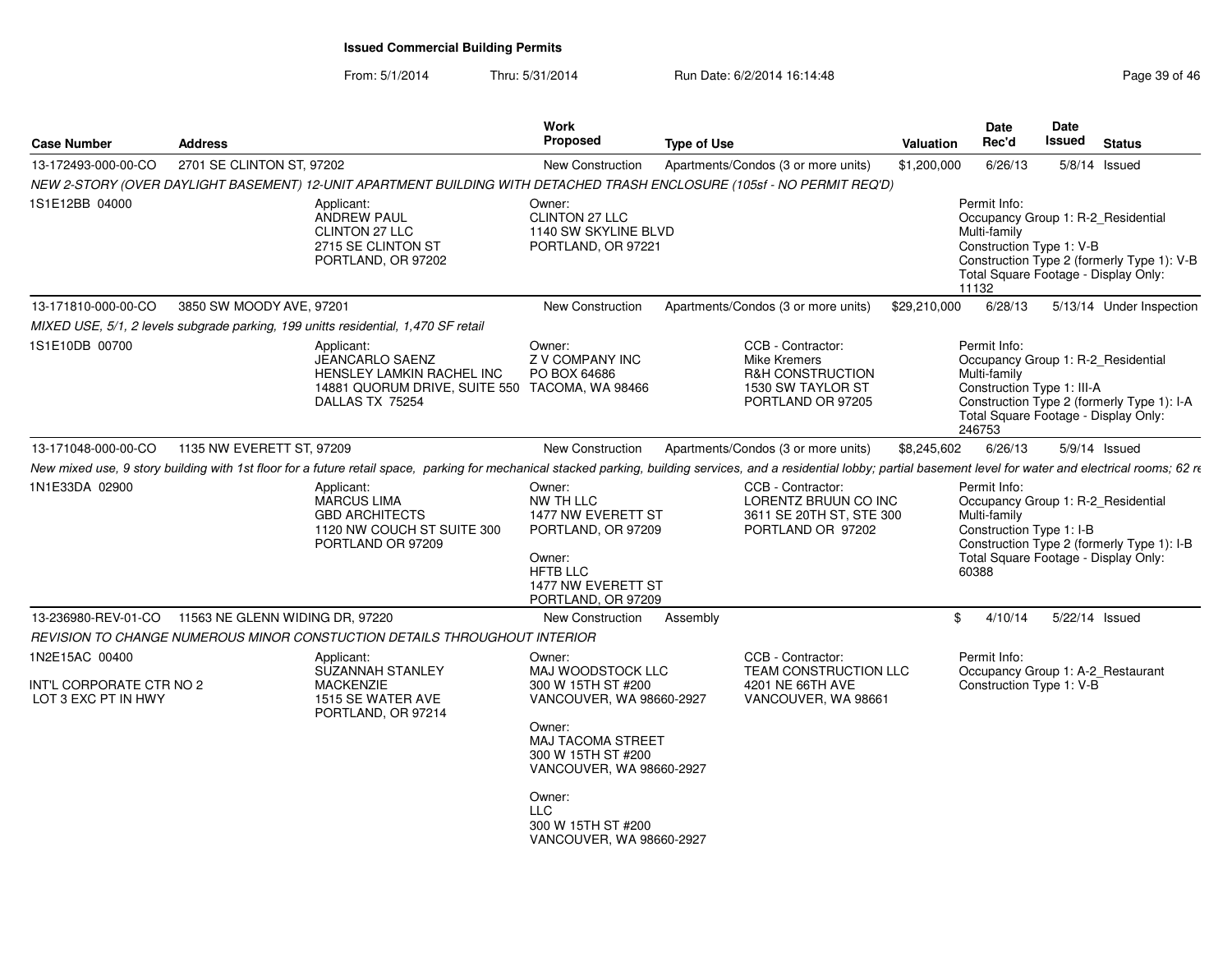| <b>Case Number</b>                                                                                               | <b>Address</b>               |                                                                                                                                                               | <b>Work</b><br>Proposed                                                                                                 | <b>Type of Use</b> | Valuation                                                                                                           |                              | Date<br>Rec'd       | <b>Date</b><br>Issued                                   | <b>Status</b>                                                                                                               |
|------------------------------------------------------------------------------------------------------------------|------------------------------|---------------------------------------------------------------------------------------------------------------------------------------------------------------|-------------------------------------------------------------------------------------------------------------------------|--------------------|---------------------------------------------------------------------------------------------------------------------|------------------------------|---------------------|---------------------------------------------------------|-----------------------------------------------------------------------------------------------------------------------------|
| 12-113163-REV-01-CO                                                                                              | 1900 N INTERSTATE AVE, 97227 |                                                                                                                                                               | <b>New Construction</b>                                                                                                 | <b>Business</b>    |                                                                                                                     | \$                           | 5/23/14             |                                                         | 5/23/14 Issued                                                                                                              |
| revision - to DFS 07 - suspended ceiling design change                                                           |                              |                                                                                                                                                               |                                                                                                                         |                    |                                                                                                                     |                              |                     |                                                         |                                                                                                                             |
| 1N1E27CD 00200<br>ALBINA<br><b>BLOCK 94 TL 200</b>                                                               |                              | Applicant:<br>NEVAN HUDDLESTON<br><b>HOFFMAN CONSTRUCTION</b><br>805 SW BROADWAY, #2100<br>PORTLAND, OR 97205                                                 | Owner:<br>PORTLAND CITY OF<br>1120 SW 5TH AVE #609<br>PORTLAND, OR 97204-1912                                           |                    | CCB - Contractor:<br><b>THOMAS SMITH</b><br>HOFFMAN CONSTRUCTION CO<br>OF OREGON<br>805 SW BROADWAY SUITE 2100      | Permit Info:<br>General      |                     | Construction Type 1: III-A                              | Occupancy Group 1: A-3 Assembly -<br>Construction Type 2 (formerly Type 1): III-A                                           |
|                                                                                                                  |                              |                                                                                                                                                               |                                                                                                                         |                    | PORTLAND, OR 97205                                                                                                  |                              |                     |                                                         |                                                                                                                             |
| 13-160382-000-00-CO                                                                                              | 2719 NE SANDY BLVD, 97232    |                                                                                                                                                               | New Construction                                                                                                        | <b>Business</b>    |                                                                                                                     | \$874,682                    | 5/28/13             |                                                         | $5/9/14$ Issued                                                                                                             |
|                                                                                                                  |                              | CONSTRUCTION OF NEW SINGLE-STORY COMMERICIAL BUILDING: SHELL ONLY, NO OCCUPANCY THIS PERMIT.                                                                  |                                                                                                                         |                    |                                                                                                                     |                              |                     |                                                         |                                                                                                                             |
| 1N1E36BC 12100                                                                                                   |                              | Applicant:<br><b>Brett Schulz</b><br>1111 E BURNSIDE SREET, STE. 30: 3435 NE 45TH AVE<br>PORTLAND OR 97214                                                    | Owner:<br>THE ZIPPER 27TH<br>PORTLAND, OR 97213<br>Owner:<br><b>SANDY LLC</b><br>3435 NE 45TH AVE<br>PORTLAND, OR 97213 |                    | CCB - Contractor:<br><b>BRIAN SCOTT BACHELOR</b><br>3334 NE 45TH AVE<br>PORTLAND, OR 97213                          | Permit Info:                 | Med.Off., Pub.Bldg. | Construction Type 1: V-B                                | Occupancy Group 1: B Bank, Off.,<br>Construction Type 2 (formerly Type 1): V-B<br>Total Square Footage - Display Only: 7934 |
| 13-164353-REV-03-CO 3530 N VANCOUVER AVE, 97227                                                                  |                              |                                                                                                                                                               | New Construction                                                                                                        | <b>Business</b>    |                                                                                                                     | $\mathbb{S}$                 | 4/1/14              |                                                         | $5/2/14$ Issued                                                                                                             |
|                                                                                                                  |                              | REVISION TO RECONFIGURE BATHROOMS ON FLOORS 2 AND 3. ELIMINATE ALL RESTROOMS ON FLOORS 4 AND 5 (THESE RESTROOMS TO BE DONE UNDER FUTURE TI PERMITS) REMOVE AR |                                                                                                                         |                    |                                                                                                                     |                              |                     |                                                         |                                                                                                                             |
| 1N1E22DC 14300<br>ALBINA HMSTD<br>BLOCK 30<br>LOT 11&12                                                          |                              | Applicant:<br><b>Jeff Vincent</b><br>KAISER GROUP INC<br>5229 NE MLK BLVD., SUITE 101<br>PORTLAND OR 97211                                                    | Owner:<br>DECO DINER LLC<br>5229 NE M L KING BLVD<br>PORTLAND, OR 97211                                                 |                    | CCB - Contractor:<br>KAISER GROUP LLC<br>5229 NE M L KING JR BLVD, STE<br>101<br>PORTLAND OR 97211                  | Permit Info:                 |                     | Construction Type 1: III-A                              | Occupancy Group 1: A-2_Restaurant<br>Construction Type 2 (formerly Type 1): III-A                                           |
| 13-137297-DFS-05-CO 5 SE MADISON ST. 97214                                                                       |                              |                                                                                                                                                               | New Construction                                                                                                        | <b>Business</b>    |                                                                                                                     | \$116,000                    | 3/18/14             |                                                         | $5/8/14$ Issued                                                                                                             |
| DFS ALUMINUM STOREFRONT                                                                                          |                              |                                                                                                                                                               |                                                                                                                         |                    |                                                                                                                     |                              |                     |                                                         |                                                                                                                             |
| 1S1E03AD 03900<br><b>EAST PORTLAND</b><br>BLOCK 10&11 TL 3900                                                    |                              | Applicant:<br>TIM PHAM<br>5 SE MADISON ST<br>PORTLAND OR 97214                                                                                                | Owner:<br>PORTLAND CITY OF<br>55 SW ASH ST<br>PORTLAND, OR 97204-3509                                                   |                    | CCB - Contractor:<br><b>SKANSKA USA</b><br>222 SW Columbia St., Suite 300<br>Portland, OR 97201                     | Permit Info:<br>Multi-family |                     | Construction Type 1: V-B                                | Occupancy Group 1: R-2 Residential<br>Construction Type 2 (formerly Type 1): V-B                                            |
| 13-236301-REV-03-CO                                                                                              | 6240 NE 60TH AVE, 97218      |                                                                                                                                                               | New Construction                                                                                                        | <b>Business</b>    |                                                                                                                     | \$5/15/14                    |                     | 5/15/14 Final                                           |                                                                                                                             |
|                                                                                                                  |                              | REVISION-TO CHANGE PLUMBING LAYOUT, REROUTE WORK TO EXTERIOR INSTEAD OF UNDER FOUNDATION                                                                      |                                                                                                                         |                    |                                                                                                                     |                              |                     |                                                         |                                                                                                                             |
| 1N2E18DA 00700                                                                                                   |                              | Applicant:<br>SUZANNAH STANLEY<br><b>MACKENZIE</b><br>1515 SE WATER AVENUE 100<br>PORTLAND OREGON 97214                                                       | Owner:<br>300 W 15TH ST #200<br>VANCOUVER, WA 98660-2927                                                                |                    | CCB - Contractor:<br>MAJ COLUMBIA BLVD AT 60TH LLC TEAM CONSTRUCTION LLC<br>4201 NE 66TH AVE<br>VANCOUVER, WA 98661 | Permit Info:                 | Med.Off., Pub.Bldg. | Construction Type 1: V-B                                | Occupancy Group 1: B Bank, Off.,                                                                                            |
| 13-108530-REV-03-CO                                                                                              | 146 N GERTZ RD, 97217        |                                                                                                                                                               | New Construction                                                                                                        | <b>Business</b>    |                                                                                                                     | $\mathbb{S}$                 | 5/21/14             |                                                         | 5/21/14 Issued                                                                                                              |
| Revision of dock drain system, revision to inlet catch basin                                                     |                              |                                                                                                                                                               |                                                                                                                         |                    |                                                                                                                     |                              |                     |                                                         |                                                                                                                             |
| 1N1E03D 00200<br>SECTION 03 1N 1E<br>TL 200 19.45 ACRES<br>LAND & IMPS SEE R314443 (R941032061)<br>FOR BILLBOARD |                              | Applicant:<br>Lonny Reed<br>Legend Engineering<br>52 W 100 N<br>Heber City, UT 84032                                                                          | Owner:<br>OLD DOMINION FREIGHT LINE INC ADAM MAHER<br>500 OLD DOMINION WAY<br>THOMASVILLE, NC 27360-8923                |                    | CCB - Contractor:<br><b>FURST CONSTRUCTION</b><br><b>COMPANY INC</b><br>10138 S 460 W<br>SOUTH JORDAN, UT 84095     | Permit Info:                 |                     | Moderate Hazard, Warehouse<br>Construction Type 1: II-B | Occupancy Group 1: S-1_Storage -<br>Construction Type 2 (formerly Type 1): II-B                                             |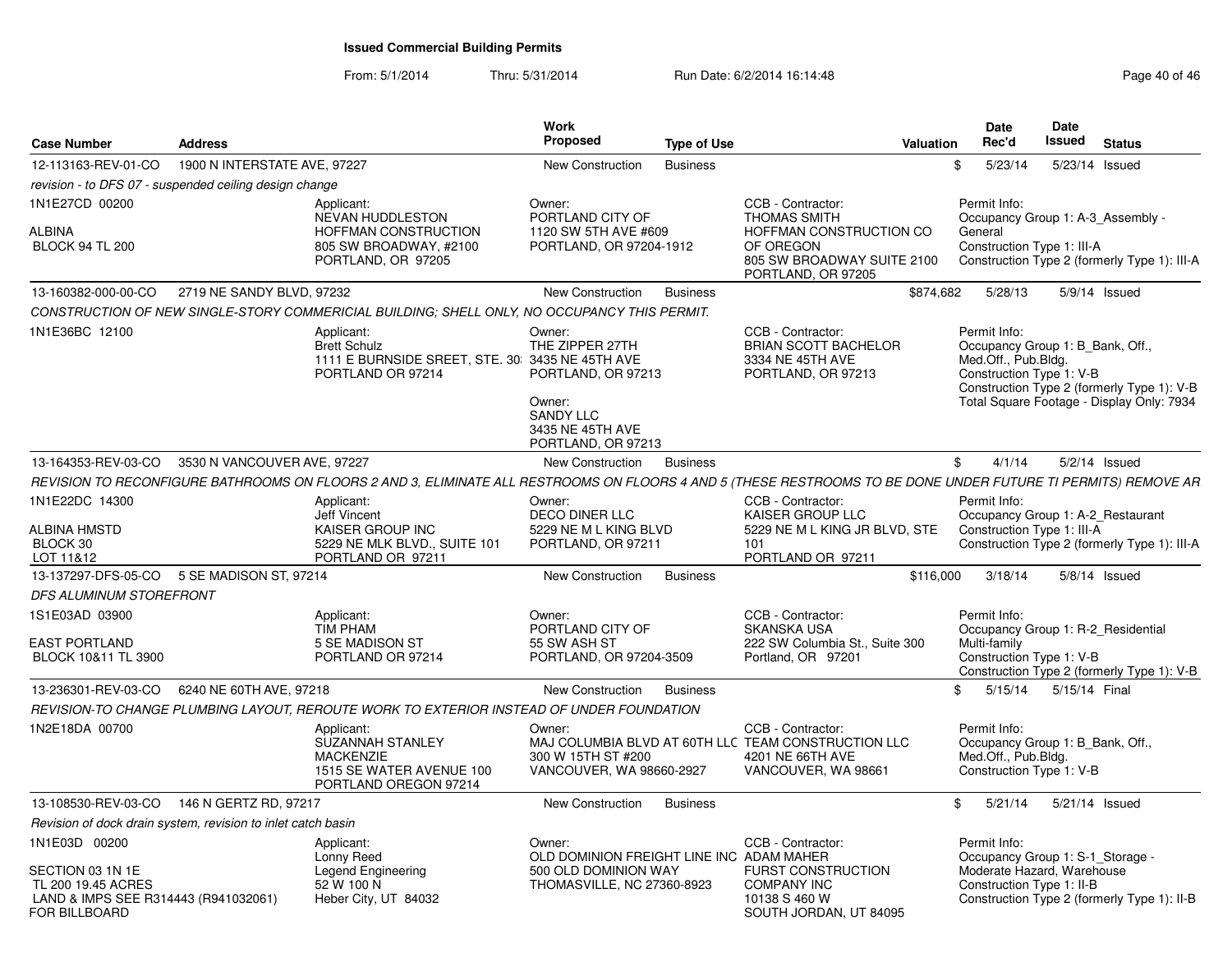| <b>Case Number</b>                                     | <b>Address</b>               |                                                                                                                                                                  | Work<br><b>Proposed</b>                                                                                                 | <b>Type of Use</b> |                                                                                                                     | <b>Valuation</b> | <b>Date</b><br>Rec'd                                                                                         | <b>Date</b><br>Issued | <b>Status</b>                                |
|--------------------------------------------------------|------------------------------|------------------------------------------------------------------------------------------------------------------------------------------------------------------|-------------------------------------------------------------------------------------------------------------------------|--------------------|---------------------------------------------------------------------------------------------------------------------|------------------|--------------------------------------------------------------------------------------------------------------|-----------------------|----------------------------------------------|
| 14-115082-000-00-CO                                    | 12000 SW 49TH AVE, 97219     |                                                                                                                                                                  | New Construction                                                                                                        | <b>Business</b>    |                                                                                                                     | \$185.000        | 2/12/14                                                                                                      |                       | 5/28/14 Issued                               |
|                                                        |                              | NEW 1600 SF OPEN SIDED STRUCTURE FOR KILNS AND POTTERY CLASS; 6'8" HIGH CONCRETE WALL AT BACK WALL AND PARTIAL WALLS AT SIDES; NEW STORMWATER PLANTER AT ENTRAN( |                                                                                                                         |                    |                                                                                                                     |                  |                                                                                                              |                       |                                              |
| 1S1E31D 00200                                          |                              | Applicant:<br>ALEX ZELAYA<br>THA ARCHITECTURE INC<br>733 SW OAK ST<br>PORTLAND, OR 97205                                                                         | Owner:<br>PORTLAND COMMUNITY<br><b>COLLEGE DIST</b><br>PO BOX 6119<br>ALOHA, OR 97007-0119                              |                    | CCB - Contractor:<br>PACIFICMARK CONSTRUCTION<br><b>CORP</b><br>PO BOX 67247<br>MILWAUKIE OR 97268-1247             |                  | Permit Info:<br>Occupancy Group 1: B Bank, Off.,<br>Med.Off., Pub.Bldg.<br>Construction Type 1: II-B         |                       | Total Square Footage - Display Only: 1680    |
| 13-183186-REV-01-CO                                    | 18200 NE RIVERSIDE PKY       |                                                                                                                                                                  | New Construction                                                                                                        | <b>Business</b>    |                                                                                                                     | \$21.000         | 2/4/14                                                                                                       |                       | 5/19/14 Issued                               |
|                                                        |                              | VALUE ADDED REVISION TO ADD NEW EXTERIOR VESTIBULE TO ENTRY ON EAST SIDE OF BUILDING, REVISE EXISTING CANOPY ABOVE ENTRY TO BECOME ROOF STRUCTURE FOR VESTIBUL   |                                                                                                                         |                    |                                                                                                                     |                  |                                                                                                              |                       |                                              |
| 1N3E20C 01402                                          |                              | Applicant:<br>ERICA JANKOWSKI<br><b>GROUP MACKENZIE</b><br>1515 SE WATER AVE STE 100<br>PORTLAND, OR 97214                                                       | Owner:<br>TRIAD MACHINERY INC<br>4530 NE 148TH AVE<br>PORTLAND, OR 97230-4311                                           |                    |                                                                                                                     |                  | Permit Info:<br>Occupancy Group 1: S-1_Storage -<br>Moderate Hazard, Warehouse<br>Construction Type 1: III-B |                       | Construction Type 2 (formerly Type 1): III-B |
| 12-113163-DFS-19-CO                                    | 1900 N INTERSTATE AVE, 97227 |                                                                                                                                                                  | New Construction                                                                                                        | <b>Business</b>    |                                                                                                                     | \$41,000         | 5/2/14                                                                                                       |                       | 5/30/14 Issued                               |
| <b>DFS FOR HANDRAILS</b>                               |                              |                                                                                                                                                                  |                                                                                                                         |                    |                                                                                                                     |                  |                                                                                                              |                       |                                              |
| 1N1E27CD 00200                                         |                              | Applicant:<br><b>THOMAS SMITH</b>                                                                                                                                | Owner:<br>PORTLAND CITY OF                                                                                              |                    | CCB - Contractor:<br>THOMAS SMITH                                                                                   |                  | Permit Info:<br>Occupancy Group 1: A-3 Assembly -                                                            |                       |                                              |
| ALBINA<br><b>BLOCK 94 TL 200</b>                       |                              | HOFFMAN CONSTRUCTION CO<br>OF OREGON<br>805 SW BROADWAY SUITE 2100<br>PORTLAND, OR 97205                                                                         | 1120 SW 5TH AVE #609<br>PORTLAND, OR 97204-1912                                                                         |                    | HOFFMAN CONSTRUCTION CO<br>OF OREGON<br>805 SW BROADWAY SUITE 2100<br>PORTLAND, OR 97205                            |                  | General<br>Construction Type 1: III-A                                                                        |                       | Construction Type 2 (formerly Type 1): III-A |
| 13-236301-REV-02-CO                                    | 6240 NE 60TH AVE, 97218      |                                                                                                                                                                  | New Construction                                                                                                        | <b>Business</b>    |                                                                                                                     |                  | \$<br>5/2/14                                                                                                 |                       | 5/2/14 Final                                 |
|                                                        |                              | REVISION TO CIVIL SHEETS TO REFLECT ACCURATE DOOR LOCATION WITH SIDEWALK ON OPPOSITE SIDE; BUILDING, FLOOR PLAN AND FOUNDATION NOT CHANGING                      |                                                                                                                         |                    |                                                                                                                     |                  |                                                                                                              |                       |                                              |
| 1N2E18DA 00700                                         |                              | Applicant:<br>SUZANNAH STANLEY<br><b>MACKENZIE</b><br>1515 SE WATER AVENUE 100<br>PORTLAND OREGON 97214                                                          | Owner:<br>300 W 15TH ST #200<br>VANCOUVER, WA 98660-2927                                                                |                    | CCB - Contractor:<br>MAJ COLUMBIA BLVD AT 60TH LLC TEAM CONSTRUCTION LLC<br>4201 NE 66TH AVE<br>VANCOUVER, WA 98661 |                  | Permit Info:<br>Occupancy Group 1: B Bank, Off.,<br>Med.Off., Pub.Bldg.<br>Construction Type 1: V-B          |                       |                                              |
| 13-137297-DFS-04-CO 5 SE MADISON ST, 97214             |                              |                                                                                                                                                                  | New Construction                                                                                                        | <b>Business</b>    |                                                                                                                     | \$27,873         | 3/11/14                                                                                                      |                       | $5/8/14$ Issued                              |
| DFS FOR COLD FORMED METAL FRAMING                      |                              |                                                                                                                                                                  |                                                                                                                         |                    |                                                                                                                     |                  |                                                                                                              |                       |                                              |
| 1S1E03AD 03900                                         |                              | Applicant:<br><b>TIM PHAM</b>                                                                                                                                    | Owner:<br>PORTLAND CITY OF                                                                                              |                    | CCB - Contractor:<br>SKANSKA USA                                                                                    |                  | Permit Info:<br>Occupancy Group 1: R-2 Residential                                                           |                       |                                              |
| <b>EAST PORTLAND</b><br>BLOCK 10&11 TL 3900            |                              | 5 SE MADISON ST<br>PORTLAND OR 97214                                                                                                                             | 55 SW ASH ST<br>PORTLAND, OR 97204-3509                                                                                 |                    | 222 SW Columbia St., Suite 300<br>Portland, OR 97201                                                                |                  | Multi-family<br>Construction Type 1: V-B                                                                     |                       | Construction Type 2 (formerly Type 1): V-B   |
| 12-184939-DFS-13-CO                                    | 850 N JESSUP ST, 97217       |                                                                                                                                                                  | New Construction                                                                                                        | Educational        |                                                                                                                     | \$19,923         | 4/4/14                                                                                                       |                       | $5/2/14$ Issued                              |
| DFS FOR AB GLASS GUARDRAIL                             |                              |                                                                                                                                                                  |                                                                                                                         |                    |                                                                                                                     |                  |                                                                                                              |                       |                                              |
| 1N1E15CD 14000                                         |                              | Applicant:<br><b>THOMAS SMITH</b>                                                                                                                                | Owner:<br>PORTLAND COMMUNITY                                                                                            |                    | CCB - Contractor:<br><b>THOMAS SMITH</b>                                                                            |                  | Permit Info:<br>Occupancy Group 1: B_Bank, Off.,                                                             |                       |                                              |
| <b>WEST PIEDMONT</b><br>BLOCK <sub>2</sub><br>LOT 3-16 |                              | HOFFMAN CONSTRUCTION CO<br>OF OREGON<br>805 SW BROADWAY SUITE 2100<br>PORTLAND, OR 97205                                                                         | PO BOX 19000<br>PORTLAND, OR 97280-0990<br>Owner:<br><b>COLLEGE DISTRICT</b><br>PO BOX 19000<br>PORTLAND, OR 97280-0990 |                    | HOFFMAN CONSTRUCTION CO<br>OF OREGON<br>805 SW BROADWAY SUITE 2100<br>PORTLAND, OR 97205                            |                  | Med.Off., Pub.Bldg.<br>Construction Type 1: II-B                                                             |                       | Construction Type 2 (formerly Type 1): II-B  |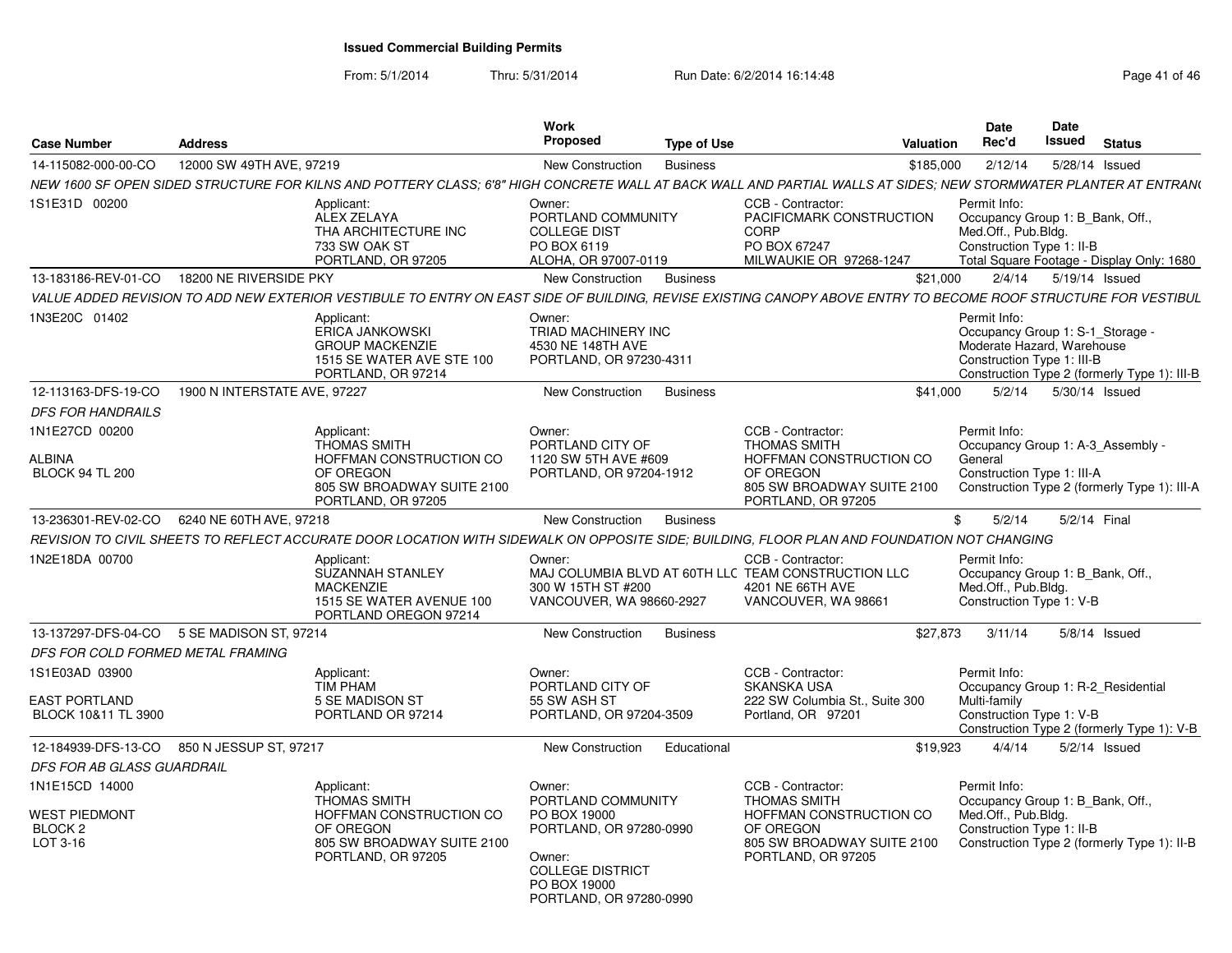| <b>Case Number</b>                                                       | <b>Address</b>              |                                                                                                  | <b>Work</b><br><b>Proposed</b>                                              | <b>Type of Use</b> |                                                                                 | <b>Valuation</b> | <b>Date</b><br>Rec'd                                                             | <b>Date</b><br>Issued | <b>Status</b>                             |
|--------------------------------------------------------------------------|-----------------------------|--------------------------------------------------------------------------------------------------|-----------------------------------------------------------------------------|--------------------|---------------------------------------------------------------------------------|------------------|----------------------------------------------------------------------------------|-----------------------|-------------------------------------------|
| 11-184710-REV-02-CO                                                      | 5414 SE DUKE ST             |                                                                                                  | <b>New Construction</b>                                                     | Hotel/Motel        |                                                                                 | \$               | 5/28/14                                                                          | 5/28/14 Final         |                                           |
|                                                                          |                             | REVISION TO ADD 8' X 4'9" CONCRETE PAD UNDER CONCRETE STAIRS OF BUILDING A PER INSPECTOR REQUEST |                                                                             |                    |                                                                                 |                  |                                                                                  |                       |                                           |
| 1S2E19AB 03101                                                           |                             | Applicant:                                                                                       | Owner:                                                                      |                    | Primary Contractor:                                                             |                  | Permit Info:                                                                     |                       |                                           |
| APOSTOLIC FAITH CAMPUS<br>LOT 1 EXC PT IN ST<br>POTENTIAL ADDITIONAL TAX |                             | CLIFFORD PAULSEN<br>APOSTOLIC FAITH MISSION OF<br>PORTLAND OREGON<br>6615 SE 52ND AVE            | APOSTOLIC FAITH MISSION<br>6615 SE 52ND AVE<br>PORTLAND, OR 97206-7660      |                    | <b>TO BID</b>                                                                   |                  | Construction Type 1: V-B                                                         |                       | Occupancy Group 1: R-1_Hotel or Motel     |
|                                                                          |                             | PORTLAND, OR 97206                                                                               | Owner:<br>OF PORTLAND OREGON<br>6615 SE 52ND AVE<br>PORTLAND, OR 97206-7660 |                    |                                                                                 |                  |                                                                                  |                       |                                           |
| 11-184719-REV-02-CO                                                      | 5414 SE DUKE ST             |                                                                                                  | <b>New Construction</b>                                                     | Hotel/Motel        |                                                                                 | \$               | 5/28/14                                                                          | 5/28/14 Final         |                                           |
|                                                                          |                             | REVISION TO ADD 4' X 4'9" CONCRETE PAD UNDER CONCRETE STAIRS PER INSPECTOR REQUEST               |                                                                             |                    |                                                                                 |                  |                                                                                  |                       |                                           |
| 1S2E19AB 03101<br>APOSTOLIC FAITH CAMPUS                                 |                             | Applicant:<br><b>CLIFFORD PAULSEN</b><br>APOSTOLIC FAITH MISSION OF                              | Owner:<br>APOSTOLIC FAITH MISSION<br>6615 SE 52ND AVE                       |                    | Primary Contractor:<br>TO BID                                                   |                  | Permit Info:<br>Construction Type 1: V-B                                         |                       | Occupancy Group 1: R-1_Hotel or Motel     |
| LOT 1 EXC PT IN ST<br>POTENTIAL ADDITIONAL TAX                           |                             | PORTLAND OREGON<br>6615 SE 52ND AVE<br>PORTLAND, OR 97206                                        | PORTLAND, OR 97206-7660<br>Owner:                                           |                    |                                                                                 |                  |                                                                                  |                       |                                           |
|                                                                          |                             |                                                                                                  | OF PORTLAND OREGON<br>6615 SE 52ND AVE<br>PORTLAND, OR 97206-7660           |                    |                                                                                 |                  |                                                                                  |                       |                                           |
| 13-218472-000-00-CO                                                      | 5275 NW ST HELENS RD, 97210 |                                                                                                  | New Construction                                                            | Storage            |                                                                                 | \$250,000        | 10/18/13                                                                         | 5/16/14 Issued        |                                           |
| NEW COLD STORAGE POLE BUILDING                                           |                             |                                                                                                  |                                                                             |                    |                                                                                 |                  |                                                                                  |                       |                                           |
| 1N1E19BB 00500                                                           |                             | Applicant:<br><b>ARTHUR BLUMENKRON</b>                                                           | Owner:<br>ARTHUR D BLUMENKRON                                               |                    | CCB - Contractor:<br><b>HEATH ETZEL</b>                                         |                  | Permit Info:<br>Occupancy Group 1: S-1_Storage -                                 |                       |                                           |
| SECTION 19 1N 1E<br>TL 500 0.93 ACRES                                    |                             | Goby Walnut<br>5315 NW St Helens Rd<br>Portland, OR 97210                                        | 5315 NW ST HELENS RD<br>PORTLAND, OR 97210                                  |                    | <b>PARKER BUILDINGS INC</b><br>PO BOX 407<br>HUBBARD, OR 97032                  |                  | Moderate Hazard, Warehouse<br>Construction Type 1: V-B                           |                       | Total Square Footage - Display Only: 8000 |
| 13-228493-REV-02-CO                                                      | 6020 NE 60TH AVE, 97218     |                                                                                                  | <b>New Construction</b>                                                     | Utility            |                                                                                 | \$               | 5/15/14                                                                          | 5/15/14 Issued        |                                           |
|                                                                          |                             | REVISION TO CHANGE OUTLET PIPING FOR WATER QUALITY BASIN B ON FIELD VERIFICATION ON-SITE         |                                                                             |                    |                                                                                 |                  |                                                                                  |                       |                                           |
| 1N2E18DA 00700                                                           |                             | Applicant:<br>DAVE LARSON                                                                        | Owner:                                                                      |                    | CCB - Contractor:<br>MAJ COLUMBIA BLVD AT 60TH LLC TEAM CONSTRUCTION LLC        |                  | Permit Info:<br>Occupancy Group 1: U_Private                                     |                       |                                           |
| SECTION 18 1N 2E<br>TL 700 0.36 ACRES                                    |                             | <b>GROUP MACKENZIE</b><br>601 Main Street, Suite 101<br>Vancouver, WA 98660                      | 300 W 15TH ST #200<br>VANCOUVER, WA 98660-2927                              |                    | 4201 NE 66TH AVE<br>VANCOUVER, WA 98661                                         |                  | Garage\Utility Misc.<br>Construction Type 1: V-B                                 |                       |                                           |
| 14-131236-000-00-CO                                                      | 1617 N COLUMBIA BLVD, 97217 |                                                                                                  | <b>New Construction</b>                                                     | Utility            |                                                                                 | \$12,000         | 3/26/14                                                                          |                       | 5/23/14 Under Inspection                  |
|                                                                          |                             | NEW 70 FT, ABOVE GROUND, PORTABLE TRUCK SCALE WITH FOOTINGS FOR SUPPORT                          |                                                                             |                    |                                                                                 |                  |                                                                                  |                       |                                           |
| 1N1E09A 00100                                                            |                             | Applicant:                                                                                       | Owner:                                                                      |                    | CCB - Contractor:                                                               |                  | Permit Info:                                                                     |                       |                                           |
| SECTION 09 1N 1E<br>TL 100 15.36 ACRES<br>SPLIT MAP R315013 (R941101980) |                             | <b>STEVE ORR</b><br>POWELL SCALES NW<br>39120 W SCIO RD<br><b>SCIO OR 97374</b>                  | <b>BLASEN FAMILY LLC</b><br>PO BOX 17370<br>PORTLAND, OR 97217              |                    | <b>STEVE ORR</b><br>POWELL SCALES NW<br>39120 W SCIO RD<br><b>SCIO OR 97374</b> |                  | Occupancy Group 1: U_Private<br>Garage\Utility Misc.<br>Construction Type 1: V-B |                       | Total Square Footage - Display Only: 77   |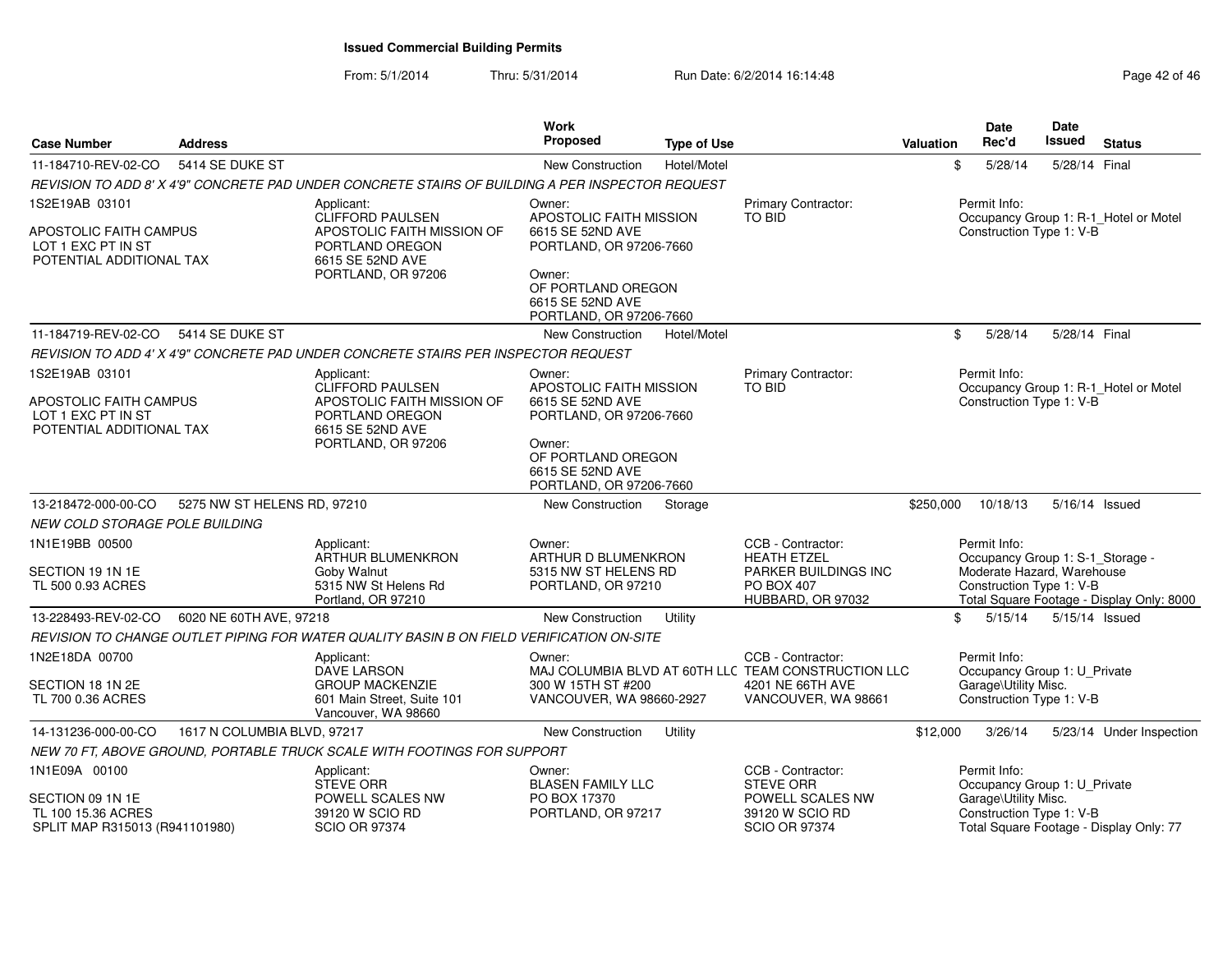| <b>Case Number</b>                                          | <b>Address</b>           |                                                                                                               | Work<br><b>Proposed</b>                                                                                                                                                 | <b>Type of Use</b> | Valuation                                                                                                                            | Date<br>Rec'd                                                                                                                 | <b>Date</b><br>Issued                    | <b>Status</b>                            |
|-------------------------------------------------------------|--------------------------|---------------------------------------------------------------------------------------------------------------|-------------------------------------------------------------------------------------------------------------------------------------------------------------------------|--------------------|--------------------------------------------------------------------------------------------------------------------------------------|-------------------------------------------------------------------------------------------------------------------------------|------------------------------------------|------------------------------------------|
| 14-150849-000-00-CO                                         | 4015 SW CANYON RD, 97221 |                                                                                                               | New Construction                                                                                                                                                        | Utility            | \$8,921                                                                                                                              | 5/27/14                                                                                                                       | 5/27/14 Issued                           |                                          |
|                                                             |                          | NEW 214 SQ FT TRELLIS; LANDSCAPE IMPROVEMENTS AT EXISTING PLAYSCAPE                                           |                                                                                                                                                                         |                    |                                                                                                                                      |                                                                                                                               |                                          |                                          |
| 1S1E05 00800                                                |                          | Applicant:<br><b>MARY GAGE DAVIS</b><br><b>OPAL SCHOOL</b><br>4015 SW CANYON RD<br>PORTLAND, OR 97221         | Owner:<br>PORTLAND CITY OF (BUREAU OF<br>1120 SW 5TH AVE #1302<br>PORTLAND, OR 97204-1912<br>Owner:<br><b>PARKS</b><br>1120 SW 5TH AVE #1302<br>PORTLAND, OR 97204-1912 |                    | CCB - Contractor:<br><b>GR MORGAN CONSTRUCTION</b><br>10536 SW 25TH AVE<br>PORTLAND, OR 972196331                                    | Permit Info:<br>Occupancy Group 1: U_Private<br>Garage\Utility Misc.<br>Construction Type 1: V-B                              |                                          | Total Square Footage - Display Only: 210 |
|                                                             |                          |                                                                                                               | Owner:<br>RECREATION(LEASED<br>1120 SW 5TH AVE #1302<br>PORTLAND, OR 97204-1912                                                                                         |                    |                                                                                                                                      |                                                                                                                               |                                          |                                          |
|                                                             |                          |                                                                                                               | Owner:<br><b>MULTIPLE TENANTS</b><br>1120 SW 5TH AVE #1302<br>PORTLAND, OR 97204-1912                                                                                   |                    |                                                                                                                                      |                                                                                                                               |                                          |                                          |
| 14-105932-000-00-CO                                         | 10445 NE 6TH DR, 97211   |                                                                                                               | New Construction                                                                                                                                                        | Utility            | \$25,000                                                                                                                             | 5/30/14                                                                                                                       |                                          | 5/30/14 Issued                           |
| New 300 sf trash enclosure                                  |                          |                                                                                                               |                                                                                                                                                                         |                    |                                                                                                                                      |                                                                                                                               |                                          |                                          |
| 1N1E02BC 01500<br>SOUTH SHORE AC<br>LOT <sub>19</sub>       |                          | Applicant:<br><b>GENE BOLANTE</b><br><b>STUDIO 3 ARCHITECTURE</b><br>222 COMMERCIAL ST NE<br>SALEM, OR 97301  | Owner:<br><b>FALLS APARTMENTS LLC</b><br>30050 SW TOWN CTR LOOP W<br>#200<br>WILSONVILLE, OR 97070                                                                      |                    | CCB - Contractor:<br>MARATHON CONSTRUCTION<br>SERVICES LLC<br>30050 SW TOWN CENTER LOOP<br><b>W STE 200</b><br>WILSONVILLE, OR 97070 | Permit Info:<br>Occupancy Group 1: U_Private<br>Garage\Utility Misc.<br>Construction Type 1: V-B                              | Total Square Footage - Display Only: 300 |                                          |
| 14-115065-000-00-CO                                         | 10445 NE 6TH DR, 97211   |                                                                                                               | <b>New Construction</b>                                                                                                                                                 | Utility            | \$71,776                                                                                                                             | 5/30/14                                                                                                                       | 5/30/14 Issued                           |                                          |
| Construction of new accessory garage                        |                          |                                                                                                               |                                                                                                                                                                         |                    |                                                                                                                                      |                                                                                                                               |                                          |                                          |
| 1N1E02BC 01500                                              |                          | Applicant:                                                                                                    | Owner:                                                                                                                                                                  |                    | CCB - Contractor:                                                                                                                    | Permit Info:                                                                                                                  |                                          |                                          |
| SOUTH SHORE AC<br>LOT <sub>19</sub>                         |                          | <b>GENE BOLANTE</b><br><b>STUDIO 3 ARCHITECTURE</b><br>222 COMMERCIAL ST NE<br>SALEM, OR 97301                | <b>FALLS APARTMENTS LLC</b><br>30050 SW TOWN CTR LOOP W<br>#200<br>WILSONVILLE, OR 97070                                                                                |                    | <b>MARATHON CONSTRUCTION</b><br><b>SERVICES LLC</b><br>30050 SW TOWN CENTER LOOP<br><b>W STE 200</b><br>WILSONVILLE, OR 97070        | Occupancy Group 1: U_Private<br>Garage\Utility Misc.<br>Construction Type 1: V-B<br>Total Square Footage - Display Only: 1767 |                                          |                                          |
| 13-218074-000-00-CO                                         | 1300 NE 16TH AVE, 97232  |                                                                                                               | New Construction                                                                                                                                                        | Utility            | \$20,000                                                                                                                             | 10/17/13                                                                                                                      |                                          | 5/5/14 Under Inspection                  |
|                                                             |                          | NEW EXTERIOR GROUND-MOUNTED BACKUP GENERATOR ROUTED THROUGH BASEMENT TO EXISTING ROOFTOP RF CELLULAR FACILITY |                                                                                                                                                                         |                    |                                                                                                                                      |                                                                                                                               |                                          |                                          |
| 1N1E35AB 05600<br>HOLLADAYS ADD                             |                          | Applicant:<br><b>GEORGE PIERCE</b><br><b>RYKA CONSULTING</b>                                                  | Owner:<br>HOLLADAY PARK PLAZA INC<br>1300 NE 16TH AVE                                                                                                                   |                    | CCB - Contractor:<br><b>WESTOWER COMMUNICATIONS</b><br><b>INC</b>                                                                    | Permit Info:<br>Construction Type 1: I-A                                                                                      |                                          |                                          |
| <b>BLOCK 178 TL 5600</b><br>SPLIT LEVY R182280 (R396212040) |                          | 918 SOUTH HORTON ST, SUITE<br>1002<br>SEATTLE WA 98134                                                        | PORTLAND, OR 97232-1467                                                                                                                                                 |                    | 19500 SW CIPOLE ROAD<br>TUALATIN, OR 97062                                                                                           |                                                                                                                               |                                          |                                          |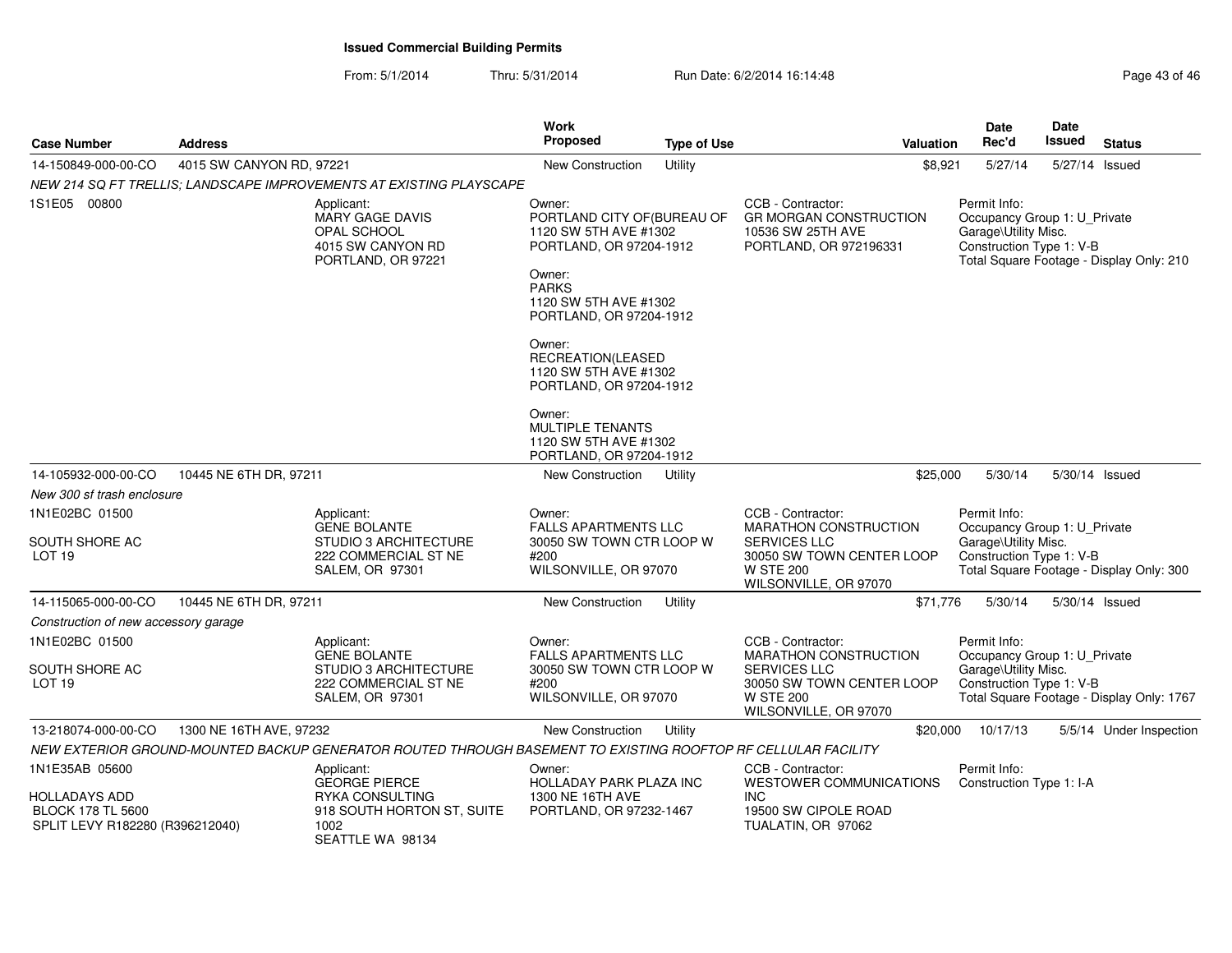| <b>Case Number</b>                                                  | <b>Address</b>                                  |                                                                                                                                                        | <b>Work</b><br><b>Proposed</b>                                                                         | <b>Type of Use</b> |                                                                                                              | <b>Valuation</b> | <b>Date</b><br>Rec'd                                                      | Date | Issued | <b>Status</b>                            |
|---------------------------------------------------------------------|-------------------------------------------------|--------------------------------------------------------------------------------------------------------------------------------------------------------|--------------------------------------------------------------------------------------------------------|--------------------|--------------------------------------------------------------------------------------------------------------|------------------|---------------------------------------------------------------------------|------|--------|------------------------------------------|
| 14-152908-000-00-CO                                                 | 4800 NE 72ND AVE, 97218                         |                                                                                                                                                        | <b>New Construction</b>                                                                                | Utility            |                                                                                                              | \$15,000         | 5/9/14                                                                    |      |        | $5/9/14$ Issued                          |
|                                                                     | CONSTRUCT NEW WHEELCHAIR RAMP AT BACK OF CHURCH |                                                                                                                                                        |                                                                                                        |                    |                                                                                                              |                  |                                                                           |      |        |                                          |
| 1N2E20AC 11800                                                      |                                                 | Applicant:                                                                                                                                             | Owner:                                                                                                 |                    | <b>Primary Contractor:</b>                                                                                   |                  |                                                                           |      |        |                                          |
| SECTION 20 1N 2E<br>TL 11800 0.41 ACRES                             |                                                 | <b>Nate Carter</b><br>Eleven Engineering & Design, LLC<br>825 NE 2OTH AVE SUITE 310<br>PORTLAND, OR 97232                                              | LUTHER MEMORIAL CHURCH<br>4800 NE 72ND AVE<br>PORTLAND, OR 97218-3543                                  |                    | TO BID                                                                                                       |                  |                                                                           |      |        |                                          |
| 14-155396-000-00-CO                                                 | 2000 SW 1ST AVE, 97201                          |                                                                                                                                                        | New Construction                                                                                       | Utility            |                                                                                                              | \$75,000         | 5/15/14                                                                   |      |        | 5/15/14 Issued                           |
|                                                                     |                                                 | REMOVE AND REPLACE TREES AND SHRUBS, NEW STAIRS AND PATHWAY AT NW CORNER OF PROPERTY                                                                   |                                                                                                        |                    |                                                                                                              |                  |                                                                           |      |        |                                          |
| 1S1E03CB 00300                                                      |                                                 | Applicant:                                                                                                                                             |                                                                                                        |                    |                                                                                                              |                  |                                                                           |      |        |                                          |
| SOUTH AUDITORIUM ADD<br><b>BLOCK H</b><br>LOT 2 TL 300              |                                                 | <b>STEVEN TUTTLE</b><br><b>MACKENZIE</b><br>1515 SE WATER AVENUE<br>PORTLAND, OR 97214                                                                 |                                                                                                        |                    |                                                                                                              |                  |                                                                           |      |        |                                          |
| 13-228493-REV-01-CO                                                 | 6020 NE 60TH AVE, 97218                         |                                                                                                                                                        | <b>New Construction</b>                                                                                | Utility            |                                                                                                              |                  | 5/2/14<br>\$                                                              |      |        | 5/2/14 Issued                            |
|                                                                     |                                                 | REVISION TO CIVIL SHEETS TO REFLECT ACCURATE DOOR LOCATION WITH SIDEWALK ON OPPOSITE SIDE; BUILDING, FLOOR PLAN AND FOUNDATION NOT CHANGING            |                                                                                                        |                    |                                                                                                              |                  |                                                                           |      |        |                                          |
| 1N2E18DA 00700                                                      |                                                 | Applicant:<br>SUZANNAH STANLEY                                                                                                                         | Owner:                                                                                                 |                    | CCB - Contractor:<br>MAJ COLUMBIA BLVD AT 60TH LLC TEAM CONSTRUCTION LLC                                     |                  | Permit Info:<br>Occupancy Group 1: U Private                              |      |        |                                          |
| SECTION 18 1N 2E<br>TL 700 0.36 ACRES                               |                                                 | <b>MACKENZIE</b><br>1515 SE WATER AVENUE 100<br>PORTLAND OREGON 97214                                                                                  | 300 W 15TH ST #200<br>VANCOUVER, WA 98660-2927                                                         |                    | 4201 NE 66TH AVE<br>VANCOUVER, WA 98661                                                                      |                  | Garage\Utility Misc.<br>Construction Type 1: V-B                          |      |        |                                          |
| 14-124345-000-00-CO                                                 | 1609 SW 12TH AVE, 97201                         |                                                                                                                                                        | <b>New Construction</b>                                                                                | Utility            |                                                                                                              | \$6,000          | 3/7/14                                                                    |      |        | 5/15/14 Under Inspection                 |
|                                                                     |                                                 | NEW CONSTRUCTION OF 400 SF COVERED CANOPY FOR PLAY STRUCTURES ON EXISTING PLAYGROUND. Heavy Timber construction without sprinkler coverage per appeal. |                                                                                                        |                    |                                                                                                              |                  |                                                                           |      |        |                                          |
| 1S1E04AC 01000<br>PORTLAND<br><b>BLOCK N1/2B</b><br>LOT 1-3 TL 1000 |                                                 | Applicant:<br><b>MARLENE GILLIS</b><br>SODERSTROM ARCHITECTS<br>1200 NW NAITO PKWY, STE 410<br>PORTLAND, OR 97209                                      | Owner:<br>OREGON STATE OF (BD OF<br><b>HIGHER EDUCATION</b><br><b>PO BOX 751</b><br>PORTLAND, OR 97207 |                    | CCB - Contractor:<br><b>HOWARD S WRIGHT</b><br><b>CONSTRUCTORS LP</b><br>P. O. BOX 3764<br>SEATTLE, WA 98124 |                  | Permit Info:<br>Occupancy Group 1: E School<br>Construction Type 1: IV-HT |      |        | Total Square Footage - Display Only: 400 |
|                                                                     |                                                 |                                                                                                                                                        | Owner:<br><b>CAMPUS PLANNING OFFICE</b><br><b>PO BOX 751</b><br>PORTLAND, OR 97207                     |                    |                                                                                                              |                  |                                                                           |      |        |                                          |
| 14-124346-000-00-CO                                                 | 1609 SW 12TH AVE, 97201                         |                                                                                                                                                        | New Construction                                                                                       | Utility            |                                                                                                              | \$6,000          | 3/7/14                                                                    |      |        | 5/15/14 Under Inspection                 |
|                                                                     |                                                 | NEW CONSTRUCTION OF 400 SF COVERED CANOPY FOR PLAY STRUCTURES ON EXISTING PLAYGROUND. Heavy Timber construction without sprinkler coverage per appeal. |                                                                                                        |                    |                                                                                                              |                  |                                                                           |      |        |                                          |
| 1S1E04AC 01000                                                      |                                                 | Applicant:<br><b>MARLENE GILLIS</b>                                                                                                                    | Owner:<br>OREGON STATE OF (BD OF                                                                       |                    | CCB - Contractor:<br><b>HOWARD S WRIGHT</b>                                                                  |                  | Permit Info:<br>Occupancy Group 1: E School                               |      |        |                                          |
| PORTLAND<br><b>BLOCK N1/2B</b><br>LOT 1-3 TL 1000                   |                                                 | SODERSTROM ARCHITECTS<br>1200 NW NAITO PKWY, STE 410<br>PORTLAND, OR 97209                                                                             | <b>HIGHER EDUCATION</b><br><b>PO BOX 751</b><br>PORTLAND, OR 97207                                     |                    | <b>CONSTRUCTORS LP</b><br>P. O. BOX 3764<br>SEATTLE, WA 98124                                                |                  | Construction Type 1: IV-HT                                                |      |        | Total Square Footage - Display Only: 400 |
|                                                                     |                                                 |                                                                                                                                                        | Owner:<br><b>CAMPUS PLANNING OFFICE</b><br><b>PO BOX 751</b><br>PORTLAND, OR 97207                     |                    |                                                                                                              |                  |                                                                           |      |        |                                          |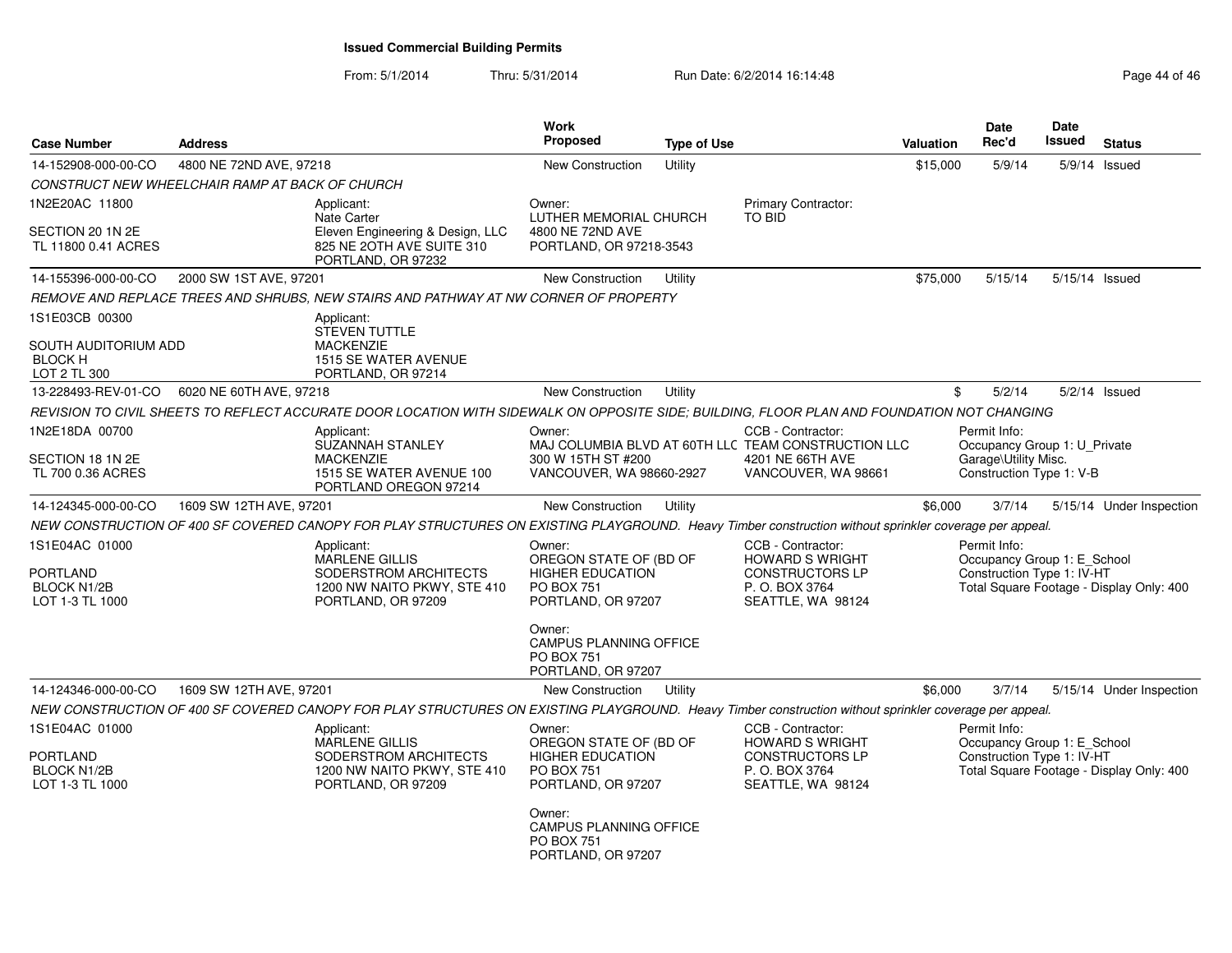| <b>Case Number</b>                                                             | <b>Address</b>                                                                                                                                               | <b>Work</b><br>Proposed                                                                                                                                                                                                                                    | <b>Type of Use</b> |                                                          | <b>Valuation</b> | Date<br>Rec'd                                                                                    | Date<br>Issued | <b>Status</b>                           |
|--------------------------------------------------------------------------------|--------------------------------------------------------------------------------------------------------------------------------------------------------------|------------------------------------------------------------------------------------------------------------------------------------------------------------------------------------------------------------------------------------------------------------|--------------------|----------------------------------------------------------|------------------|--------------------------------------------------------------------------------------------------|----------------|-----------------------------------------|
| 12-202234-REV-01-CO                                                            | 7610 SE 52ND AVE, 97206                                                                                                                                      | New Construction                                                                                                                                                                                                                                           | Utility            |                                                          | \$               | 5/15/14                                                                                          |                | 5/15/14 Issued                          |
|                                                                                | REVISION-THE FOUNDATION DESIGN FOR THE PREVIOUSLY PERMITTED WIRELESS TELECOMMUNICATION FACILITY SHELTER IS BEING CHANGED FROM FROM A POURED CONCRETE PAD DE: |                                                                                                                                                                                                                                                            |                    |                                                          |                  |                                                                                                  |                |                                         |
| 1S2E19DB 15500                                                                 | Applicant:<br><b>DANIEL BAUM</b>                                                                                                                             | Owner:<br><b>GERALDEAN H RHYNE</b>                                                                                                                                                                                                                         |                    | CCB - Contractor:<br>WESTOWER COMMUNICATIONS             |                  | Permit Info:<br>Occupancy Group 1: U_Private                                                     |                |                                         |
| <b>DARLINGTON</b><br>BLOCK 8<br>LOT <sub>1</sub>                               | AMERICAN TOWER<br>2922 WESTERN AVE APT 425<br>SEATLLE, WA 98121                                                                                              | 19577 MORRIE DR<br>OREGON CITY, OR 97045                                                                                                                                                                                                                   |                    | <b>INC</b><br>19500 SW CIPOLE ROAD<br>TUALATIN, OR 97062 |                  | Garage\Utility Misc.<br>Construction Type 1: V-B                                                 |                |                                         |
| 07-143644-DFS-07-CO                                                            | 7240 NE 42ND AVE, 97218                                                                                                                                      | New Construction                                                                                                                                                                                                                                           | Utility            |                                                          | \$1,000          | 4/23/14                                                                                          |                | 5/23/14 Issued                          |
|                                                                                | DFS FOR SEISMIC ANCHORAGE CALCULATIONS                                                                                                                       |                                                                                                                                                                                                                                                            |                    |                                                          |                  |                                                                                                  |                |                                         |
| 1N2E18BB 02200                                                                 | Applicant:<br><b>JENNIFER SHIPMAN</b><br><b>EMERY AND SONS</b><br>3831 FAIRVIEW INSDUSTRIAL DR<br><b>SE</b><br>SALEM. OREGON 97302                           | Owner:<br>PORTLAND DISPOSAL<br>7202 NE 42ND AVE<br>PORTLAND, OR 97218<br>Owner:<br><b>RECYCLING INC</b><br>7202 NE 42ND AVE<br>PORTLAND, OR 97218                                                                                                          |                    |                                                          |                  | Permit Info:<br>Off., Med.Off., Pub.Bldg.<br>Construction Type 1: III-B                          |                | Occupancy Group 1: B_Bank, Fire Stn,    |
| 07-143650-DFS-07-CO                                                            | 6920 NE 47TH AVE, 97218                                                                                                                                      | New Construction                                                                                                                                                                                                                                           | Utility            |                                                          | \$1,000          | 4/23/14                                                                                          |                | 5/23/14 Issued                          |
| DFS FOR SEISMIC ANCHORAGE CALCS                                                |                                                                                                                                                              |                                                                                                                                                                                                                                                            |                    |                                                          |                  |                                                                                                  |                |                                         |
| 1N2E18BD 00700                                                                 | Applicant:<br><b>JENNIFER SHIPMAN</b><br><b>EMERY AND SONS</b><br>3831 FAIRVIEW INSDUSTRIAL DR<br><b>SE</b><br>SALEM, OREGON 97302                           | Owner:<br>PORTLAND CITY OF (BUREAU OF<br>1120 SW 5TH AVE #1302<br>PORTLAND, OR 97204-1912<br>Owner:<br><b>PARKS</b><br>1120 SW 5TH AVE #1302<br>PORTLAND, OR 97204-1912<br>Owner:<br><b>RECREATION</b><br>1120 SW 5TH AVE #1302<br>PORTLAND, OR 97204-1912 |                    |                                                          |                  | Permit Info:<br>Off., Med.Off., Pub.Bldg.<br>Construction Type 1: III-B                          |                | Occupancy Group 1: B Bank, Fire Stn,    |
| 14-154332-000-00-CO                                                            | 3228 SW SUNSET BLVD, 97201                                                                                                                                   | New Construction                                                                                                                                                                                                                                           | Utility            |                                                          | \$10,000         | 5/8/14                                                                                           |                | $5/8/14$ Issued                         |
|                                                                                | NEW CONSTRUCTION OF FREESTANDING BELL TOWER                                                                                                                  |                                                                                                                                                                                                                                                            |                    |                                                          |                  |                                                                                                  |                |                                         |
| 1S1E17AB 08100<br><b>MADA PK</b><br>LOT 1<br>LOT 2 EXC W 90'<br>LOT 3 EXC W 87 | Applicant:<br>James Tormey<br>St. Andrews Presbyterian Church<br>3228 SW Sunset Blvd<br>Portland, OR 97239                                                   | Owner:<br>ST ANDREW'S PRESBYTERIAN<br>0245 SW BANCROFT ST #D<br>PORTLAND, OR 97239-4272<br>Owner:                                                                                                                                                          |                    | Primary Contractor:<br>TO BID                            |                  | Permit Info:<br>Occupancy Group 1: U_Private<br>Garage\Utility Misc.<br>Construction Type 1: V-B |                | Total Square Footage - Display Only: 56 |
|                                                                                |                                                                                                                                                              | CHURCH (U S A)<br>0245 SW BANCROFT ST #D<br>PORTLAND, OR 97239-4272                                                                                                                                                                                        |                    |                                                          |                  |                                                                                                  |                |                                         |